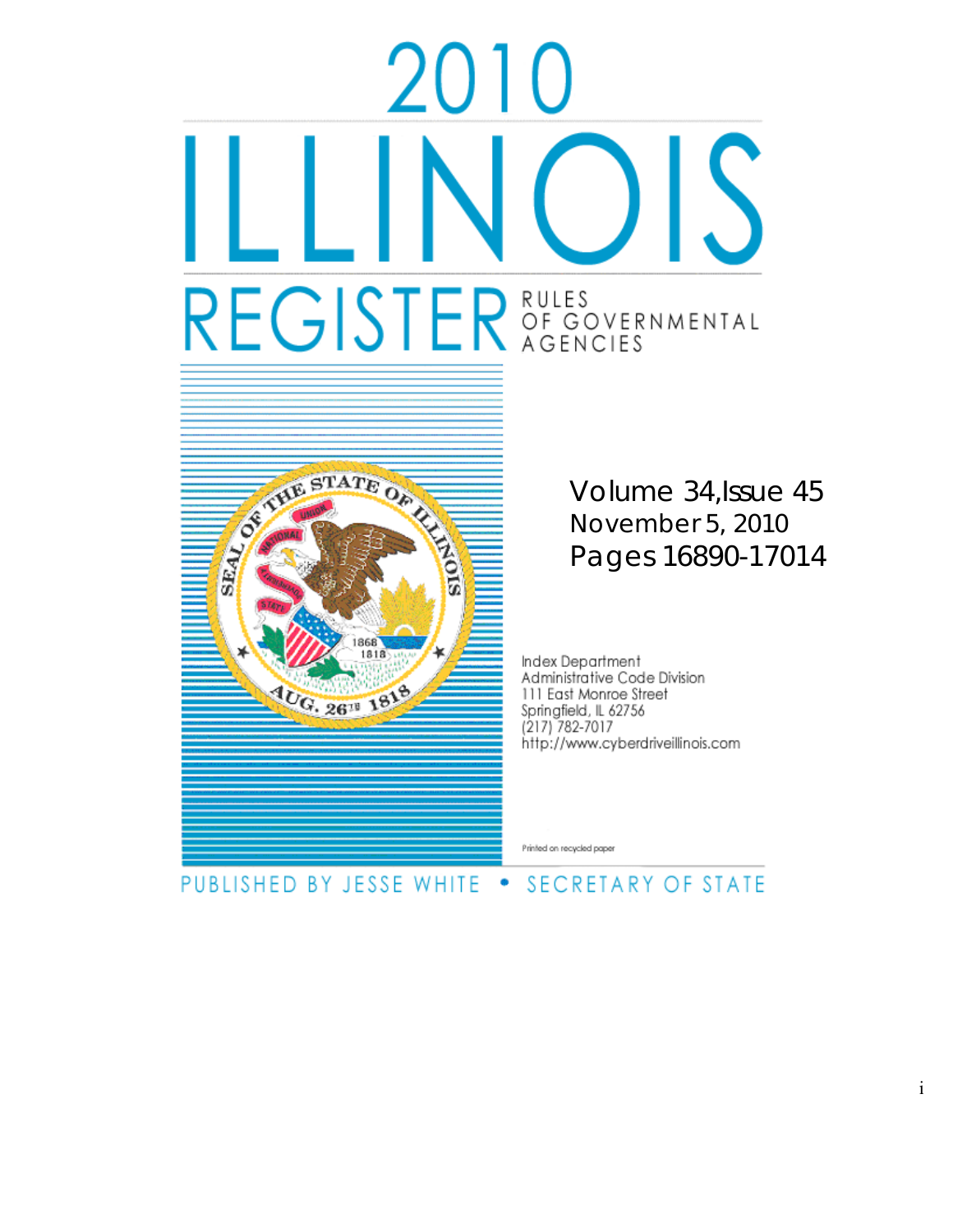# **TABLE OF CONTENTS**

# **November 5, 2010 Volume 34, Issue 45**

| <b>PROPOSED RULES</b>                                  |
|--------------------------------------------------------|
| HEALTHCARE AND FAMILY SERVICES, DEPARTMENT OF          |
| Practice in Administrative Hearings                    |
|                                                        |
| <b>Child Support Services</b>                          |
|                                                        |
| REVENUE, DEPARTMENT OF                                 |
| <b>STAR Bonds</b>                                      |
|                                                        |
| <b>ADOPTED RULES</b>                                   |
| FINANCIAL AND PROFESSIONAL REGULATION, DEPARTMENT OF   |
| <b>Electrologist Licensing Act</b>                     |
|                                                        |
| Podiatric Medical Practice Act of 1987                 |
|                                                        |
| <b>EMERGENCY RULES</b>                                 |
| HUMAN SERVICES, DEPARTMENT OF                          |
| <b>Developmental Disabilities Services</b>             |
|                                                        |
| <b>NOTICE OF CORRECTION TO NOTICE ONLY</b>             |
| OFFICE OF THE STATE FIRE MARSHAL                       |
| Pyrotechnic Distributor and Operator Licensing Rules   |
|                                                        |
| JOINT COMMITTEE ON ADMINISTRATIVE RULES STATEMENT OF   |
| <b>OBJECTION TO EMERGENCY RULEMAKING</b>               |
| <b>ILLINOIS WORKERS' COMPENSATION COMMISSION</b>       |
| Miscellaneous                                          |
|                                                        |
| JOINT COMMITTEE ON ADMINISTRATIVE RULES STATEMENT OF   |
| <b>OBJECTION TO AND FILING PROHIBITION OF PROPOSED</b> |
| <b>RULEMAKING</b>                                      |
| FINANCIAL AND PROFESSIONAL REGULATION, DEPARTMENT OF   |
| Cemetery Oversight Act                                 |
|                                                        |
| <b>SECOND NOTICES RECEIVED</b>                         |
| JOINT COMMITTEE ON ADMINISTRATIVE RULES                |
|                                                        |
| <b>EXECUTIVE ORDERS AND PROCLAMATIONS</b>              |
| <b>PROCLAMATIONS</b>                                   |
| Le Chapeau Nationale Day (Revised)                     |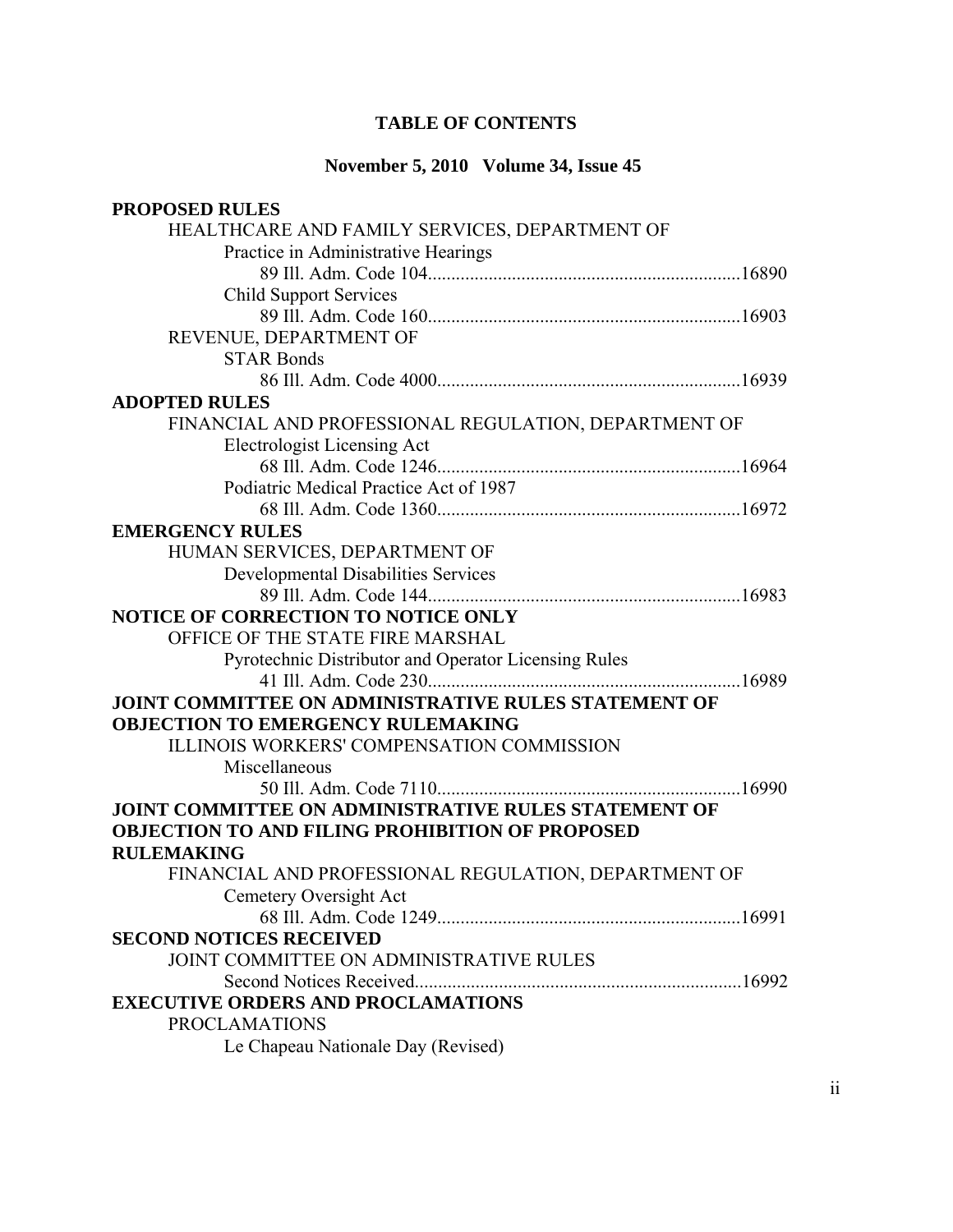| S.T.A.T.I.C. Now Illinois Day                       |  |
|-----------------------------------------------------|--|
|                                                     |  |
| <b>Infection Prevention Week</b>                    |  |
|                                                     |  |
| Lilly Ledbetter Day                                 |  |
|                                                     |  |
| National Service Recognition Day                    |  |
|                                                     |  |
| Polish American Heritage Month                      |  |
|                                                     |  |
| Allen Chapel African Methodist Episcopal Church Day |  |
|                                                     |  |
| Project Fit America Day                             |  |
|                                                     |  |
| Diversity Employment Day                            |  |
|                                                     |  |
| Marine Week                                         |  |
|                                                     |  |
| Extra Mile Day                                      |  |
|                                                     |  |
| Goya Day                                            |  |
|                                                     |  |
| Flag Honors - Senior Airman Daniel J. Johnson       |  |
|                                                     |  |
| Fisher House Day                                    |  |
|                                                     |  |
| Illinois School Breakfast Week                      |  |
|                                                     |  |
| <b>International Education Week</b>                 |  |
|                                                     |  |
| National Elevator Escalator Safety Awareness Week   |  |
| 2010-370                                            |  |
| Neuroendocrine Cancer Awareness Day                 |  |
|                                                     |  |
| Paralegal Day                                       |  |
|                                                     |  |
| School Psychology Awareness Week                    |  |
|                                                     |  |
| Sudden Infant Death Syndrome Awareness Month        |  |
|                                                     |  |
| Flag Honors - Lance Corporal John T. Sparks         |  |
| $2010 - 375$                                        |  |
| National Family Week                                |  |
|                                                     |  |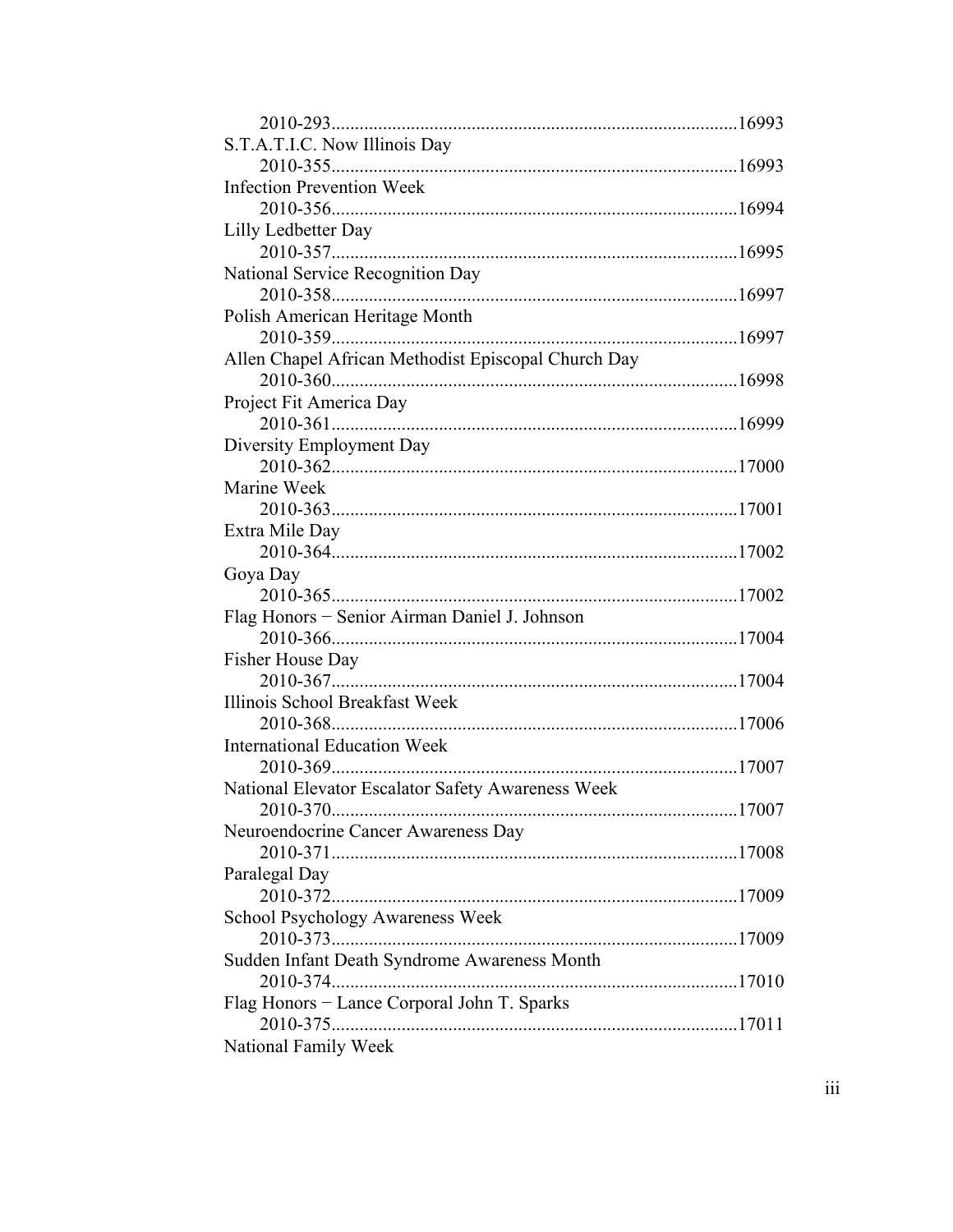| Flag Honors – Lance Corporal Alec E. Catherwood |  |
|-------------------------------------------------|--|
|                                                 |  |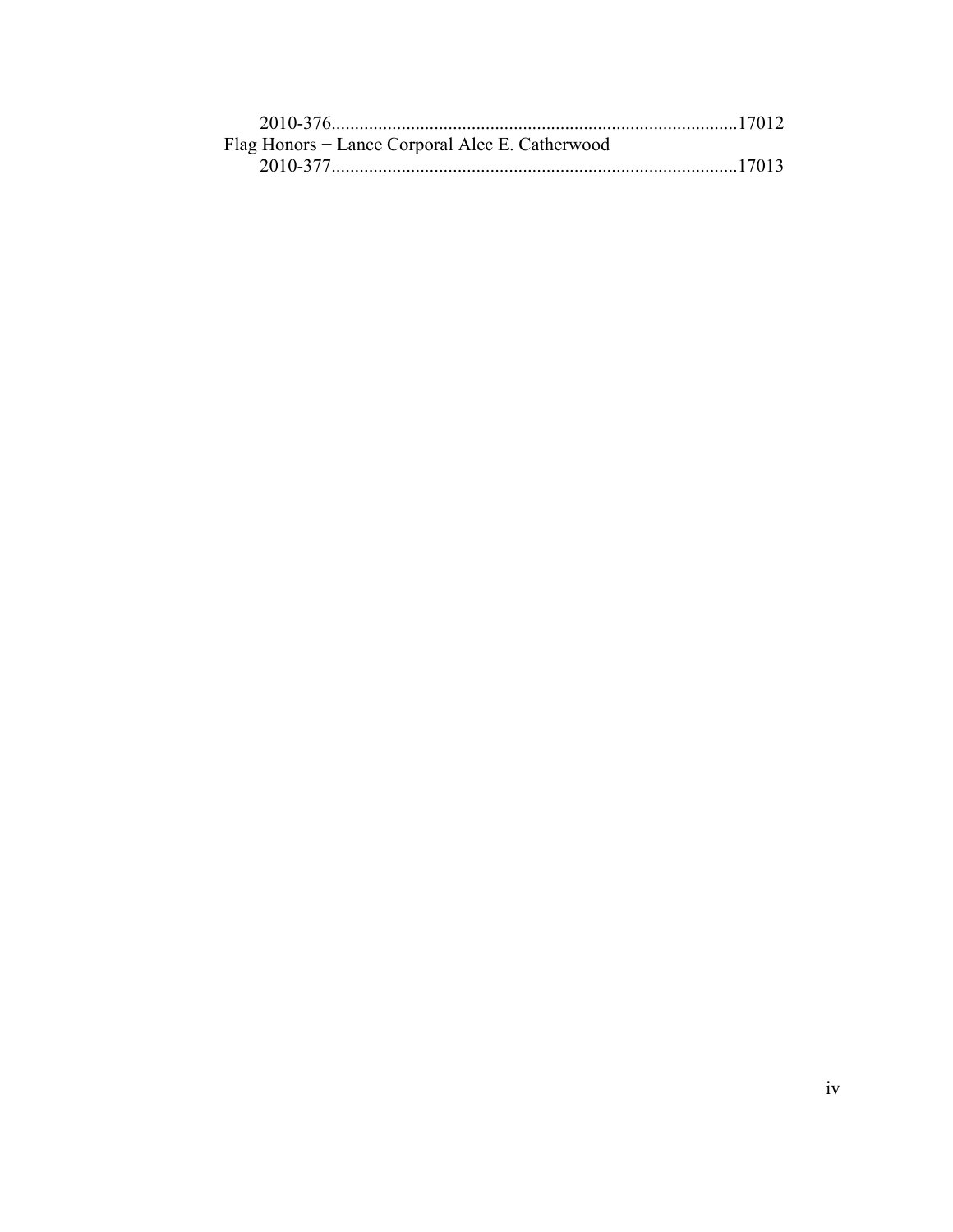#### **INTRODUCTION**

The Illinois Register is the official State document for publishing public notice of rulemaking activity initiated by State governmental agencies. The table of contents is arranged categorically by rulemaking activity and alphabetically by agency within each category. Rulemaking activity consists of proposed or adopted new rules; amendments to or repealers of existing rules; and rules promulgated by emergency or peremptory action. Executive Orders and Proclamations issued by the Governor; notices of public information required by State Statute; and activities (meeting agendas; Statements of Objection or Recommendation, etc.) of the Joint Committee on Administrative Rules (JCAR), a legislative oversight committee which monitors the rulemaking activities of State Agencies; is also published in the Register. The Register is a weekly update of the Illinois Administrative Code (a compilation of the rules adopted by State agencies). The most recent edition of the Code, along with the Register, comprise the most current accounting of State agencies' rulemakings. The Illinois Register is the property of the State of Illinois, granted by the authority of the Illinois Administrative Procedure Act [5 ILCS 100/1-1, et seq.].

# **ILLINOIS REGISTER PUBLICATION SCHEDULE FOR 2010**

| <u>Issue #</u>          | <b>Rules Due Date</b> | <b>Date of Issue</b>   |
|-------------------------|-----------------------|------------------------|
| $\mathbf{1}$            | December 21, 2009     | <b>January 4, 2010</b> |
| $\overline{c}$          | December 28, 2009     | January 8, 2010        |
| $\overline{\mathbf{3}}$ | January 4, 2010       | <b>January 15 2010</b> |
| $\frac{4}{5}$           | January 11, 2010      | January 22, 2010       |
|                         | January 19, 2010      | January 29, 2010       |
| 6                       | January 25, 2010      | February 5, 2010       |
| $\overline{7}$          | February 1, 2010      | February 16, 2010      |
| $\,$ $\,$               | February 8, 2010      | February 19, 2010      |
| 9                       | February 16, 2010     | February 26, 2010      |
| 10                      | February 22, 2010     | March 5, 2010          |
| 11                      | March 1, 2010         | March 12, 20101        |
| 12                      | March 8, 2010         | March 19, 2010         |
| 13                      | March 15, 2010        | March 26, 2010         |
| 14                      | March 22, 2010        | April 2, 2010          |
| 15                      | March 29, 2010        | April 9, 2010          |
| 16                      | April 5, 2010         | April 16, 2010         |
| 17                      | April 12, 2010        | April 23, 2010         |
| 18                      | April 19, 2010        | April 30, 2010         |
| 19                      | April 26, 2010        | May 7, 2010            |
| 20                      | May 3, 2010           | May 14, 2010           |
| 21                      | May 10, 2010          | May 21, 2010           |
| 22                      | May 17, 2010          | May 28, 2010           |
| 23                      | May 24, 2010          | June 4, 2010           |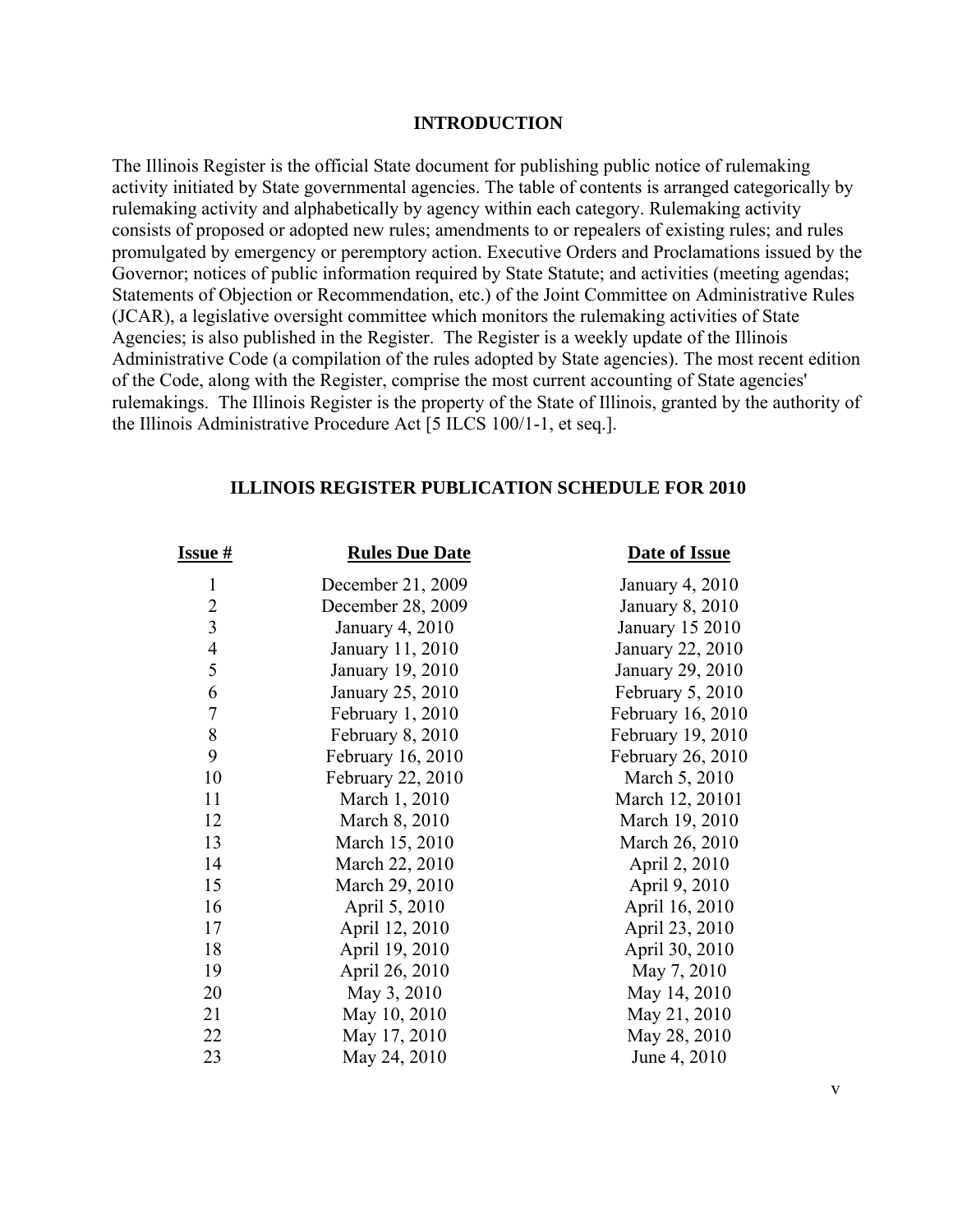| 24      | June 1, 2010          | June 11, 2010          |
|---------|-----------------------|------------------------|
| Issue # | <b>Rules Due Date</b> | Date of Issue          |
| 25      | June 7, 2010          | June 18, 2010          |
| 26      | June 14, 2010         | June 25, 2010          |
| 27      | June 21, 2010         | July 2, 2010           |
| 28      | June 28, 2010         | July 9, 2010           |
| 29      | July 6, 2010          | July 16, 2010          |
| 30      | July 12, 2010         | July 23, 2010          |
| 31      | July 19, 2010         | July 30, 2010          |
| 32      | July 26, 2010         | <b>August 6, 2010</b>  |
| 33      | August 2, 2010        | August 13, 2010        |
| 34      | August 9, 2010        | <b>August 20, 2010</b> |
| 35      | August 16, 2010       | August 27, 2010        |
| 36      | August 23, 2010       | September 3, 2010      |
| 37      | August 30, 2010       | September 10, 2010     |
| 38      | September 7, 2010     | September 17, 2010     |
| 39      | September 13, 2010    | September 24, 2010     |
| 40      | September 20, 2010    | October 1, 2010        |
| 41      | September 27, 2010    | October 8, 2010        |
| 42      | October 4, 2010       | October 15, 2010       |
| 43      | October 12, 2010      | October 22, 2010       |
| 44      | October 18, 2010      | October 29, 2010       |
| 45      | October 25, 2010      | November 5, 2010       |
| 46      | November 1, 2010      | November 12, 2010      |
| 47      | November 8, 2010      | November 19, 2010      |
| 48      | November 15, 2010     | November 29, 2010      |
| 49      | November 22, 2010     | December $3, 2010$     |
| 50      | November 29, 2010     | December 10, 2010      |
| 51      | December 6, 2010      | December 17, 2010      |
| 52      | December 13, 2010     | December 27, 2010      |
| 53      | December 20, 2010     | January 3, 2011        |

**Editor's Note:** The Secretary of State Index Department is providing this opportunity to remind you that the next filing period for your Regulatory Agenda will occur from October 15, 2010 to January 3, 2011.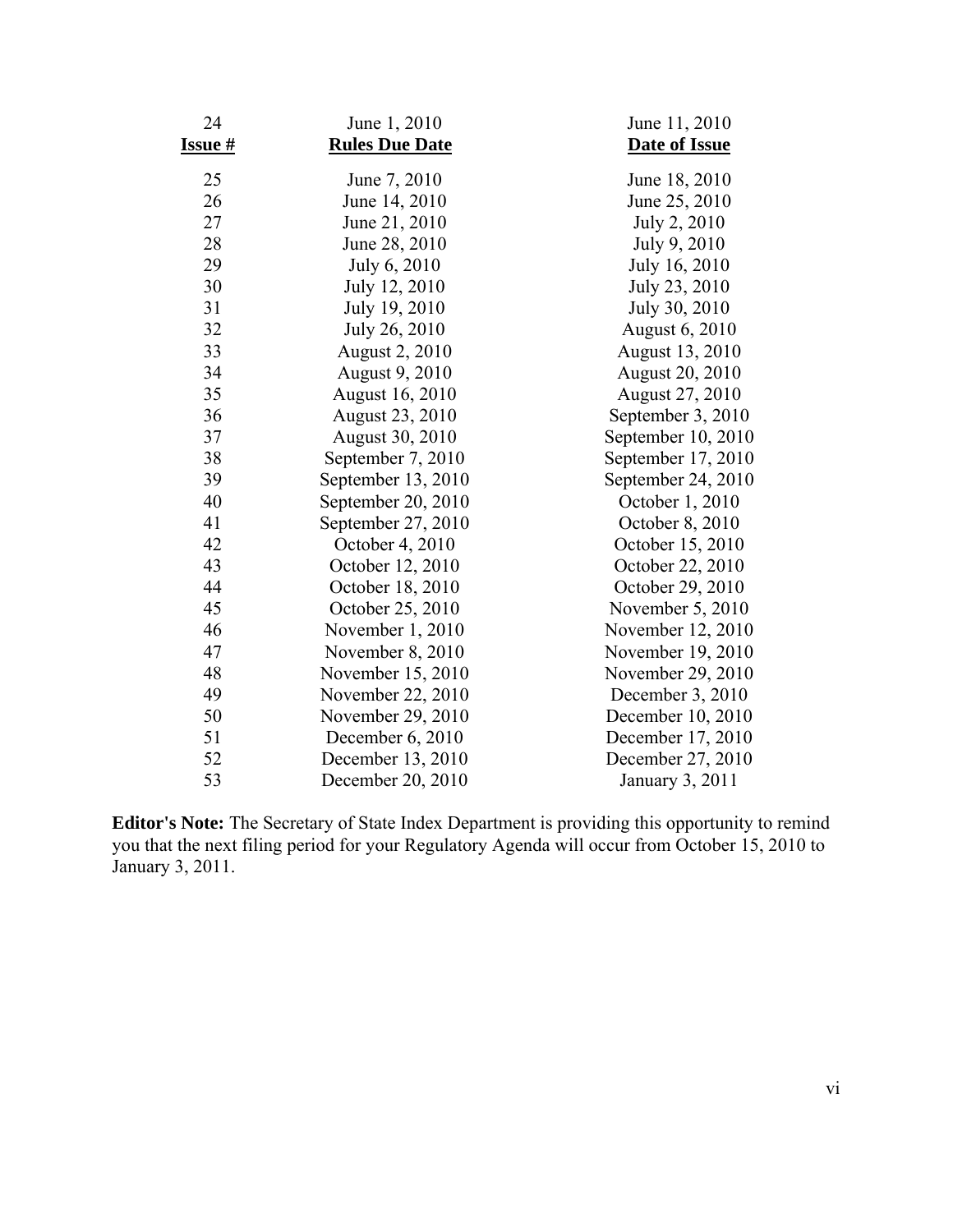#### NOTICE OF PROPOSED AMENDMENTS

- 1) Heading of the Part: Practice in Administrative Hearings
- 2) Code Citation: 89 Ill. Adm. Code 104
- 3) Section Numbers: Proposed Action: 104.103 Amendment 104.106 New Section 104.209 Repealed 104.210 Amendment 104.221 Amendment 104.244 Amendment
- 4) Statutory Authority: Section 12-13 of the Illinois Public Aid Code [305 ILCS 5/12-13] and Public Act 96-1284
- 5) Complete Description of the Subjects and Issues Involved: This proposed rulemaking adds a new Section to implement Public Act 96-1284, effective January 1, 2011, that allows the obligor of a suspended license who has applied for a family responsibility driving permit and has been rejected, to appeal that permit rejection for a final administrative decision. In addition the proposed rulemaking simplifies appeals for noncustodial parents when the Division of Child Support Services uses professional license suspension/revocation as an enforcement tool.
- 6) Published studies or reports, and sources of underlying data, used to compose this rulemaking: None
- 7) Will this rulemaking replace any emergency rulemaking currently in effect? No
- 8) Does this rulemaking contain an automatic repeal date? No
- 9) Does this rulemaking contain incorporations by reference? No
- 10) Are there any other proposed rulemakings pending on this Part? No
- 11) Statement of Statewide Policy Objectives: This rulemaking does not affect units of local government.
- 12) Time, Place, and Manner in which Interested Persons may Comment on this Proposed Rulemaking: Any interested parties may submit comments, data, views, or arguments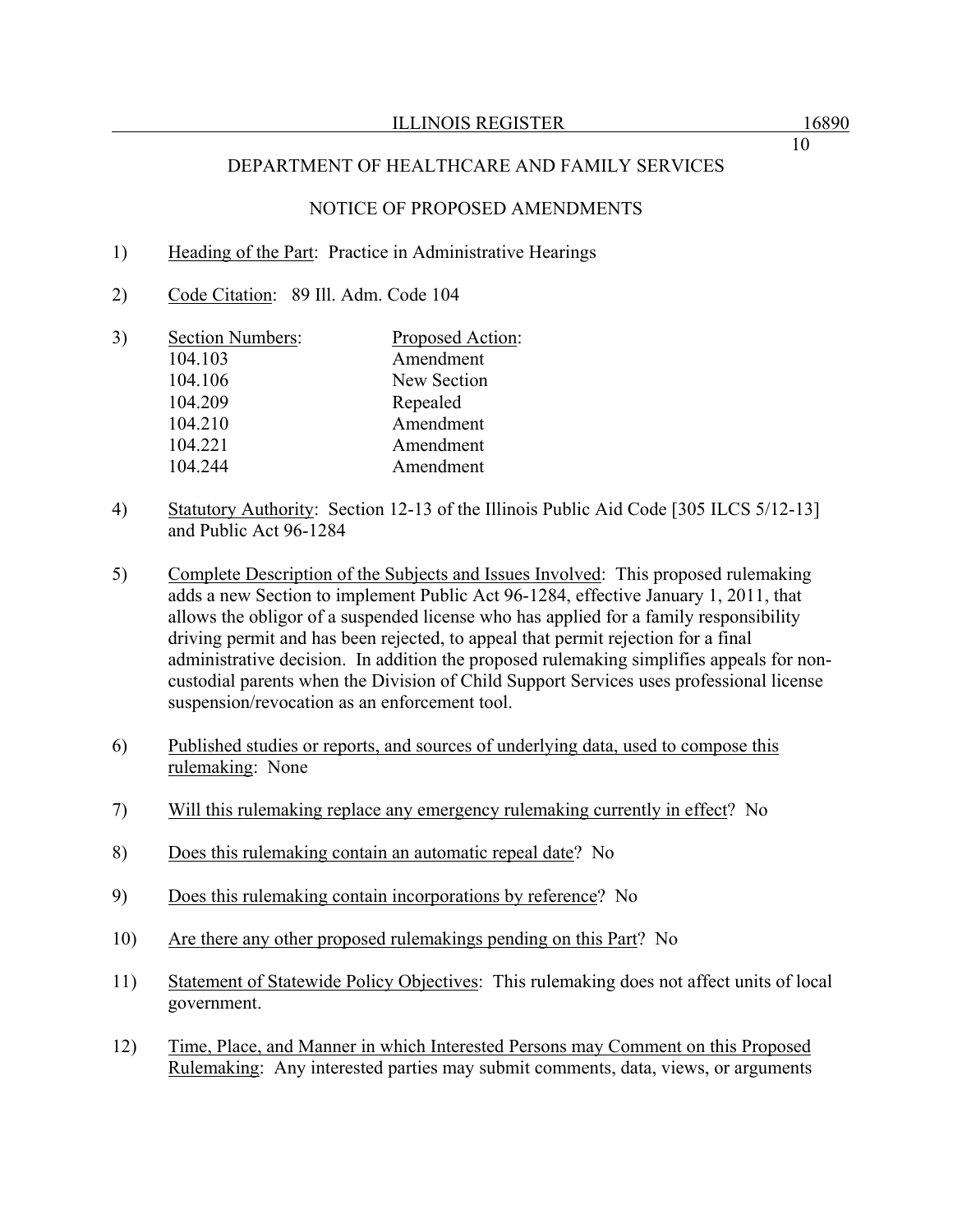# NOTICE OF PROPOSED AMENDMENTS

concerning this proposed rulemaking. All comments must be in writing and should be addressed to:

 Jeanette Badrov General Counsel Illinois Department of Healthcare and Family Services 201 South Grand Avenue E.,  $3^{rd}$  Floor Springfield IL 62763-0002

217/782-1233

The Department requests the submission of written comments within 45 days after the publication of this Notice. The Department will consider all written comments it receives during the first notice period as required by Section 5-40 of the Illinois Administrative Procedure Act [5 ILCS 100/5-40].

- 13) Initial Regulatory Flexibility Analysis:
	- A) Types of small businesses, small municipalities and not-for-profit corporations affected: None
	- B) Reporting, bookkeeping or other procedures required for compliance: None
	- C) Types of professional skills necessary for compliance: None
- 14) Regulatory Agenda on which this Rulemaking was Summarized: January 2010

The full text of the Proposed Amendment begins on the next page: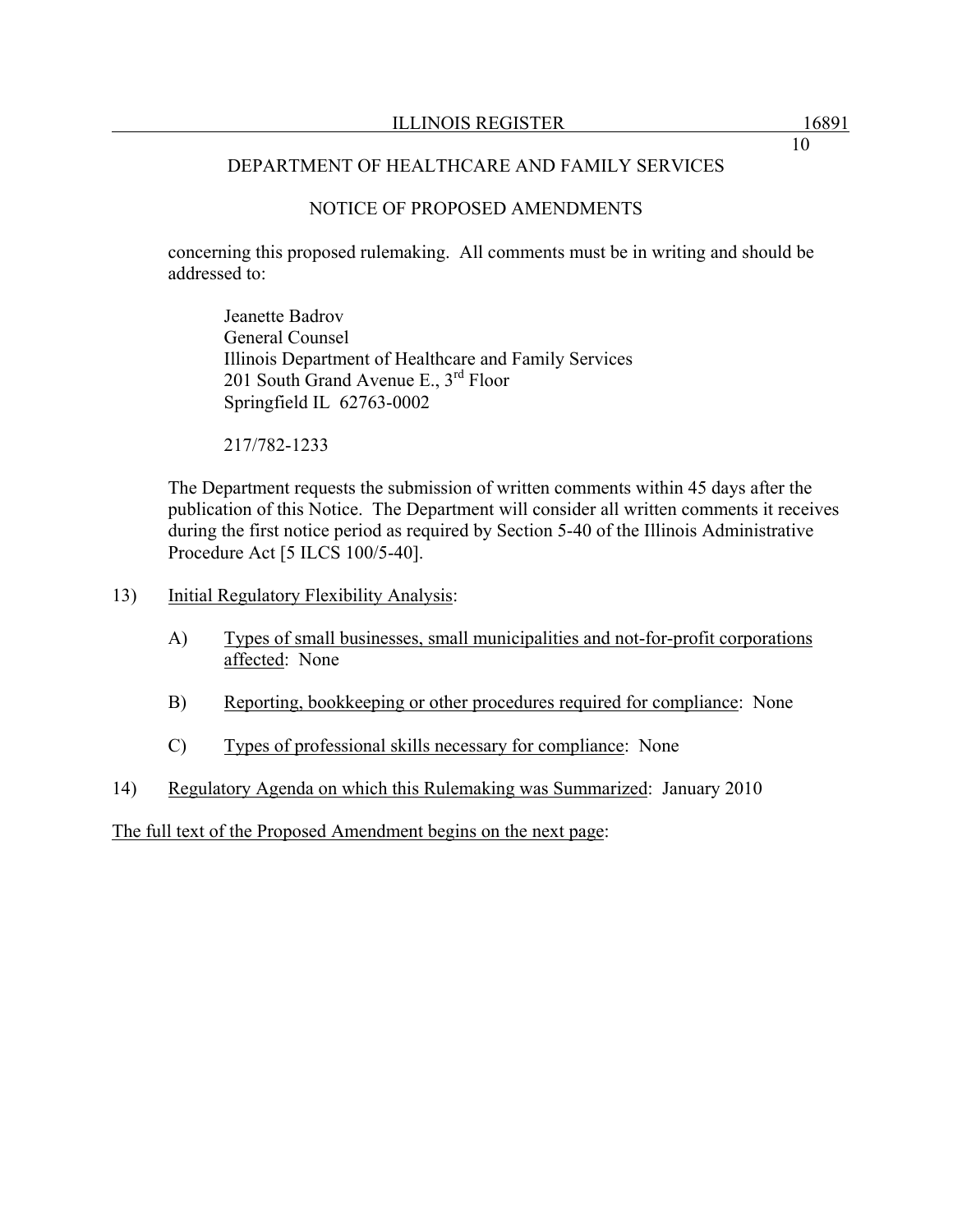## NOTICE OF PROPOSED AMENDMENTS

# TITLE 89: SOCIAL SERVICES CHAPTER I: DEPARTMENT OF HEALTHCARE AND FAMILY SERVICES SUBCHAPTER a: GENERAL PROVISIONS

## PART 104 PRACTICE IN ADMINISTRATIVE HEARINGS

# SUBPART A: ASSISTANCE APPEALS

#### Section

- 104.1 Assistance Appeals
- 104.10 Initiation of Appeal Process
- 104.11 Pre-Appeal Review
- 104.12 Notice of Hearing
- 104.20 Conduct of Hearings
- 104.21 Representation
- 104.22 Appellant Participation in Hearing
- 104.23 Evidentiary Requirements
- 104.30 Subpoenas
- 104.35 Amendment of Appeal
- 104.40 Consolidation of Appeals
- 104.45 Postponement or Continuation of Hearings
- 104.50 Withdrawal of Appeal
- 104.55 Closing of Hearing Record
- 104.60 Dismissal of Appeal
- 104.70 Final Administrative Decision
- 104.80 Public Aid Committee

#### SUBPART B: RESPONSIBLE RELATIVE AND JOINT PAYEE PETITIONS

#### Section

- 104.100 Support Order, Responsible Relative and Joint Payee Petitions
- 104.101 Petition for Hearing
- 104.102 Conduct of Administrative Support Hearings
- 104.103 Conduct of Hearings to Contest the Determination of Past-Due Support or of a Failure of a Licensee to Comply with a Subpoena or Warrant in a Paternity or Child Support Proceeding or of Share of Jointly-Owned Federal or State Income Tax Refunds or Other Joint Federal or State Payments
- 104.104 Conduct of Other Hearings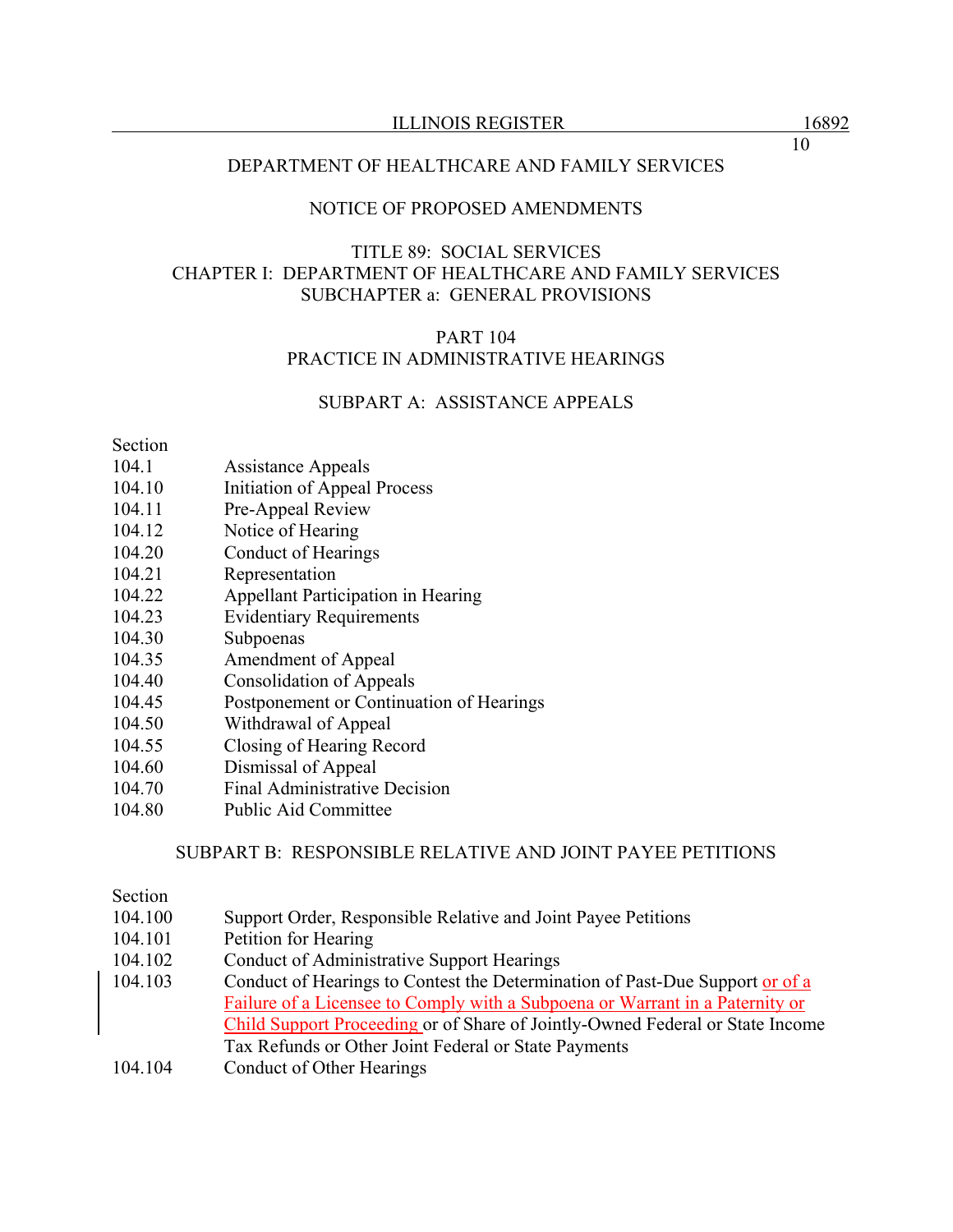# NOTICE OF PROPOSED AMENDMENTS

- 104.105 Conduct of Hearings on Petitions for Release from Administrative Paternity Orders
- 104.106 Conduct of Hearings on Petitions for Family Financial Responsibility Driving **Permits**
- 104.110 Conduct of Hearings on Joint Owner's Contest of Levy of Jointly-Owned Personal Property

#### SUBPART C: MEDICAL VENDOR AND ALTERNATE PAYEE HEARINGS

#### Section

| 104.200 | Applicability                                                                   |
|---------|---------------------------------------------------------------------------------|
| 104.202 | Definitions                                                                     |
| 104.204 | Notice of Denial of An Application                                              |
| 104.206 | Notice of Intent to Recover Money                                               |
| 104.207 | Notice of Contested Paternity Hearing                                           |
| 104.208 | Notice of Intent to Terminate, Suspend or Not Renew Provider Agreement or to    |
|         | Revoke Alternate Payee                                                          |
| 104.209 | Notice of Intent to Certify Past-Due Support Owed by a Responsible Relative to, |
|         | or Failure to Comply with a Subpoena or Warrant from, a State Licensing Agency  |
|         | and to Take Disciplinary Action (Repealed)                                      |
| 104.210 | Right to Hearing                                                                |
| 104.211 | Notice of Termination or Suspension Pursuant to Exclusion by the Department of  |
|         | <b>Health and Human Services</b>                                                |
| 104.212 | <b>Prior Factual Determinations</b>                                             |
| 104.213 | Demand for Judicial Determination of the Existence of the Father and Child      |
|         | Relationship                                                                    |
| 104.215 | Notice of Formal Conference                                                     |
| 104.216 | Formal Conference on Recovery of Money                                          |
| 104.217 | Purpose of Formal Conference                                                    |
| 104.220 | Notice of Hearing                                                               |
| 104.221 | Issues at Hearings                                                              |
| 104.225 | Legal Counsel                                                                   |
| 104.226 | Appearance of Attorney or Other Representative                                  |
| 104.230 | Notice, Service and Proof of Service                                            |
| 104.231 | Form of Papers                                                                  |
| 104.235 | Discovery                                                                       |
| 104.240 | <b>Conduct of Hearings</b>                                                      |
| 104.241 | Amendments                                                                      |
| 104.242 | <b>Motions</b>                                                                  |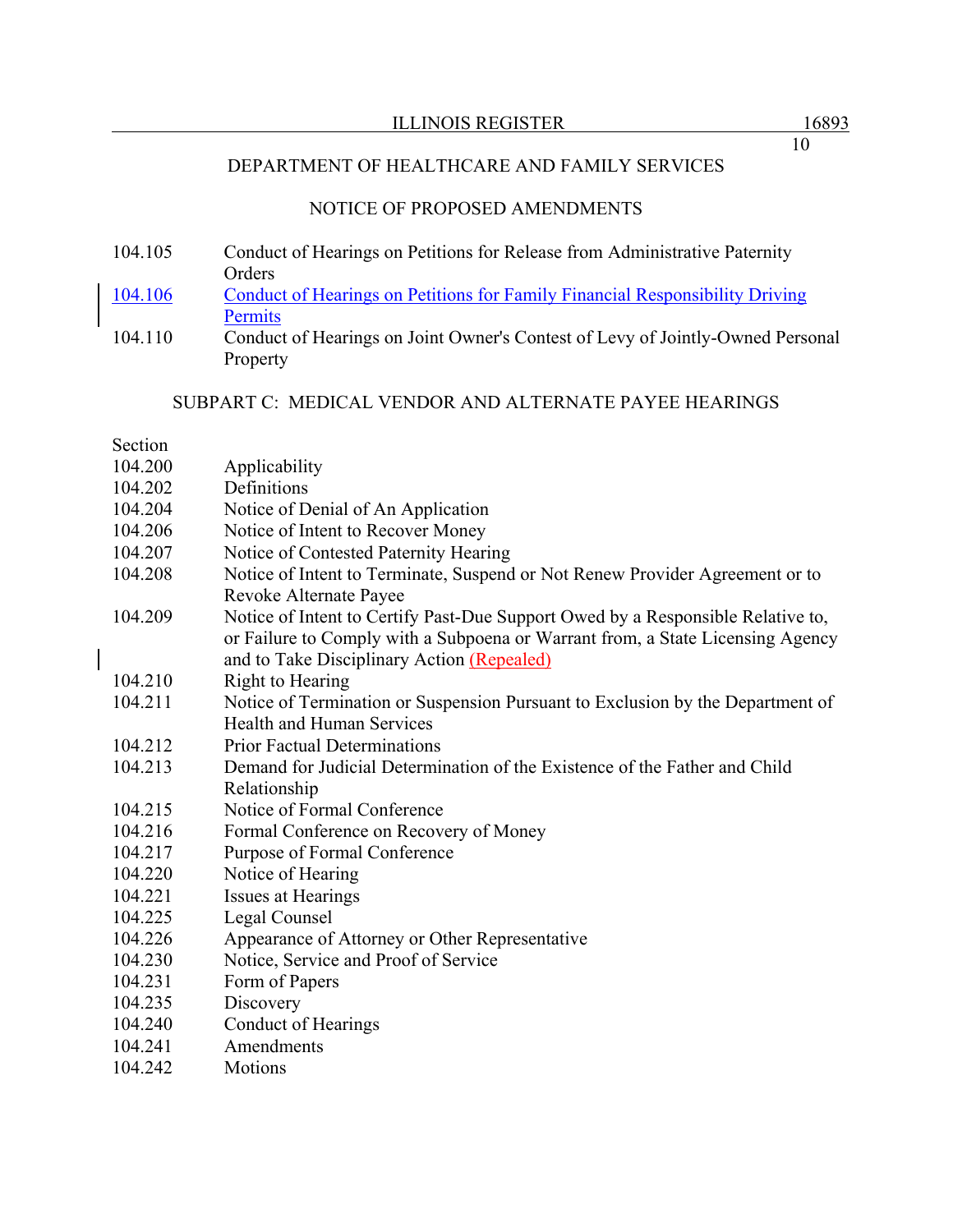# NOTICE OF PROPOSED AMENDMENTS

- 104.243 Subpoenas
- 104.244 Burden of Proof
- 104.245 Witness at Hearings
- 104.246 Evidence at Hearings
- 104.247 Cross-Examination
- 104.248 Disqualification of Hearing Officers
- 104.249 Genetic Testing in Contested Paternity Hearings
- 104.250 Official Notice
- 104.255 Computer Generated Documents
- 104.260 Recommendation of Peer Review Committee
- 104.270 Time Limits for Hearings
- 104.271 Continuances and Extensions
- 104.272 Withholding of Payments During Pendency of Proceedings
- 104.273 Continuation of Payments During Pendency of Proceedings
- 104.274 Denial of Payments for Services During Pendency of Proceedings
- 104.280 Record of Hearings
- 104.285 Failure to Appear or Proceed
- 104.290 Recommended Decision
- 104.295 Director's Decision

# SUBPART D: RULES FOR JOINT DEPARTMENT ACTIONS AGAINST SKILLED NURSING FACILITIES AND INTERMEDIATE CARE FACILITIES PARTICIPATING IN THE MEDICAID PROGRAM

#### Section

- 104.300 Authority
- 104.302 Definitions
- 104.304 Department Actions Against Nursing Homes Facilities
- 104.310 Certification
- 104.320 Joint Administrative Hearing
- 104.330 Facilities Certified Under Both Medicare and Medicaid

#### SUBPART E: FOOD STAMP ADMINISTRATIVE DISQUALIFICATION HEARINGS

- Section
- 104.400 Suspected Intentional Violation of the Program
- 104.410 Advance Notice of Administrative Disqualification Hearing
- 104.420 Postponement of Hearing
- 104.430 Administrative Disqualification Hearing Procedures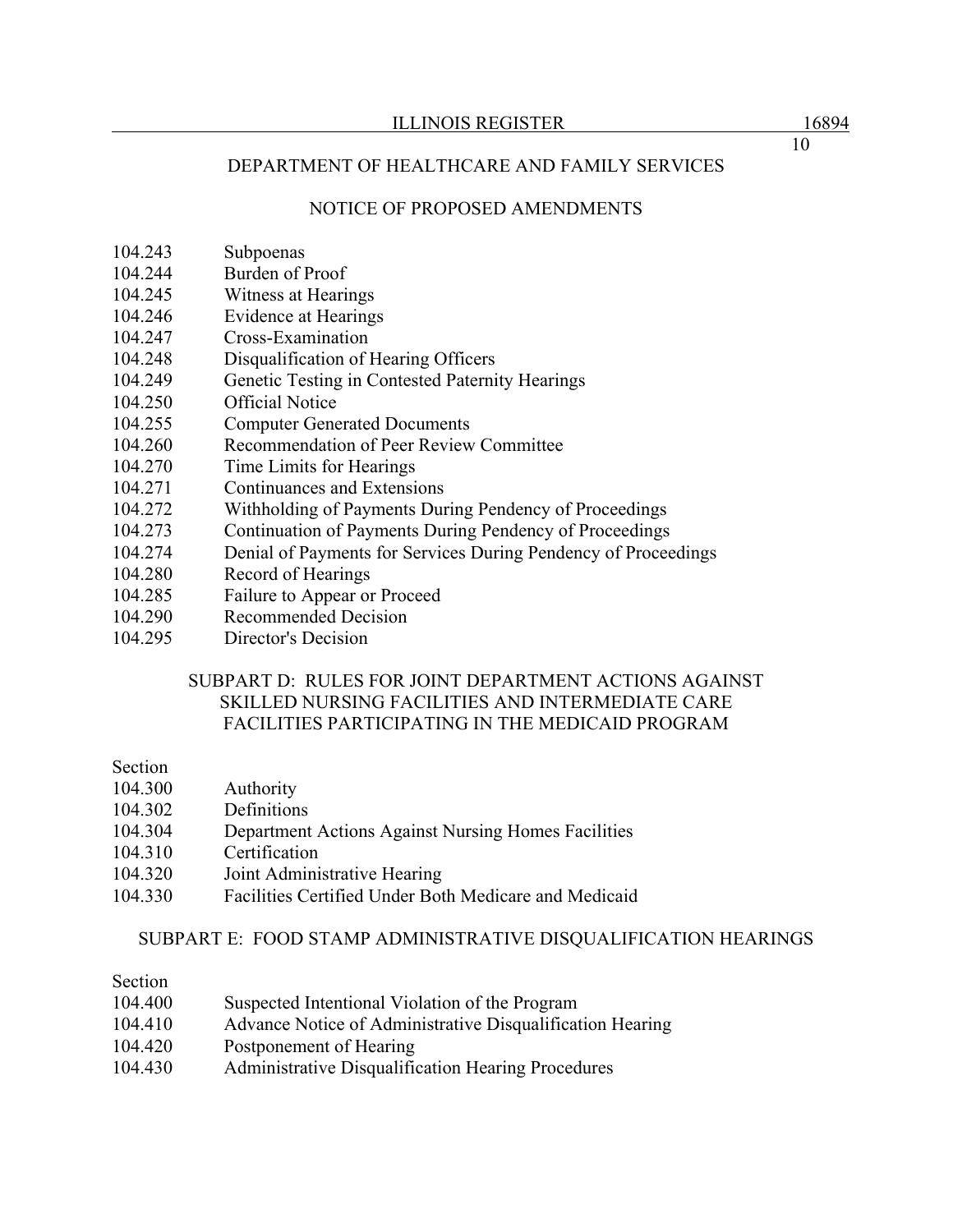#### NOTICE OF PROPOSED AMENDMENTS

| 104.440 | Failure to Appear                                                          |
|---------|----------------------------------------------------------------------------|
| 104.450 | Participation While Awaiting a Hearing                                     |
| 104.460 | Consolidation of Administrative Disqualification Hearing with Fair Hearing |
| 104.470 | Administrative Disqualification Hearing Decision and Notice of Decision    |
| 104.480 | Appeal Procedure                                                           |

#### SUBPART F: INCORPORATION BY REFERENCE

Section 104.800 Incorporation by Reference

AUTHORITY: Implementing Sections 11-8 through 11-8.7, 12-4.9 and 12-4.25 and authorized by Section 12-13 of the Illinois Public Aid Code [305 ILCS 5/11-8 through 11-8.7, 12-4.9, 12- 4.25 and 12-13].

SOURCE: Filed and effective December 30, 1977; emergency rule at 2 Ill. Reg. 11, p. 151, effective March 9, 1978, for a maximum of 150 days; amended at 2 Ill. Reg. 21, p. 10, effective May 26, 1978; amended at 2 Ill. Reg. 33, p. 57, effective August 17, 1978; peremptory amendment at 3 Ill. Reg. 11, p. 38, effective March 1, 1979; amended at 4 Ill. Reg. 21, p.80, effective May 8, 1980; peremptory amendment at 5 Ill. Reg. 1197, effective January 23, 1981; amended at 5 Ill. Reg. 10753, effective October 1, 1981; amended at 6 Ill. Reg. 894, effective January 7, 1982; codified at 7 Ill. Reg. 5706; amended at 8 Ill. Reg. 5274, effective April 9, 1984; amended (by adding Sections being codified with no substantive change) at 8 Ill. Reg. 16979; amended at 8 Ill. Reg. 18114, effective September 21, 1984; amended at 10 Ill. Reg. 10129, effective June 1, 1986; amended at 11 Ill. Reg. 9213, effective April 30, 1987; amended at 12 Ill. Reg. 9142, effective May 16, 1988; amended at 13 Ill. Reg. 3944, effective March 10, 1989; amended at 13 Ill. Reg. 17013, effective October 16, 1989; amended at 14 Ill. Reg. 18836, effective November 9, 1990; amended at 15 Ill. Reg. 5320, effective April 1, 1991; amended at 15 Ill. Reg. 6557, effective April 30, 1991; amended at 16 Ill. Reg. 12903, effective August 15, 1992; amended at 16 Ill. Reg. 16632, effective October 23, 1992; amended at 16 Ill. Reg. 18834, effective December 1, 1992; emergency amendment at 17 Ill. Reg. 659, effective January 7, 1993, for a maximum of 150 days; amended at 17 Ill. Reg. 7025, effective April 30, 1993; amended at 18 Ill. Reg. 11260, effective July 1, 1994; amended at 19 Ill. Reg. 1321, effective January 30, 1995; emergency amendment at 19 Ill. Reg. 10268, effective July 1, 1995, for a maximum of 150 days; emergency amendment at 19 Ill. Reg. 15521, effective October 30, 1995, for a maximum of 150 days; amended at 19 Ill. Reg. 15711, effective November 6, 1995; amended at 20 Ill. Reg. 1229, effective December 29, 1995; amended at 20 Ill. Reg. 5699, effective March 28, 1996; amended at 20 Ill. Reg. 14891, effective November 1, 1996; emergency amendment at 21 Ill. Reg. 8671, effective July 1, 1997, for a maximum of 150 days;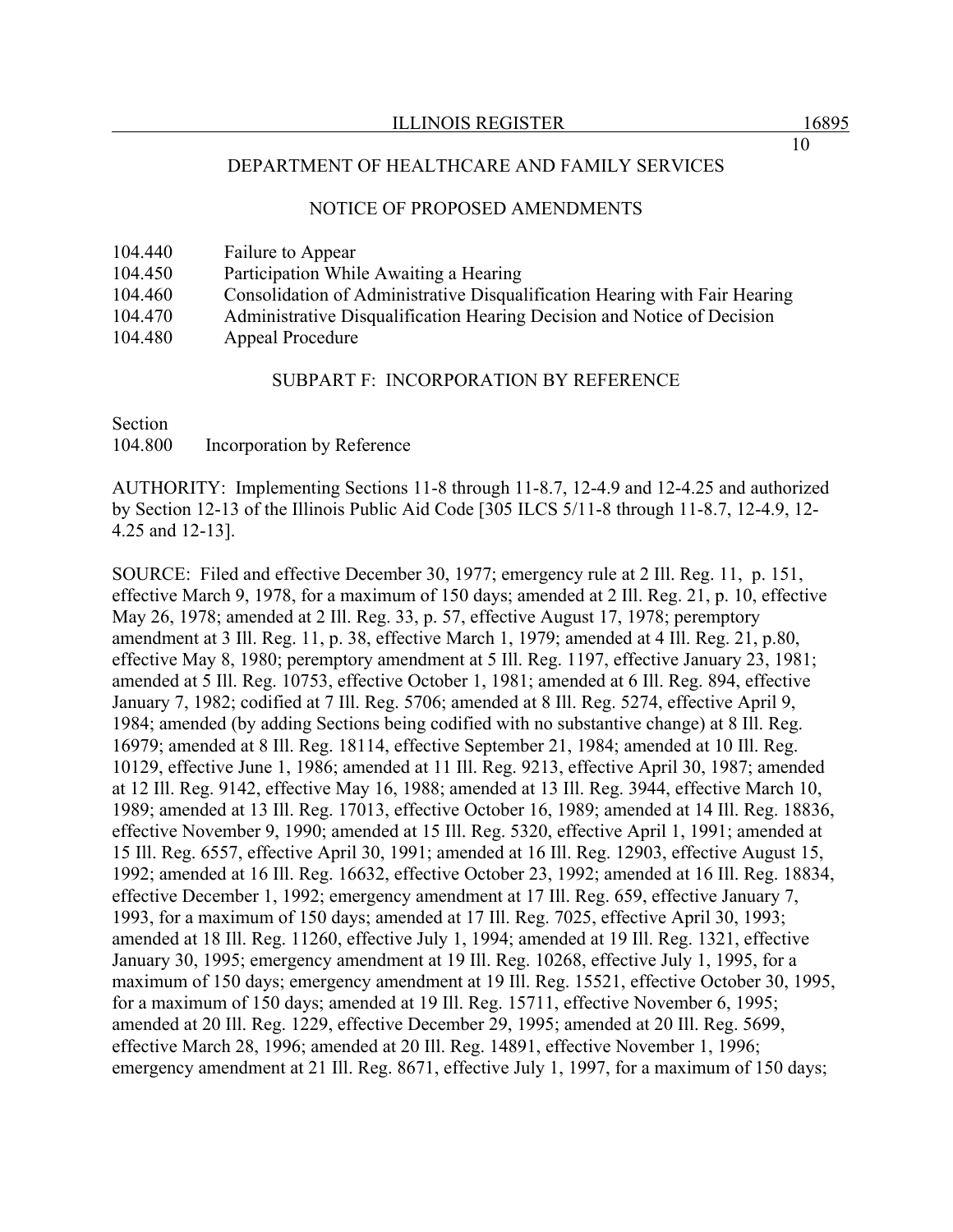#### NOTICE OF PROPOSED AMENDMENTS

emergency amendment at 21 Ill. Reg. 9306, effective July 1, 1997, for a maximum of 150 days; amended at 21 Ill. Reg. 13648, effective October 1, 1997; amended at 21 Ill. Reg. 14977, effective November 7, 1997; emergency amendment at 22 Ill. Reg. 17113, effective September 10, 1998, for a maximum of 150 days; amended at 23 Ill. Reg. 2393, effective January 22, 1999; emergency amendment at 23 Ill. Reg. 11734, effective September 1, 1999, for a maximum of 150 days; amended at 24 Ill. Reg. 2418, effective January 27, 2000; amended at 25 Ill. Reg. 5351, effective April 1, 2001; amended at 26 Ill. Reg. 9836, effective June 26, 2002; emergency amendment at 26 Ill. Reg. 11022, effective July 1, 2002, for a maximum of 150 days; amended at 26 Ill. Reg. 12306, effective July 26, 2002; amended at 26 Ill. Reg. 17743, effective November 27, 2002; amended at 27 Ill. Reg. 5853, effective March 24, 2003; amended at 27 Ill. Reg. 13771, effective August 1, 2003; amended at 28 Ill. Reg. 2735, effective February 1, 2004; emergency amendment at 29 Ill. Reg. 2735, effective February 7, 2005, for a maximum of 150 days; amended at 29 Ill. Reg. 10187, effective June 30, 2005; amended at 31 Ill. Reg. 2387, effective January 19, 2007; amended at 32 Ill. Reg. 16797, effective October 6, 2008; amended at 33 Ill. Reg. 6283, effective April 15, 2009; amended at 35 Ill. Reg. \_\_\_\_\_\_, effective

#### SUBPART B: RESPONSIBLE RELATIVE AND JOINT PAYEE PETITIONS

 $\frac{1}{2}$ 

**Section 104.103 Conduct of Hearings to Contest the Determination of Past-Due Support or of a Failure of a Licensee to Comply with a Subpoena or Warrant in a Paternity or Child Support Proceeding or of Share of Jointly-Owned Federal or State Income Tax Refunds or Other Joint Federal or State Payments**

- a) Hearings on petitions to contest the determination of the amount of past-due support or of the share of jointly-owned federal or State income tax refunds or other joint federal or State payments shall be governed by Section 104.102, except that subsections (a) and (c) shall not apply, and the following terms as used therein are redefined:
	- 1) "administrative support order" shall mean determinations of past-due support or of failure of a licensee to comply with a subpoena or warrant in a paternity or child support proceeding or of share of jointly-owned federal or State income tax refunds or other joint federal or State payments.
	- 2) "liability" shall mean past-due support or share of jointly-owned federal or State income tax refunds or other joint federal or State payments.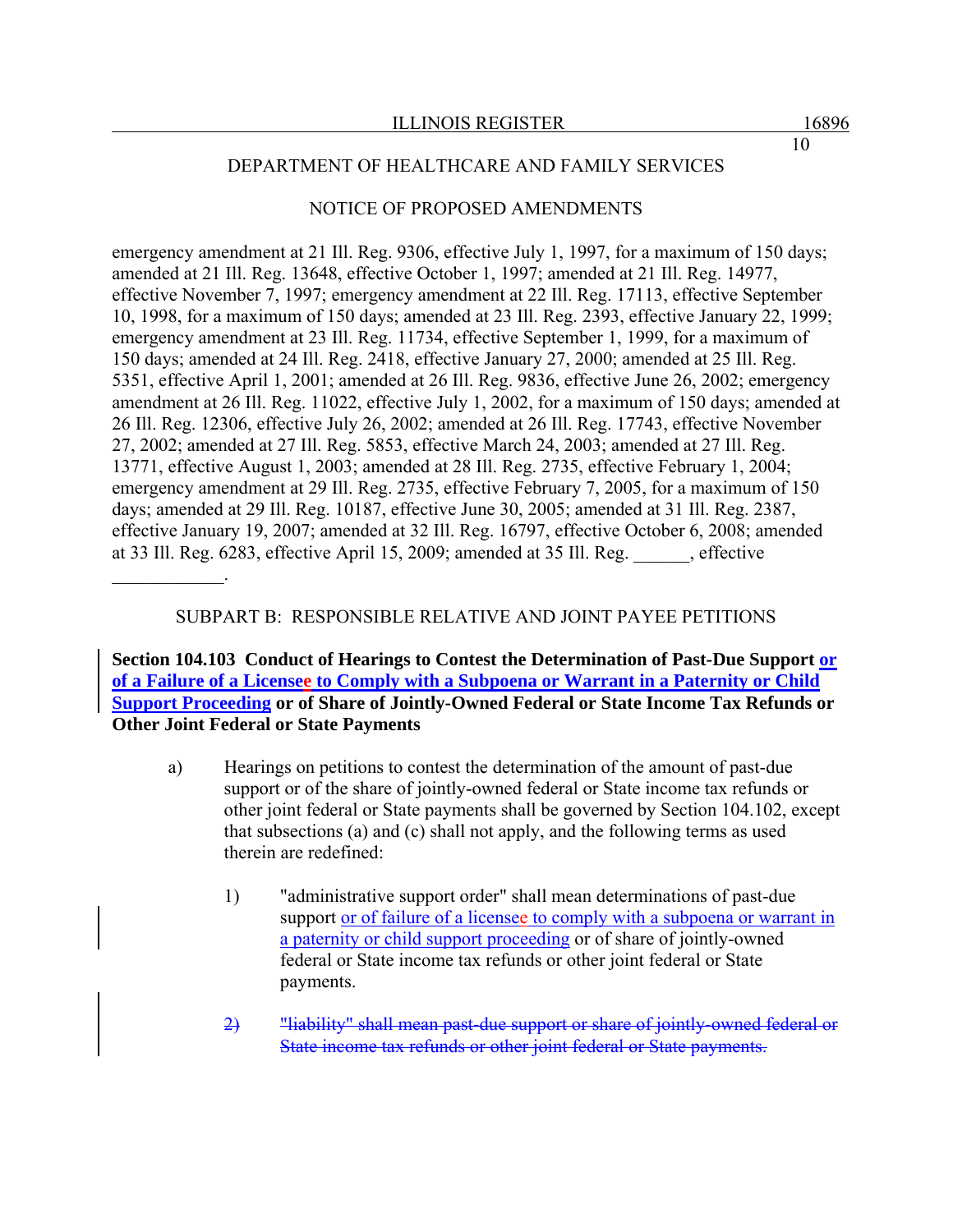# NOTICE OF PROPOSED AMENDMENTS

- 23) "responsible relative" shall also mean joint payee.
- b) Upon receipt of a hearing request from a responsible relative or joint payee concerning:
	- 1) an advance notice of intercept, the Department shall, if the request concerns a joint federal or State income tax refund or other joint federal or State payment, inform the responsible relative or joint payee of the steps necessary for the joint payee to secure his proper share of the refund or payment, as stated in the advance notice.
	- 2) an amount already intercepted, the Department shall refer the responsible relative or joint payee to the Internal Revenue Service, if the request concerns a joint federal income tax refund.
- c) Within 45 days after the receipt of a notification from a state intercepting a federal income tax refund that the responsible relative has requested an administrative review in this State, the Department shall complete the procedures set forth in subsection (a) above. The Department shall notify the submitting state promptly of the decision and notify the Department of Health and Human Services of the deletion of the amount referred for intercept.

(Source: Amended at 35 Ill. Reg. \_\_\_\_\_\_, effective \_\_\_\_\_\_\_\_\_\_\_\_)

**Section 104.106 Conduct of Hearings on Petitions for Family Financial Responsibility Driving Permits**

- a) Hearings on petitions filed by responsible relatives aggrieved by the Department's determination regarding a request for issuance of a family financial responsibility driving permit under 89 Ill. Adm. Code 160.70(m) shall be:
	- 1) de novo, and the Department's decision on the petition shall be independent of the prior determination; and
	- 2) governed by Sections 104.10 through 104.70, except that "appellant" as used within this Part shall refer to the responsible relative who petitions as set out in subsection (b).
- b) The following additional rules shall govern: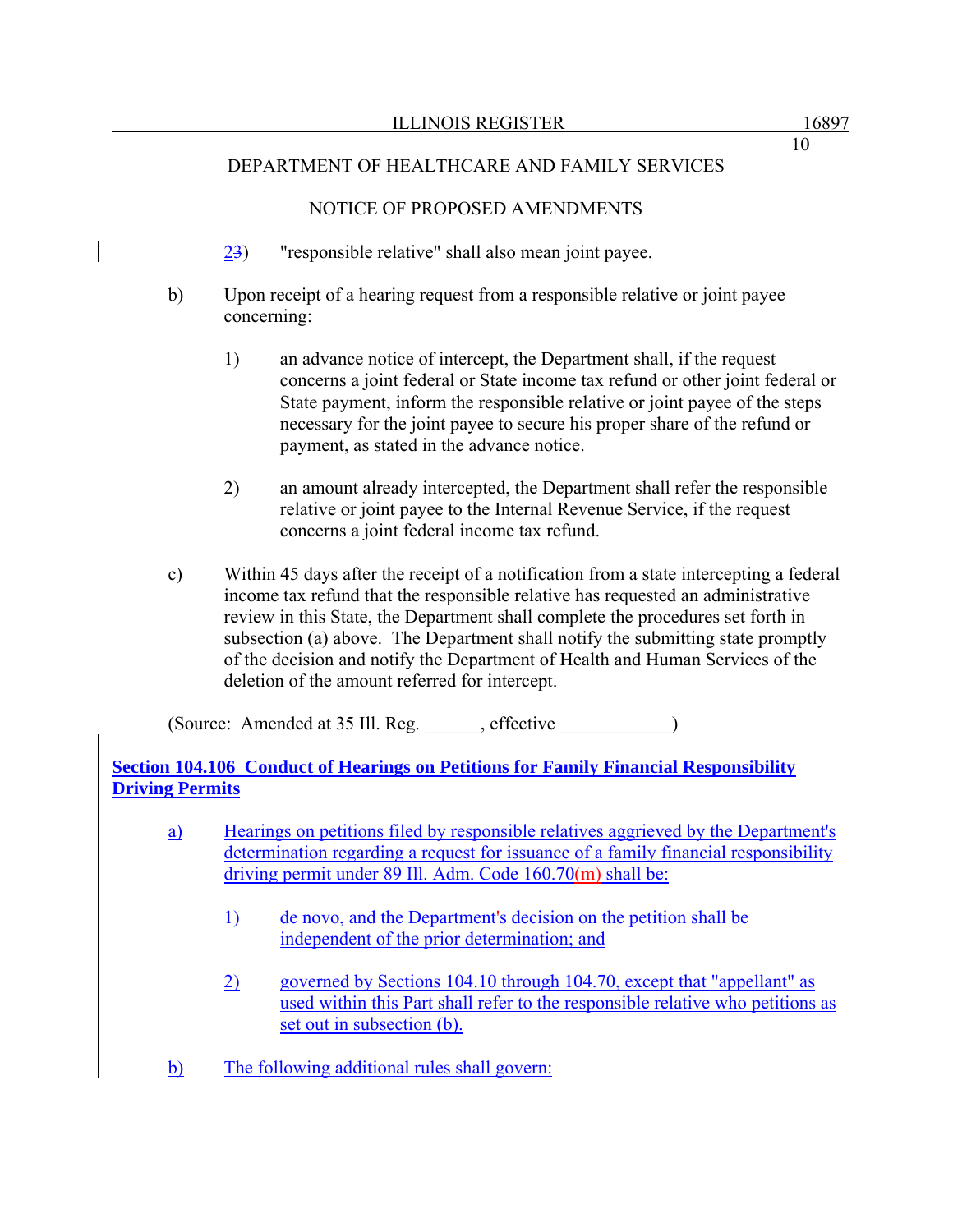# NOTICE OF PROPOSED AMENDMENTS

- 1) A request for an appeal must be filed in the regional or central office of the Division of Child Support Services at the address furnished in the Department's notice of determination.
- 2) For purposes of notice and of presenting evidence, the Title IV-D client and the responsible relative shall be considered interested parties.
- 3) Hearings shall be conducted by a hearing officer authorized by the Director of the Department to consider issues under appeal by Title IV-D responsible relatives.
- 4) If the responsible relative is an Illinois resident, the hearing shall be conducted in the responsible relative's county of residence. If the responsible relative is not an Illinois resident but the client is an Illinois resident, the hearing shall be conducted in the client's county of residence. If neither the responsible relative nor the client is an Illinois resident, the hearing shall be conducted in the appropriate regional office of the Division of Child Support Services. If a responsible relative is outside the State, he or she may, in a manner consistent with Section 11-8.2 of the Illinois Public Aid Code [305 ILCS 5/11-8.2], present his or her case through depositions and witnesses. In addition, a responsible relative may request to participate in the hearing by telephone, at his or her own expense.
- 5) Documents certified by a clerk of the court or a Title IV-D agency shall be admitted into evidence without further proof. (Refer to Section 104.23 for admission of other evidence.)
- 6) In addition to the responsible relative, the Division of Child Support Services may request and receive a continuance for good cause shown (for example, illness or other circumstance that prevents continued participation in the normal course of the hearing).
- 7) Following the hearing, the Director of the Department shall make a Final Administrative Decision. A copy of the decision shall be mailed to each interested party and the parties' representatives, if any. The Department shall take appropriate action implementing the decision within 30 days after its release.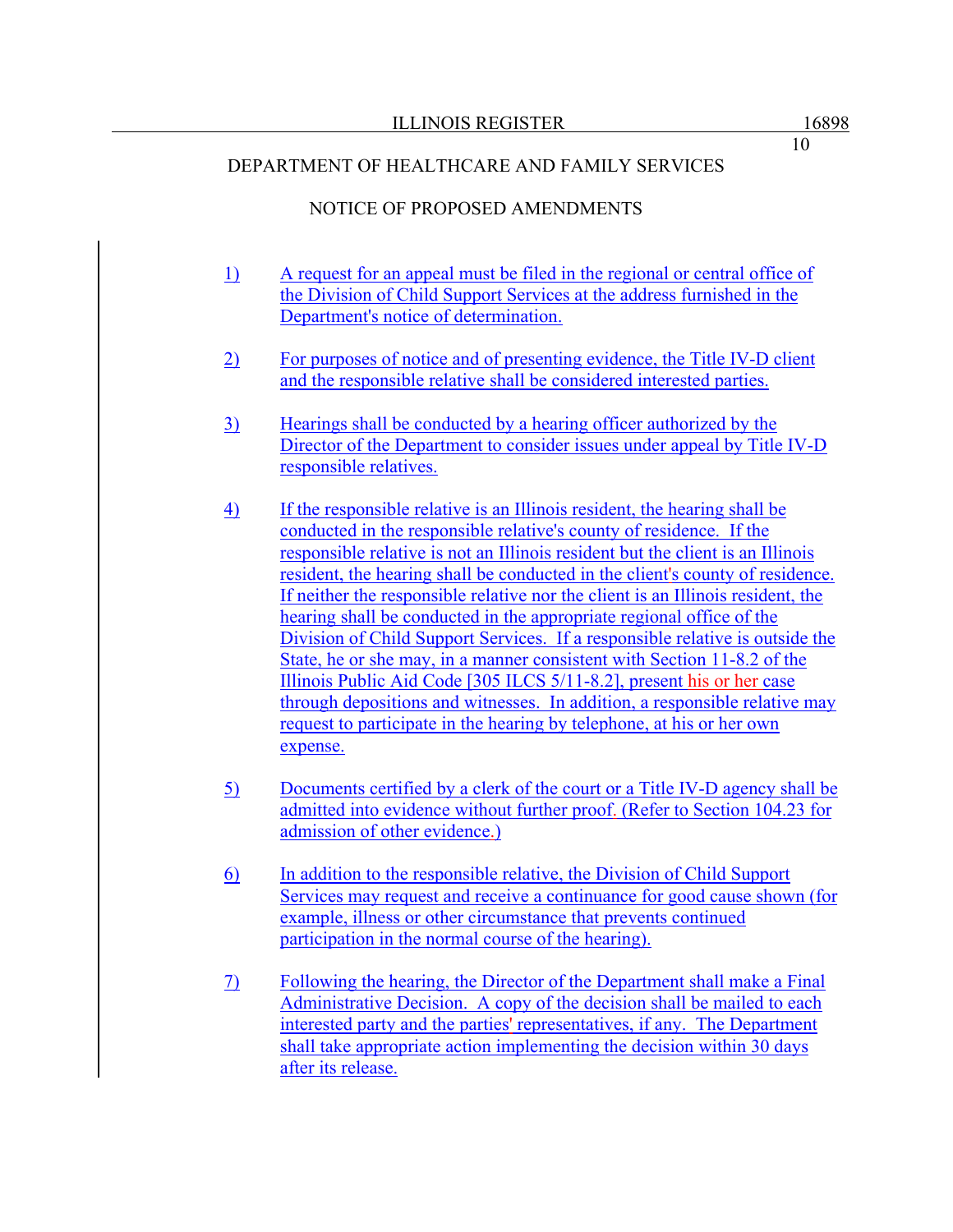# NOTICE OF PROPOSED AMENDMENTS

(Source: Added at 35 Ill. Reg. effective )

# SUBPART C: MEDICAL VENDOR AND ALTERNATE PAYEE HEARINGS

# **Section 104.209 Notice of Intent to Certify Past-Due Support Owed by a Responsible Relative to, or Failure to Comply with a Subpoena or Warrant from, a State Licensing Agency and to Take Disciplinary Action (Repealed)**

If the Department intends to certify past-due support owed by a responsible relative to a State licensing agency or failure to comply with a subpoena or warrant and the licensing agency intends to take disciplinary action, the Department and the licensing agency shall notify the responsible relative in writing, setting forth:

- a) the reasons for the intended actions;
- b) a statement of the right to request a hearing;
- e) a statement of the time, place and nature of the hearing, if one is requested;
- d) a statement of the legal authority and jurisdiction under which the hearing is to be held;
- e) a reference to the Sections of the statutes and rules involved; and
- f) a statement of the right to prevent certification and disciplinary action by payment of the past-due support in full or by entering into a payment plan acceptable to the Department, or in cases involving failure to comply with a subpoena or warrant, by complying with the subpoena or warrant.

(Source: Repealed at 35 Ill. Reg. \_\_\_\_\_\_, effective \_\_\_\_\_\_\_\_\_\_\_\_)

# **Section 104.210 Right to Hearing**

- a) An entity may request a hearing within 10 days after the entity's receipt of the Department's notice of:
	- 1) the Department's decision to deny an application (as provided in Section 104.204);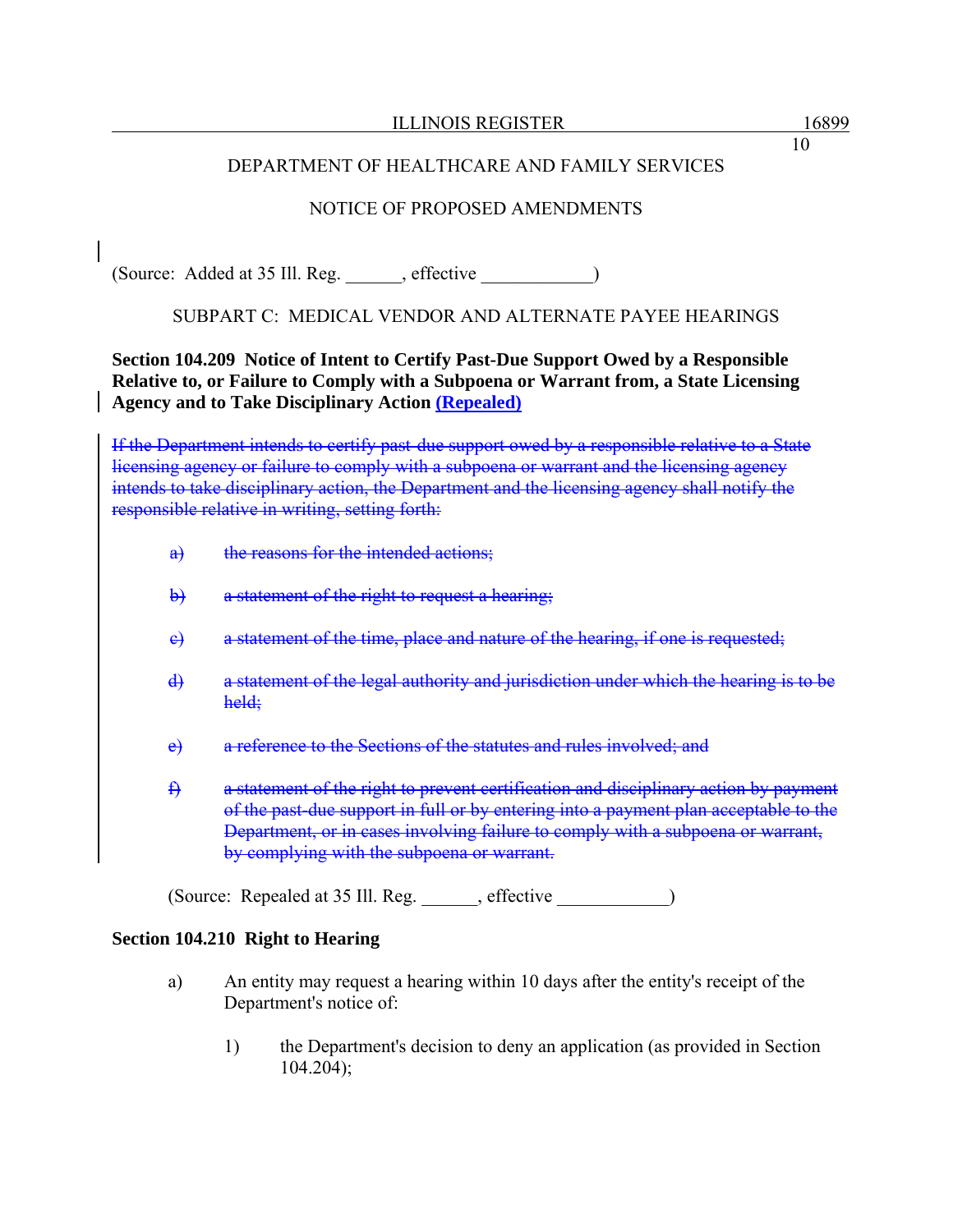# NOTICE OF PROPOSED AMENDMENTS

- 2) the Department's intent to recover money (as provided in Section 104.206); or
- 3) the Department's intent to terminate or suspend a vendor's eligibility or terminate (or not renew) a vendor's provider agreement or revoke an alternate payee (as provided in Section 104.208).; or
- 4) the Department's intent to certify past-due support owed by a responsible relative to, or failure to comply with a subpoena or warrant from, a State licensing agency and the licensing agency's intent to take disciplinary action (as provided in Section 104.209).
- b) A request for hearing must be received by the Department within 10 days after the date on which the vendor or alternate payee received the Department's Notice.
- c) This request must be in writing and must contain a brief statement of the basis upon which the Department's action is being challenged.
- d) If such a request is not received within 10 days, or is received but later withdrawn, the Department's decision and the grounds asserted in the Notice as the basis for that decision shall be a final and binding administrative determination.
- e) In actions initiated pursuant to Section 104.206 or 104.208(b), if a vendor or alternate payee requests a hearing, such a request shall not delay the effective date of action set forth in the Notice. In all other actions initiated pursuant to Sections  $104.204$  or  $104.208(a)$ , (d) or (e), the action shall not take place until the final administrative decision has been issued.
- f) A long term care facility may request a hearing within 60 days after receipt of the Department's notice on any action initiated pursuant to Section 104.208(c) or (d). For a nursing home (not an ICF/MR facility), such request shall not delay the effective date of action set forth in the notice pursuant to Section 104.208(c).

(Source: Amended at 35 Ill. Reg. \_\_\_\_\_\_, effective \_\_\_\_\_\_\_\_\_\_\_\_)

#### **Section 104.221 Issues at Hearings**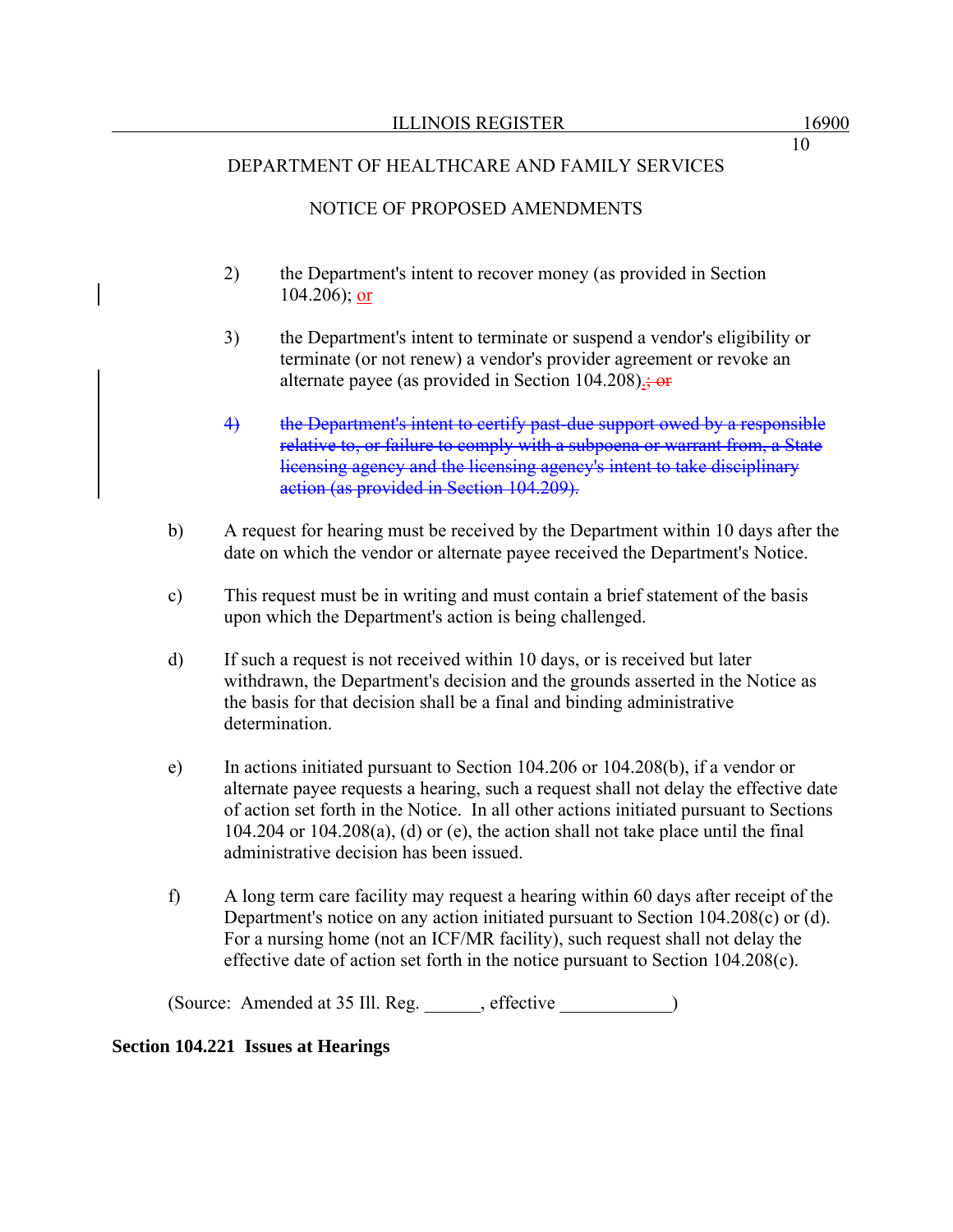# NOTICE OF PROPOSED AMENDMENTS

- a) The sole issue at a hearing where the basis for denial of an application pursuant to 89 Ill. Adm. Code 140.14(d) is that the vendor does not have a necessary license, certificate or authorization shall be whether the vendor has such a license, certificate or authorization.
- b) The sole issue at a hearing where the basis of the denial of an application is as set forth in 89 Ill. Adm. Code 140.14(b) shall be whether the vendor has demonstrated, according to the factors listed in that Section, in light of the prior activities, that he should be admitted to the Medical Assistance Program.
- c) The sole issue at a hearing where the basis for termination is as set forth in 89 Ill. Adm. Code 140.16(a)(2) shall be whether the appropriate licensing, certifying or authorizing agency has determined that the vendor does not have a necessary license, certification or authorization.
- d) The sole issue at a hearing requested by a previously suspended vendor that is being terminated pursuant to 89 Ill. Adm. Code 140.19(b) shall be whether the vendor has corrected the deficiencies on which the suspension was based.
- e) At a hearing conducted pursuant to Subpart D of this Part, the sole relevant time with respect to the existence of the violations of the Department's requirements alleged in the notice shall be the date or dates in the notice.
- f) The only issues at a hearing initiated pursuant to Section 104.209 are whether the responsible relative has or is applying for a license, the amount, if any, of delinquent child support owed pursuant to a support order entered by a court or administrative body, whether the responsible relative is more than 30 days delinquent, and, if applicable, whether the responsible relative failed to comply with a subpoena or warrant.
- $f_{\mathbf{g}}$ ) The only issue at a hearing initiated pursuant to 89 Ill. Adm. Code 140.16(c) is whether the vendor is not in compliance with State income tax requirements, child support requirements of Article X of the Public Aid Code, or educational loans guaranteed by the Illinois Student Assistance Commission.

(Source: Amended at 35 Ill. Reg. effective )

#### **Section 104.244 Burden of Proof**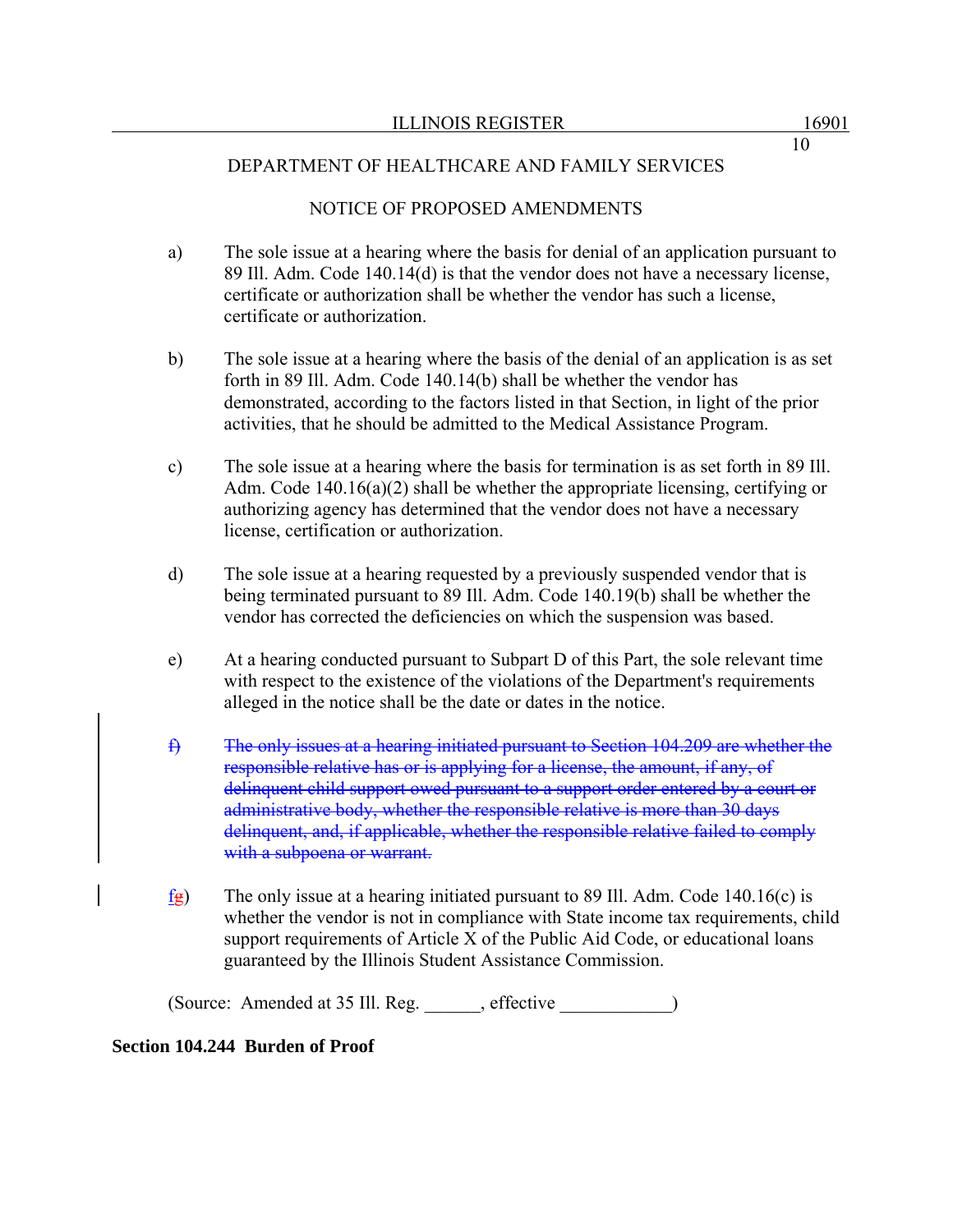## NOTICE OF PROPOSED AMENDMENTS

- a) The burden of proof in hearings conducted pursuant to 89 Ill. Adm. Code 140.14 shall be on the Department if the application was denied because the vendor engaged in activities which constitute grounds for termination or was denied pursuant to 89 Ill. Adm. Code 140.14(c). The burden of proof shall be on the applicant if the application was denied because of:
	- 1) a determination that a previously terminated or barred vendor cannot reasonably be expected to meet the requirements of the Department; or
	- 2) a determination that based on the activities which served as the basis for terminating or barring a vendor, the application should not be approved.
- b) The burden of proof in hearings conducted pursuant to 89 Ill. Adm. Code 140.15 or Subpart D of this Part shall be on the Department.
- c) The burden of proof in hearings conducted pursuant to 89 Ill. Adm. Code 140.16 shall be on the Department.
- d) The burden of proof in hearings conducted pursuant to 89 Ill. Adm. Code 140.32 shall be on the party seeking special permission, and in hearings conducted pursuant to 89 Ill. Adm. Code 140.19(b) shall be on the vendor.
- e) In the case of any new matter introduced in connection with any affirmative defense, the burden of proof with respect thereto shall be upon the party which alleges such new matter. In hearings initiated pursuant to Section 104.209, a party alleging that the support order referenced in the notice has subsequently been modified shall have the burden of producing a certified copy of the modified order.
- f) The standard of proof with respect to all hearings conducted pursuant to these rules shall be a preponderance of the evidence.

(Source: Amended at 35 Ill. Reg. \_\_\_\_\_\_, effective \_\_\_\_\_\_\_\_\_\_\_\_)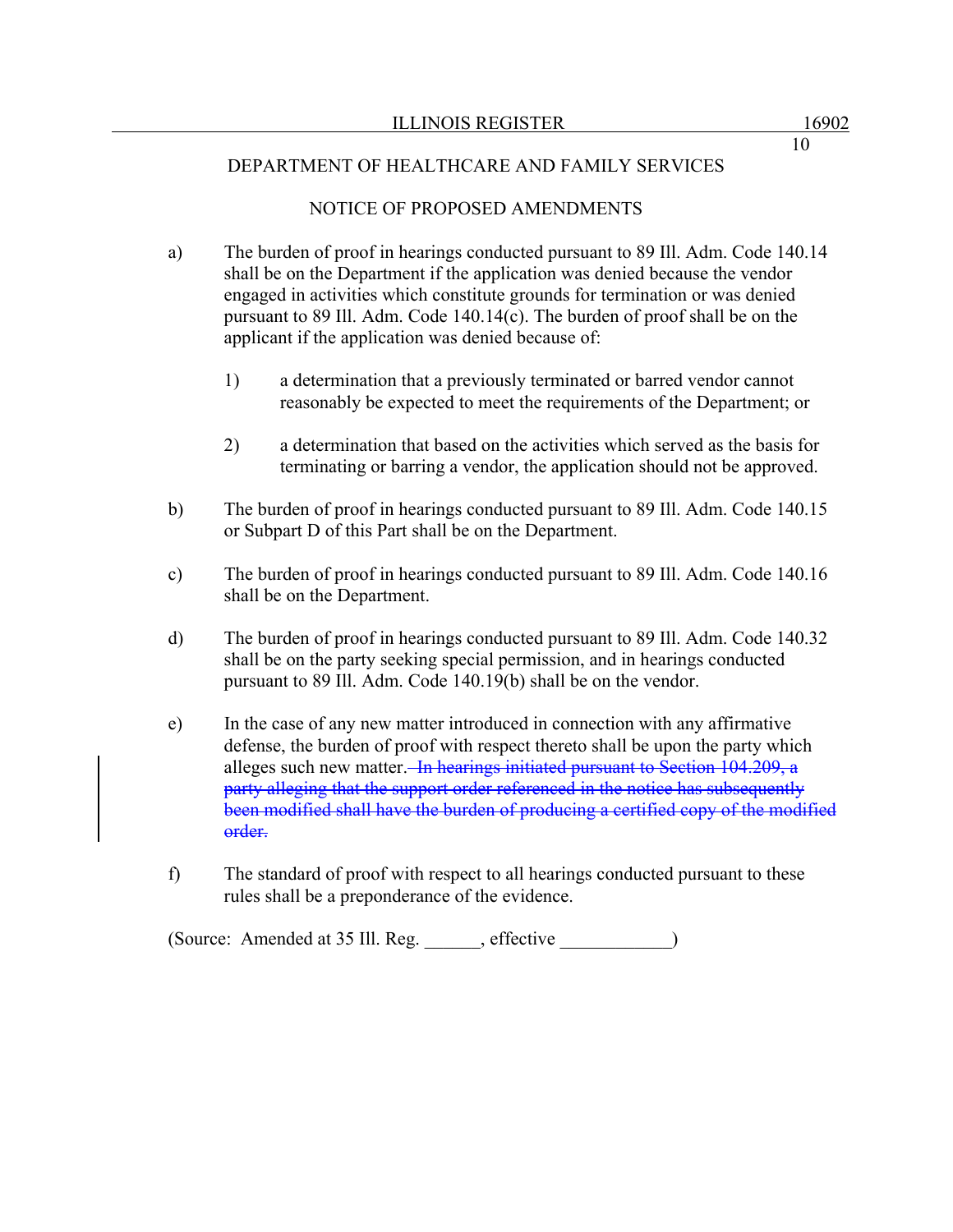## NOTICE OF PROPOSED AMENDMENTS

- 1) Heading of the Part: Child Support Services
- 2) Code Citation: 89 Ill. Adm. Code 160
- 3) Section Numbers: Proposed Action: 160.70 Amendment 160.77 Repeal
- 4) Statutory Authority: Section 12-13 of the Illinois Public Aid Code [305 ILCS 5/12-13] and Public Act 96-1284
- 5) Complete Description of the Subjects and Issues Involved: This proposed rulemaking amends rules to implement Public Act 96-1284, effective January 1, 2011, which provides that following suspension of the obligor's driver's license for failure to pay child support, the Department of Healthcare and Family Services may direct the Secretary of State to issue a family financial responsibility driving permit under the purposes and limitations set forth in this rule. In addition the proposed rulemaking simplifies appeals for non-custodial parents when the Division of Child Support Services uses professional license suspension/revocation as an enforcement tool.
- 6) Published studies or reports, and sources of underlying data, used to compose this rulemaking: None
- 7) Will this rulemaking replace any emergency rulemaking currently in effect? No
- 8) Does this rulemaking contain an automatic repeal date? No
- 9) Does this rulemaking contain incorporations by reference? No
- 10) Are there any other proposed rulemakings pending on this Part? No
- 11) Statement of Statewide Policy Objectives: This rulemaking does not affect units of local government.
- 12) Time, Place, and Manner in Which Interested Persons May Comment on this Proposed Rulemaking: Any interested parties may submit comments, data, views, or arguments concerning this proposed rulemaking. All comments must be in writing and should be addressed to: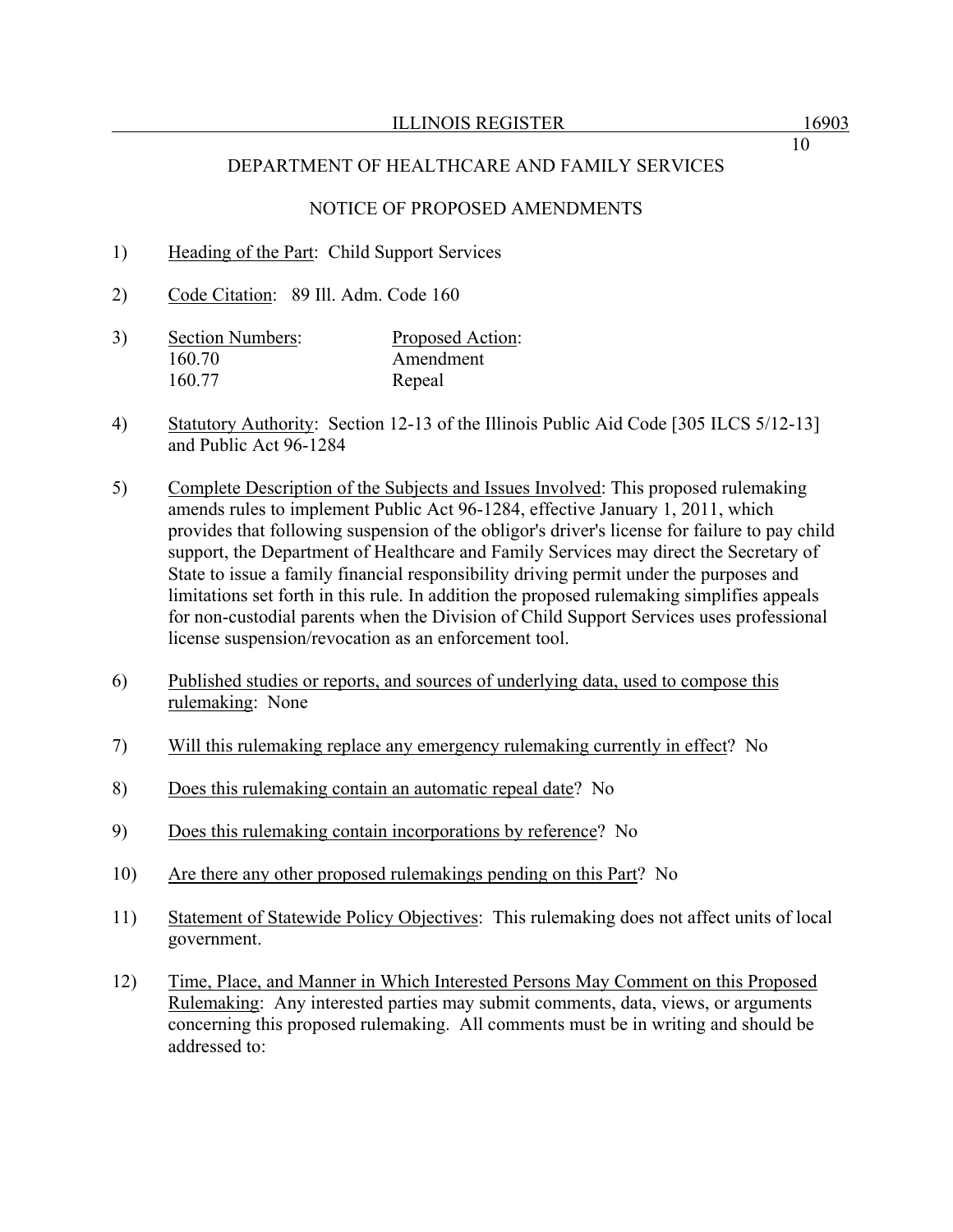# NOTICE OF PROPOSED AMENDMENTS

 Jeanette Badrov General Counsel Illinois Department of Healthcare and Family Services 201 South Grand Avenue E., 3rd Floor Springfield IL 62763-0002

217/782-1233

The Department requests the submission of written comments within 45 days after the publication of this Notice. The Department will consider all written comments it receives during the first notice period as required by Section 5-40 of the Illinois Administrative Procedure Act [5 ILCS 100/5-40].

- 13) Initial Regulatory Flexibility Analysis:
	- A) Types of small businesses, small municipalities and not-for-profit corporations affected: None
	- B) Reporting, bookkeeping or other procedures required for compliance: None
	- C) Types of professional skills necessary for compliance: None
- 14) Regulatory Agenda on which this Rulemaking was Summarized: January 2010

The full text of the Proposed Amendments begins on the next page: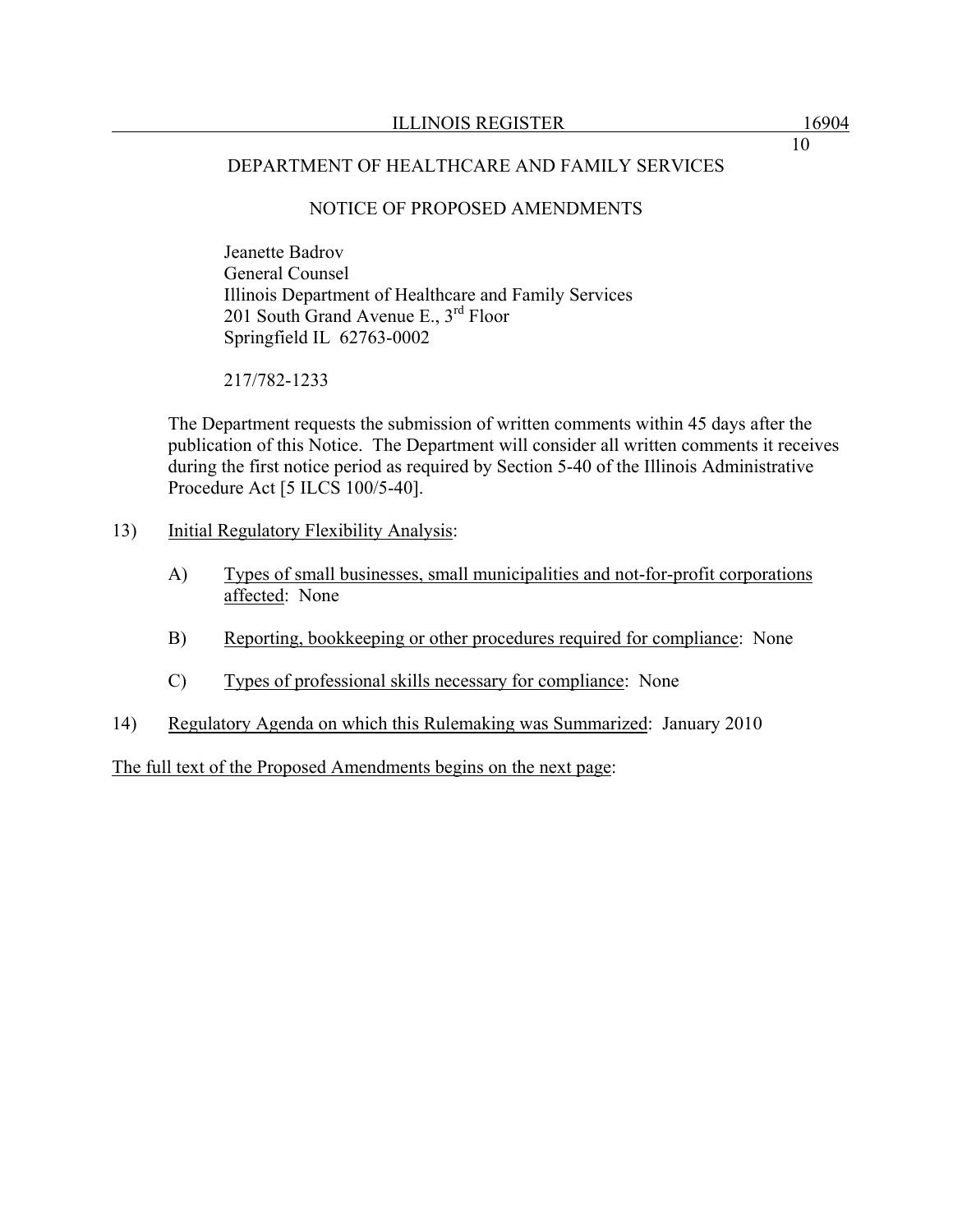ILLINOIS REGISTER 16905

#### DEPARTMENT OF HEALTHCARE AND FAMILY SERVICES

#### NOTICE OF PROPOSED AMENDMENTS

# TITLE 89: SOCIAL SERVICES CHAPTER I: DEPARTMENT OF HEALTHCARE AND FAMILY SERVICES SUBCHAPTER f: COLLECTIONS

#### PART 160 CHILD SUPPORT SERVICES

#### SUBPART A: GENERAL PROVISIONS

Section

- 160.1 Incorporation by Reference
- 160.5 Definitions
- 160.10 Child Support Enforcement Program
- 160.12 Administrative Accountability Process
- 160.15 Fees for IV-D Non-TANF Cases
- 160.20 Assignment of Rights to Support
- 160.25 Recoupment

#### SUBPART B: COOPERATION WITH CHILD SUPPORT ENFORCEMENT

#### Section

- 160.30 Cooperation With Support Enforcement Program
- 160.35 Good Cause for Failure to Cooperate with Support Enforcement
- 160.40 Proof of Good Cause For Failure to Cooperate With Support Enforcement
- 160.45 Suspension of Child Support Enforcement Upon a Claim of Good Cause

#### SUBPART C: ESTABLISHMENT AND MODIFICATION OF CHILD SUPPORT ORDERS

| Section |
|---------|
|---------|

- 160.60 Establishment of Support Obligations
- 160.61 Uncontested and Contested Administrative Paternity and Support Establishment
- 160.62 Cooperation with Paternity Establishment and Continued Eligibility
- Demonstration Program (Repealed)
- 160.64 Compromise of Assigned Obligations
- 160.65 Modification of Support Obligations

#### SUBPART D: ENFORCEMENT OF CHILD SUPPORT ORDERS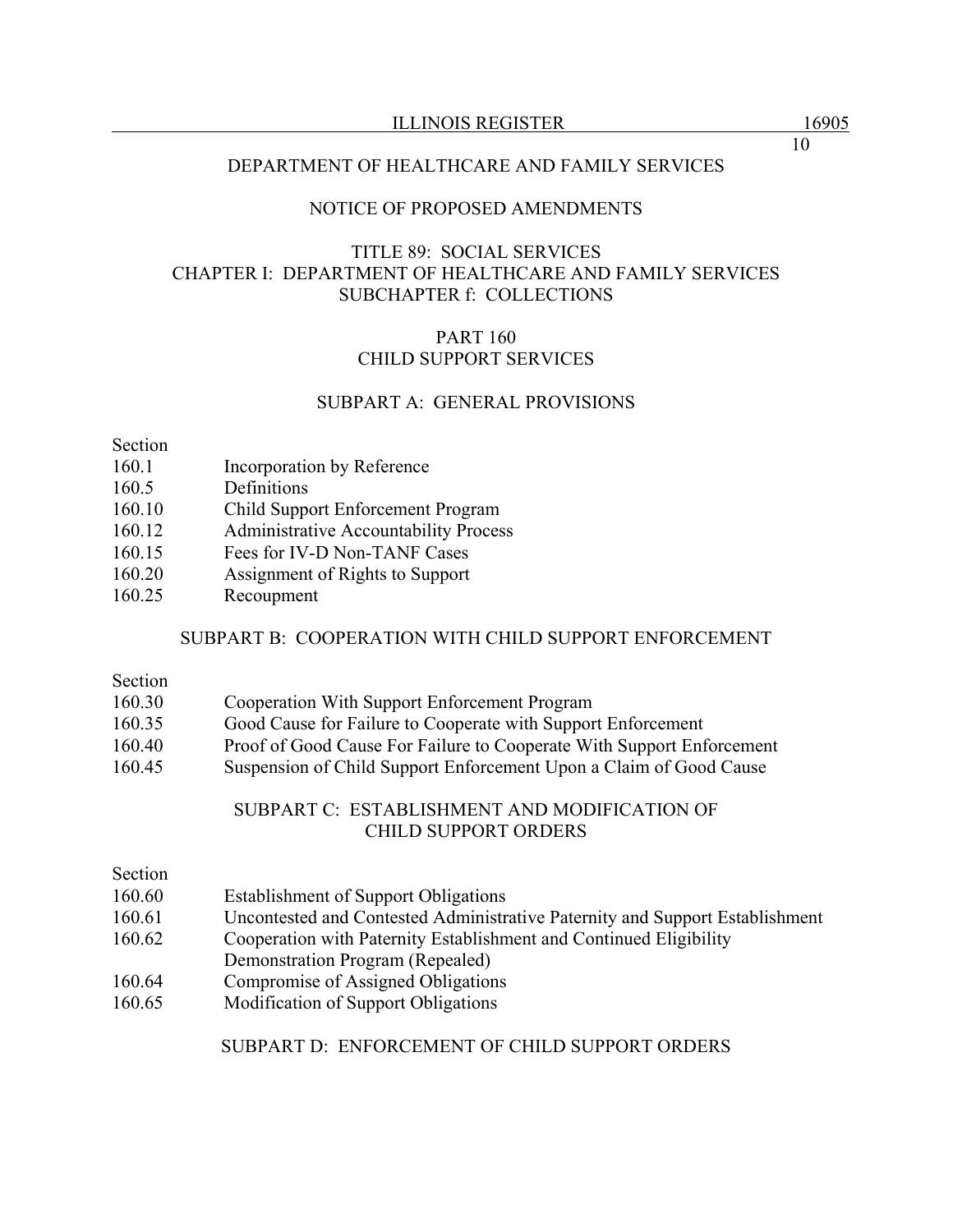# NOTICE OF PROPOSED AMENDMENTS

Section

- 160.70 Enforcement of Support Orders
- 160.71 Credit for Payments Made Directly to the Title IV-D Client
- 160.75 Withholding of Income to Secure Payment of Support
- 160.77 Certifying Past-Due Support Information or Failure to Comply with a Subpoena or Warrant to State Licensing Agencies (Repealed)
- 160.80 Amnesty 20% Charge (Repealed)
- 160.85 Diligent Efforts to Serve Process
- 160.88 State Case Registry
- 160.89 Interest

#### SUBPART E: EARMARKING CHILD SUPPORT PAYMENTS

160.90 Earmarking Child Support Payments

#### SUBPART F: DISTRIBUTION OF SUPPORT COLLECTIONS

Section

Section

- 160.95 State Disbursement Unit
- 160.100 Distribution of Child Support for TANF Recipients
- 160.110 Distribution of Child Support for Former AFDC or TANF Recipients Who Continue to Receive Child Support Services
- 160.120 Distribution of Child Support Collected While the Client Was an AFDC or TANF Recipient, But Not Yet Distributed at the Time the AFDC or TANF Case Is Cancelled
- 160.130 Distribution of Intercepted Federal Income Tax Refunds
- 160.132 Distribution of Child Support for Non-TANF Clients
- 160.134 Distribution of Child Support For Interstate Cases
- 160.136 Distribution of Support Collected in IV-E Foster Care Maintenance Cases
- 160.138 Distribution of Child Support for Medical Assistance No Grant Cases

#### SUBPART G: STATEMENT OF CHILD SUPPORT ACCOUNT ACTIVITY

#### Section

160.140 Quarterly Notice of Child Support Account Activity

#### SUBPART H: DEPARTMENT REVIEW OF DISTRIBUTION OF CHILD SUPPORT

Section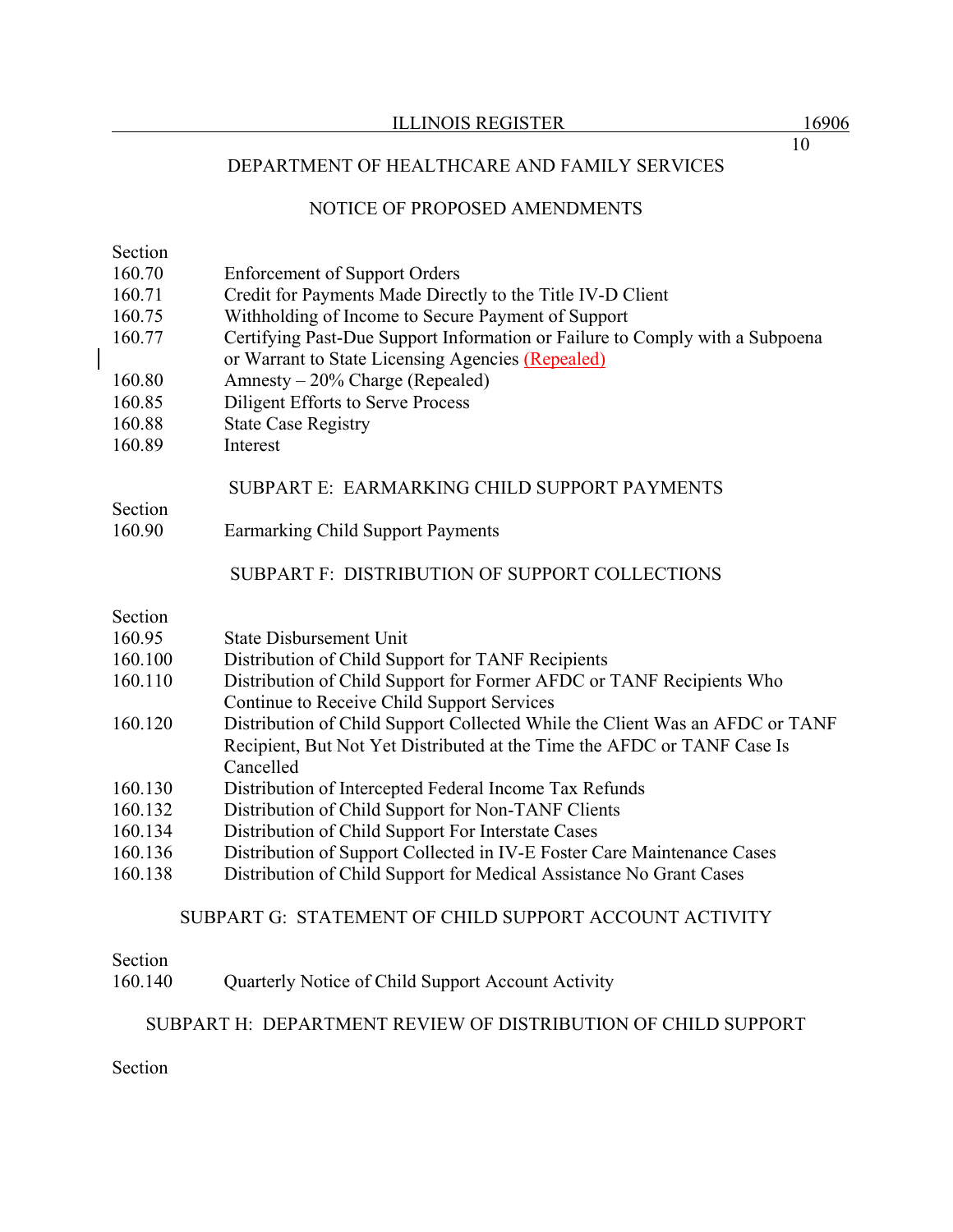#### NOTICE OF PROPOSED AMENDMENTS

160.150 Department Review of Distribution of Child Support for TANF Recipients 160.160 Department Review of Distribution of Child Support for Former AFDC or TANF Recipients

AUTHORITY: Implementing and authorized by Sections 4-1.7, Art. X, 12-4.3, and 12-13 of the Illinois Public Aid Code [305 ILCS 5/4-1.7, Art. X, 12-4.3 and 12-13].

SOURCE: Recodified from 89 Ill. Adm. Code 112.78 through 112.86 and 112.88 at 10 Ill. Reg. 11928; amended at 10 Ill. Reg. 19990, effective November 14, 1986; emergency amendment at 11 Ill. Reg. 4800, effective March 5, 1987, for a maximum of 150 days; amended at 11 Ill. Reg. 9129, effective April 30, 1987; amended at 11 Ill. Reg. 15208, effective August 31, 1987; emergency amendment at 11 Ill. Reg. 1563, effective December 31, 1987, for a maximum of 150 days; amended at 12 Ill. Reg. 9065, effective May 16, 1988; amended at 12 Ill. Reg. 18185, effective November 4, 1988; emergency amendment at 12 Ill. Reg. 20835, effective December 2, 1988, for a maximum of 150 days; amended at 12 Ill. Reg. 22278, effective January 1, 1989; amended at 13 Ill. Reg. 4268, effective March 21, 1989; amended at 13 Ill. Reg. 7761, effective May 22, 1989; amended at 13 Ill. Reg. 14385, effective September 1, 1989; amended at 13 Ill. Reg. 16768, effective October 12, 1989; amended at 14 Ill. Reg. 18759, effective November 9, 1990; amended at 15 Ill. Reg. 1034, effective January 21, 1991; amended at 16 Ill. Reg. 1852, effective January 20, 1992; amended at 16 Ill. Reg. 9997, effective June 15, 1992; amended at 17 Ill. Reg. 2272, effective February 11, 1993; amended at 17 Ill. Reg. 18844, effective October 18, 1993; amended at 18 Ill. Reg. 697, effective January 10, 1994; amended at 18 Ill. Reg. 12052, effective July 25, 1994; amended at 18 Ill. Reg. 15083, effective September 23, 1994; amended at 18 Ill. Reg. 17886, effective November 30, 1994; amended at 19 Ill. Reg. 1314, effective January 30, 1995; amended at 19 Ill. Reg. 8298, effective June 15, 1995; amended at 19 Ill. Reg. 12675, effective August 31, 1995; emergency amendment at 19 Ill. Reg. 15492, effective October 30, 1995, for a maximum of 150 days; amended at 20 Ill. Reg. 1195, effective January 5, 1996; amended at 20 Ill. Reg. 5659, effective March 28, 1996; emergency amendment at 20 Ill. Reg. 14002, effective October 15, 1996, for a maximum of 150 days; amended at 21 Ill. Reg. 1189, effective January 10, 1997; amended at 21 Ill. Reg. 3922, effective March 13, 1997; emergency amendment at 21 Ill. Reg. 8594, effective July 1, 1997, for a maximum of 150 days; emergency amendment at 21 Ill. Reg. 9220, effective July 1, 1997, for a maximum of 150 days; amended at 21 Ill. Reg. 12197, effective August 22, 1997; amended at 21 Ill. Reg. 16050, effective November 26, 1997; amended at 22 Ill. Reg. 14895, effective August 1, 1998; emergency amendment at 22 Ill. Reg. 17046, effective September 10, 1998, for a maximum of 150 days; amended at 23 Ill. Reg. 2313, effective January 22, 1999; emergency amendment at 23 Ill. Reg. 11715, effective September 1, 1999, for a maximum of 150 days; emergency amendment at 23 Ill. Reg. 12737, effective October 1, 1999, for a maximum of 150 days; amended at 23 Ill. Reg. 14560, effective December 1, 1999; amended at 24 Ill. Reg. 2380,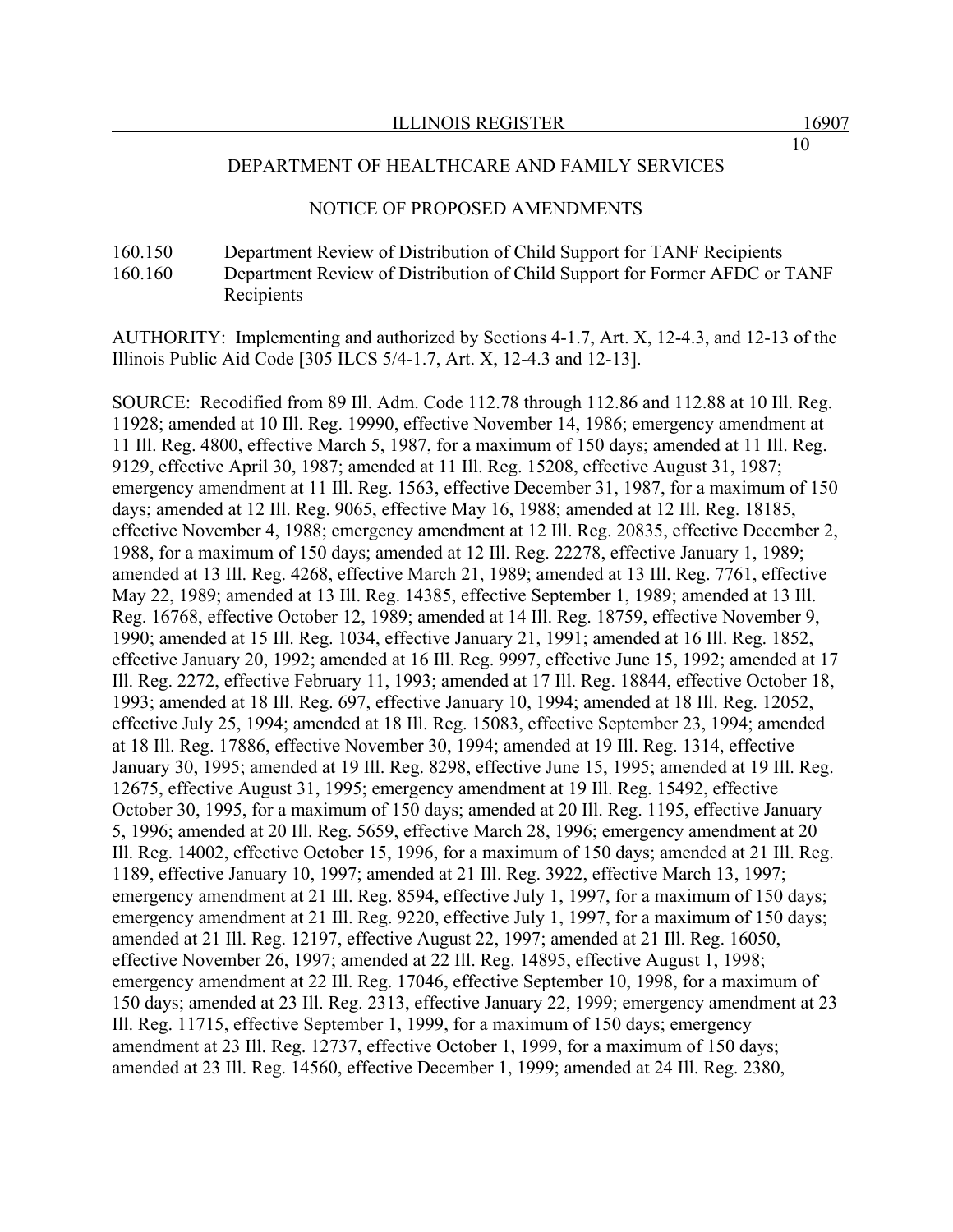#### NOTICE OF PROPOSED AMENDMENTS

effective January 27, 2000; amended at 24 Ill. Reg. 3808, effective February 25, 2000; emergency amendment at 26 Ill. Reg. 11092, effective July 1, 2002, for a maximum of 150 days; amended at 26 Ill. Reg. 17822, effective November 27, 2002; amended at 27 Ill. Reg. 4732, effective February 25, 2003; amended at 27 Ill. Reg. 7842, effective May 1, 2003; emergency amendment at 27 Ill. Reg. 12139, effective July 11, 2003, for a maximum of 150 days; amended at 27 Ill. Reg. 18891, effective November 26, 2003; amended at 28 Ill. Reg. 4712, effective March 1, 2004; emergency amendment at 28 Ill. Reg. 10225, effective July 1, 2004, for a maximum of 150 days; amended at 28 Ill. Reg. 15591, effective November 24, 2004; emergency amendment at 29 Ill. Reg. 2743, effective February 7, 2005, for a maximum of 150 days; amended at 29 Ill. Reg. 10211, effective June 30, 2005; amended at 29 Ill. Reg. 14995, effective September 30, 2005; emergency amendment at 30 Ill. Reg. 5426, effective March 1, 2006, for a maximum of 150 days; amended at 30 Ill. Reg. 8897, effective May 1, 2006; amended at 30 Ill. Reg. 13393, effective July 28, 2006; amended at 31 Ill. Reg. 12771, effective August 27, 2007; emergency amendment at 32 Ill. Reg. 543, effective January 1, 2008, for a maximum of 150 days; amended at 32 Ill. Reg. 6511, effective March 31, 2008; amended at 32 Ill. Reg. 16805, effective October 6, 2008; amended at 33 Ill. Reg. 591, effective January 5, 2009; amended at 33 Ill. Reg. 9077, effective June 15, 2009; amended at 33 Ill. Reg. 12732, effective September 7, 2009; amended at 34 Ill. Reg. 6809, effective May 1, 2010; amended at 34 Ill. Reg. 15406, effective September 27, 2010; amended at 35 Ill. Reg. effective

#### SUBPART D: ENFORCEMENT OF CHILD SUPPORT ORDERS

#### **Section 160.70 Enforcement of Support Orders**

a) Income Withholding

Whether using the administrative process (see Section 160.60(d)) or the judicial process (see Section 160.60(e)), the Department shall follow the procedures for withholding of income contained in Section 160.75 to enforce and collect pastdue support owed by responsible relatives in IV-D cases, and it shall as promptly as possible distribute all amounts collected. In addition to income as defined in Section 160.75, the Department shall proceed to collect support from the principal and income of trusts as provided by Section 2-1403 of the Code of Civil Procedure [735 ILCS 5/2-1403].

- b) Federal and State Income Tax Refunds and Other Payments
	- 1) The Department shall collect past-due support owed by responsible relatives in IV-D cases through intercept of federal and State income tax refunds and other federal and State payments (see Section 10.05a of the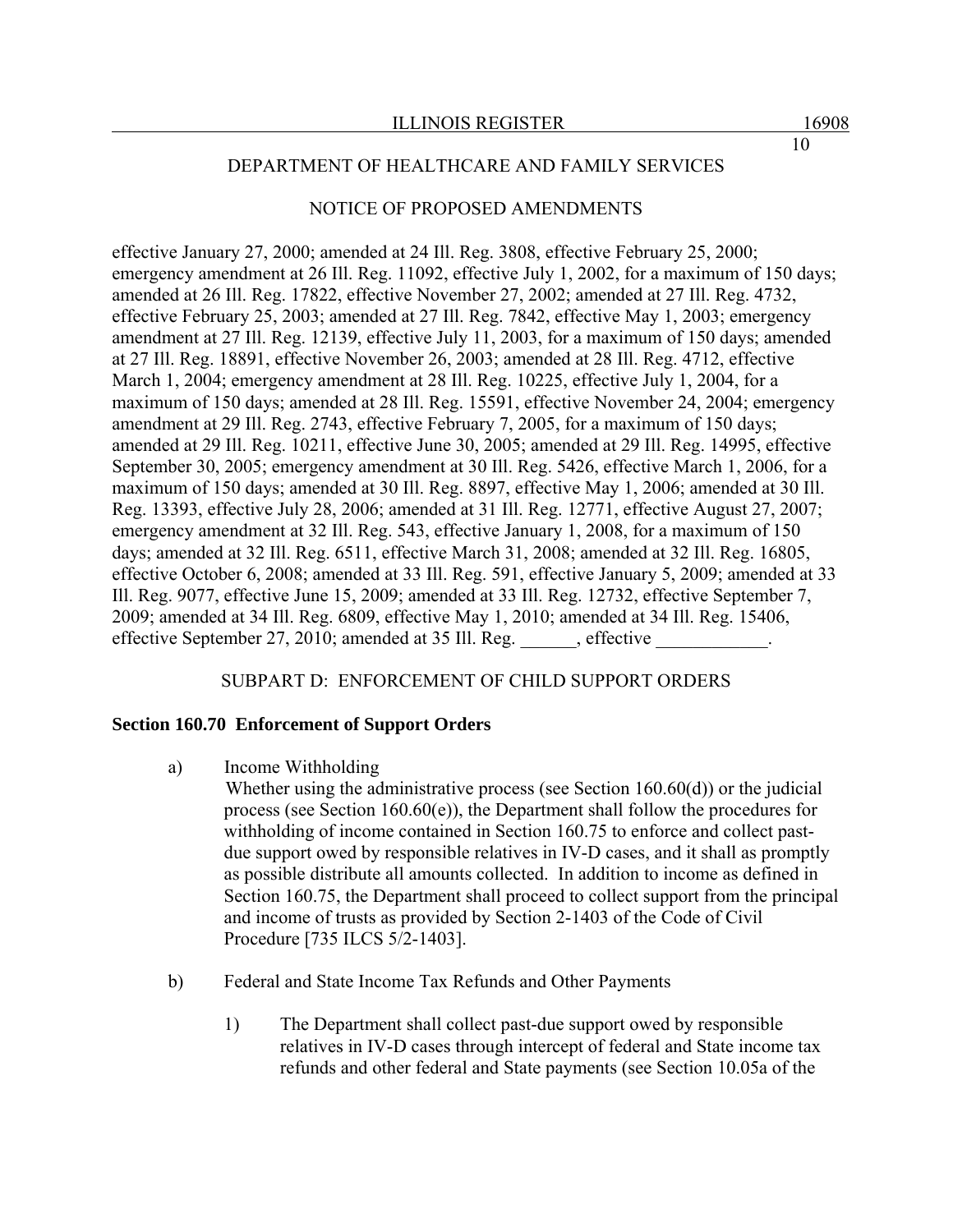#### NOTICE OF PROPOSED AMENDMENTS

State Comptroller Act [15 ILCS 405/10.05a], Section 2505-650 of the Department of Revenue Law [20 ILCS 2505/2505-650] and the Debt Collection Improvement Act of 1996 (31 USC 3701 et seq.)) due such relatives.

- 2) The Department shall submit past-due support amounts to:
	- A) the Department of Health and Human Services to intercept federal income tax refunds and other federal payments in accordance with federal instructions as follows:
		- i) in IV-D TANF and IV-D foster care cases, past-due support owed for a child or for a child and the parent with whom the child is living in an amount not less than \$150. The Department may combine assigned support amounts from the same obligor in multiple cases to reach the minimum amount of \$150 for TANF, AFDC and Foster Care cases; however, amounts under this subsection  $(b)(2)(A)(i)$  may not be combined with amounts under subsection  $(b)(2)(A)(ii)$  to reach the minimum amounts required for submittal; and
		- ii) in IV-D non-TANF cases, past-due support owed to or on behalf of a child, or a child and the parent with whom the child is living if the same support order includes support for the child and the parent, and the amount of past-due support is not less than \$500. The Department may combine non-assistance support amounts from the same obligor in multiple cases to reach the minimum amount of \$500; however, amounts under this subsection  $(b)(2)(A)(ii)$ may not be combined with amounts under subsection  $(b)(2)(A)(i)$  to reach the minimum amounts required for submittal.
	- B) the Illinois Department of Revenue to intercept State income tax refunds and the Comptroller to intercept other State payments as follows:
		- i) in active IV-D cases, past-due support owed in an amount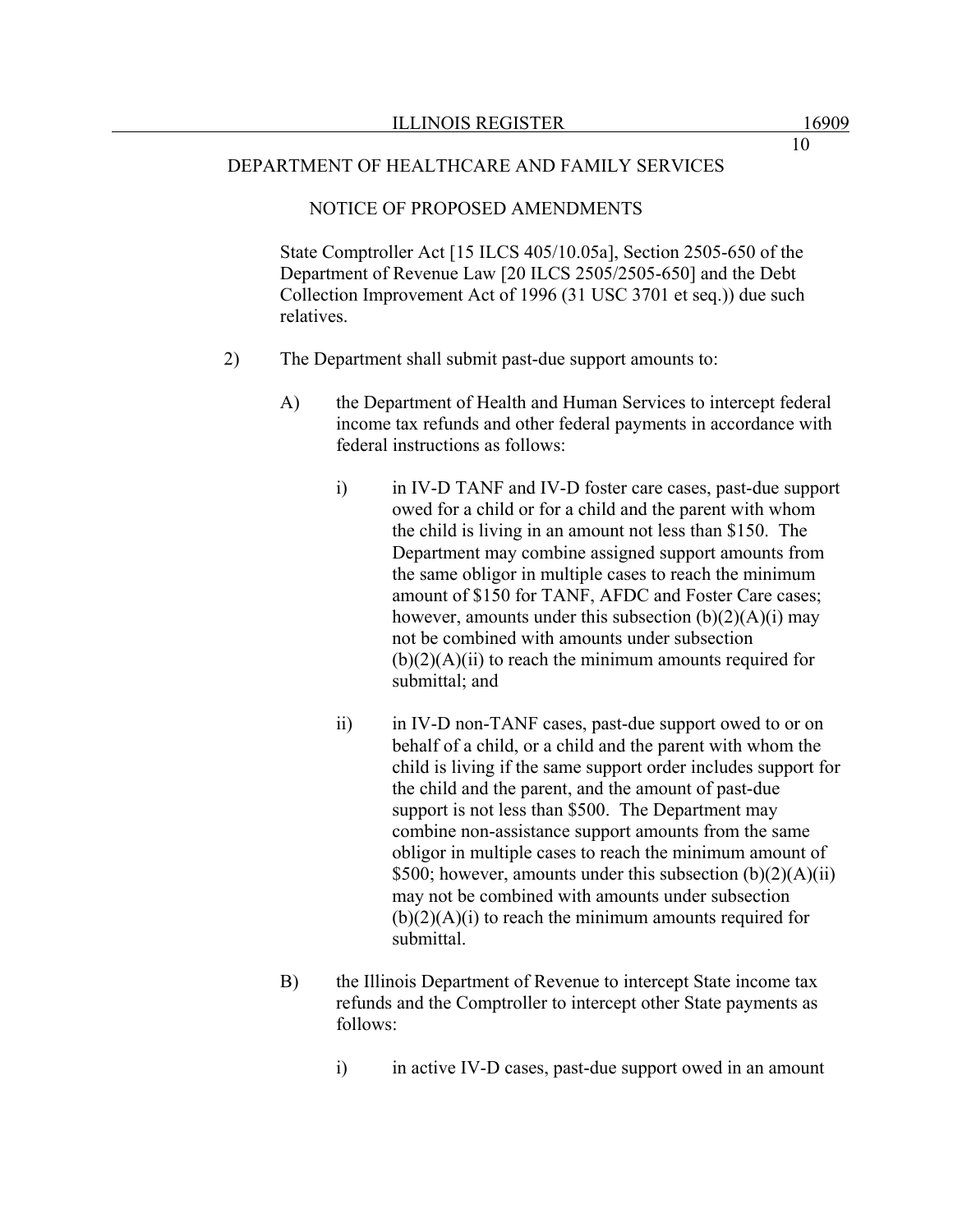#### NOTICE OF PROPOSED AMENDMENTS

not less than one month's support obligation or \$25, whichever is less;

- ii) in inactive IV-D TANF or AFDC and IV-D foster care cases, past-due support owed in any amount; and
- iii) in cases in which the responsible relative who owes pastdue support is receiving periodic payments from this State because of employment, disability, retirement or any other reason, the Department shall, upon obtaining knowledge of those circumstances, refund any amounts inadvertently intercepted to the responsible relative and proceed to collect past-due support pursuant to the income withholding provisions of the support statutes.
- 3) The Department shall provide the responsible relative with a notice prior to submitting a past-due support amount for intercept, which advance notice shall inform the responsible relative of the following:
	- A) the IV-D case name and identification number;
	- B) the past-due support amount that will be submitted for intercept, and that any additional past due support that accumulates will be subject to collection by the Department without further notice;
	- C) the right to contest the determination that past-due support is owed or the amount of past-due support by requesting:
		- i) a redetermination by the Department or, after such redetermination,
		- ii) an administrative review by any other state in which the support order was issued upon which the referral for federal income tax refund intercept or other federal payment offset is based, at the request of the responsible relative; and
	- D) that the Internal Revenue Service or Financial Management Service will notify the responsible relative's spouse at the time of intercept regarding the steps to take to protect the share of the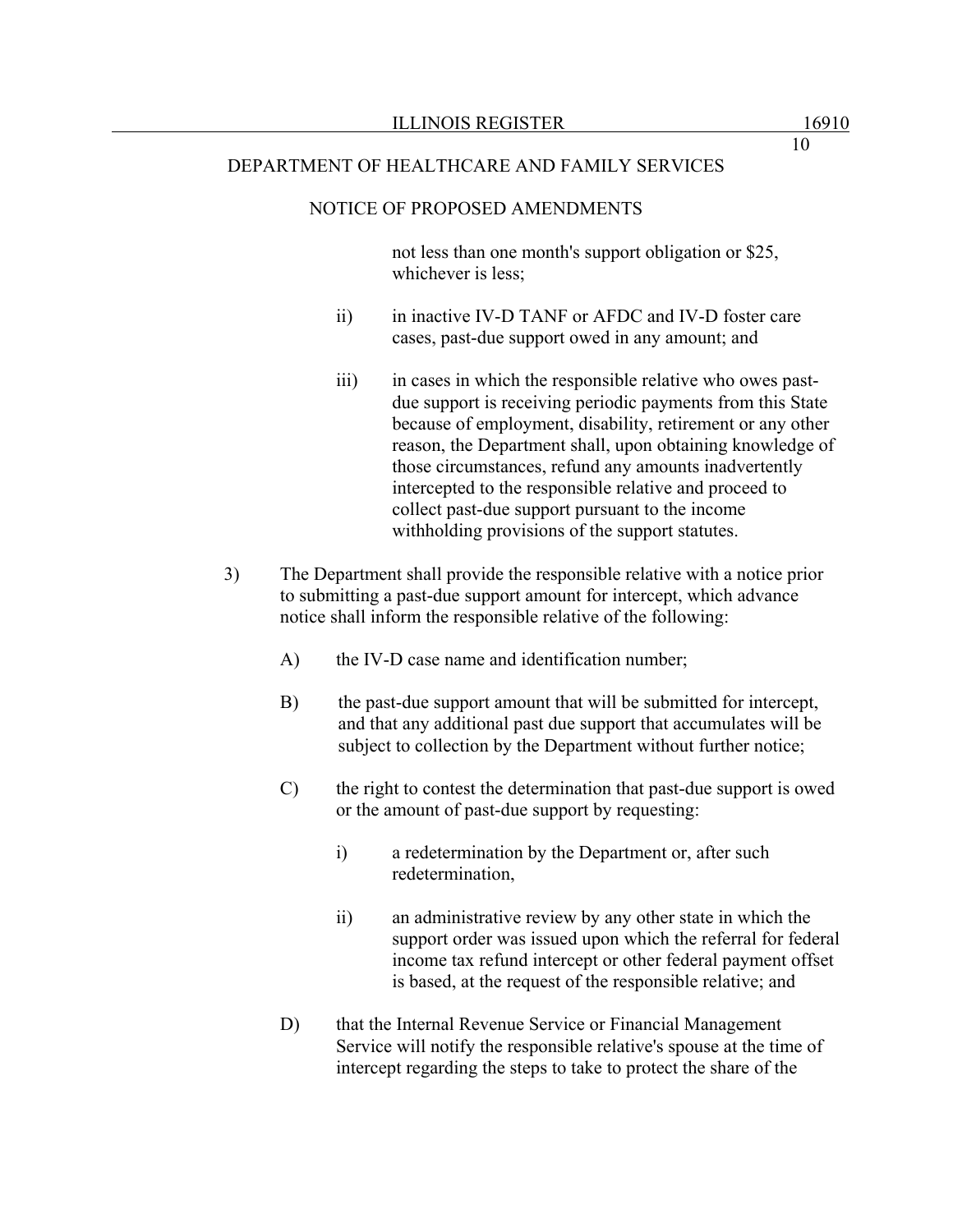# NOTICE OF PROPOSED AMENDMENTS

refund that may be payable to that spouse, in the case of a joint federal income tax return.

- 4) A request for a redetermination made within 15 days from the date of mailing of the advance notice shall stay the Department from submitting the past-due amount.
- 5) No later than 120 days after the date the redetermination was requested, the Department shall provide the responsible relative with a notice of the results of the redetermination and of the right to contest those results by requesting:
	- A) a hearing by the Department within 30 days after the date of mailing of the notice; or
	- B) an administrative review by any other state in which the support order was issued upon which the referral for federal income tax refund intercept or other federal payment offset is based.
- 6) If a responsible relative requests administrative review by the state in which the support order was issued upon which the referral for federal income tax refund intercept or other federal payment offset is based, the Department shall notify the state with the order of the request and shall provide that state with all necessary information within ten days after the responsible relative's request. The Department shall be bound by the decision of the state with the order.
- 7) The Department shall proceed in accordance with 89 Ill. Adm. Code 104.103 upon receipt of a request for a hearing.
- 8) The Department shall notify:
	- A) any other state enforcing the support order when the request for intercept is submitted and when the intercept amount is received;
	- B) the Department of Health and Human Services of any deletion of an amount submitted for federal income tax refund intercept or other federal payment offset, in accordance with federal instructions;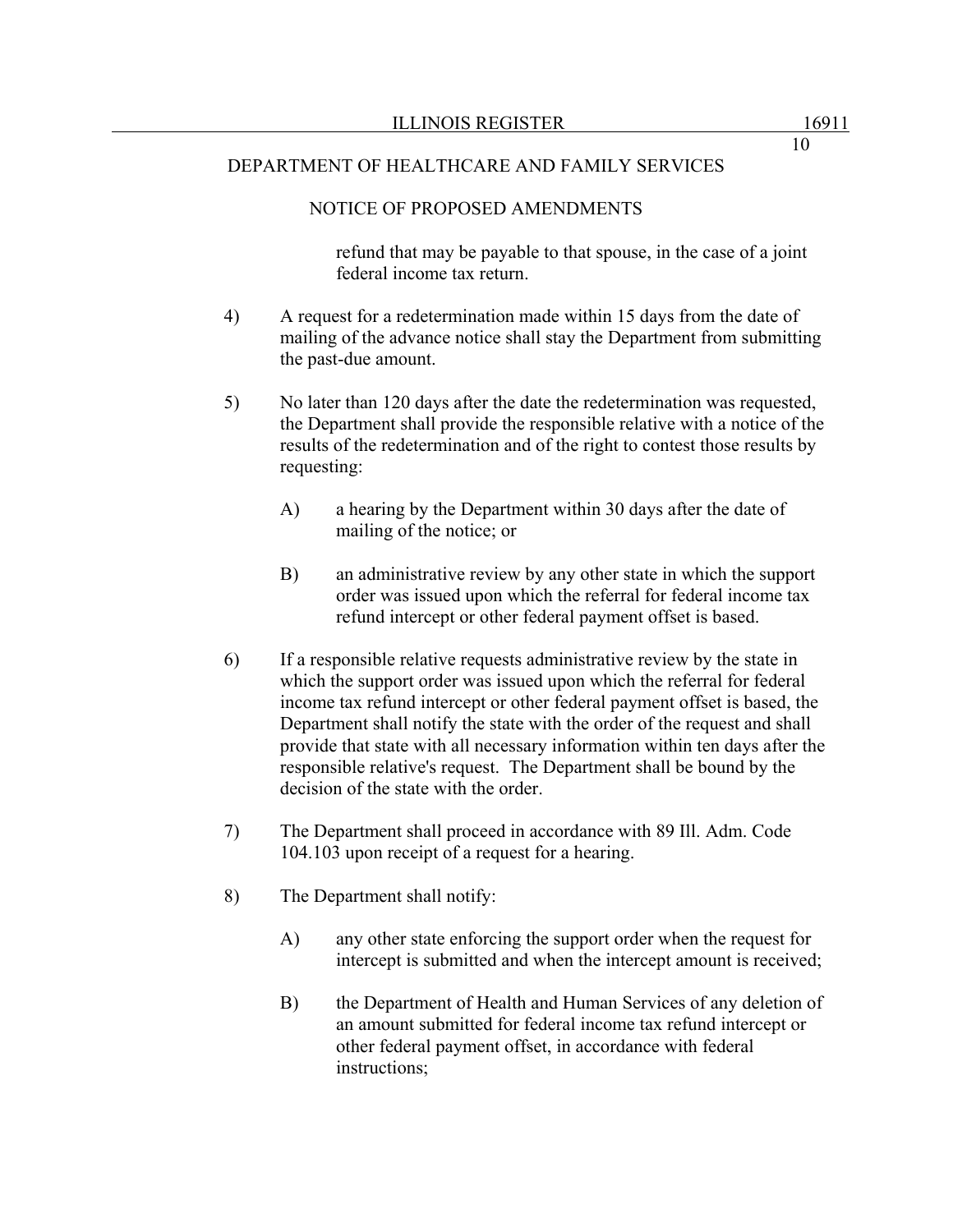#### NOTICE OF PROPOSED AMENDMENTS

- C) the Illinois Department of Revenue of any deletion of an amount submitted for State income tax refund and the Comptroller for other payment intercept or any significant decrease in the amount; and
- D) the Clerk of Circuit Court of the county in which the child support order was entered of any amount intercepted for posting to the court payment record.
- 9) The Department shall:
	- A) as promptly as possible refund to the responsible relative any amount intercepted found to exceed the amount of past-due support owed; and
	- B) equitably apportion joint State income tax refunds and other State payments based upon copies of federal and State income tax returns, including all schedules and attachments, or other evidence of ownership, such equitable apportionment to be based on the documented proportionate net income of the parties, and pay to the joint payee that portion of the amount intercepted found to be his or hers; except that the Comptroller shall apportion refunds and payments in matters where the intercepted funds have not yet been transferred to the Department.
- 10) The Department shall, as promptly as possible, apply collections it receives as a result of intercept under this subsection (b) as follows:
	- A) federal income tax refunds first to satisfy any IV-D TANF or AFDC or IV-D foster care assigned past-due support and then to satisfy any IV-D non-TANF past-due support; and
	- B) other federal and State payments in accord with distribution provisions in Subpart F of this Part.
- 11) The Department shall inform individuals who receive IV-D non-TANF support enforcement services, in advance, of the following: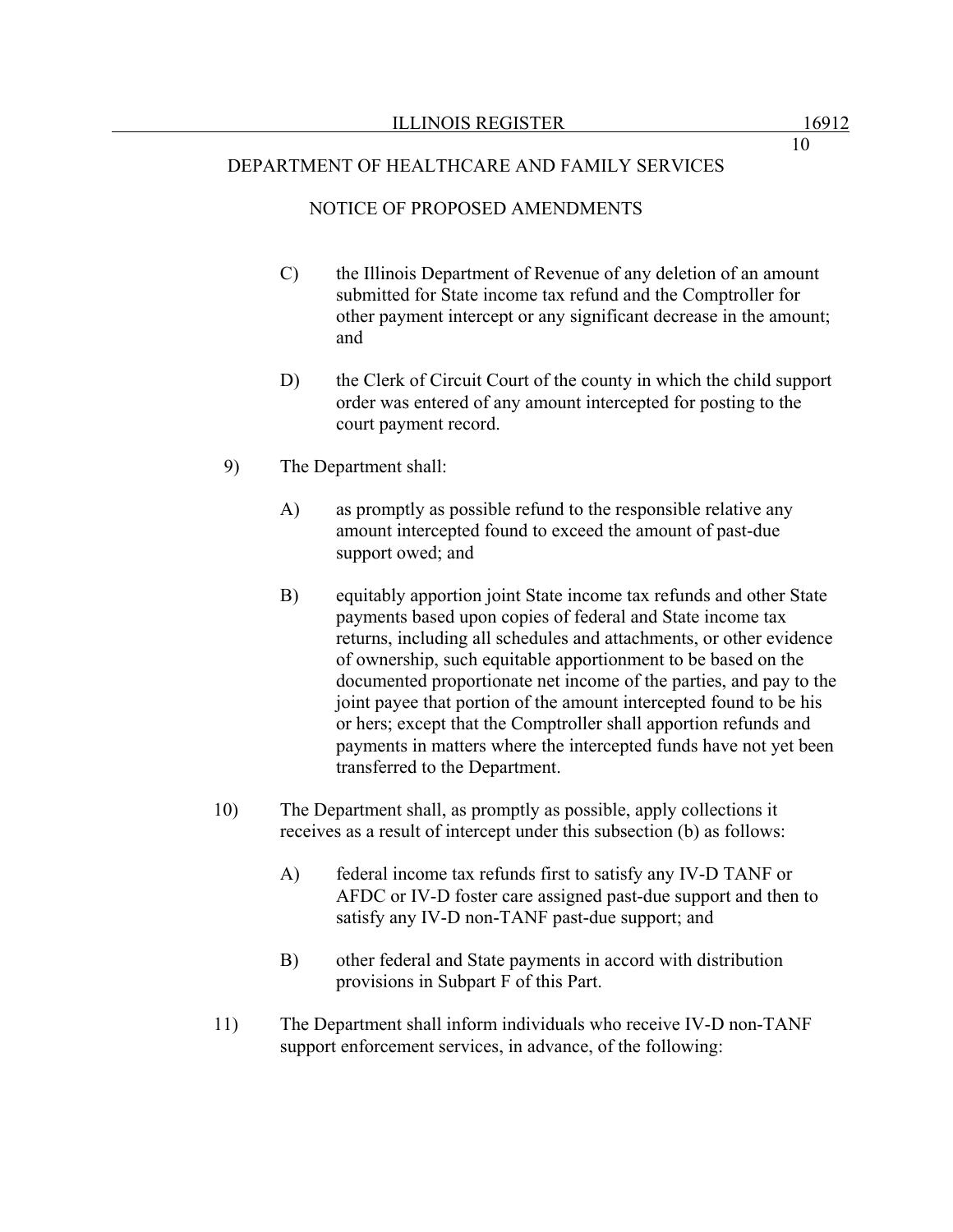#### NOTICE OF PROPOSED AMENDMENTS

- A) amounts intercepted under this subsection (b) will be applied in accordance with Section 160.130;
- B) any payment received by the IV-D non-TANF individual as a result of federal income tax refund intercept may have to be returned to the Department within six years following the end of the tax year if there is an adjustment necessitated by the responsible relative's spouse filing an amended tax return in order to receive his share of a joint tax refund.
- c) Unemployment Insurance Benefits
	- 1) The Department shall collect support owed by responsible relatives in IV-D cases through intercept of unemployment insurance benefits in matters wherein the relative has accumulated a past-due support amount equal to a one-month support obligation.
	- 2) The Department shall take the following action:
		- A) ascertain that the responsible relative qualifies for receipt of unemployment insurance benefits through access to the Department of Employment Security's (DES) computer file.
		- B) collect child support owed through the intercept of unemployment insurance benefits by initiating procedures for income withholding in accordance with Section 160.75.
		- C) establish the amount to be deducted by data entry to the DES computer file, which amount shall be the lesser of:
			- i) the amount of the income withholding order; or
			- ii) fifty percent of the Unemployment Insurance Benefit.
		- D) receive amounts deducted direct from DES.
		- E) notify the Clerk of the Circuit Court of the county in which the child support order is registered of each collection for posting to the court payment record.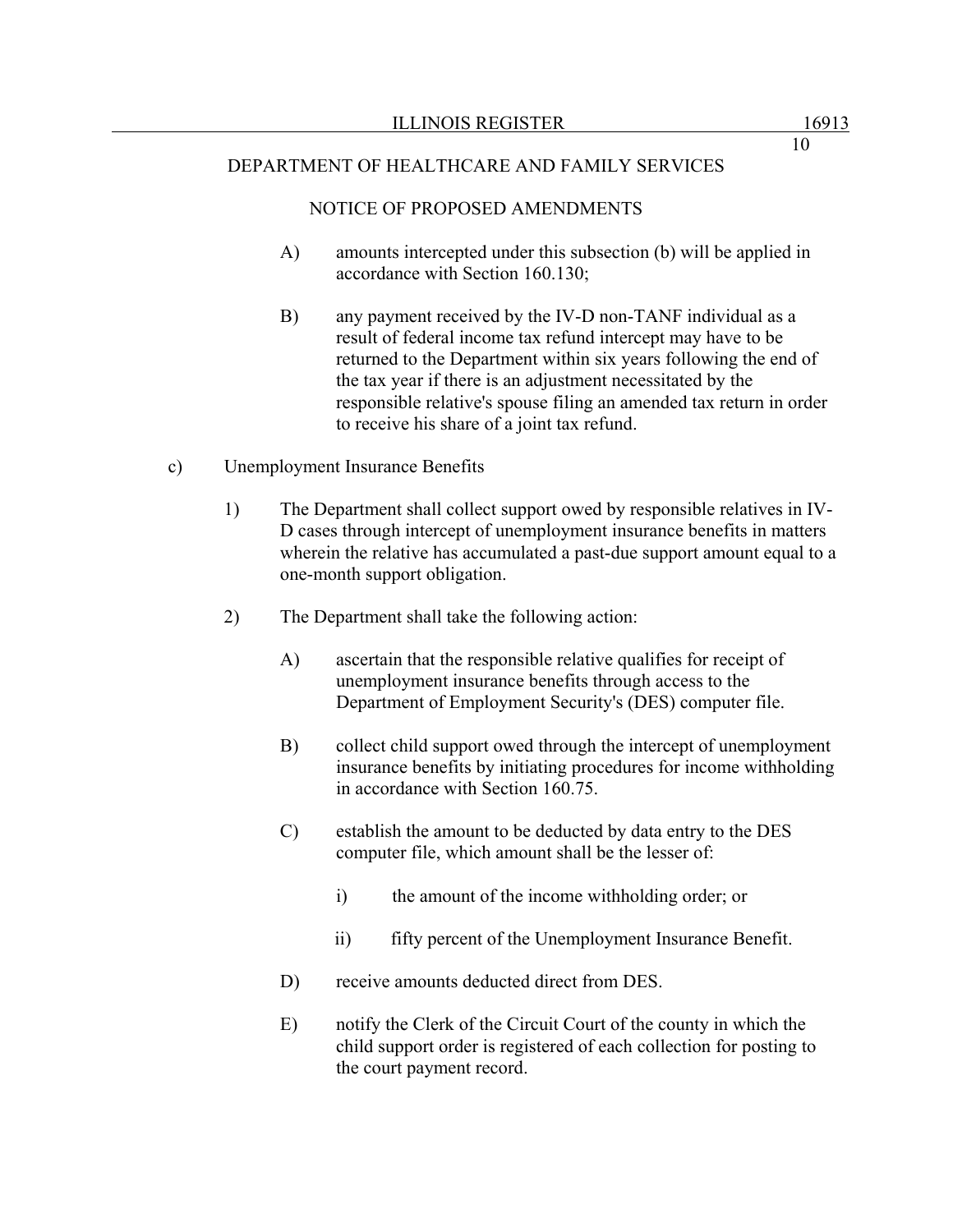## NOTICE OF PROPOSED AMENDMENTS

- F) post each collection to the Department's payment record.
- G) apply each collection to the current support obligation, then to past-due obligations.
- H) provide a redetermination within 180 days after the date of request for redetermination to each relative who disputes the deduction and, where indicated, make adjustments and refund improperly deducted amounts.
- 3) The Department of Employment Security shall take the following action:
	- A) provide notice to the responsible relative and an opportunity to be heard, when the Department cannot resolve the dispute.
	- B) pay all amounts deducted direct to the Department.
- d) Contempt of Court and Other Legal Proceedings
	- 1) The Department shall refer IV-D cases to its legal representatives to initiate contempt of court and other legal proceedings, pursuant to the applicable provisions of the support statutes, for enforcement of orders for support in matters wherein the responsible relative has accumulated a pastdue support amount equal to not less than a one-month support obligation, except as set forth in subsection (d)(2) of this Section.
	- 2) Contempt proceedings shall not be used in the following instances:
		- A) the responsible relative has no known available income or assets from which to satisfy the support obligation and is:
			- i) receiving public assistance;
			- ii) mentally or physically disabled;
			- iii) incarcerated;
			- iv) out-of-the-country;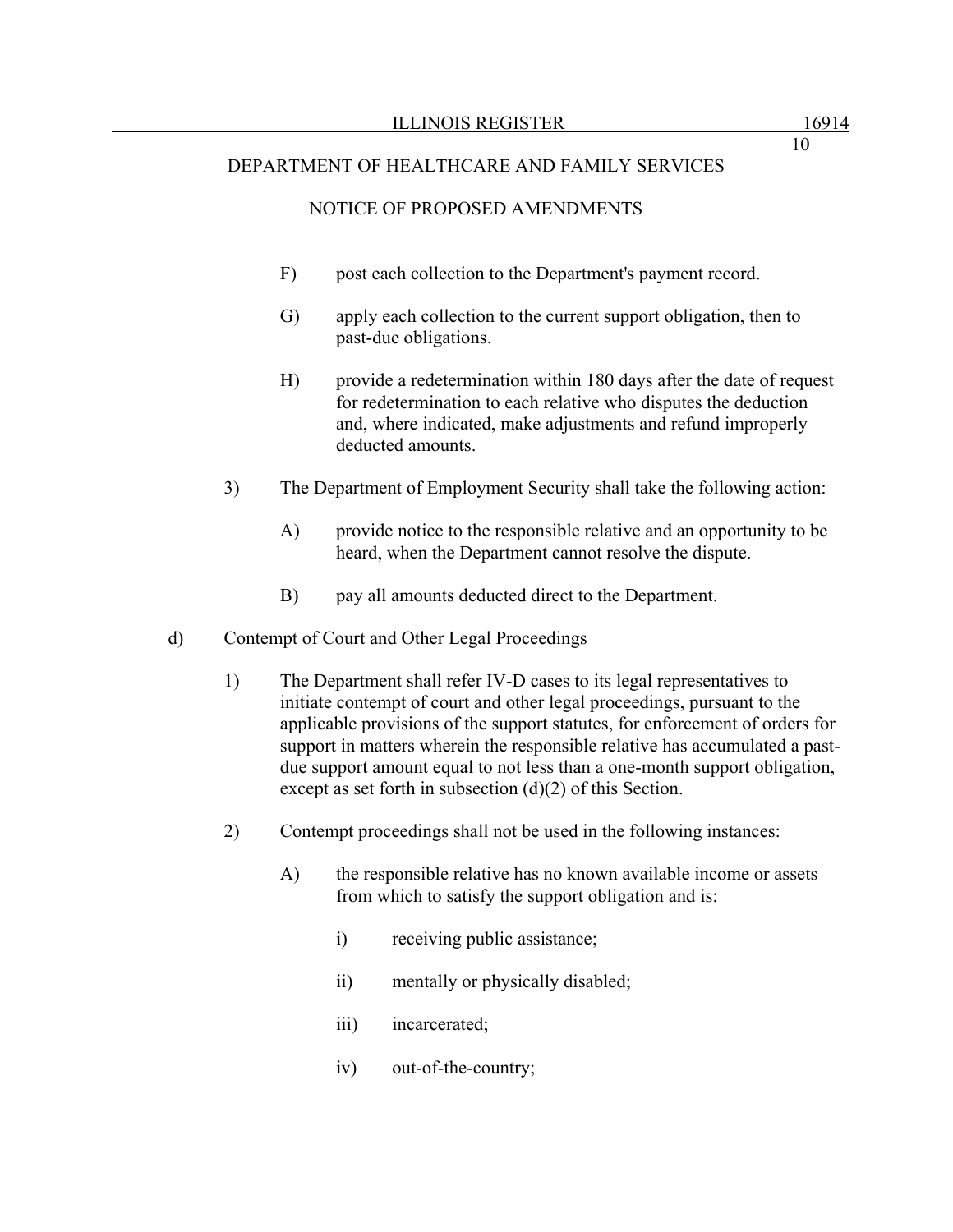#### NOTICE OF PROPOSED AMENDMENTS

- v) deceased; or
- vi) otherwise situated making such action unproductive.
- B) other legal or administrative remedies are more appropriate under the circumstances.
- 3) Contempt and other legal proceedings shall be used to:
	- A) establish the amount of past-due support;
	- B) obtain a judgment for purposes of:
		- i) imposition of a lien against real estate,
		- ii) levy upon real estate and personal property, or
		- iii) registration in another state;
	- C) secure an order for lump sum or periodic payment of the past-due support or judgment;
	- D) require the responsible relative to post security, bond or give some other guarantee of a character and amount sufficient to assure payment of any amount due under the support order;
	- E) obtain full or partial payment of past due support through incarceration;
	- F) ascertain the responsible relative's source and amount of income or location and value of assets;
	- G) void a transfer of property fraudulently made to avoid payment of child support in accordance with the Uniform Fraudulent Transfer Act [740 ILCS 160] or obtain a settlement in the best interest of the child support creditor;
	- H) secure other enforcement relief; and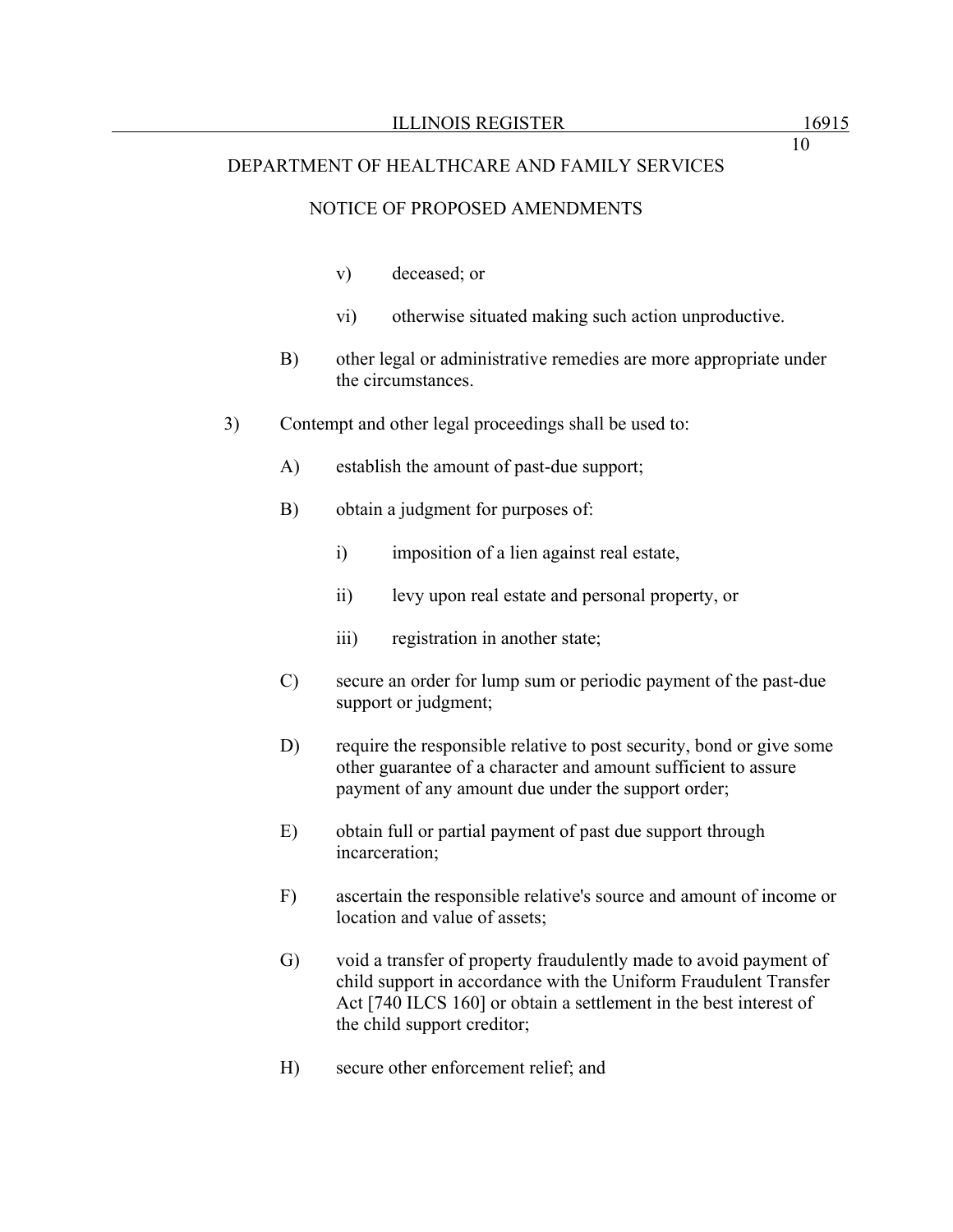## NOTICE OF PROPOSED AMENDMENTS

- I) obtain any combination of the above.
- 4) During the course of contempt or other legal proceedings to enforce support, if it shall appear that there is no net income because of the unemployment of a responsible relative, who resides in Illinois and is not receiving General Assistance in the City of Chicago and has children receiving TANF in Illinois, the Department shall request the court to order the relative to report for participation in job search, training or work programs established for such relatives under Section 9-6 of the Illinois Public Aid Code [305 ILCS 5/9-6].
- 5) In TANF cases, the Department shall request the court to order payment of past-due support pursuant to a plan and, if the responsible relative is unemployed, subject to a payment plan and not incapacitated, that the relative participate in job search, training and work programs established under Section 9-6 and Article IXA of the Illinois Public Aid Code [305 ILCS 5/9-6 and Art. IXA].
- e) Liens Against Real Estate and Personal Property Judicial Enforcement of Order for Support
	- 1) The Department shall seek judgment liens against real estate and enforce judgments upon the real estate and personal property of responsible relatives, in IV-D cases in which a referral has been made to initiate court enforcement of an order for support, in accordance with Article XII of the Code of Civil Procedure [735 ILCS 5/Art. XII].
	- 2) A petition for a rule to show cause or other petition filed by a Department legal representative to enforce an order for support shall contain a prayer that judgment be entered against the responsible relative in the amount of the past-due support alleged in the petition, when both of the following circumstances exist:
		- A) the past-due amount is at least \$3,500; and
		- B) the responsible relative has an interest in real estate or personal property against which the judgment may be enforced.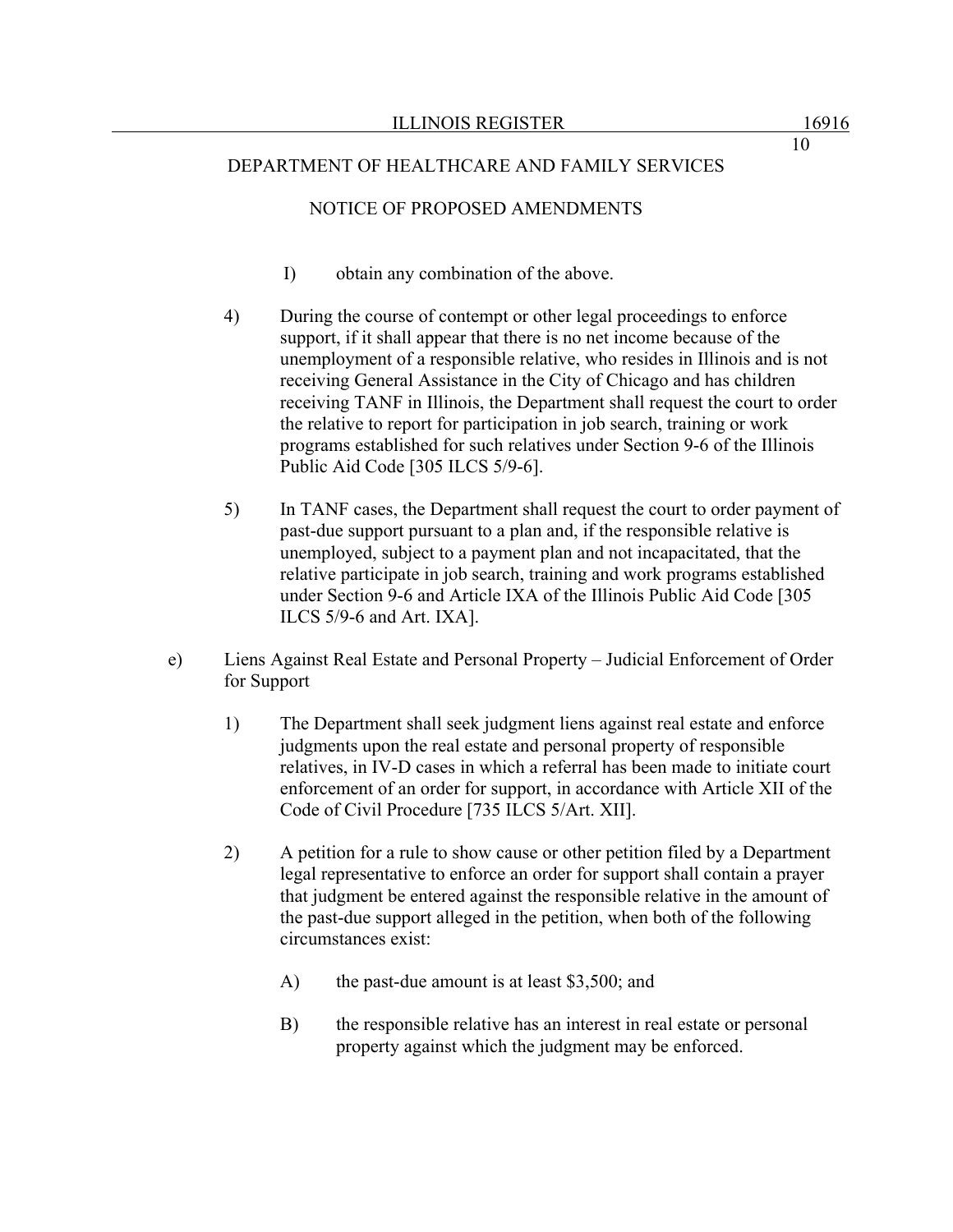## NOTICE OF PROPOSED AMENDMENTS

- 3) Upon obtaining a judgment, Department legal representatives shall secure liens against the real estate of responsible relatives by filing a transcript, certified copy or memorandum of judgment in the county where the real estate is located, in accordance with law (see Article XII of the Code of Civil Procedure [735 ILCS 5/Art. XII]).
- 4) A judgment shall be enforced by levy upon the real estate and personal property of the responsible relative in accordance with law (see Article XII of the Code of Civil Procedure [735 ILCS 5/Art. XII]) when the relative has a known equity that is not less than \$3,500 in excess of any statutory exemption.
- f) Liens Against Real Estate and Personal Property Administrative Enforcement of Order for Support
	- 1) Liens against real estate
		- A) The Department shall impose liens against real estate of responsible relatives in IV-D cases in accordance with Article X of the Illinois Public Aid Code when both of the following circumstances exist:
			- i) the amount of past-due support is at least \$3,500; and
			- ii) the responsible relative has an interest in real estate against which a lien may be claimed.
		- B) The Department shall prepare a Notice of Lien or Levy that shall be provided to the responsible relative and recorded or filed with the Recorder or Registrar of Titles of the county in which the real estate of the responsible relative is located. The notice shall inform the responsible relative and the Recorder or Registrar of Titles of the following:
			- i) the name and address of the responsible relative;
			- ii) a legal description of the real estate to be levied;
			- iii) the amount of past-due support to be satisfied by the levy;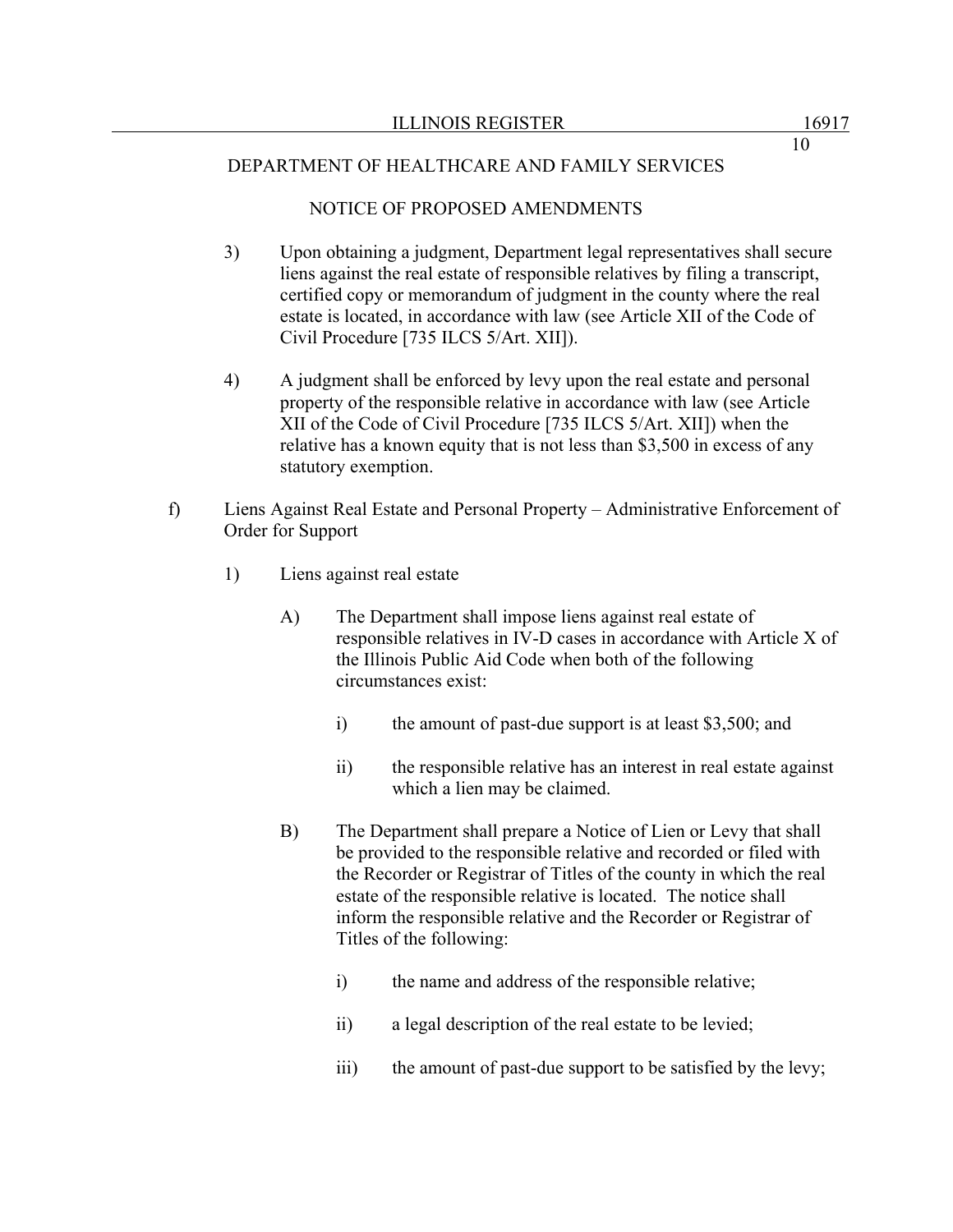#### NOTICE OF PROPOSED AMENDMENTS

- iv) the fact that a lien is being claimed for past-due child support owed by the responsible relative; and
- v) the right to prevent action against the real property by payment of the past-due support amount in full or to contest the determination that past-due support is owed or the amount of past-due support by requesting a hearing by the Department.
- C) A written request for hearing made within 15 days after the date of mailing the Notice of Lien or Levy shall stay the Department from taking action against the real property, although the lien shall remain in effect during the pendency of any protest or appeal taken pursuant to this subsection (f).
- D) The Department shall proceed in accordance with 89 Ill. Adm. Code 104.103 upon receipt of the written request for hearing, except that 89 Ill. Adm. Code 104.103(b) and (c) shall not apply.
- E) The Department shall notify the Clerk of the Court of the county in which the child support order was entered of any amount collected for posting to the court payment record.
- F) The lien shall be enforced against the real estate in accordance with Article X of the Illinois Public Aid Code and Article XII of the Code of Civil Procedure when the responsible relative has a known equity in the real estate that is not less than \$3,500 in excess of any statutory exemption.
- 2) Liens against personal property
	- A) The Department shall impose liens against personal property of responsible relatives in IV-D cases in accordance with Article X of the Illinois Public Aid Code when the following circumstances exist:
		- i) the amount of past-due support is at least  $$1,000$ ;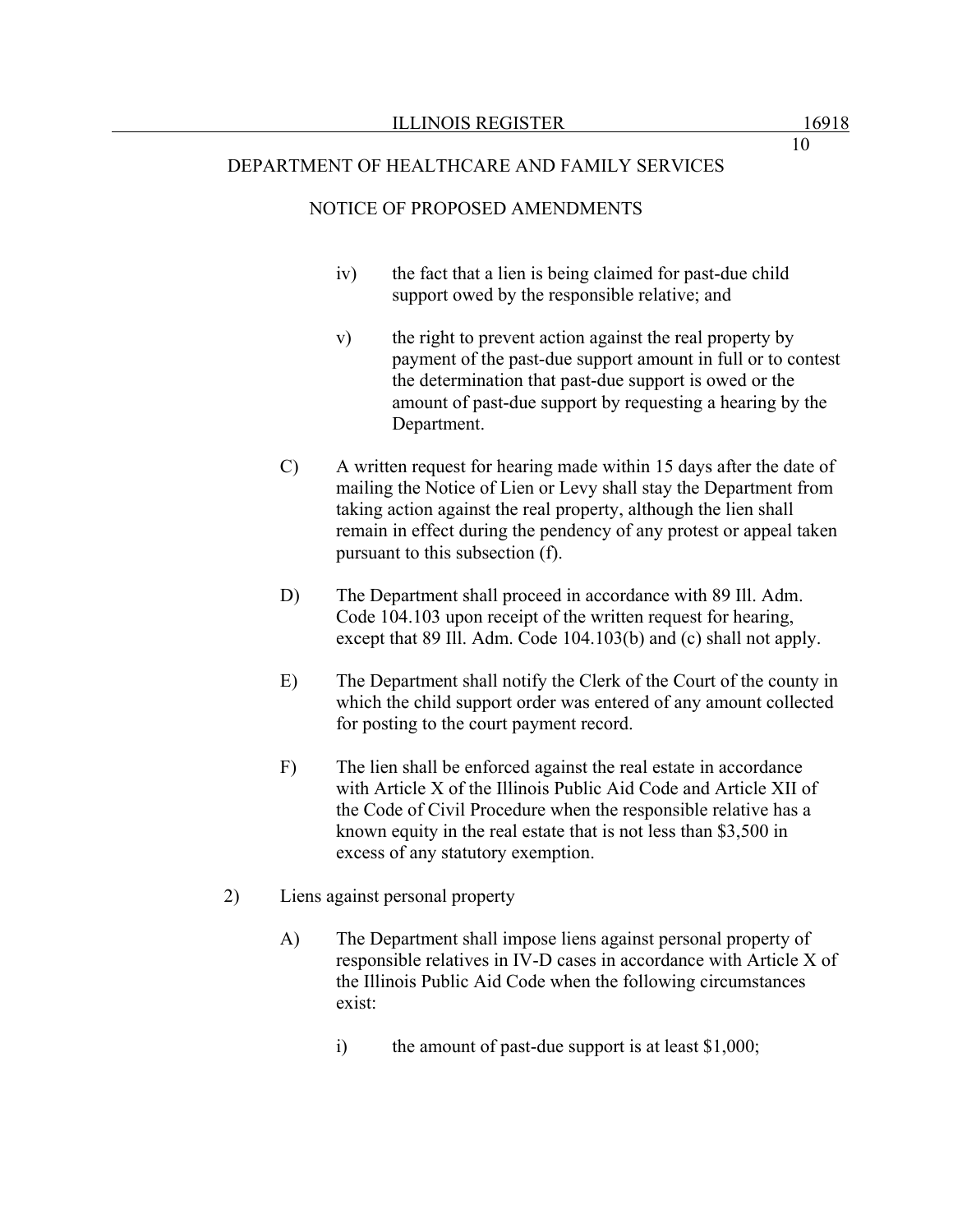#### NOTICE OF PROPOSED AMENDMENTS

- ii) the responsible relative has an interest in personal property against which a lien may be claimed; and
- iii) if the personal property to be levied is an account as defined in Section 10-24 of the Illinois Public Aid Code [305 ILCS 5/10-24], the account is valued in the amount of at least \$300.
- B) The Department shall prepare a Notice of Lien or Levy that shall be provided to the responsible relative, any joint owner of whom the Department has knowledge and location information, the financial institution in which an account of the responsible relative is located, the sheriff of the county in which goods or chattels of the responsible relative are located, or any person or entity indebted to or holding personal property of the responsible relative or who may be liable for payment of money in connection with a claim or cause of action of the responsible relative. The notice shall contain the following:
	- i) the name and address of the responsible relative;
	- ii) a description of the account or personal property to be levied;
	- iii) the amount of past-due support to be satisfied by the levy;
	- iv) the fact that a lien is being claimed for past-due child support owed by the responsible relative;
	- v) the right of the responsible relative to prevent levy upon the personal property, including accounts, by payment of the past-due support amount in full or by contesting the determination that past-due support is owed or the amount of past-due support by requesting a hearing within 15 days after the date of mailing of the Notice of Lien or Levy; and
	- vi) the right of a joint owner to prevent levy upon his or her share of the account or other personal property or to seek a refund of his or her share of the account or other personal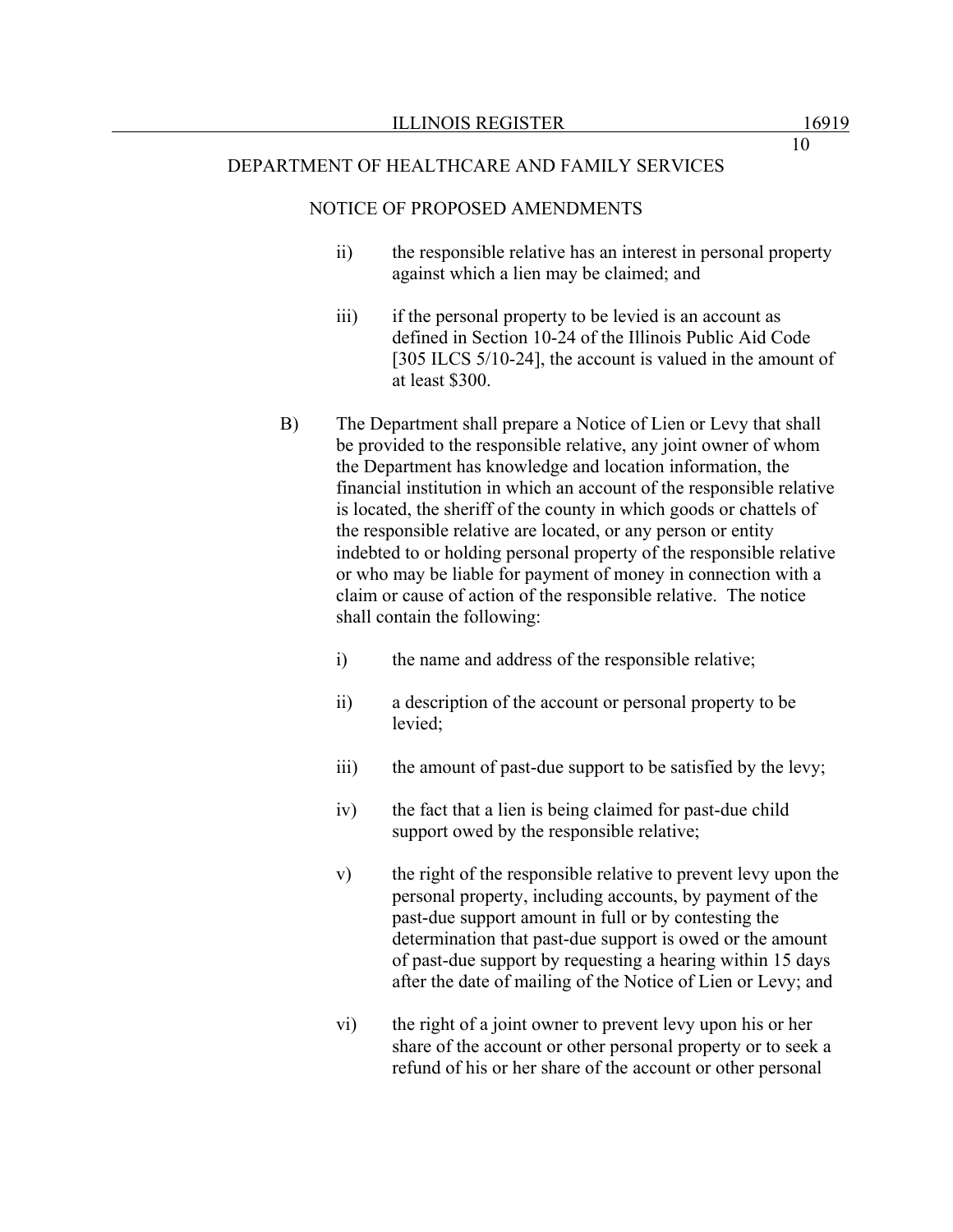### NOTICE OF PROPOSED AMENDMENTS

property already levied, by requesting, within 15 days after the date of mailing of the Notice of Lien or Levy to the joint owner, a hearing by the Department to determine his or her share of the account or other personal property. A joint owner who is not provided with a Notice of Lien or Levy by the Department may request a hearing by the Department within 45 days after the date of levy of the account or other personal property.

- C) In addition to the information to be included in the Notice of Lien or Levy under subsection  $(f)(2)(B)$ , the Notice of Lien or Levy provided to a financial institution shall:
	- i) state that the lien is subordinate to any prior lien or prior right of set-off that the financial institution may have against the assets, or in the case of an insurance company or benefit association only in the accounts as defined in Section 10-24 of the Illinois Public Aid Code [305 ILCS 5/10-24];
	- ii) state that upon being served with the Notice of Lien or Levy that the financial institution shall encumber the assets in the account, and surrender and remit those assets within five days after being served with a Notice to Surrender Assets by the Department;
	- iii) state that the financial institution may charge the responsible relative's account a fee of up to \$50, and that the amount of any fee be deducted from the account before remitting any assets from the account to the Department; and
	- iv) include a form, Response to Notice of Lien or Levy, to be completed by the financial institution and returned to the Department within 30 days after receipt of the Notice of Lien or Levy.
- D) The form for the response to Notice of Lien or Levy provided for under subsection  $(f)(2)(C)(iv)$  of this Section shall include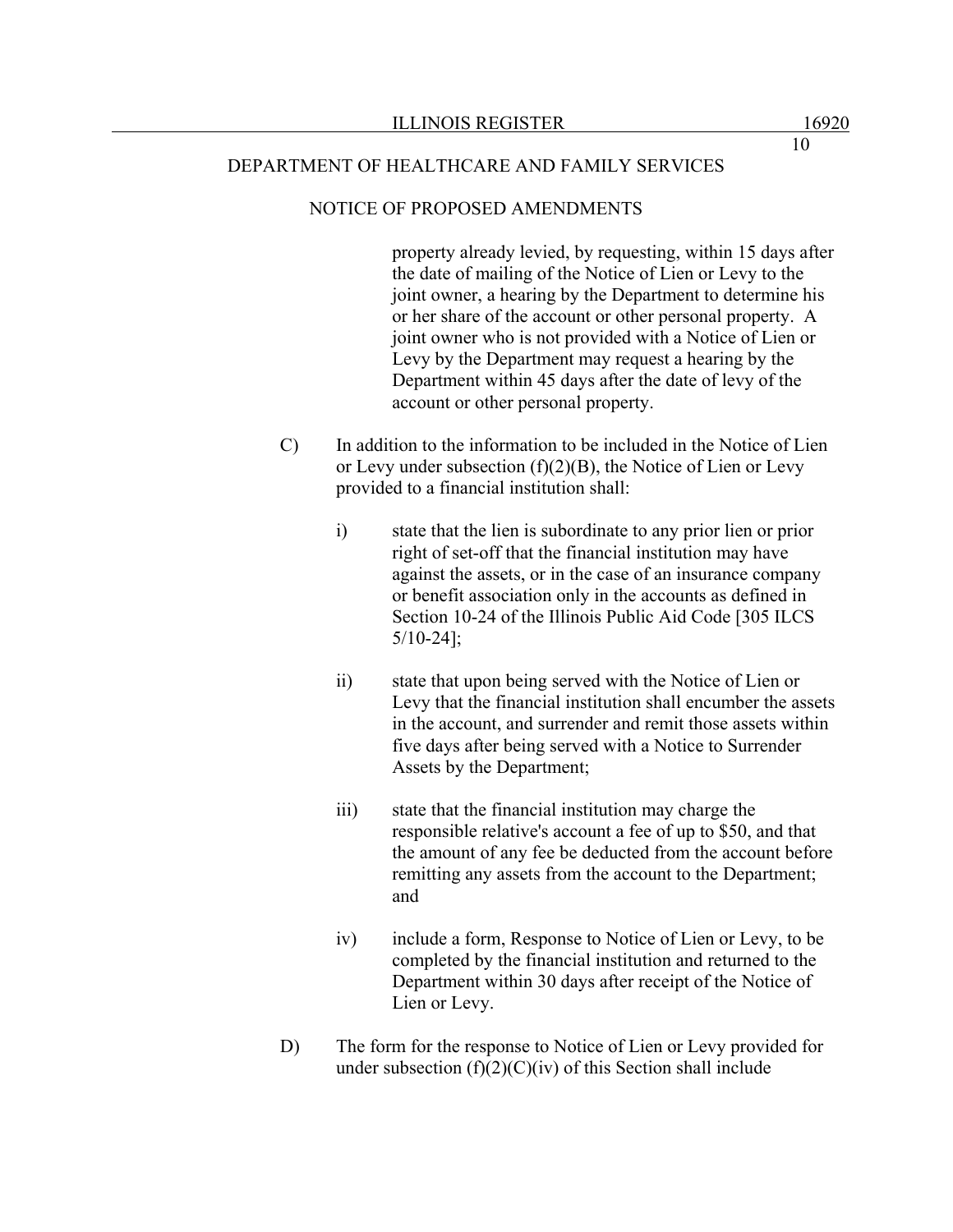### NOTICE OF PROPOSED AMENDMENTS

provisions for the financial institution to complete stating:

- i) the amount of assets in the responsible relative's account;
- ii) the amount of the fee to be deducted from the account;
- iii) the amount of assets in the account subject to a prior lien or prior right of set-off of the financial institution;
- iv) the name and address of any joint owners of the account; and
- v) the amount of assets surrendered and remitted to the Department.
- E) A written request for a hearing made within 15 days after the date of mailing the Notice of Lien or Levy shall stay the Department from levying upon the personal property, although the lien shall remain in effect during the pendency of any appeal taken pursuant to this subsection (f).
- F) The Department shall proceed in accordance with 89 Ill. Adm. Code 104.103 upon receipt of the responsible relative's written request for hearing, except that 89 Ill. Adm. Code 104.103(b) and (c) shall not apply.
- G) The Department shall proceed in accordance with 89 Ill. Adm. Code 104.110 upon receipt of a joint owner's written request for a hearing.
- H) The Department, upon determining a joint owner's share of the personal property or account, shall release the lien against the personal property or account to the extent of the joint owner's share. If the Department's determination of the joint owner's share occurs after the personal property or account has been levied, the Department shall refund the joint owner's share of the personal property or account.
- I) The Department shall notify the Clerk of the Court of the county in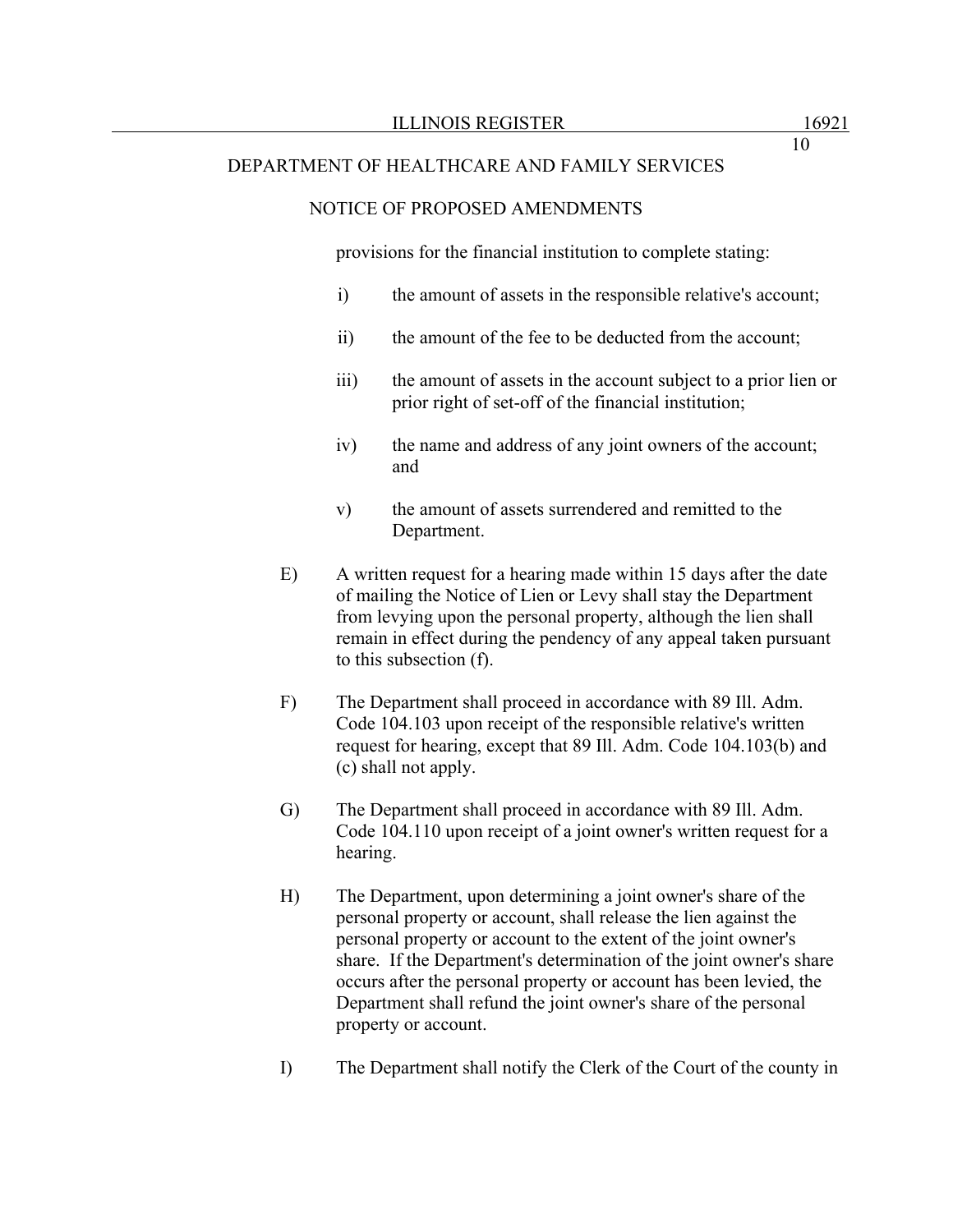## NOTICE OF PROPOSED AMENDMENTS

which the child support order was entered of any amount collected for posting to the court payment record.

- J) Information obtained from financial institutions as to the location of personal property, including accounts, of responsible relatives shall be subject to all State and federal confidentiality laws and regulations. Following data exchange with financial institutions to locate personal property of responsible relatives, the Department shall return to financial institutions data that does not relate to a responsible relative whose personal property may be subject to lien or levy under this subsection (f).
- g) Security, Bond or Other Guarantee of Payment
	- 1) Except as provided in subsections (g)(2) and (3) of this Section, the Department shall require, or through its legal representative shall request the court to require, a responsible relative to post security, bond, or give some other guarantee of a character and amount sufficient to assure payment of any amount due under a support order in IV-D cases, pursuant to Section 10-17.4 of the Illinois Public Aid Code [305 ILCS 5/10-17.4].
	- 2) In cases in which the support obligation is established through the administrative process contained in Section 160.60, the notice of support obligation provided to the responsible relative shall indicate that the Department may require the relative to post security, bond or give some other guarantee of payment. Except where the responsible relative is subject to income withholding, the administrative support order shall contain this requirement in an amount equal to a one year support obligation.
	- 3) In acting upon a referral to establish a support obligation or to enforce an existing order for support, Department legal representatives shall include in the complaint or petition a prayer for an order requiring the responsible relative to post security, bond, or give some other guarantee of payment equal to a one year support obligation, unless the relative is subject to the income withholding provisions of the support statutes.
- h) Past-Due Support Information to Consumer Reporting Agencies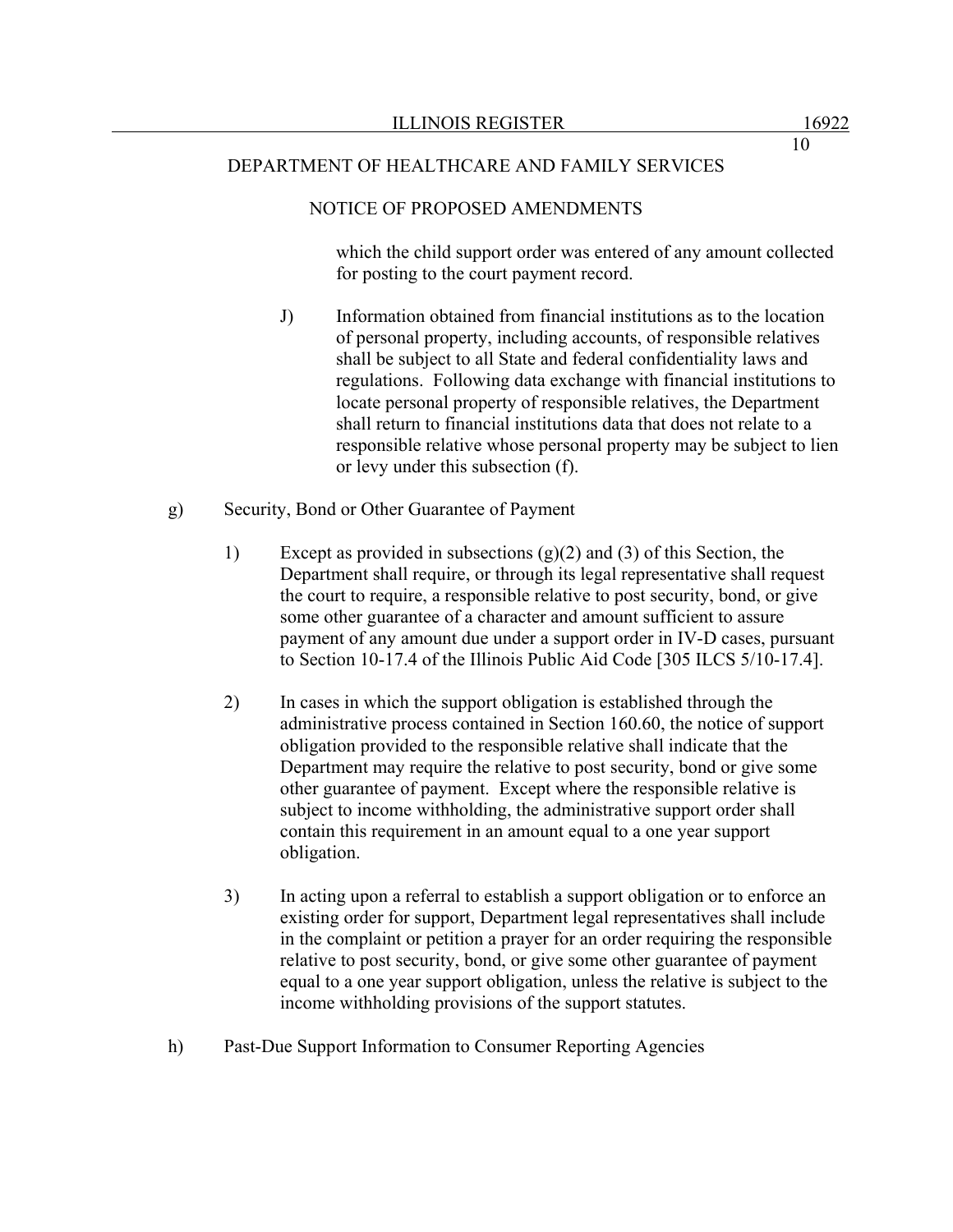## NOTICE OF PROPOSED AMENDMENTS

- 1) The Department shall report the following information concerning responsible relatives in IV-D cases to consumer reporting agencies when the amount of past-due support is or exceeds that required for intercepting federal income tax refunds as provided in subsection  $(b)(2)(A)$  of this Section:
	- A) the name, last known address and Social Security Number of the responsible relative; and
	- B) the terms and amount of past-due support that has accumulated under the order for support.
- 2) The Department shall provide the responsible relative with a notice at least 15 days prior to furnishing past-due support information to consumer reporting agencies, which advance notice shall inform the relative of the following:
	- A) the IV-D case name and identification number;
	- B) the past-due support amount that will be reported;
	- C) the date past-due support will be reported; and
	- D) the right to prevent reporting by payment of the past-due support amount in full or to contest the determination that past-due support is owed or the amount of past-due support by requesting a redetermination by the Department.
- 3) The Department shall provide the responsible relative with notice of the results of the redetermination and the right to prevent reporting by payment in full of the past-due support found to be owed or to contest the results of the redetermination by requesting a hearing within 15 days after the date of mailing of the notice.
- 4) The Department shall proceed in accordance with 89 Ill. Adm. Code 104.103 upon receipt of a request for a hearing.
- 5) The Department shall be stayed from providing information to consumer reporting agencies by either of the following: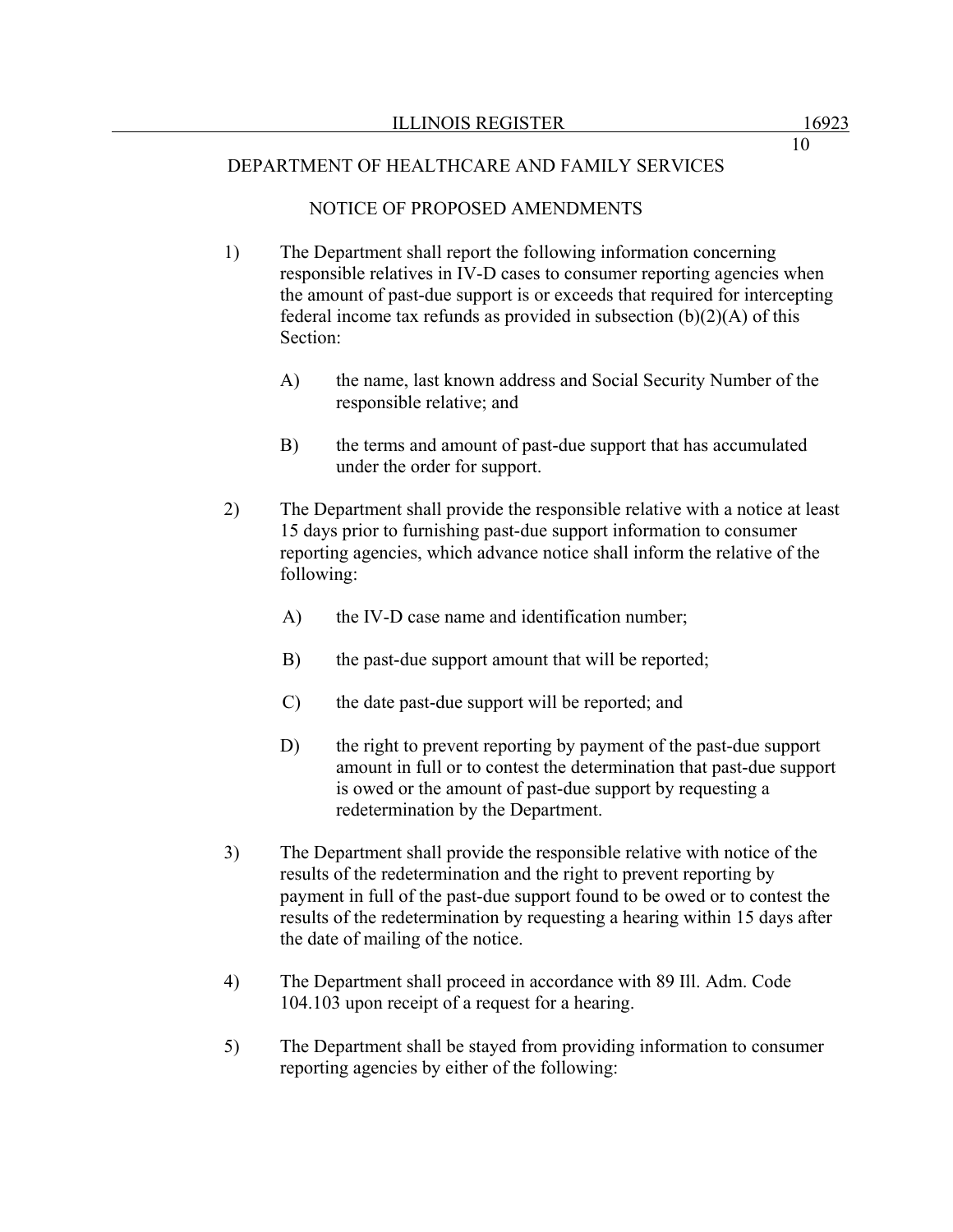# NOTICE OF PROPOSED AMENDMENTS

- A) a request for:
	- i) a redetermination, or
	- ii) a hearing contesting the determination that past-due support is owed or the amount of past-due support; or
- B) payment in full of the amount of the past-due support stated in the:
	- i) advance notice, or
	- ii) notice of redetermination or hearing results.
- 6) The Department shall advise consumer reporting agencies of changes in the amount of past-due support found to be owed as a result of a redetermination or hearing conducted after report to such agencies.
- i) High-Volume Automated Administrative Enforcement in Interstate Cases
	- 1) The Department shall use high-volume automated administrative enforcement, to the same extent as used for intrastate cases, in response to a request of another state to enforce support orders, and shall promptly report the results of such enforcement activity to the requesting state.
	- 2) High-volume automated administrative enforcement means that, upon a request of another state, the Department shall identify, through automated data matches with financial institutions and other entities, where assets may be found of persons who owe child support in other states, and seize those assets through levy or other appropriate processes.
	- 3) The Department may, by electronic or other means, transmit to another state a request for assistance in a case involving the enforcement of a support order. The request shall:
		- A) Include information that will enable the state to which the request is transmitted to compare the information about the case to the information in the databases of that state.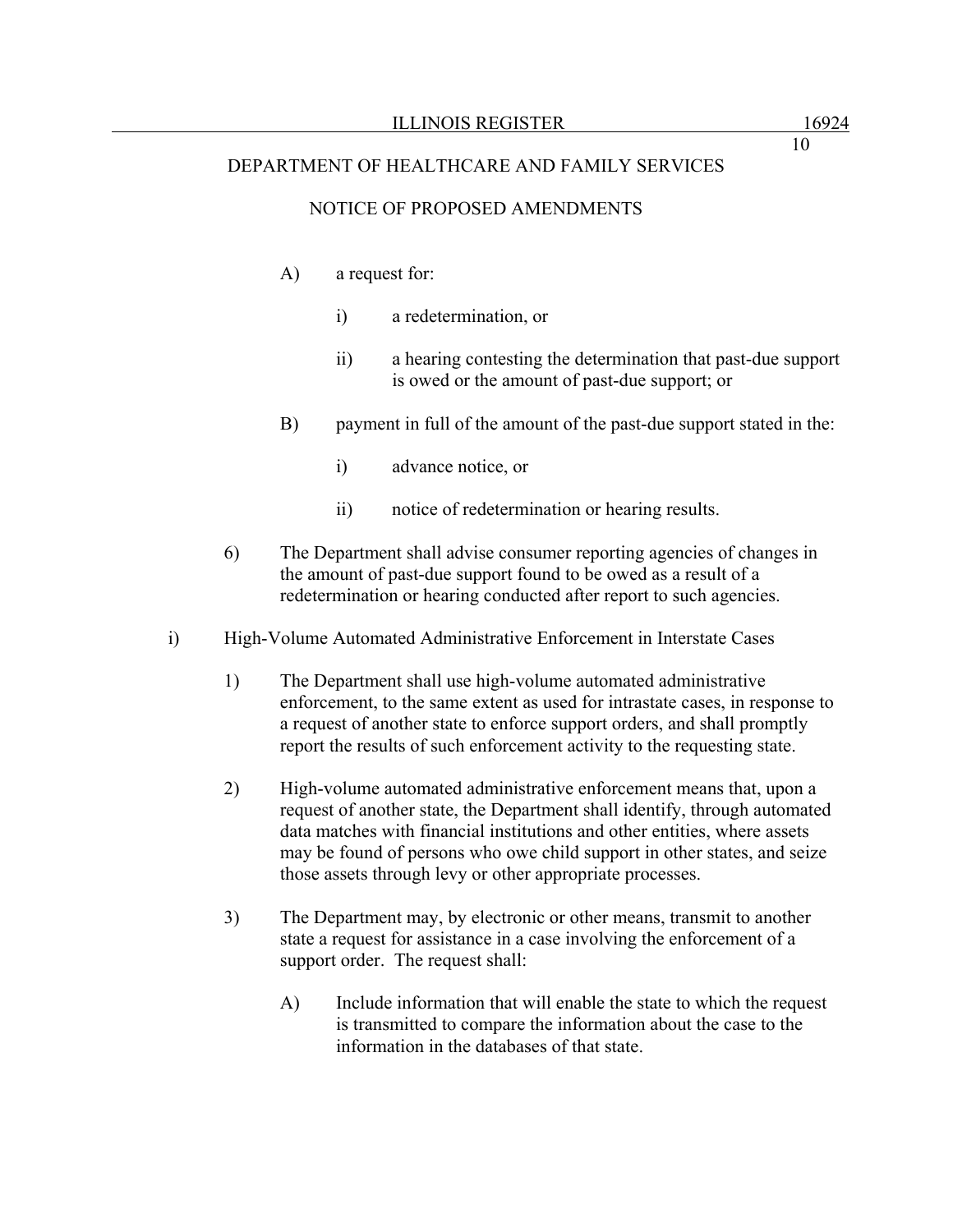## NOTICE OF PROPOSED AMENDMENTS

- B) Constitute a certification by the Department of the amount of support owed and that the Department has complied with all procedural due process requirements applicable to each case.
- 4) If the Department provides assistance to another state pursuant to this Section with respect to a case, neither state shall consider the case to be transferred to the caseload of the other state.
- 5) The Department shall maintain records of:
	- A) The number of requests for assistance received by the Department.
	- B) The number of cases for which the Department collected support in response to a request and the actual amount of support collected.
- j) Past-Due Support Certified to the Illinois Department of Revenue, to municipalities or to the IV-D Agency of Another State for Administrative Enforcement in the Other State
	- 1) The Department may collect past-due support owed by responsible relatives in IV-D cases through certification of the account balance to the Illinois Department of Revenue for collection (see Section 10-17.9 of the Illinois Public Aid Code [305 ILCS 5/10-17.9]), to municipalities with ordinances to immobilize and impound vehicles for non-payment of child support (see Section 10-17.3 of the Illinois Public Aid Code [305 ILCS 5/10-17.3]) or to another state's IV-D agency for administrative enforcement where the responsible relative has property in the other state.
	- 2) The Department may certify past-due support amounts to the Illinois Department of Revenue, to municipalities or to the IV-D agency of another state for administrative enforcement in the other state when the following conditions exist:
		- A) past-due support is owed for a child or for a child and the parent with whom the child is living;
		- B) the responsible relative has made no payment directly or through income withholding within 30 days prior to the date of the advance notice under subsection  $(j)(3)$  of this Section;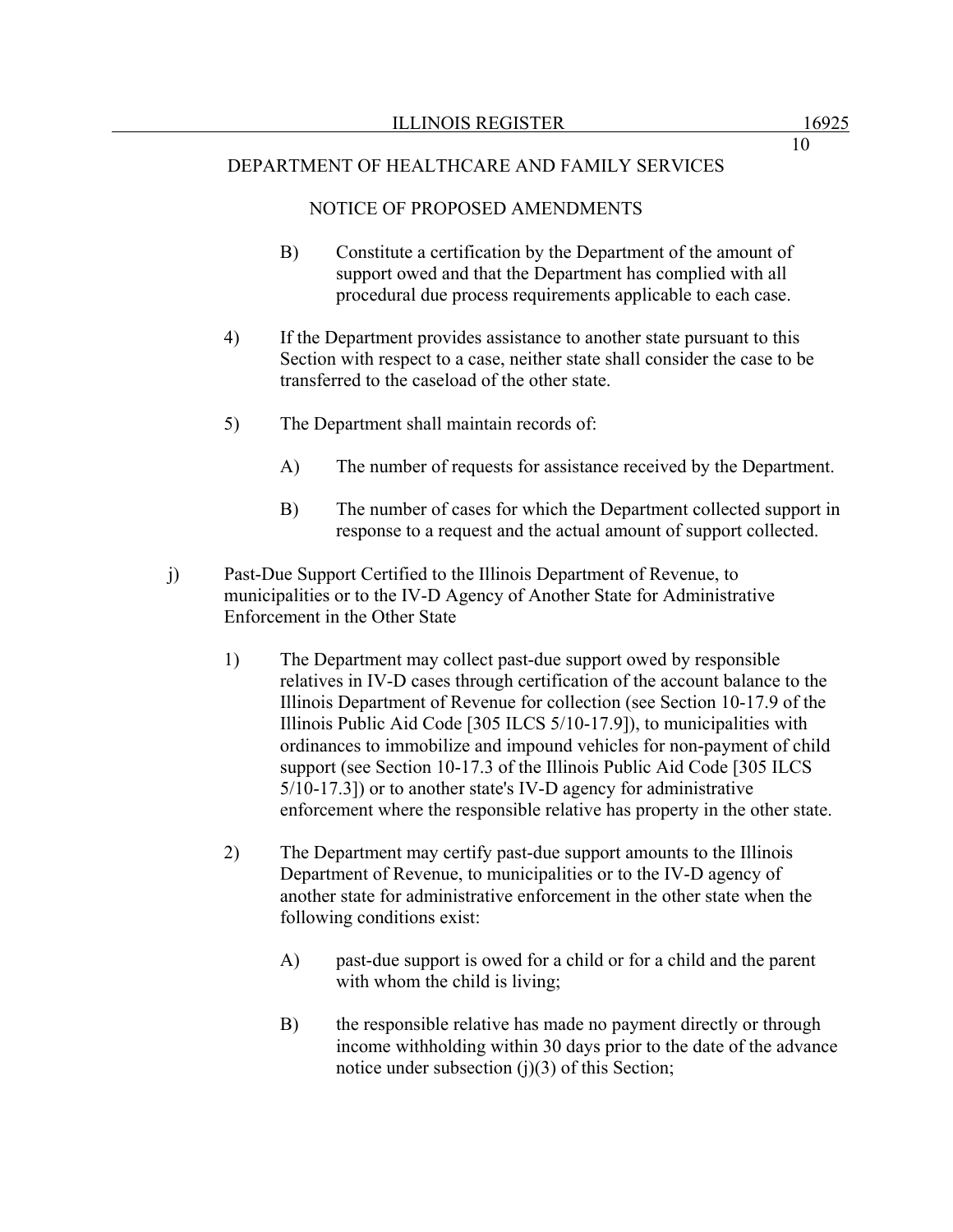## NOTICE OF PROPOSED AMENDMENTS

- C) as of the date of certification, the responsible relative does not have a bankruptcy case pending; and
- D) the responsible relative is not deceased.
- 3) The Department shall provide the responsible relative with a notice prior to certifying the balance to the Illinois Department of Revenue, to municipalities or to the IV-D agency of another state for administrative enforcement in the other state, which advance notice shall inform the responsible relative of the following:
	- A) the IV-D case name and identification number;
	- B) the past-due support amount that will be submitted for collection;
	- C) the right to contest the determination that past-due support is owed or the amount of past-due support by making a written request for a redetermination by the Department; and
	- D) that the responsible relative may avoid certification by establishing a satisfactory repayment plan as determined by the Department.
- 4) Factors for a satisfactory repayment plan will include, but are not limited to:
	- A) the amount of past-due support owed;
	- B) the amount to be paid toward the past-due amount;
	- C) the amount of current child support obligations; and
	- D) the individual's ability to pay.
- 5) The Department shall provide the Illinois Department of Revenue, municipalities or the IV-D agency of another state for administrative enforcement in the other state, the following descriptive information on the responsible relative: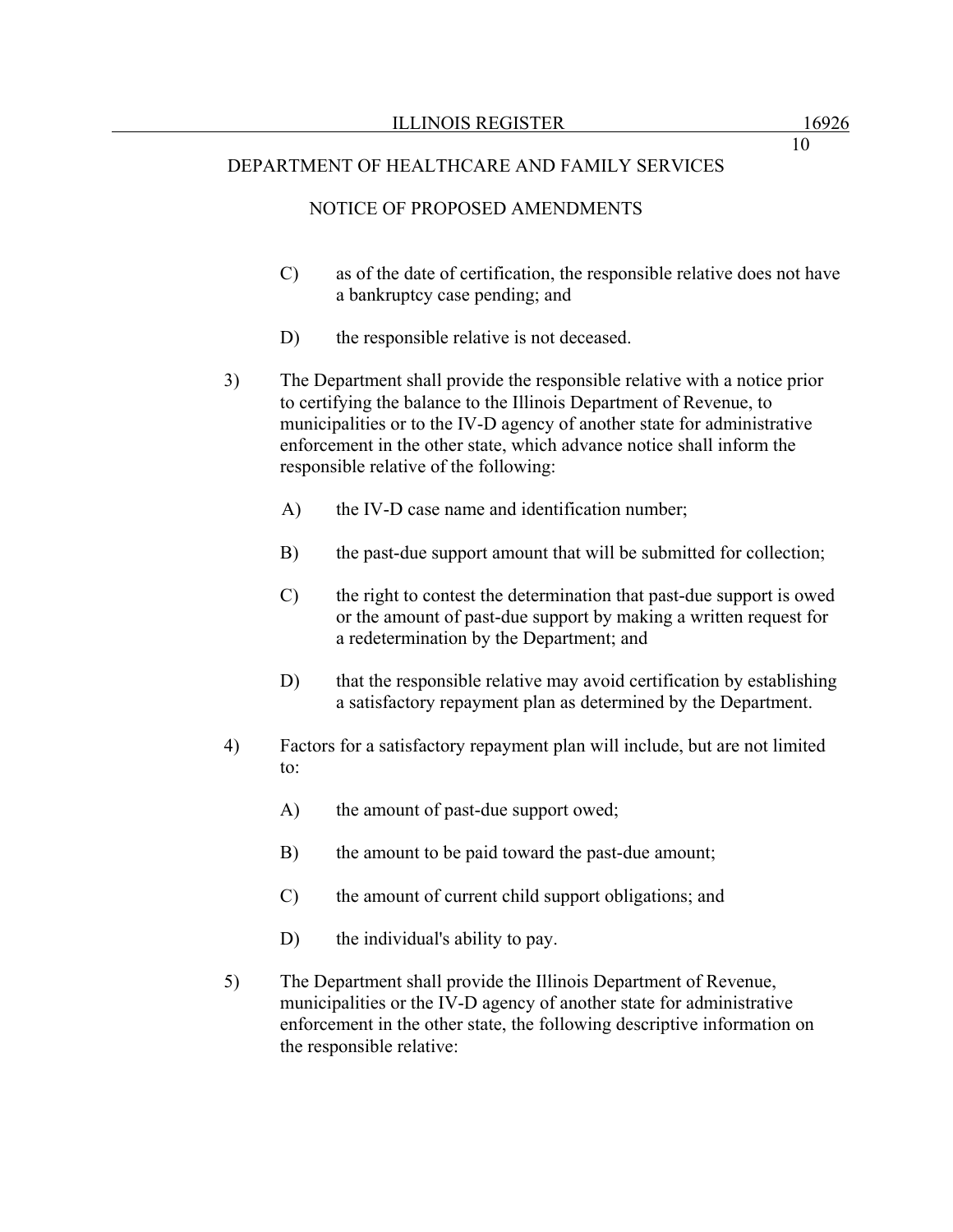### NOTICE OF PROPOSED AMENDMENTS

- A) name;
- B) Social Security Number;
- C) IV-D identification number; and
- D) the past-due support amount.
- 6) A written request for redetermination made within 15 days after the date of mailing the advance notice shall stay the Department from certifying the balance to the Illinois Department of Revenue, to municipalities or to the IV-D agency of another state for administrative enforcement in the other state.
- 7) No later than 120 days after the date the redetermination was requested, the Department shall provide the responsible relative with a notice of the results of the redetermination and of the right to contest those results by making a written request for a hearing by the Department within 30 days after the date of mailing of the notice.
- 8) A written request for hearing made within 30 days after the date of mailing the notice of results of redetermination shall stay the Department from certifying the balance to the Illinois Department of Revenue, to municipalities or to the IV-D agency of another state for administrative enforcement in the other state, if certifying the balance had been stayed pursuant to subsection  $(i)(6)$  of this Section.
- 9) The Department shall proceed in accordance with 89 Ill. Adm. Code 104.103 upon receipt of a written request for hearing, except that Section  $104.103(b)$  and (c) shall not apply.
- 10) The Department shall notify the Clerk of the Court of the county in which the child support order was entered of any amount collected for posting to the court payment record.
- 11) The Department shall:
	- A) apply any overpayment by the responsible relative pursuant to the certification for collection as a credit against future support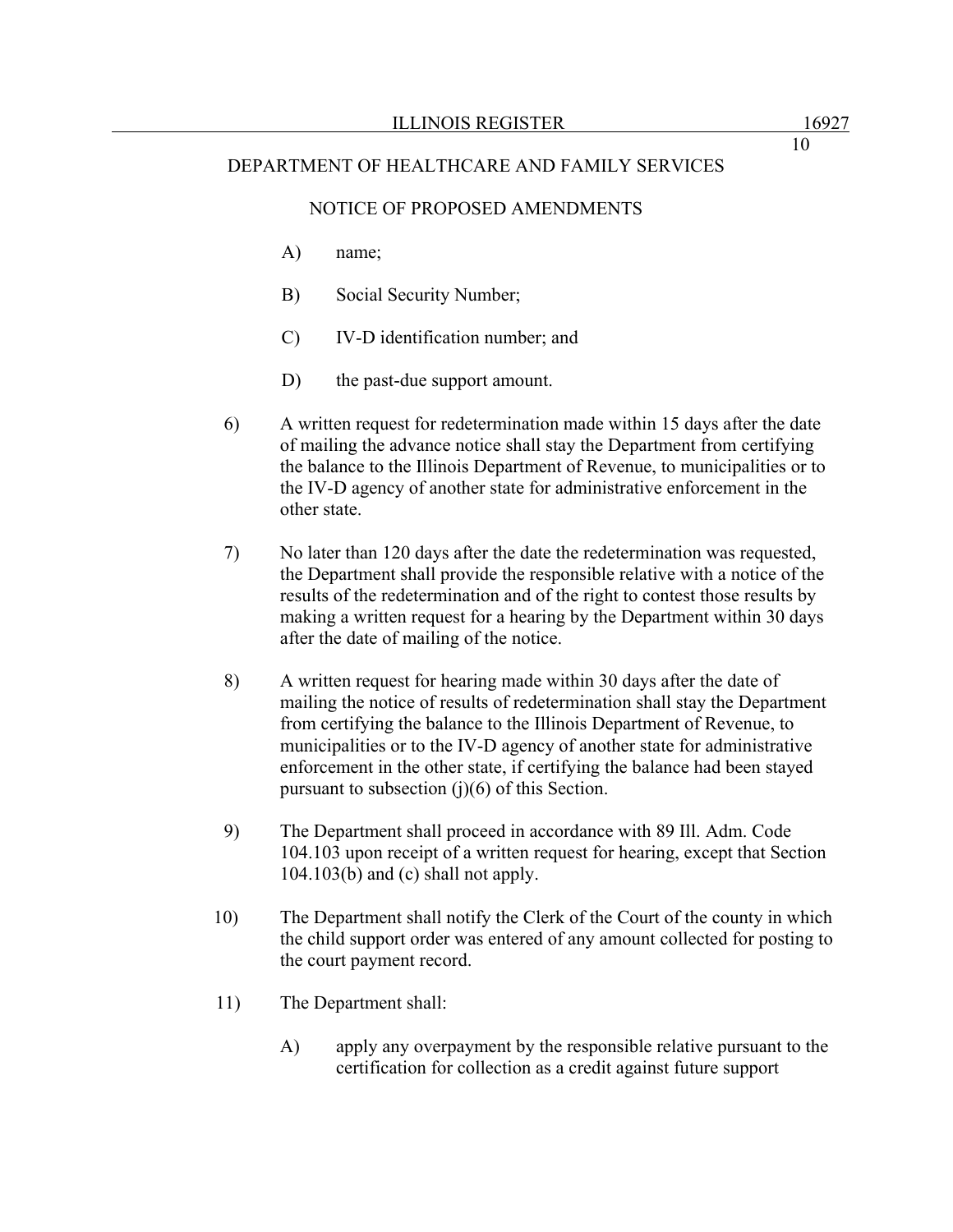# NOTICE OF PROPOSED AMENDMENTS

obligation; or

- B) if the current support obligation of the responsible relative has terminated by operation of law or court order, as promptly as possible refund to the responsible relative any overpayment, pursuant to certification for collection, which is still in the possession of the Department.
- k) Past-Due Support Information to the Secretary of Health and Human Services for Denial of Passports
	- 1) The Department shall report the following information concerning responsible relatives in IV-D cases to the Secretary of Health and Human Services for denial of passports when the amount of past-due support exceeds \$2,500:
		- A) the name, last known address and Social Security Number of the responsible relative; and
		- B) the terms and amount of past-due support that has accumulated under the order for support.
	- 2) The Department shall provide the responsible relative with a notice at least 15 days prior to certifying past-due support to the Secretary of Health and Human Services, which advance notice shall inform the relative of the following:
		- A) the IV-D case name and identification number;
		- B) the past-due support amount that will be certified;
		- C) the date past-due support will be certified; and
		- D) the right to prevent certification by payment of the past-due support amount in full or to contest the determination that past-due support is owed or the amount of past-due support by requesting a redetermination by the Department.
	- 3) The Department shall provide the responsible relative with notice of the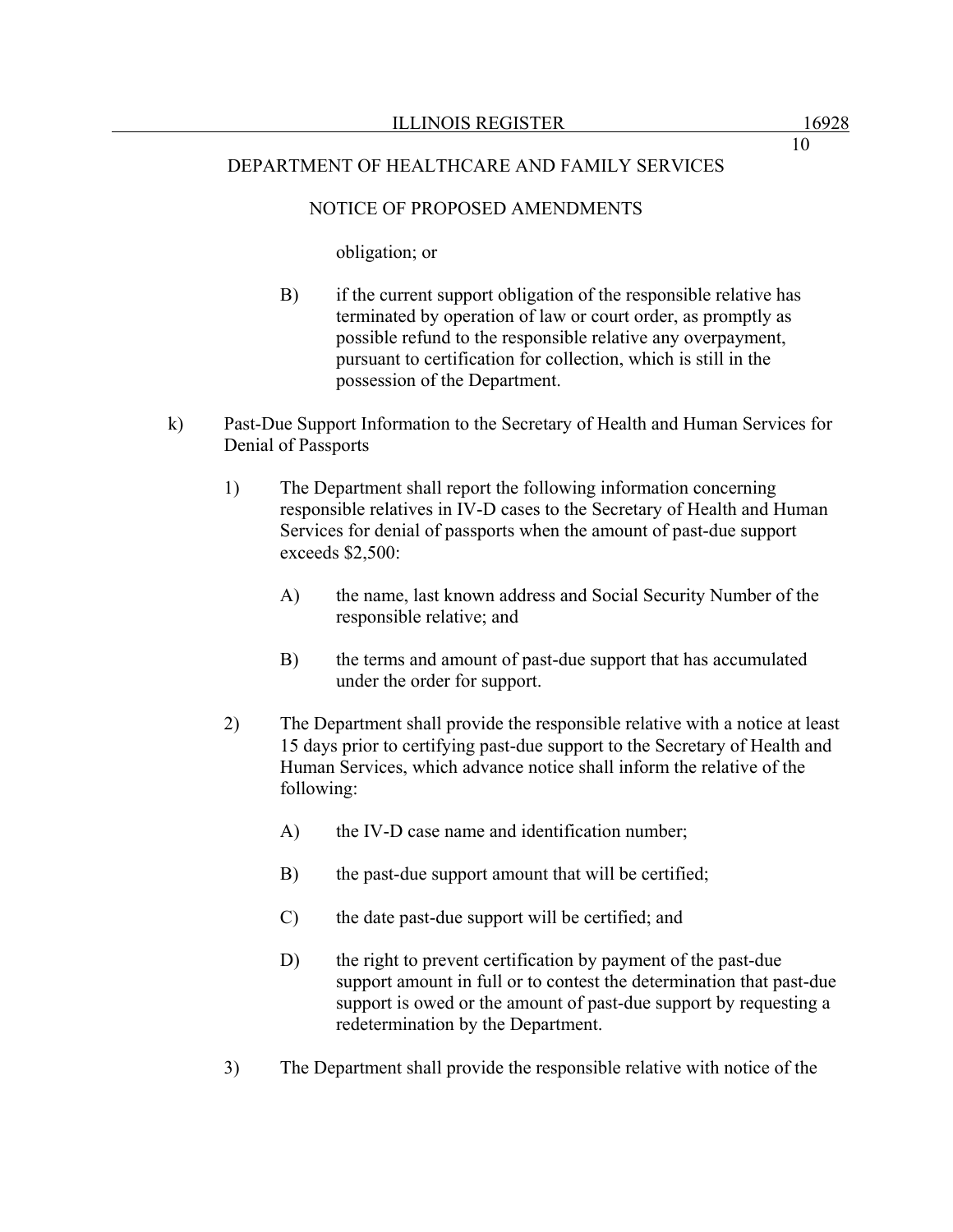## NOTICE OF PROPOSED AMENDMENTS

results of the redetermination and the right to prevent certification by payment in full of the past-due support found to be owed or to contest the results of the redetermination by requesting a hearing within 15 days after the date of mailing of the notice.

- 4) The Department shall proceed in accordance with 89 Ill. Adm. Code 104.103 upon receipt of a request for a hearing.
- 5) The Department shall be stayed from providing information to the Secretary of Health and Human Services by either of the following:
	- A) a request for:
		- i) a redetermination, or
		- ii) a hearing contesting the determination that past-due support is owed or the amount of past-due support; or
	- B) payment in full of the amount of the past-due support stated in the:
		- i) advance notice, or
		- ii) notice of redetermination or hearing results.
- 6) The Department shall advise the Secretary of Health and Human Services of changes in the amount of past-due support found to be owed as a result of a redetermination or hearing conducted after report to such agencies.
- l) List of Responsible Relatives
	- 1) Any list of responsible relatives owing past-due support to be disclosed pursuant to Section 12-12.1 of the Illinois Public Aid Code [305 ILCS 5/12-12.1] shall be developed as required by this subsection (l).
	- 2) The list shall include no more than 200 responsible relatives at any given time, shall include only responsible relatives owing \$5,000 or more in past-due support accumulated under Illinois court or administrative support orders, and shall include, but is not limited to, the following information about each responsible relative: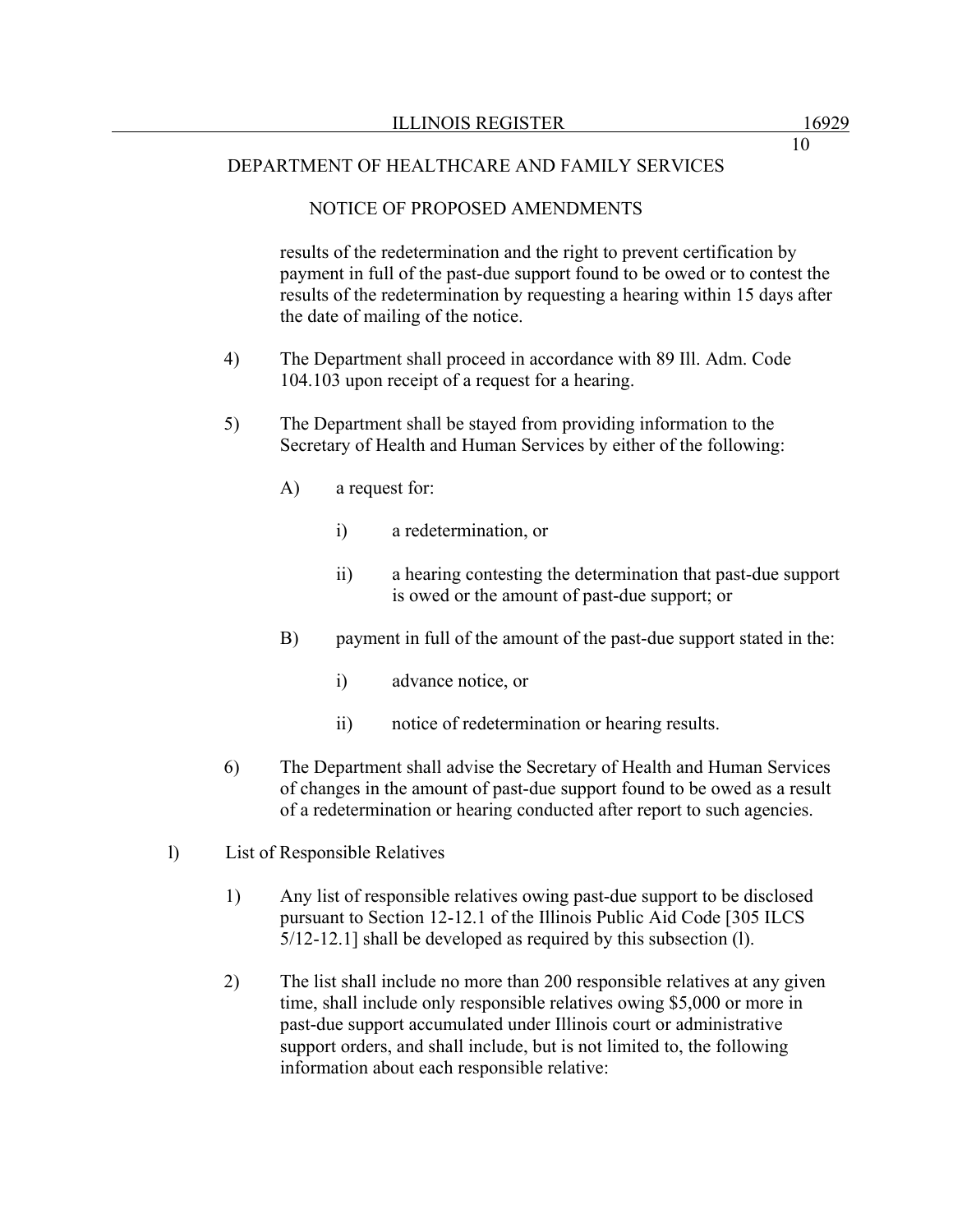## NOTICE OF PROPOSED AMENDMENTS

- A) the name of the responsible relative;
- B) the responsible relative's last known address; and
- C) the amount of past-due support as of a given date, expressed within a range (for example, \$50,000-\$100,000), that has accumulated under the support order.
- 3) The Department shall make the list available for public inspection at its offices or by other means of publication, including the Internet.
- 4) The Department shall send an advance notice by certified mail to the responsible relative at his or her last known address at least 90 days prior to publishing past-due support information. The advance notice shall inform the responsible relative of the following:
	- A) the IV-D case name and identification number;
	- B) the past-due support amount as of a given date;
	- C) the earliest date by which past due support information will be published;
	- D) the right to contest the determination that past-due support is owed or the amount of past-due support by submitting a written request to the Department for a hearing no later than 10 days before the date of publication stated in the advance notice; and
	- E) that within 60 days from the date of delivery or refusal of the advance notice, the responsible relative may avoid publication of the past-due support information by paying the past-due support in full, or by establishing and complying with a satisfactory payment plan as determined by the Department.
- 5) Factors for a satisfactory payment plan will include, but are not limited to:
	- A) the amount of past-due support owed;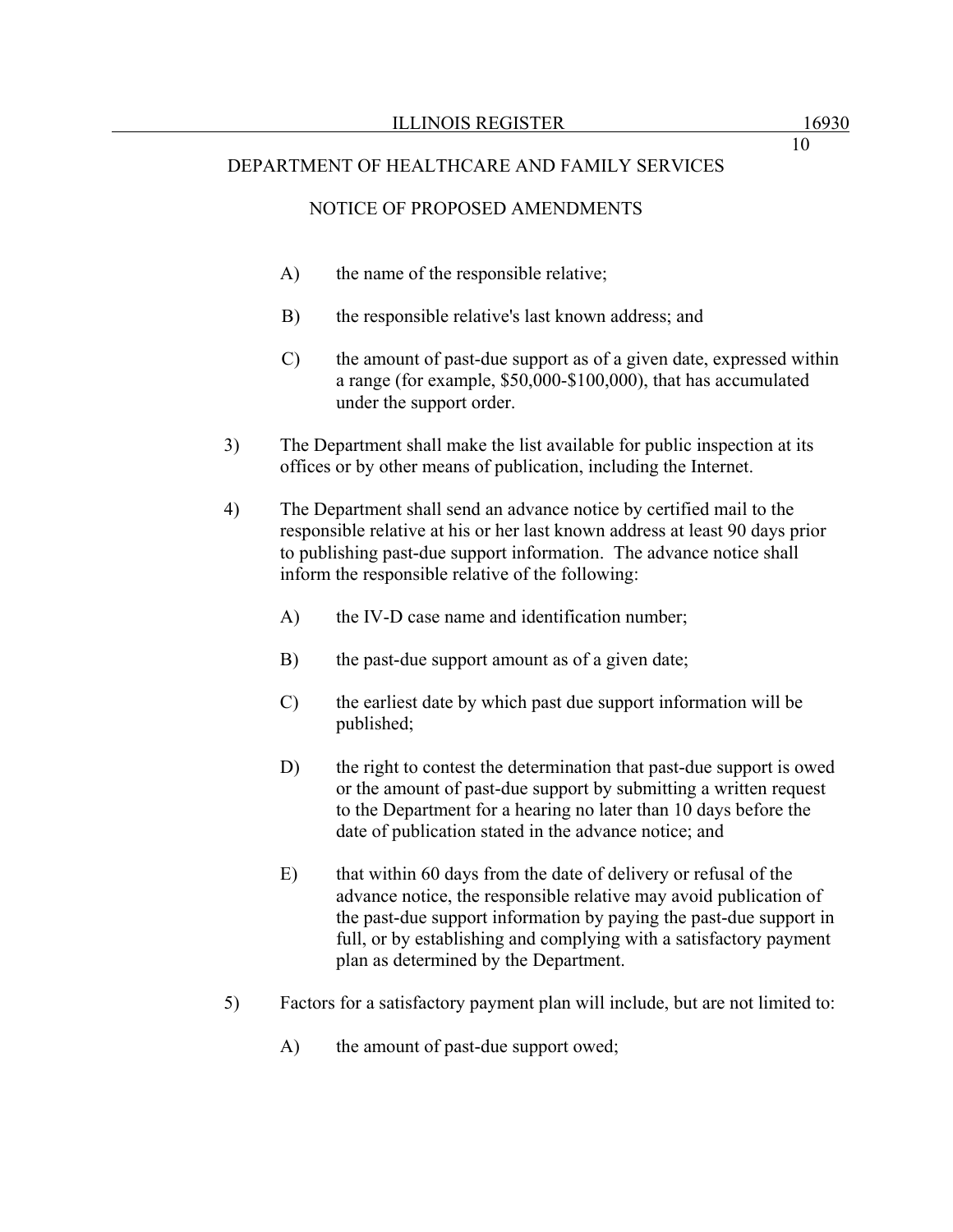## NOTICE OF PROPOSED AMENDMENTS

- B) the amount to be paid toward the past-due support;
- C) the amount of the current support obligations; and
- D) the responsible relative's ability to pay.
- 6) The Department shall proceed in accordance with 89 Ill. Adm. Code 104.101 and 104.103 upon receipt of a request for a hearing.
- 7) The Department shall be stayed from publishing past-due support information regarding the responsible relative by any of the following:
	- A) a timely written request for hearing from the responsible relative regarding the existence or amount of past-due support stated in the advance notice; or
	- B) as of the date of publishing, a pending judicial review of a final administrative decision of the Department issued pursuant to this subsection.
- m) Certification of Past-Due Support to the Illinois Secretary of State for Driver's License Suspension
	- 1) The Department shall issue a Notice of Intent to Request Suspension of an Illinois Driver's License to a responsible relative in accordance with Section 10-17.6 of the Illinois Public Aid Code [305 ILCS 5/10-17.6] and Section 7-702 of the Illinois Vehicle Code [625 ILCS 5/7-702], when the following circumstances exist:
		- A) the amount of past-due support is at least \$2500, and the responsible relative has not made a voluntary payment of support in the last 90 days; or
		- B) the responsible relative has failed to comply with a subpoena or warrant in a paternity or child support proceeding. the responsible relative has not made a voluntary payment in the last 90 days.
	- 2) The Notice of Intent to Request Suspension of an Illinois Driver's License shall contain the following: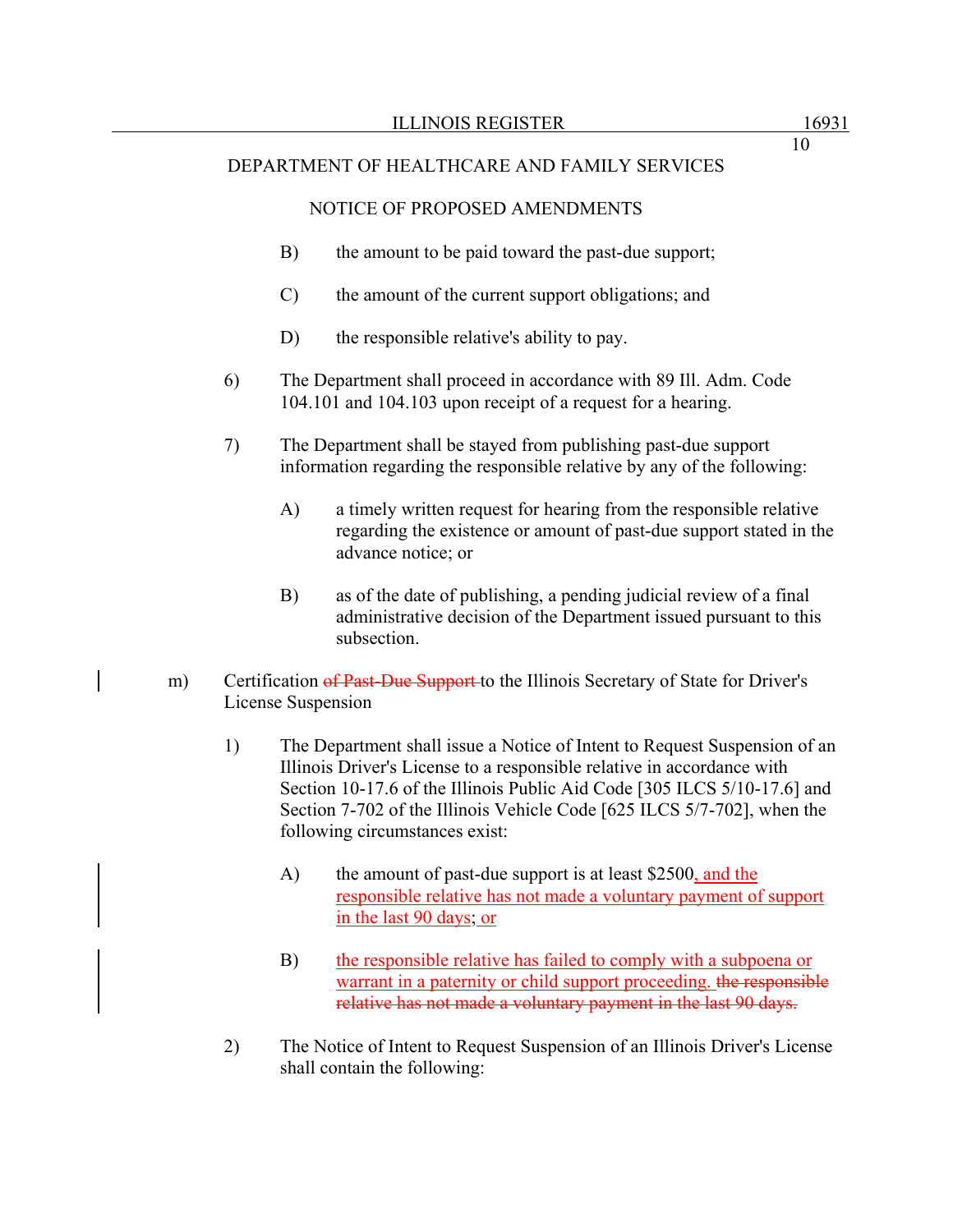## NOTICE OF PROPOSED AMENDMENTS

- A) the IV-D case name and identification numberthe name and address of responsible relative;
- B) the past due support amount and the amount of interest that will be certifiedthe responsible relative's Recipient Identification Number;
- C) the date of issuance of any subpoena or warrant in a paternity or child support proceeding with which the responsible relative has failed to comply; the responsible relative's Driver's License Number;
- D) the amount of past-due support, including interest;
- E) the fact that the responsible relative's name will be referred to the Secretary of State for suspension of the driver's license if the responsible relative fails to contact the Department within 15 days after the mailing date of Notice;
- $D/F$  the right of the responsible relative to prevent certification to the Secretary of State for driver'sthe license suspension by payment of the past-due support amount and interest in full or by entering into a paymentrepayment plan satisfactory to the Department or to contest the amount of past-due support and interest that is owed by requesting a hearing by the Department within 15 days after the date of mailing by the Department; and-
- E) the right of the responsible relative to prevent certification to the Secretary of State for failure to comply with a subpoena or warrant in a paternity or child support proceeding by complying with the subpoena or warrant or to contest the determination of the failure to comply with the subpoena or warrant by requesting a hearing by the Department within 15 days after the date of mailing by the Department.
- 3) Factors for an acceptable payment plan will include, but are not limited to:
	- A) the amount of past due support and interest owed;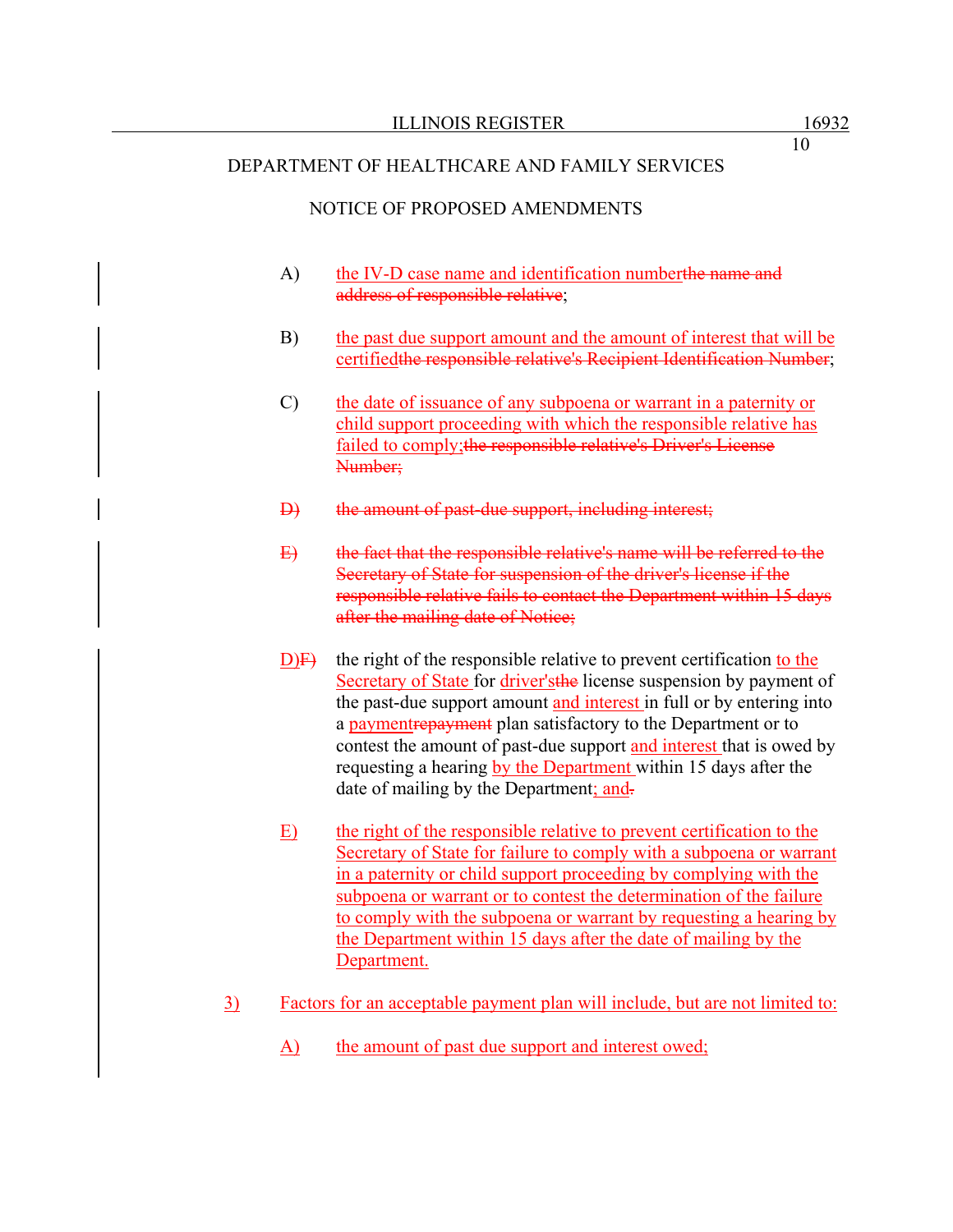## NOTICE OF PROPOSED AMENDMENTS

- B) the amount of current child support ordered to be paid; and
- C) the responsible relative's ability to pay.
- 4)3) The responsible relative's commencement of periodic payments on the past due support amount owed in compliance with a court or administrative order entered prior to the date of the Notice of Intent to Request Suspension of an Illinois driver's license shall be deemed by the Department to be a satisfactory paymentrepayment plan.
- 5)4) A written request for hearing made within 15 days after the date of mailing of the Notice of Intent to Request Suspension of an Illinois Driver's License shall stay the Department from certifying past-due support and interest, or failure to comply with a subpoena or warrant, to the Secretary of State.
- 6)5) The Department shall proceed in accordance with 89 Ill. Adm. Code 104.103 upon receipt of a written request for hearing, except that 89 Ill. Adm. Code 104.103(b) and (c) shall not apply.
- 7) Following certification to the Secretary of State for driver's license suspension and upon request of the responsible relative, the Department shall direct the Secretary of State to issue a family financial responsibility driving permit in accordance with subsection (b) of Section 10-17.6 of the Illinois Public Aid Code [305 ILCS 5/10-17.6(b)] and subsection (b) of Section 7-702.1 of the Illinois Vehicle Code [625 ILCS 5/7-702.1(b)], when the following circumstances exist requiring the responsible relative to operate a motor vehicle:
	- A) between the responsible relative's residence and place of employment, or within the scope of employment related duties, as verified by the employer in writing; or
	- B) for the purpose of providing transportation for the responsible relative or a household member to receive alcohol treatment, other drug treatment, or medical care as verified in writing by the treatment center or physician that includes the duration of treatment; or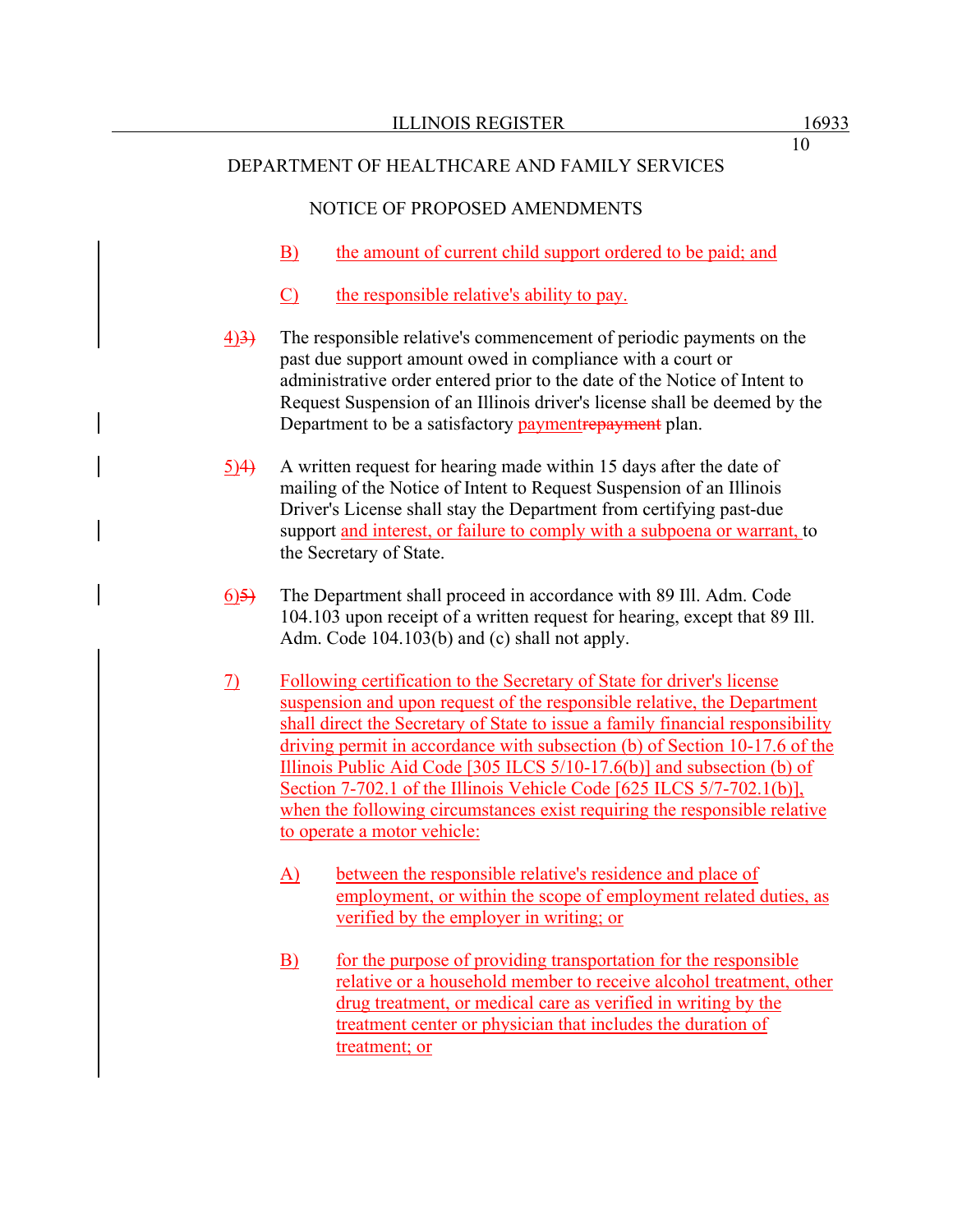## NOTICE OF PROPOSED AMENDMENTS

- C) for the purpose of the unemployed responsible relative seeking employment.
- 8) When directing the issuance of a family financial responsibility driving permit for the purpose of seeking employment under subsection (m)(7)(C) of this Section, the Department shall require that:
	- A) the permit be limited to Monday through Friday between the hours of 8:00 a.m. and 12:00 p.m. unless the responsible relative provides written documentation showing that to so limit the hours of the permit would have an adverse effect on the responsible relative's ability to seek employment; and
	- B) the responsible relative provides to the Department a job search diary every 30 days showing contact with no less than ten potential employers during a 30 day period.
- 9) The maximum duration of a family financial responsibility driving permit issued shall be one year from the date of issuance by the Secretary of State, with the ability of the responsible relative to request issuance of a new permit after the initial permit has expired.
- 10) The Department may direct the issuance of a family financial responsibility driving permit to the responsible relative only if no alternative means of transportation is reasonably available for the purposes stated in this subsection (m).
- 11) The Department shall direct the Secretary of State to cancel the family financial responsibility driving permit in the event the responsible relative violates the conditions of its issuance.
- 12) Any responsible relative aggrieved by the Department's determination on a request for issuance of a family financial responsibility driving permit may file a written request for hearing within 15 days after the date of mailing of the results of the determination to the responsible relative. The Department shall proceed in accordance with 89 Ill. Adm. Code 104.106 upon receipt of a request for hearing.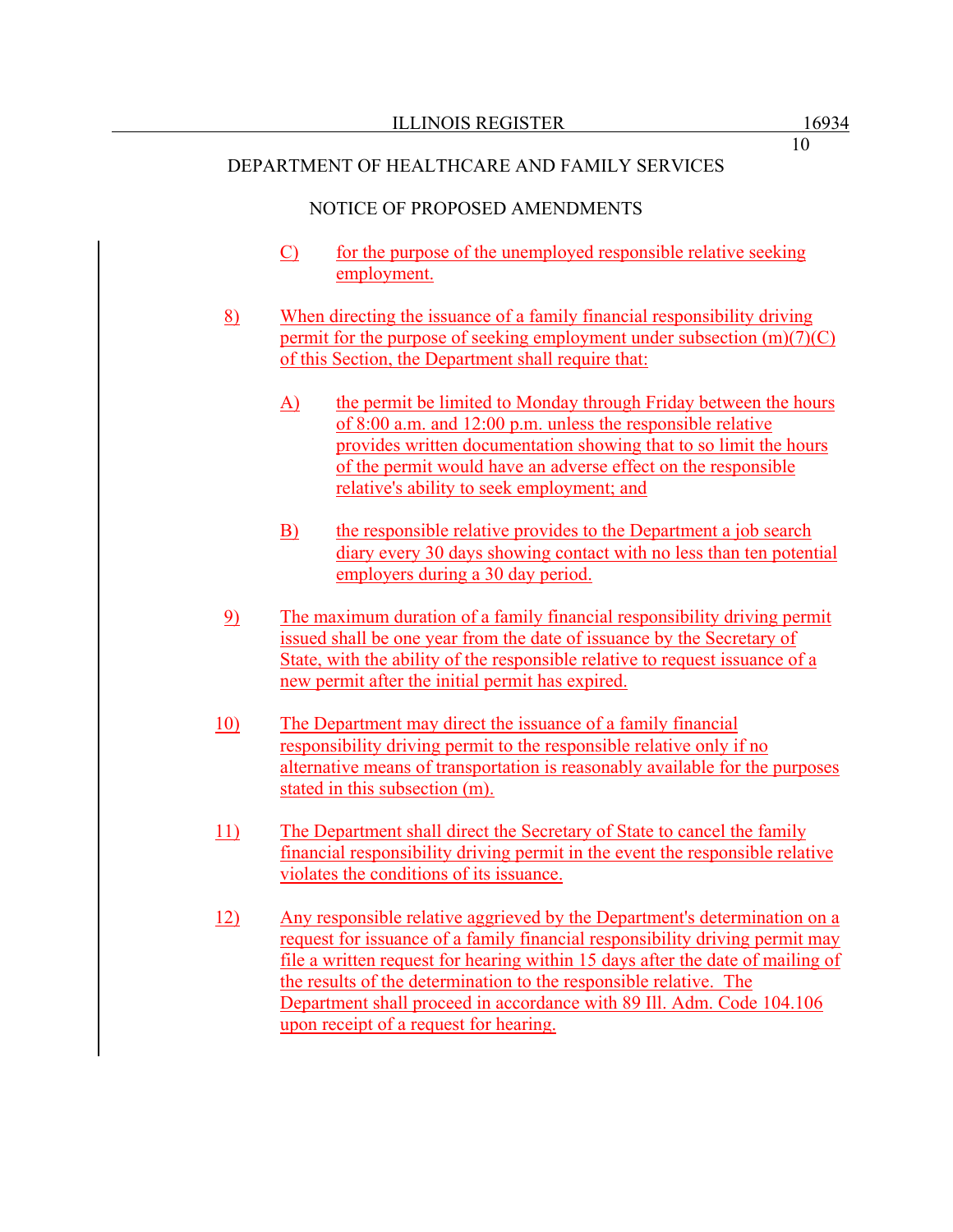## NOTICE OF PROPOSED AMENDMENTS

- n) Certifying Past Due Support or Failure to Comply with a Subpoena or Warrant to State Professional, Occupational or Recreational Licensing Agencies
	- 1) The Department shall issue a Notice of Intent to Request Revocation, Suspension or Denial of a Professional, Occupational or Recreational License to a responsible relative when the following circumstances exist:
		- $\overline{A}$  the amount of past due support is at least \$1,000, and the responsible relative has not made a voluntary payment of support in the last 90 days; or
		- B) the responsible relative has failed to comply with a subpoena or warrant in a paternity or child support proceeding.
	- 2) The Notice of Intent to Request Revocation, Suspension or Denial of a Professional, Occupational or Recreational License shall inform the responsible relative of the following:
		- A) the IV-D case name and identification number;
		- B) the past due support amount and the amount of interest that will be certified;
		- C) the date of issuance of any subpoena or warrant in a paternity or child support proceeding with which the responsible relative has failed to comply;
		- D) the right of the responsible relative to prevent certification to the licensing agency by payment of the past due support amount and interest in full or by entering into a payment plan satisfactory to the Department, or to contest the amount of past due support and interest owed by requesting a hearing by the Department within 15 days after the date of mailing by the Department; and
		- E) the right of the responsible relative to prevent certification to the licensing agency for failure to comply with a subpoena or warrant in a paternity or child support proceeding by complying with the subpoena or warrant, or to contest the determination of the failure to comply with the subpoena or warrant by requesting a hearing by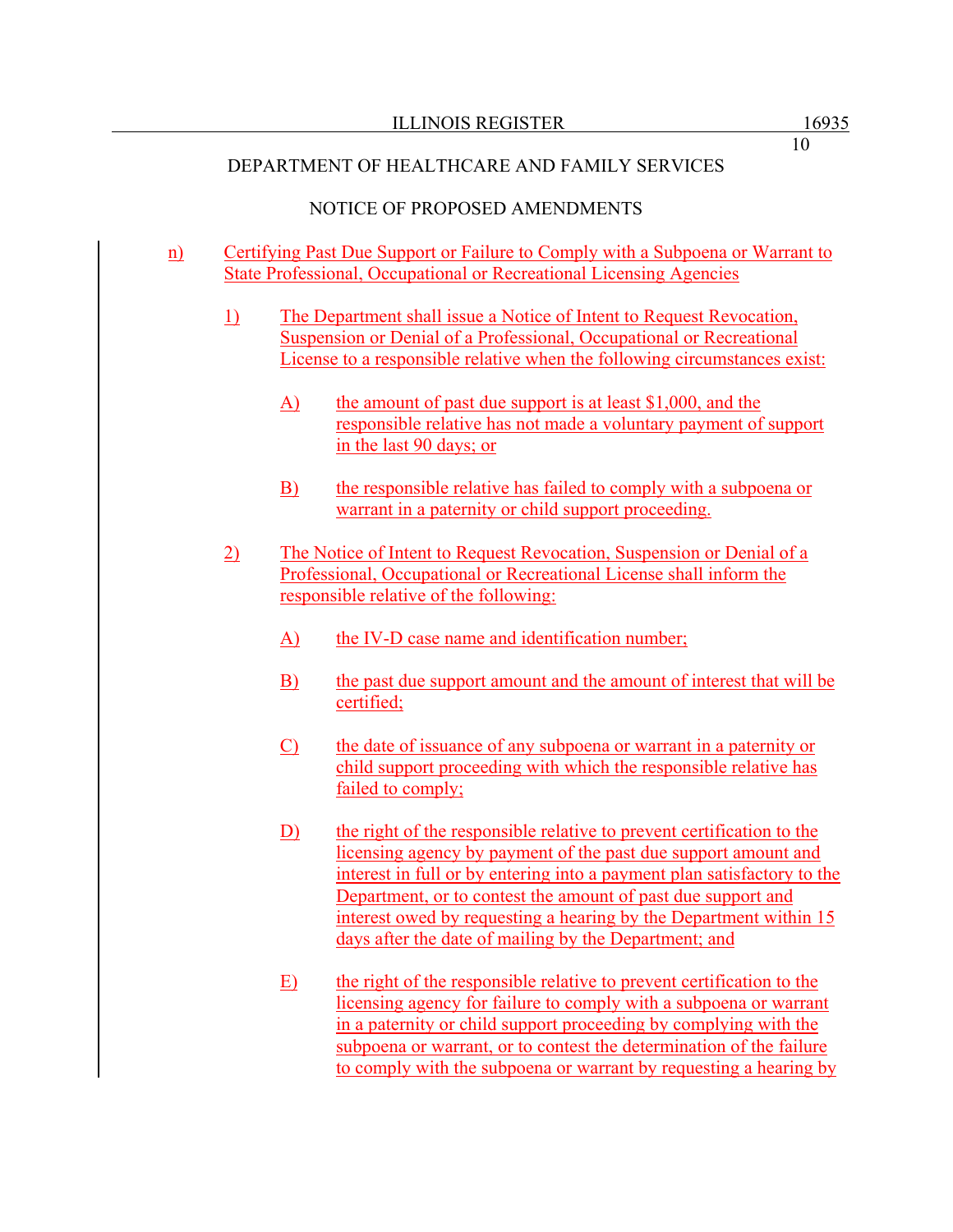## NOTICE OF PROPOSED AMENDMENTS

the Department within 15 days after the date of mailing by the Department.

- 3) Factors for an acceptable payment plan will include, but are not limited to:
	- A) the amount of past due support and interest owed;
	- B) the amount of current child support ordered to be paid; and
	- C) the responsible relative's ability to pay.
- 4) The responsible relative's commencement of periodic payments on the past due support amount owed in compliance with a court or administrative order entered prior to the date of mailing of the Notice of Intent to Request Revocation, Suspension or Denial of Professional, Occupational or Recreational License shall be deemed by the Department to be a satisfactory payment plan.
- 5) A written request for hearing made within 15 days after the date of mailing of the Notice of Intent to Request Revocation, Suspension or Denial of a Professional, Occupational or Recreational License shall stay the Department from certifying past due support and interest or failure to comply with a subpoena or warrant to the licensing agency.
- 6) The Department shall proceed in accordance with 89 Ill. Adm. Code 104.103 upon receipt of a timely written request for hearing, except that 89 Ill. Adm. Code 104.103(b) and (c) shall not apply.
- $o$ ) $\overrightarrow{h}$  Debit Authorization for Obligors Who Are Not Subject to Income Withholding
	- 1) The Department shall adopt a child support enforcement debit authorization form that, upon being signed by an obligor, authorizes the State Disbursement Unit to debit the obligor's financial institution account periodically in an amount equal to the amount of the child support obligation.
	- 2) The Department shall, upon adoption, inform each financial institution conducting business in this State that the child support enforcement debit authorization form has been adopted and is ready for use.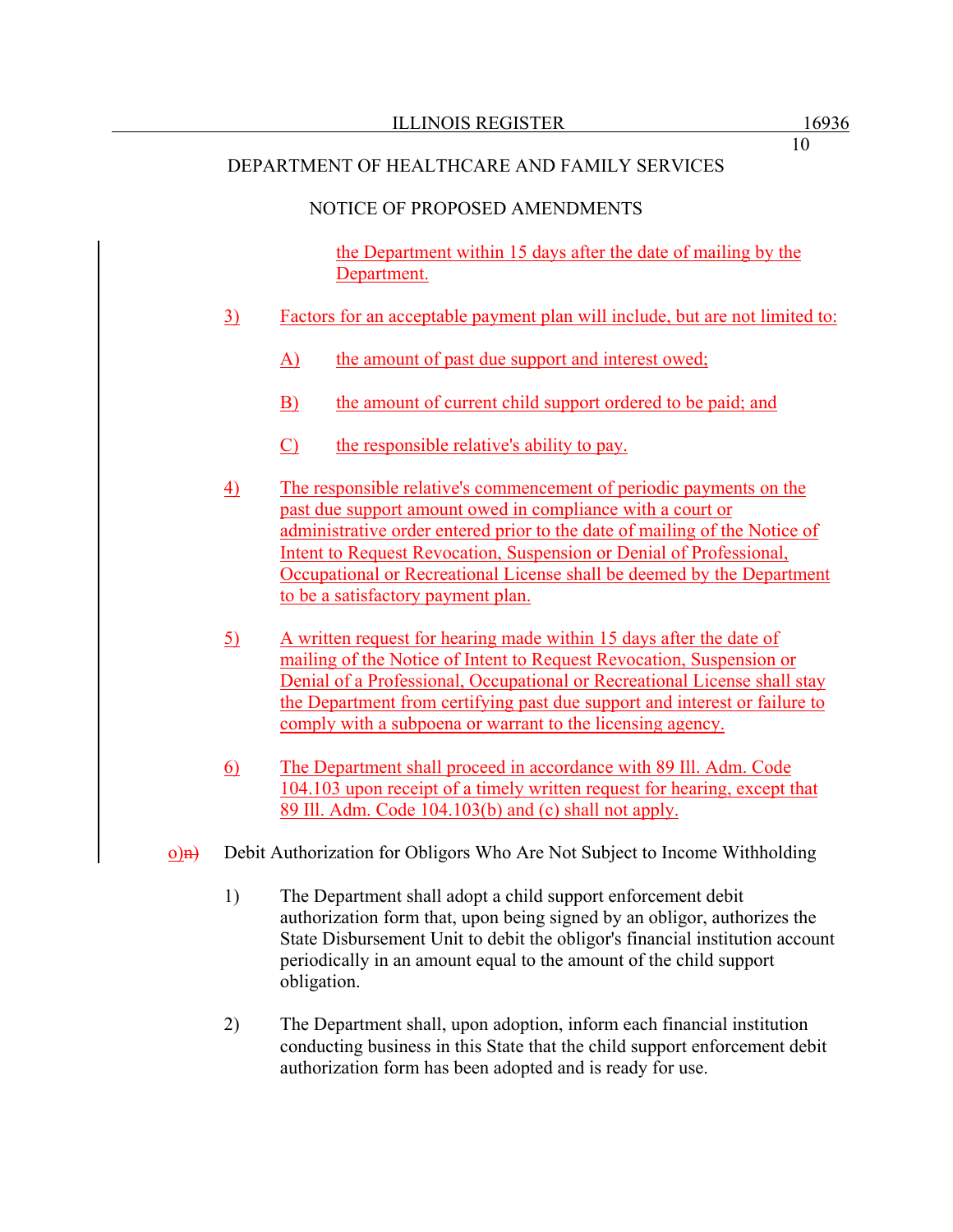# NOTICE OF PROPOSED AMENDMENTS

- 3) The child support enforcement debit authorization form shall include instructions concerning the debiting of accounts held on behalf of obligors and the transfer of the debited amount to the State Disbursement Unit.
- 4) When an obligor does not have a payor, as defined in Section 15 of the Income Withholding for Support Act [750 ILCS 28/15], he or she must sign a child support enforcement debit authorization form. The obligor must sign a separate child support enforcement debit authorization form for each financial institution holding an account on his or her behalf in which a child support payment is to be debited and transferred to the State Disbursement Unit.
- 5) The signing and issuance of a child support enforcement debit authorization form does not relieve the obligor from responsibility for compliance with any requirement under the order for support.
- 6) It is the responsibility of the obligor to notify the State Disbursement Unit in accordance with the instructions provided on the child support enforcement debit authorization form.

## $p$  $\Theta$  Other Remedies

The Department shall pursue any other remedies provided for by law to enforce and collect past-due support owed by responsible relatives in IV-D cases.

(Source: Amended at 35 Ill. Reg. \_\_\_\_\_\_, effective \_\_\_\_\_\_\_\_\_\_\_\_)

## **Section 160.77 Certifying Past-Due Support Information or Failure to Comply with a Subpoena or Warrant to State Licensing Agencies (Repealed)**

- a) Pursuant to routine data sharing agreements, the Department may receive from State licensing agencies information relating to license applications and renewals for purposes of identifying responsible relatives who are delinquent in complying with a support order or who have failed to comply with a subpoena or warrant in a paternity or child support hearing and have or are applying for a license or renewal of a license.
- b) The Department shall certify to State licensing agencies past-due support owed by a responsible relative under a support order entered by a court or administrative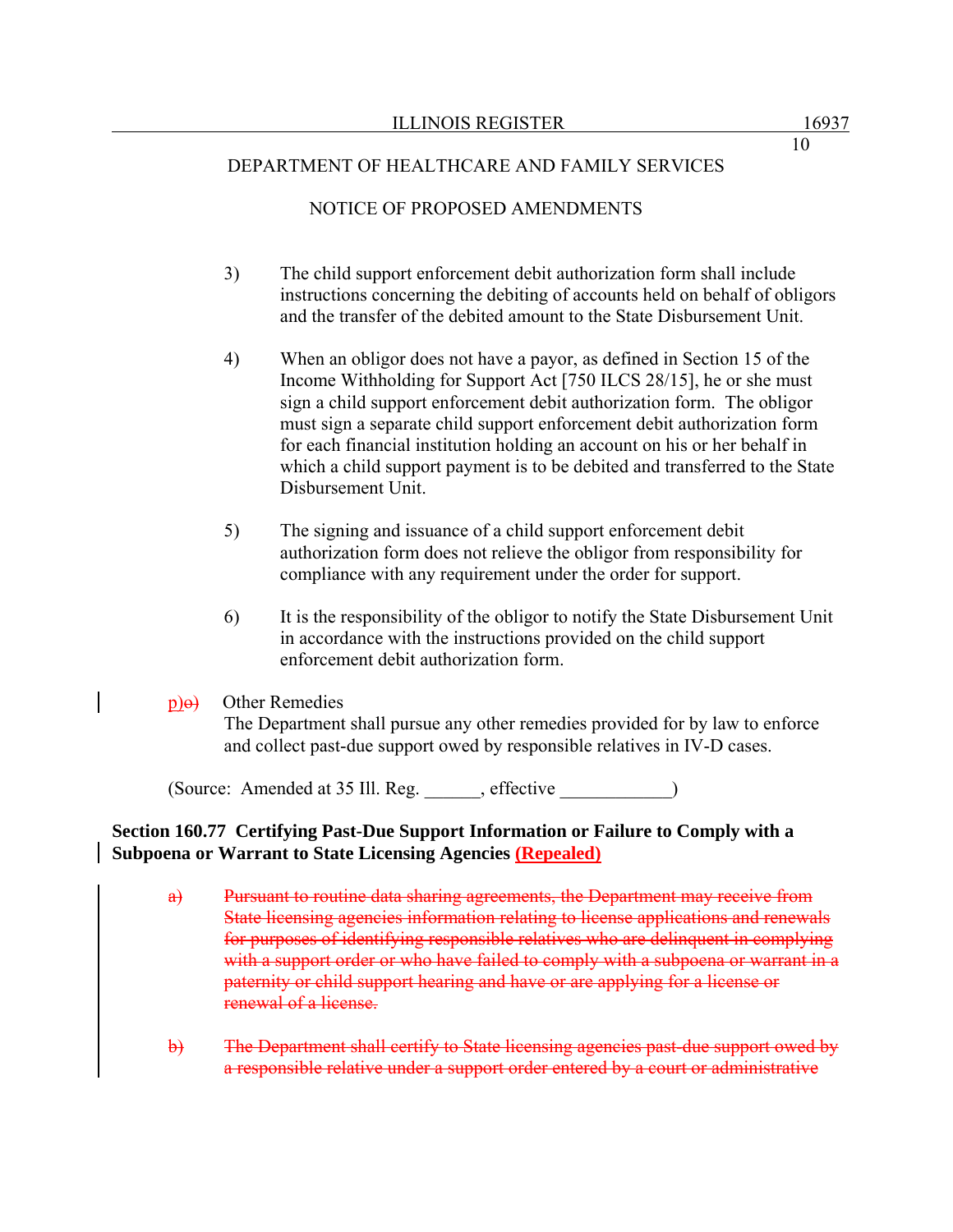## NOTICE OF PROPOSED AMENDMENTS

body of this or any other state or failure to comply with a subpoena or warrant when the responsible relative has or is applying for a license.

- c) The Department and the State licensing agency shall provide the responsible relative with a joint notice of intended action prior to the Department certifying the past-due support information or failure to comply with a subpoena or warrant to the agency. The notice and any hearing shall be governed by 89 Ill. Adm. Code 104.200.
- d) The Department shall be stayed from certifying information to a State licensing agency until a final administrative decision has been made by the Department.
- e) The responsible relative can prevent certification and disciplinary action by payment in full of the past-due support amount or by entering into a payment plan acceptable to the Department. Factors for an acceptable payment plan will include but are not limited to:
	- 1) the amount of past-due child support owed;
	- 2) the amount of current child support obligations being paid; and
	- 3) the individual's ability to pay.
- f) The responsible relative can prevent certification and disciplinary action by complying with the subpoena or warrant in the paternity or child support proceeding.

(Source: Repealed at 35 Ill. Reg. \_\_\_\_\_\_, effective \_\_\_\_\_\_\_\_\_\_\_\_)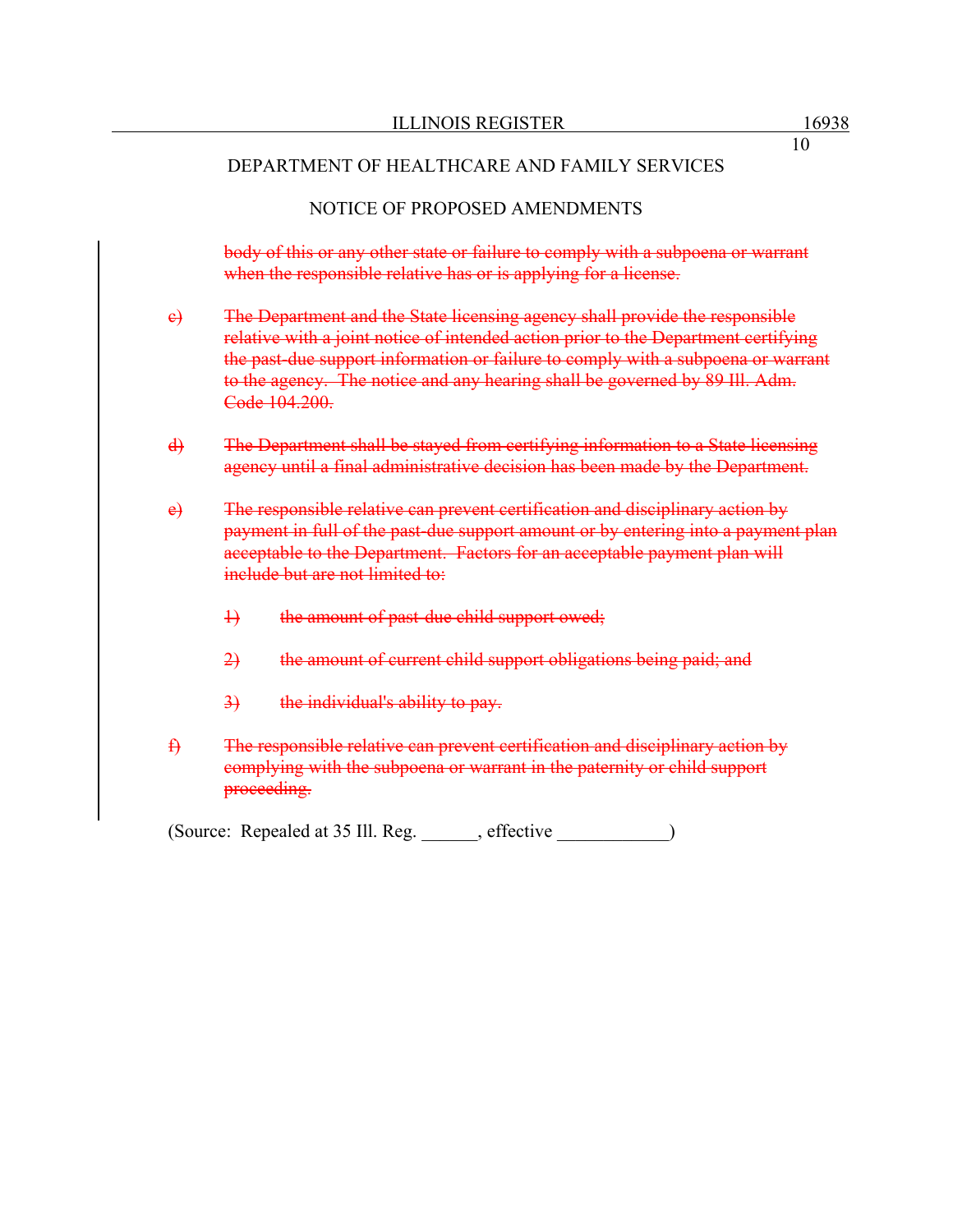#### ILLINOIS REGISTER 16939

## DEPARTMENT OF REVENUE

## NOTICE OF PROPOSED RULES

- 1) Heading of the Part: STAR Bonds
- 2) Code Citation: 86 Ill. Adm. Code 4000

| 3) | <b>Section Numbers:</b> | Proposed Action: |
|----|-------------------------|------------------|
|    | 4000.101                | New Section      |
|    | 4000.105                | New Section      |
|    | 4000.110                | New Section      |
|    | 4000.201                | New Section      |
|    | 4000.205                | New Section      |
|    | 4000.301                | New Section      |
|    | 4000.305                | New Section      |
|    | 4000.310                | New Section      |
|    | 4000.315                | New Section      |
|    |                         |                  |

- 4) Statutory Authority: 50 ILCS 470
- 5) A Complete Description of the Subjects and Issues Involved: Implements provisions of the Innovation Development and Economy Act (PA 96-939) regarding applications to the Illinois Department of Revenue by a municipality or county for approval of STAR bond districts and STAR bond projects.
- 6) Published studies or reports, and sources of underlying data, used to compose this rulemaking: None
- 7) Will this rulemaking replace any emergency rulemaking currently in effect? No
- 8) Does this rulemaking contain an automatic repeal date? No
- 9) Does this rulemaking contain incorporations by reference? No
- 10) Are there any other proposed rulemakings pending on this Part? No
- 11) Statement of Statewide Policy Objectives: This rulemaking does not create a State mandate, nor does it modify any existing State mandates.
- 12) Time, Place and Manner in which interested persons may comment on this proposed rulemaking: Persons who wish to submit comments on this proposed rulemaking may submit them in writing by no later than 45 days after publication of this Notice to: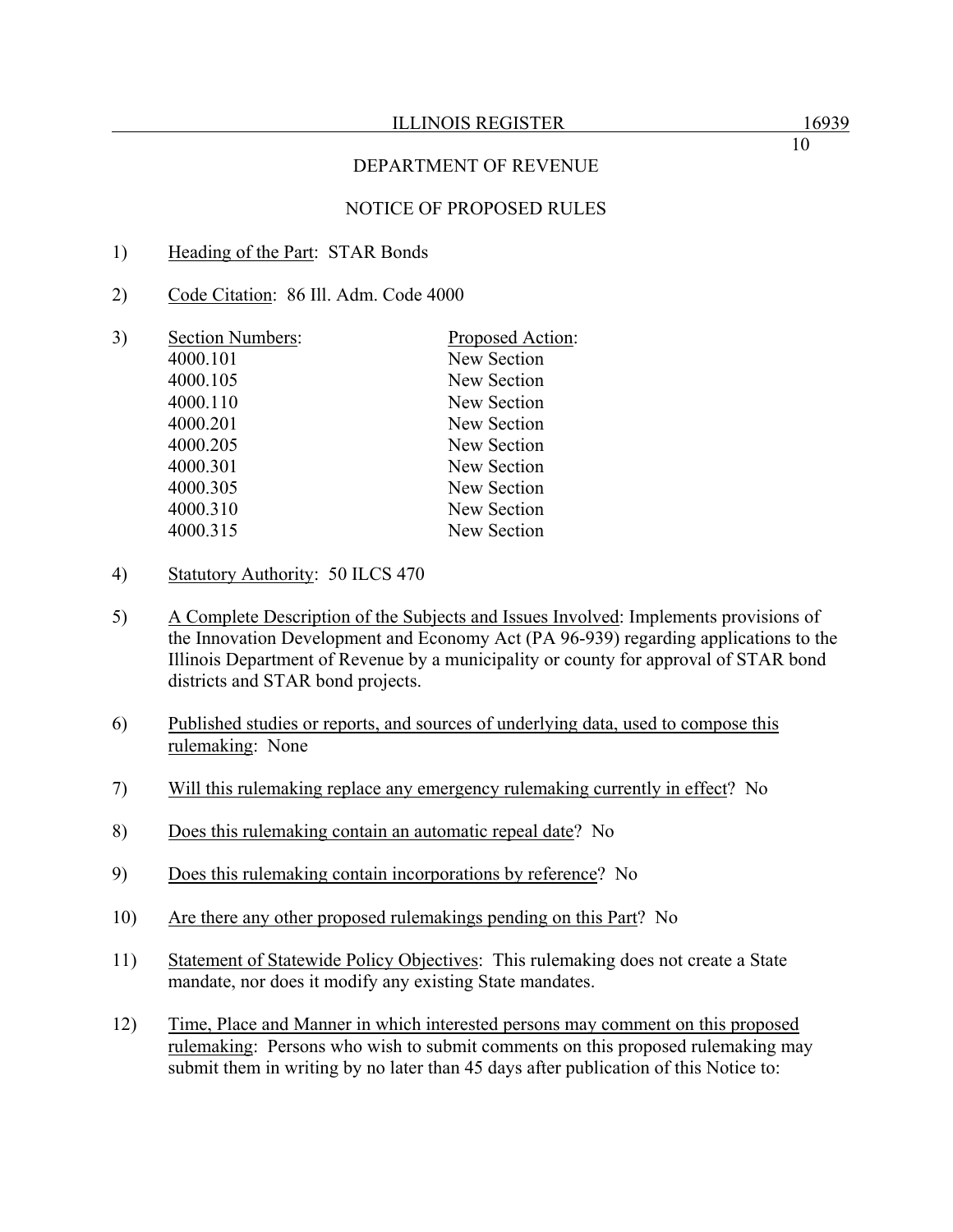### NOTICE OF PROPOSED RULES

Samuel J. Moore Associate Counsel Illinois Department of Revenue Legal Services Office 101 West Jefferson Springfield, Illinois 62794

217/782-2844

### 13) Initial Regulatory Flexibility Analysis:

- A) Types of small businesses, small municipalities and not for profit corporations affected: This rulemaking would apply to any municipality (and the small businesses and not-for-profit corporations in and near that municipality) that has an "eligible area," as defined in the Act, eligible for designation as a STAR bond district. In addition to other criteria, to be eligible, the land must (i) be not less than 250 nor more than 500 acres, (ii) be adjacent to a federal interstate highway; (iii) be within one mile of 2 State highways, (iv) be within one mile of an entertainment user, or a major or minor league sports stadium or other similar entertainment venue that had an initial capital investment of at least \$20,000,000; and (v) include land that was previously surface or strip mined.
- B) Reporting, bookkeeping or other procedures required for compliance: To apply for this voluntary program, a municipality must meet the application requirements set forth in the rules.
- C) Types of professional skills necessary for compliance: Municipalities wishing to participate must prepare an application meeting the requirements set forth in the rules.
- 14) Regulatory Agenda on which this rulemaking was summarized: Public Act 96-939, on which these rules are based, became law on June 24, 2010, so the rulemaking was unable to be included on the July 2010 regulatory agenda.

The full text of the Proposed Rules begins on the next page: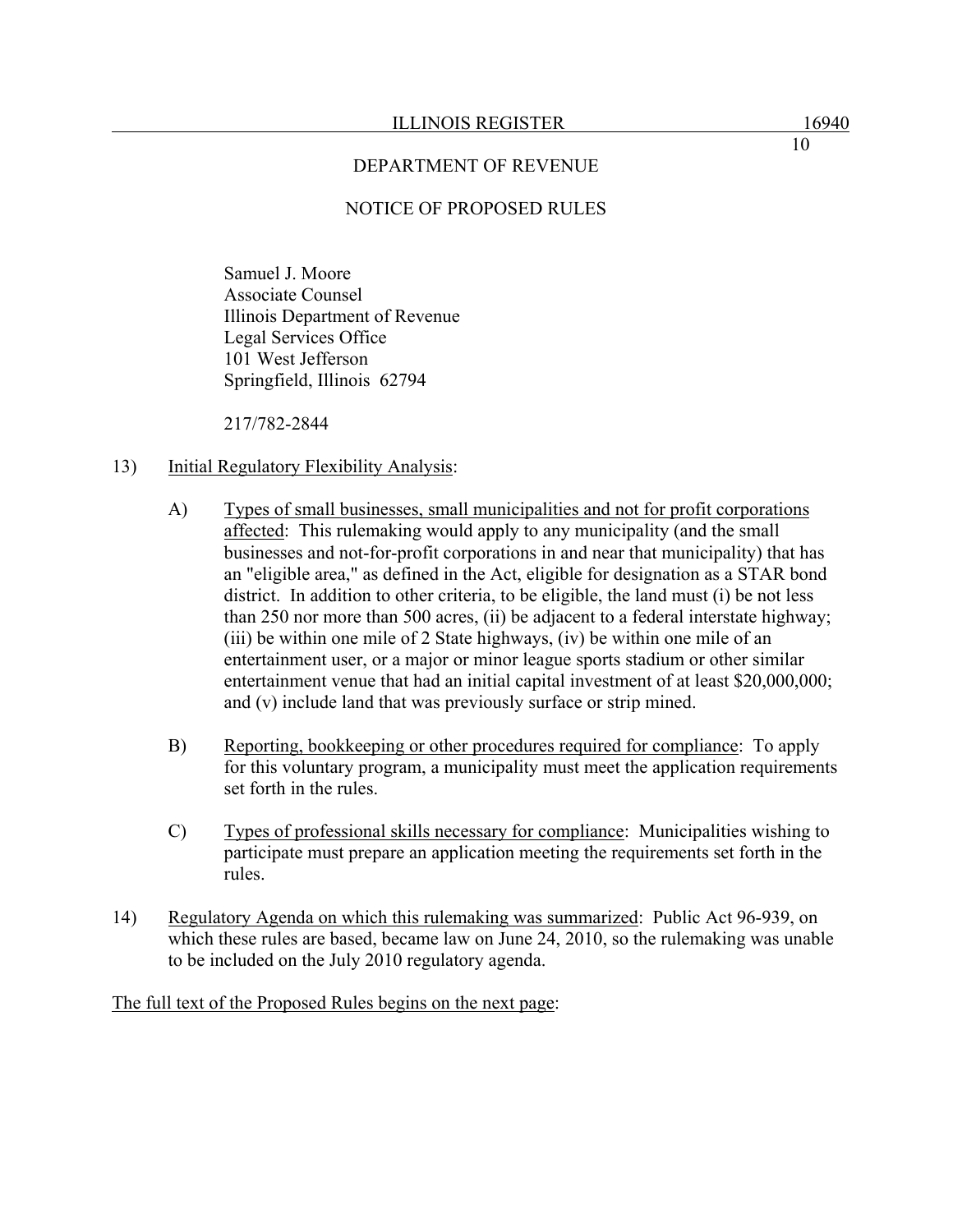#### ILLINOIS REGISTER 16941

10

## DEPARTMENT OF REVENUE

## NOTICE OF PROPOSED RULES

# TITLE 86: REVENUE CHAPTER I: DEPARTMENT OF REVENUE

## PART 4000 STAR BONDS

### SUBPART A: PURPOSE, DEFINITIONS AND CONFIDENTIALITY

Section 4000.101 Purpose 4000.105 Definitions 4000.110 Confidentiality

#### SUBPART B: STAR BOND DISTRICT

#### Section

4000.201 Application for Approval of STAR Bond District

4000.205 General Restrictions on STAR Bond Districts

### SUBPART C: STAR BOND PROJECT

Section

| 4000.301 | <b>Feasibility Study</b>                      |
|----------|-----------------------------------------------|
| 4000.305 | <b>STAR Bond Project Plan</b>                 |
| 4000.310 | Application for Approval of STAR Bond Project |
| 4000.315 | <b>Bond Issuance</b>                          |

AUTHORITY: Implementing the Innovation Development and Economy Act [50 ILCS 470].

SOURCE: Adopted at 35 Ill. Reg. \_\_\_\_\_, effective \_\_\_\_\_\_\_\_.

## SUBPART A: PURPOSE, DEFINITIONS AND CONFIDENTIALITY

#### **Section 4000.101 Purpose**

*The purpose of* the *Act is to promote, stimulate, and develop the general and economic welfare of the State of Illinois and its communities and to assist in the development and redevelopment of major tourism, entertainment retail and related destination projects within eligible areas of the*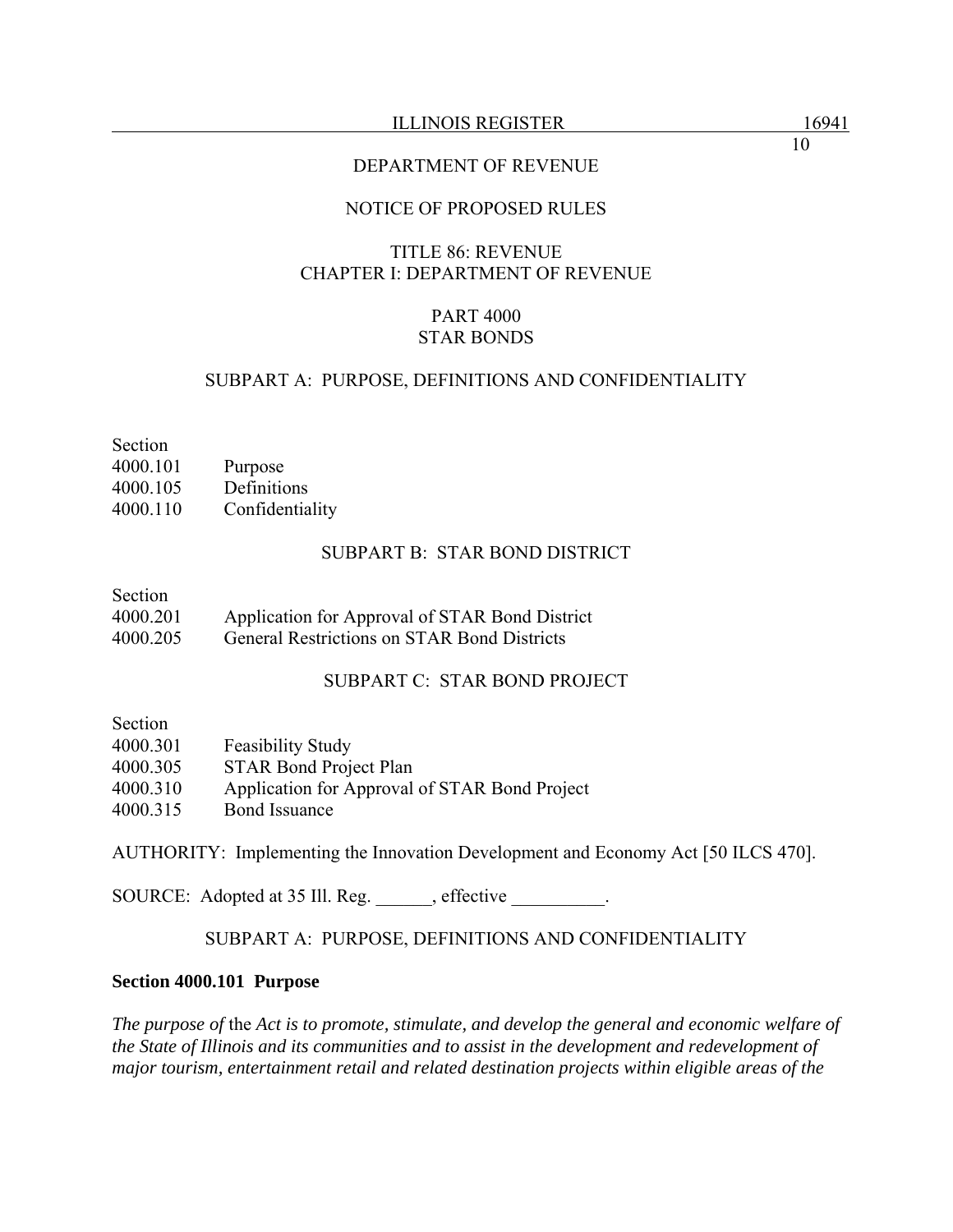## NOTICE OF PROPOSED RULES

*State, thereby creating new jobs, stimulating significant capital investment and promoting the general welfare of the citizens of this State, by authorizing municipalities and counties to issue sales tax and revenue (STAR) bonds for the financing of STAR bond projects, and to otherwise exercise the powers and authorities granted to municipalities. It is further found and declared to be the policy of the State, in the interest of promoting the health, safety, morals and general welfare of all the people of the State, to provide incentives to create new job opportunities and to promote major tourism, entertainment, retail and related destination projects within the State.* [50 ILCS 470/5] The purpose of the Act is economic development and the creation of jobs in STAR Bond districts and in the surrounding region. In keeping with the stated purpose of the Act - to stimulate the economy through the infusion of State and local sales tax revenues to the project – the Department of Revenue sets forth in this Part clear guidance and expectations for applicants to assure that the job creation and economic development promises in the Act flow to the citizens of Illinois.

#### **Section 4000.105 Definitions**

The following definitions are applicable to this Part and derived from Section 10 of the Act.

" Act" means the Innovation Development and Economy Act [50 ILCS 470].

*"Adverse impacts"* means the negative effect of the proposed STAR bond project on existing businesses and units of local government within the market area and includes, but is not limited to, any negative effects on local, regional and State employment, including displacement; any negative effect on the local, regional and State economies; any negative effect on sales and income tax revenue; any negative effect on local vacancy rates for all property in the market area similar to property that is proposed to be developed in the STAR bonds district; and any negative environmental impact.

"Applicant" means a political subdivision that applies to the Illinois Department of Revenue for approval of a STAR bond district or STAR bond project.

*"Base year" means the calendar year immediately prior to the calendar year in which the STAR bond district is established.*

*"Department" means the Illinois Department of Revenue.*

*"Destination hotel" means a hotel (as that term is defined in Section 2 of the Hotel Operators' Occupation Tax Act) complex having at least 150 guest rooms and* that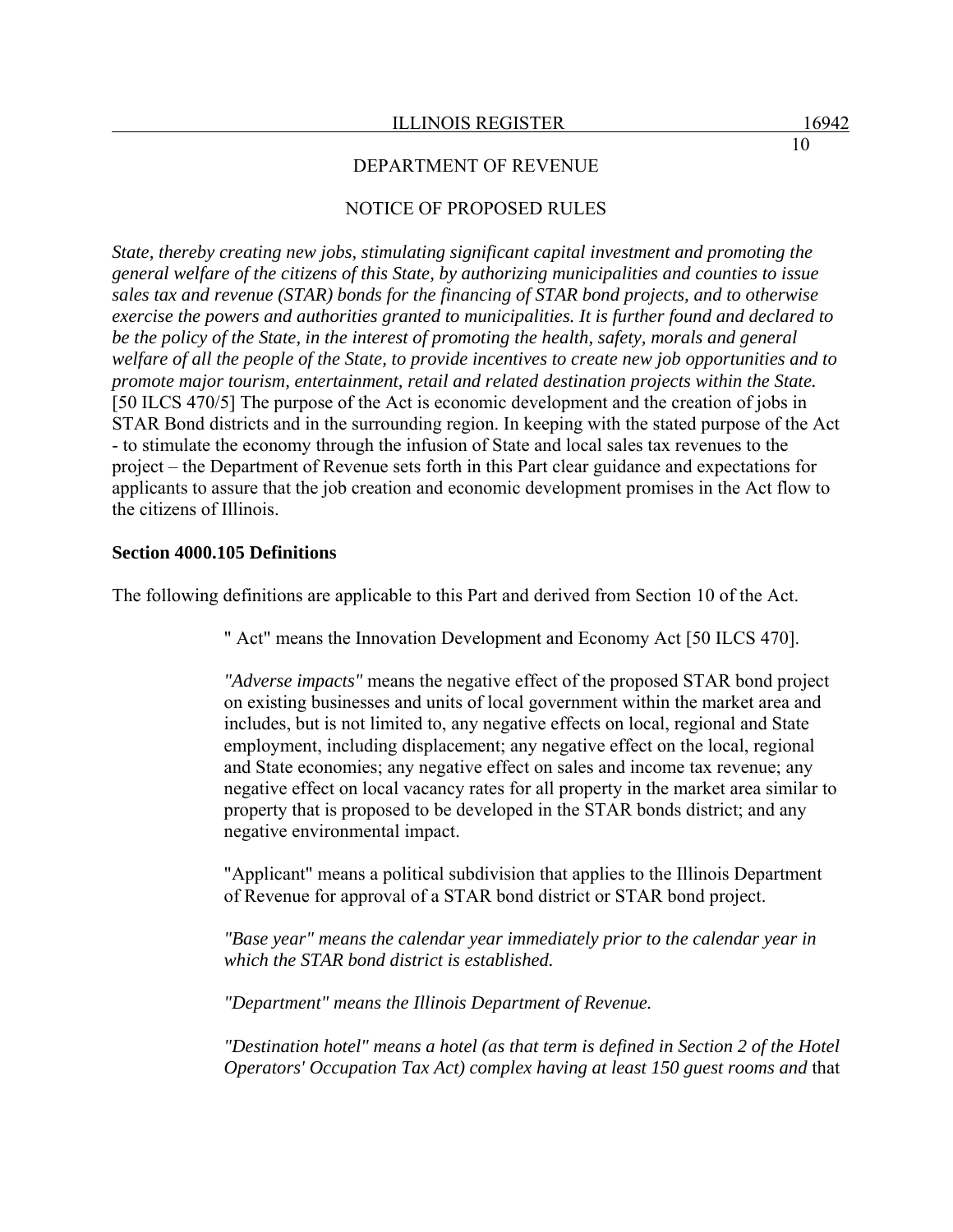## NOTICE OF PROPOSED RULES

*also includes a venue for entertainment attractions, rides, or other activities oriented toward the entertainment and amusement of its guests and other patrons.*

*"Destination user" means an owner, operator, licensee, co-developer, subdeveloper or tenant*:

> *that operates a business within a STAR bond district that is a retail store having at least 150,000 square feet of sales floor area;*

*that at the time of opening does not have another Illinois location within a 70 mile radius;* 

*that has an annual average of not less than 30% of customers who travel from at least 75 miles away or from out-of-state, as demonstrated by data from a comparable existing store or stores, or, if there is no comparable existing store, as demonstrated by an economic analysis that shows that the proposed retailer will have an annual average of not less than 30% of customers who travel from at least 75 miles away or from out-of-state* who would not have traveled without the presence of the destination user*; and* 

*that makes an initial capital investment, including project costs and other direct costs, of not less than \$30,000,000 for* the *retail store.* 

*"Director" means the Director of Revenue, who shall consult with the Director of Commerce and Economic Opportunity in any approvals or decisions required by the Director under* the *Act.* 

*"Economic Impact Study" means a study conducted by an independent economist to*:

*project the financial benefit of the proposed STAR bond project to the local, regional and State economies,* 

*consider the proposed adverse impacts on similar projects and businesses, as well as municipalities within the projected market area, and* 

*draw conclusions about the net effect of the proposed STAR bond project on the local, regional, and State economies.*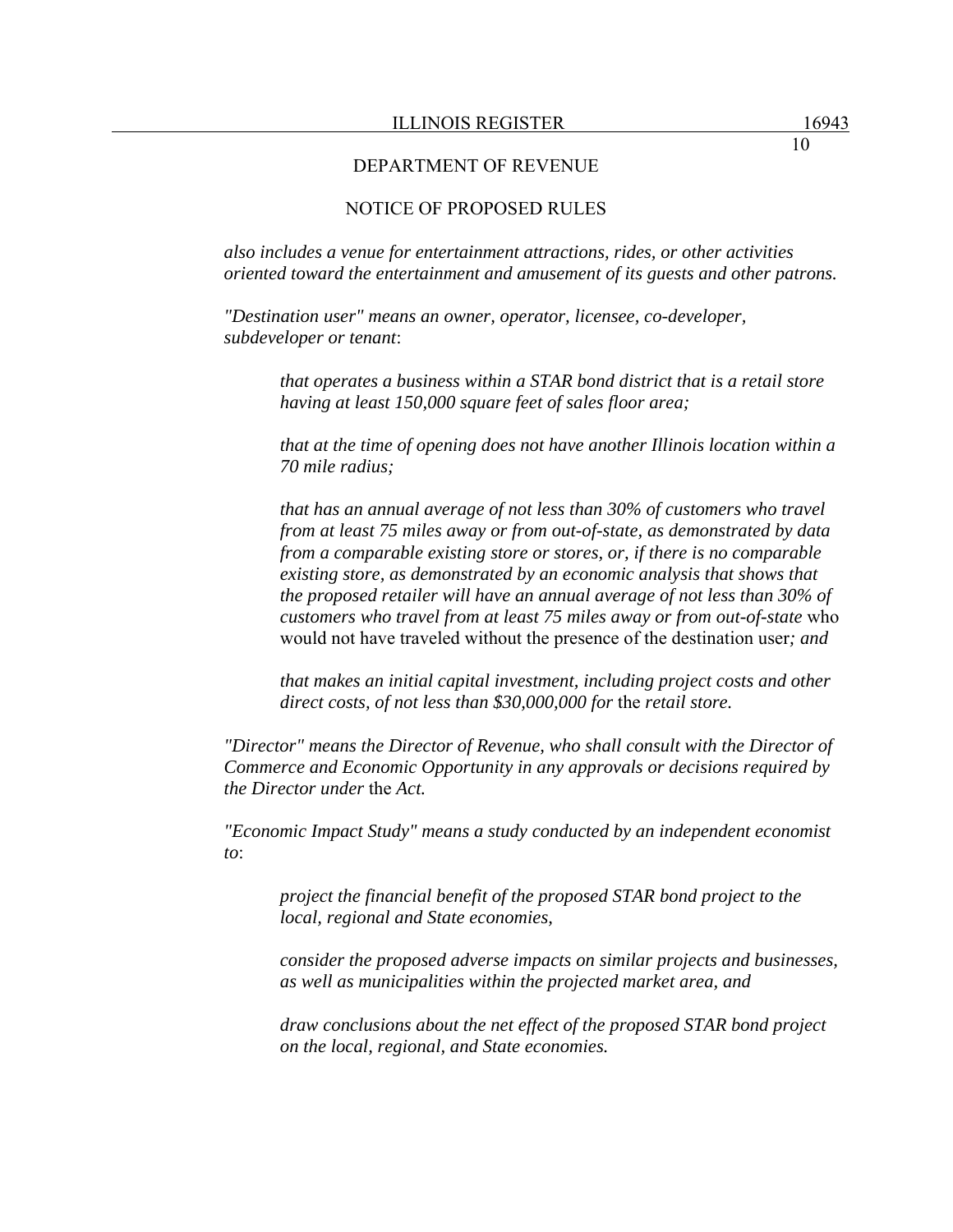### NOTICE OF PROPOSED RULES

*"Eligible area" means any improved or vacant area that*:

*is contiguous and is not, in the aggregate, less than 250 acres nor more than 500 acres* that *must include only parcels of real property directly and substantially benefited by the proposed STAR bond district plan,* 

*is adjacent to a federal interstate highway,* 

*is within one mile of 2 State highways,* 

*is within one mile of an entertainment user, or a major or minor league sports stadium or other similar entertainment venue that had an initial capital investment of at least \$20,000,000, and* 

*includes land that was previously surface or strip mined.* 

*The area may be bisected by streets, highways, roads, alleys, railways, bike paths, streams, rivers, and other waterways and still be deemed contiguous. In addition, in order to constitute an eligible area*, *one of the following requirements must be satisfied and all of which are subject to the review and approval of the Director as provided in* Section 4000.201(b)*:* 

*the governing body of the political subdivision shall have determined that the area meets the requirements of a "blighted area" as defined under the Tax Increment Allocation Redevelopment Act; or* 

*the governing body of the political subdivision shall have determined that the area is a blighted area as determined under the provisions of Section 11-74.3-5 of the Illinois Municipal Code* (the Business District Development and Redevelopment Law)*; or* 

*the governing body of the political subdivision shall make the following findings:* 

*that the vacant portions of the area have remained vacant for at least one year, or that any building located on a vacant portion of the property was demolished within the last year and that the*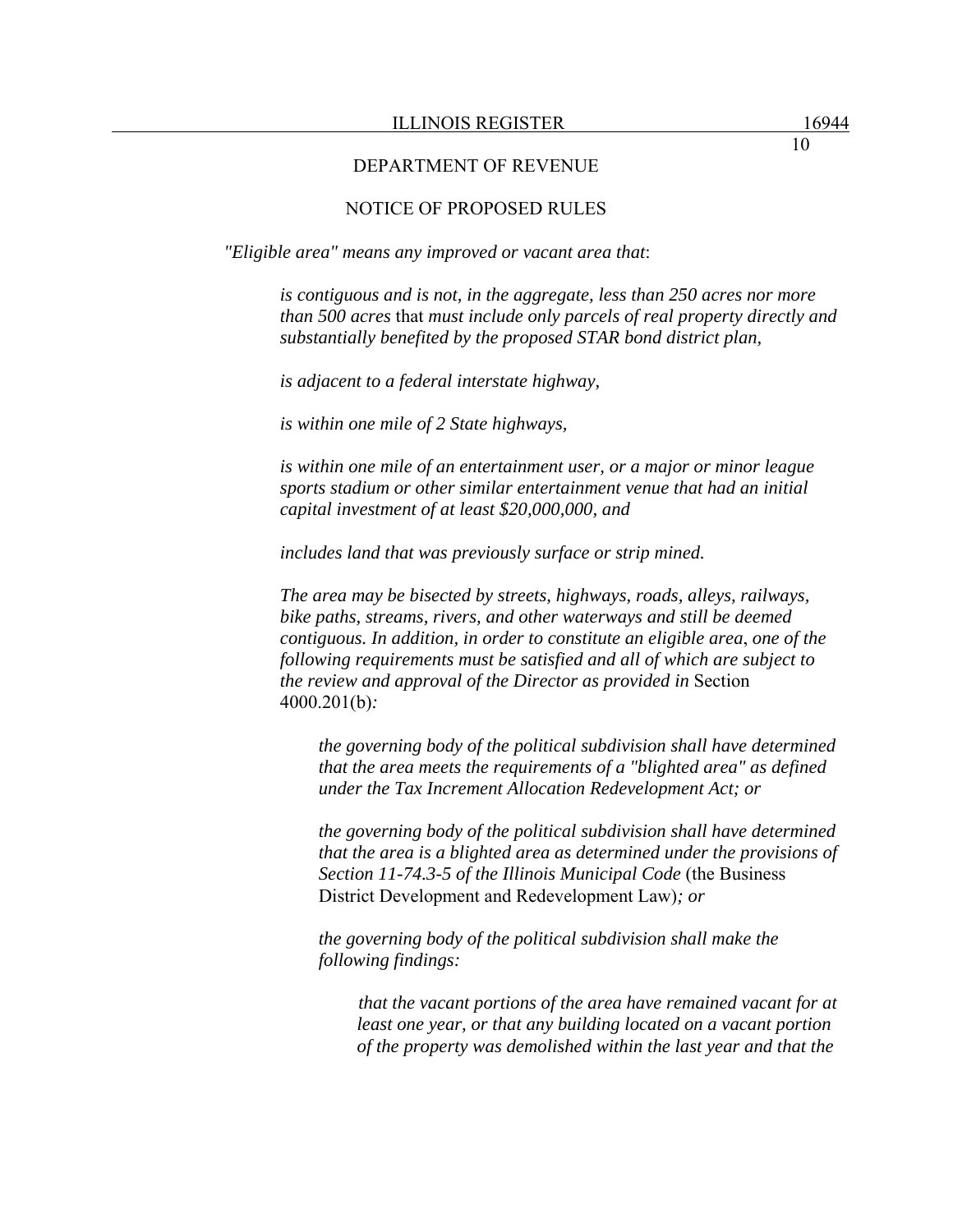10

#### DEPARTMENT OF REVENUE

## NOTICE OF PROPOSED RULES

*building would have qualified under* the paragraph immediately below*;* 

*if portions of the area are currently developed, that the use condition, and character of the buildings on the property are not consistent with the purposes set forth in Section 5* of the Act*;* 

*that the STAR bond district is expected to create or retain job opportunities within the political subdivision;* 

*that the STAR bond district will serve to further the development of adjacent areas;* 

*that without the availability of STAR bonds, the projects described in the STAR bond district plan would not be possible;* 

*that the master developer meets high standards of creditworthiness and financial strength as demonstrated by one or more of the following: corporate debenture ratings of BBB or higher by Standard & Poor's Corporation or Baa or higher by Moody's Investors Service, Inc.; a letter from a financial institution with assets of \$10,000,000 or more attesting to the financial strength of the master developer; or specific evidence of equity financing for not less than 10% of the estimated total STAR bond project costs;* 

*that the STAR bond district will strengthen the commercial sector of the political subdivision;* 

*that the STAR bond district will enhance the tax base of the political subdivision; and* 

*that the formation of a STAR bond district is in the best interest of the political subdivision.* 

*"Entertainment user" means an owner, operator, licensee, co-developer subdeveloper, or tenant that operates a business within a STAR bond district that has a primary use of providing a venue for entertainment attractions, rides or*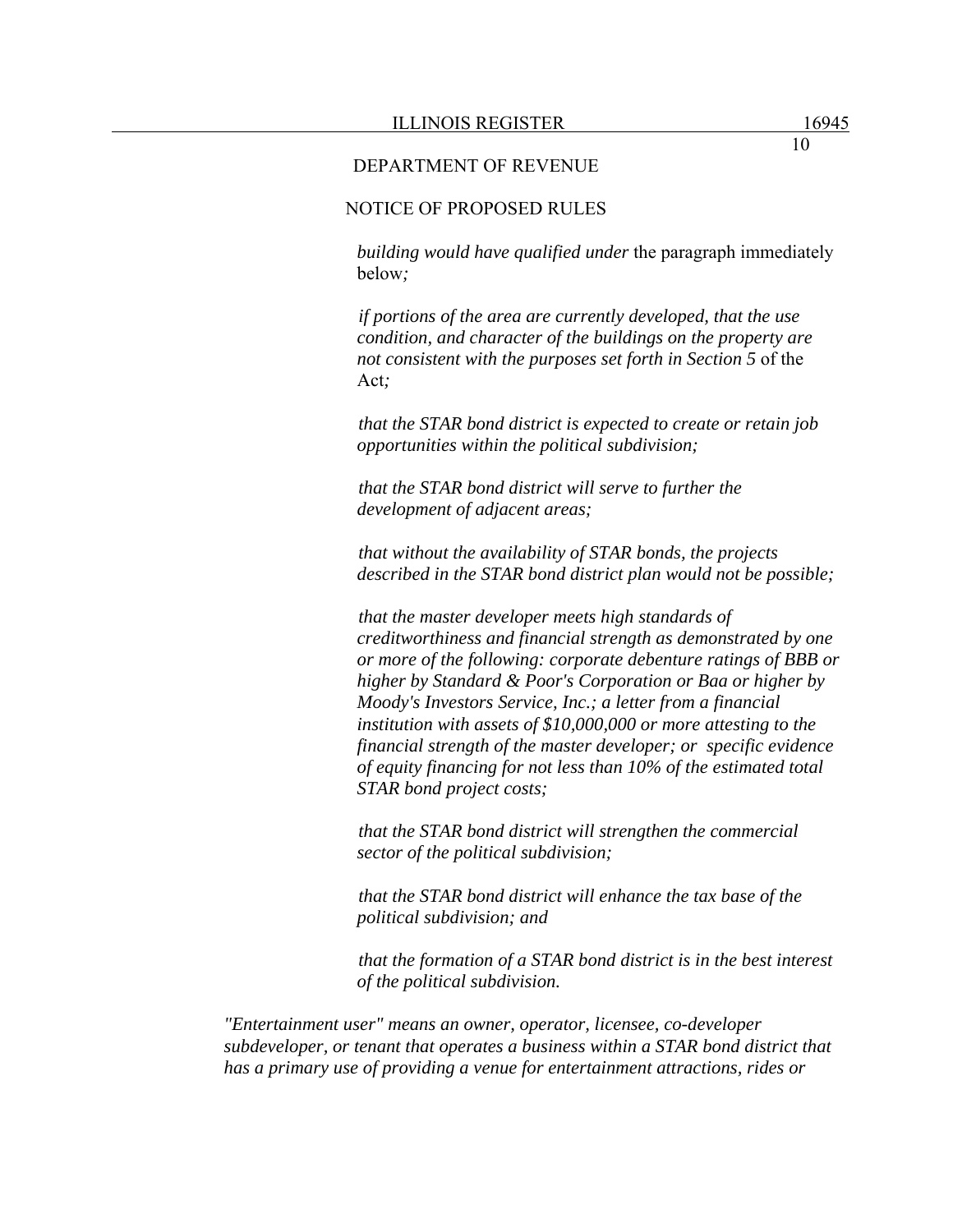## NOTICE OF PROPOSED RULES

*other activities oriented toward the entertainment and amusement of its patrons, occupies at least 20 acres of land in the STAR bond district, and makes an initial capital investment, including project costs and other direct and indirect costs, of not less than \$25,000,000 for that venue.* 

*"Feasibility study"* means and includes all of the elements of the feasibility study set forth in Section 4000.301.

*"Financial benefit"* means the positive effect of the proposed STAR bond project on existing businesses and units of local government within the market area and includes, but is not limited to, any positive effects on local, regional and State employment; any positive effect on the local, regional and State economies; any positive effect on sales and income tax receipts; and any positive effect on local vacancy rates for all property in the market area similar to property that is proposed to be developed in the STAR bonds district.

*"Job"* means a full-time permanent equivalent, direct job.

*"Local economy"* means the economy of the political subdivision in which the STAR bond project is proposed.

*"Local sales taxes" means any locally imposed taxes received by a municipality, county, or other local governmental entity arising from sales by retailers and servicemen within a STAR bond district, including business district sales taxes and STAR bond occupation taxes, and that portion of the net revenue realized under the Retailers' Occupation Tax Act, the Use Tax Act, the Service Use Tax Act, and the Service Occupation Tax Act from transactions at places of business located within a STAR bond district that is deposited into the Local Government*  Tax Fund and the County and Mass Transit District Fund. For the purpose of the *Act, "local sales taxes" does not include any taxes authorized pursuant to the Local Mass Transit District Act, the Metro-East Park and Recreation District Act, or the Flood Prevention District Act for so long as the applicable taxing district does not impose a tax on real property or county school facility occupation taxes imposed pursuant to Section 5-1006.7 of the Counties Code.* This means that, except as otherwise provided in this definition, local sales taxes include any locally imposed sales taxes in addition to the 1.25% portion of the 6.25% Stateimposed sales tax on general merchandise and the 1% State imposed sales tax on qualifying food, drugs and medical appliances.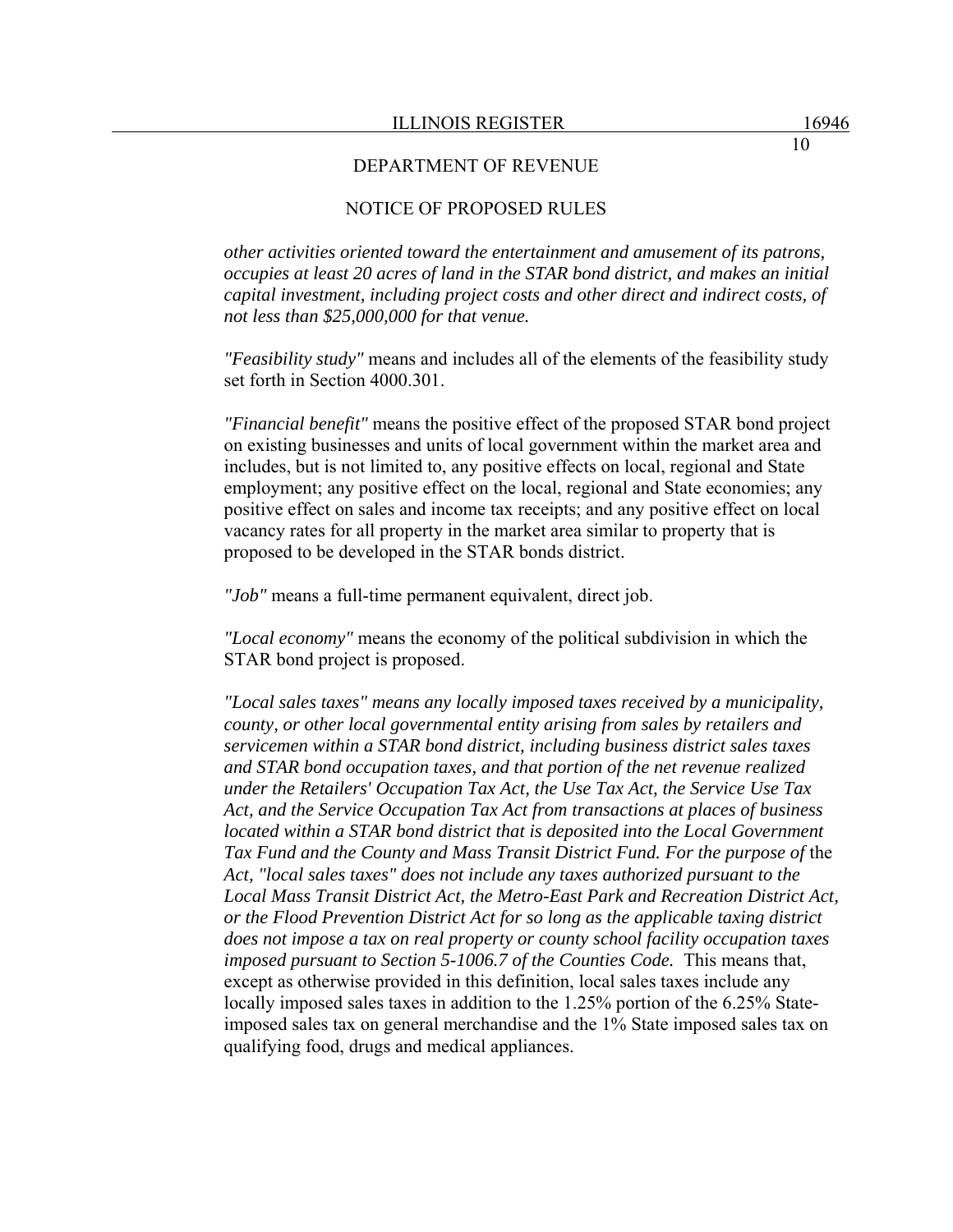### NOTICE OF PROPOSED RULES

*"Local sales tax increment" means, with respect to local sales taxes administered by the Illinois Department of Revenue, all of the local sales tax paid by destination users, destination hotels and entertainment users that is in excess of the local sales tax paid by destination users, destination hotels and entertainment users for the same month in the base year, as determined by the Illinois Department of Revenue; in the case of a municipality forming a STAR bond district that is wholly within the corporate boundaries of the municipality and in the case of a municipality and county forming a STAR bond district that is only partially within* a *municipality, that portion of the local sales tax paid by taxpayers that are not destination users, destination hotels or entertainment users that is in excess of the local sales tax paid by taxpayers that are not destination users, destination hotels, or entertainment users for the same month in the base year, as determined by the Illinois Department of Revenue; and in the case of a county in which a STAR bond district is formed that is wholly within a municipality, that portion of the local sales tax paid by taxpayers that are not destination users, destination hotels or entertainment users that is in excess of the local sales tax paid by taxpayers that are not destination users, destination hotels or entertainment users for the same month in the base year, as determined by the Illinois Department of Revenue, but only if the corporate authorities of the county adopt an ordinance, and files a copy with the Department within the same time frames as required for STAR bond occupation taxes under Section 31, that designates the taxes referenced in this clause as part of the local sales tax increment under* the *Act.* As indicated in the previous clause, if a STAR bond district is formed that is wholly within the boundaries of a municipality, then in order for the proceeds of a county-imposed sales tax or a county's 0.25% share of the 6.25% State-imposed sales tax that is generated in the STAR bond district by taxpayers that are not destination users, destination hotels or entertainment users to be considered as part of the "local sales tax increment", the corporate authorities of the county must adopt an ordinance that designates these tax revenues as part of the local sales tax increment and file a certified copy of that ordinance with the Illinois Department of Revenue on or before April 1 for implementation on the following July 1 or on or before October 1 for implementation on the following January 1. Otherwise, those sales tax revenues will continue to be allocated and distributed by the Department as otherwise directed by the statute as if there were no STAR bond district.

*"Market study" means a study to determine the ability of the proposed STAR bond project to gain market share locally and regionally and to remain profitable past the term of repayment of STAR bonds.*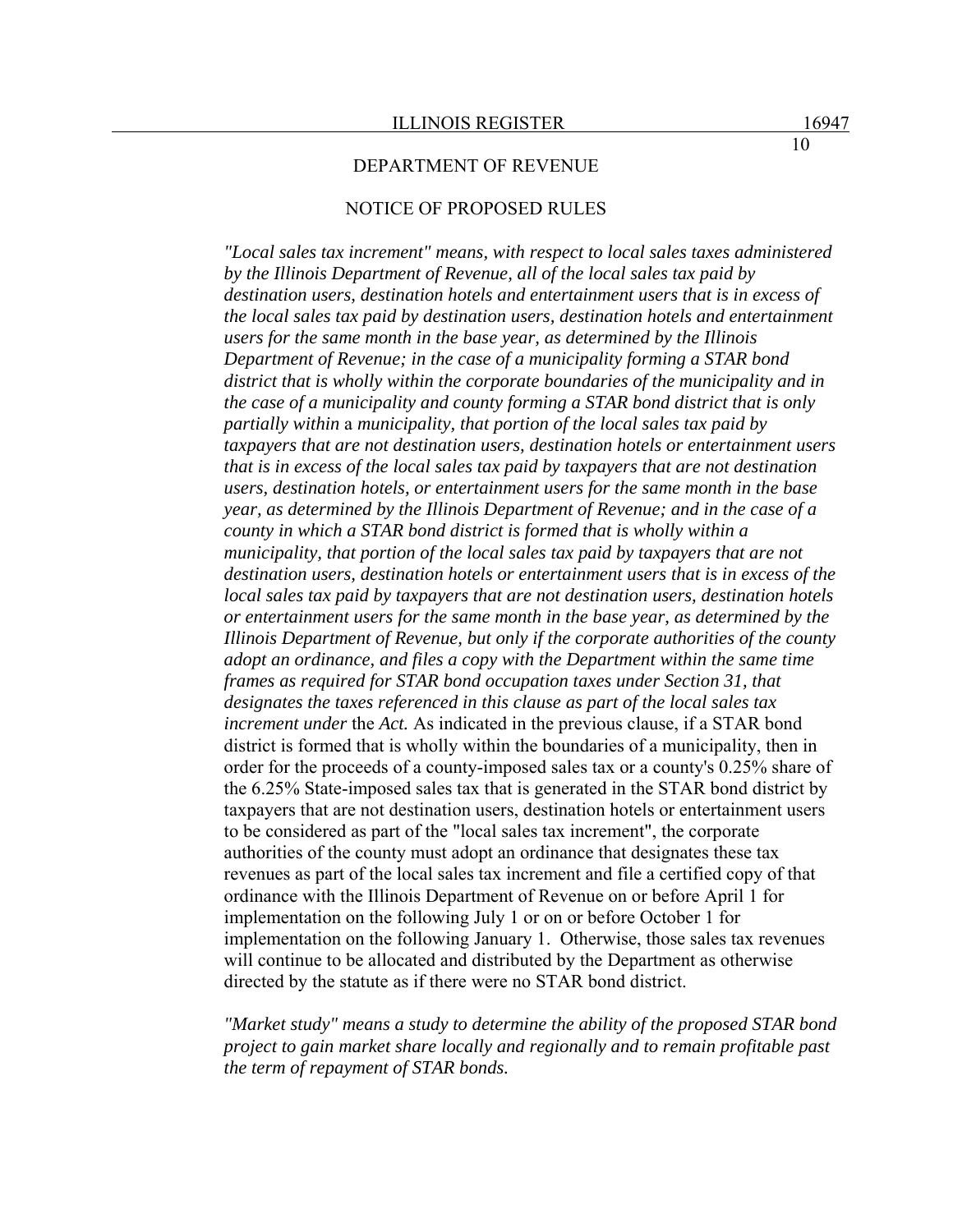## NOTICE OF PROPOSED RULES

*"Master developer" means a developer cooperating with a political subdivision to plan, develop and implement a STAR bond project plan for a STAR bond district. Subject to the limitations of Section 25* of the Act*, the master developer may work with and transfer certain development rights to other developers for the purpose of implementing STAR bond project plans and achieving the purposes of* the *Act. A master developer for a STAR bond district shall be appointed by a political subdivision in the resolution establishing the STAR bond district, and the master developer must, at the time of appointment, own or have control of, through purchase agreements, option contracts or other means, not less than 50% of the acreage within the STAR bond district and the master developer or its affiliate must have ownership or control on June 1, 2010.* 

*"Master development agreement" means an agreement between the master developer and the political subdivision to govern a STAR bond district and any STAR bond projects.* 

*"New job"* means a full-time permanent equivalent, direct job, after accounting for displacement.

*"Pledged STAR revenues" means those sales tax and revenues and other sources of funds pledged to pay debt service on STAR bonds or to pay project costs pursuant to Section 30* of the Act*. Notwithstanding any provision to the contrary, the following revenues shall not constitute pledged STAR revenues or be available to pay principal and interest on STAR bonds: any State sales tax increment or local sales tax increment from a retail entity initiating operations in a STAR bond district while terminating operations at another Illinois location within 25 miles of the STAR bond district. For purposes of this* definition*, "terminating operations" means a closing of a retail operation that is directly related to the opening of the same operation*, *or like retail entity owned or operated by more than 50% of the original ownership*, *in a STAR bond district within one year before or after initiating operations in the STAR bond district, but it does not mean closing an operation for reasons beyond the control of the retail entity, as documented by the retail entity, subject to a reasonable finding by the municipality (or county if* the *retail operation is not located within a municipality) in which the terminated operations were located that the closed location contained inadequate space, had become economically obsolete or was no longer a viable location for the retailer or serviceman.*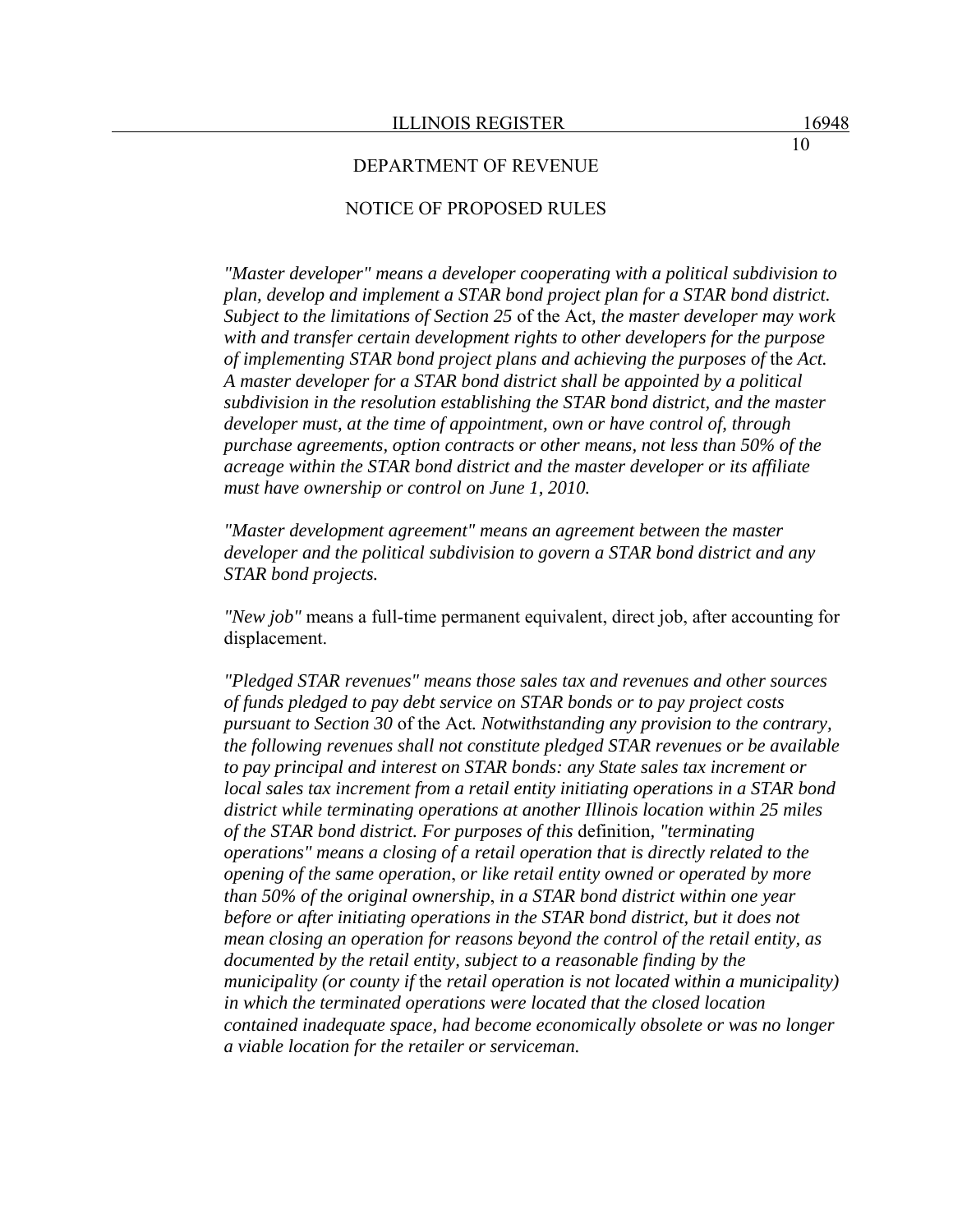## NOTICE OF PROPOSED RULES

*"Political subdivision" means a municipality or county* that *undertakes to establish a STAR bond district pursuant to the provisions of* the *Act.* 

*"Project Costs" means and includes the sum total of all costs incurred or estimated to be incurred on or following the date of establishment of a STAR bond district that are reasonable or necessary to implement a STAR bond district plan or any STAR bond project plans, or both, including costs incurred for public improvements and private improvements that serve the public purposes set forth in Section 5 of* the *Act.* Those *costs include without limitation the following:* 

*costs of studies, surveys, development of plans and specifications, formation, implementation, and administration of a STAR bond district, STAR bond district plan, any STAR bond projects or any STAR bond project plans, including, but not limited to, staff and professional service costs for architectural, engineering, legal, financial, planning or other services, provided however that no charges for professional services may be based on a percentage of the tax increment collected and no contracts for professional services, excluding architectural and engineering services, may be entered into if the terms of the contract extend beyond a period of 3 years;* 

*property assembly costs, including, but not limited to, acquisition of land and other real property or rights or interests* in that property*, located within the boundaries of a STAR bond district, demolition of buildings, site preparation, site improvements that serve as an engineered barrier addressing ground level or below ground environmental contamination, including, but not limited to, parking lots and other concrete or asphalt barriers, the clearing and grading of land, and importing additional soil and fill materials, or removal of soil and fill materials from the site;* 

*subject to the provisions of the*  $3<sup>rd</sup>$  following paragraph concerning costs of the design and construction of infrastructure and public works*, costs of buildings and other vertical improvements that are located within the boundaries of a STAR bond district and owned by a political subdivision or other public entity, including without limitation police and fire stations, educational facilities and public restrooms and rest areas;* 

*costs of buildings and other vertical improvements that are located within the boundaries of a STAR bond district and owned by a destination user or*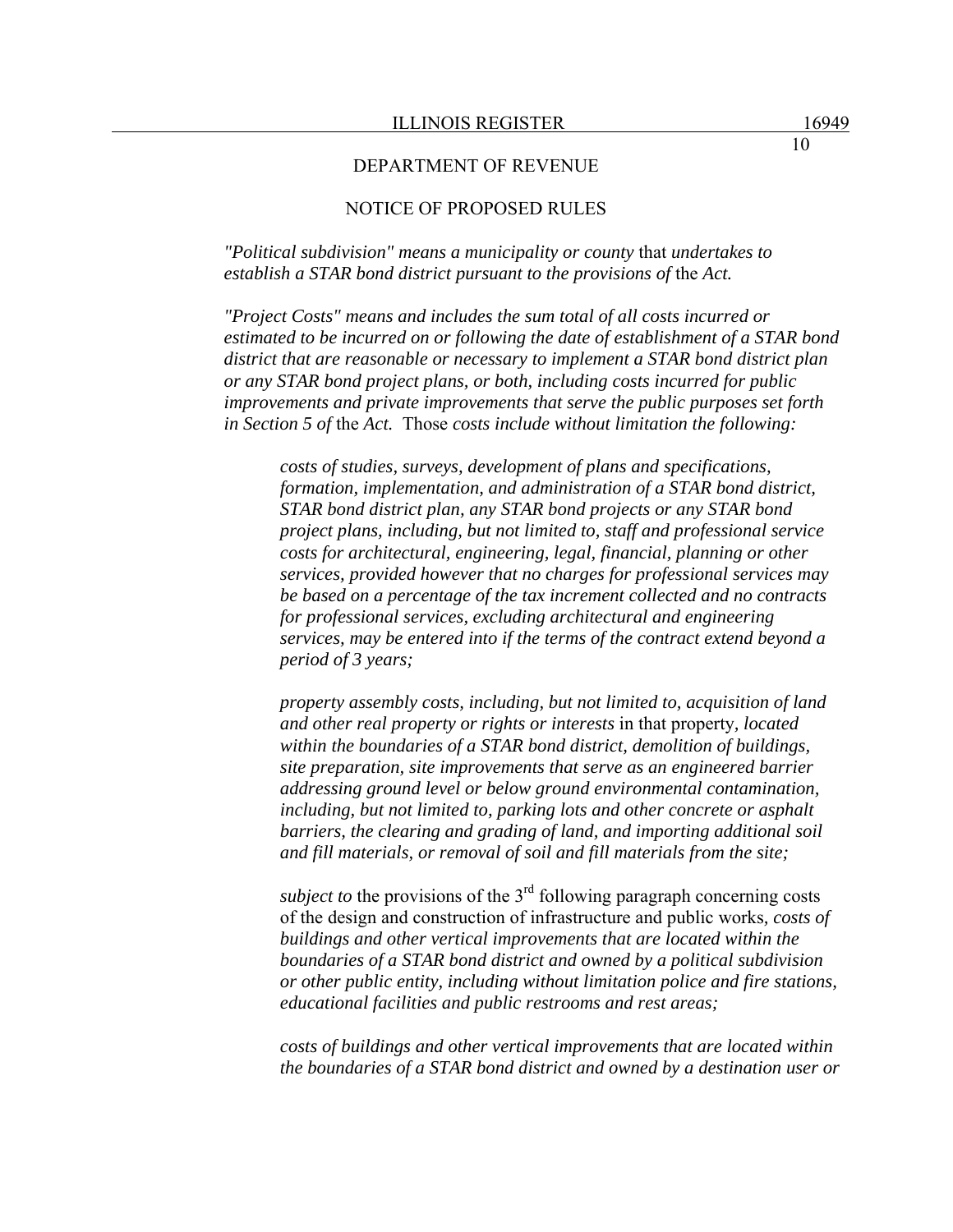## NOTICE OF PROPOSED RULES

*destination hotel; except that only 2 destination users in a STAR bond district and one destination hotel are eligible to include the cost of those vertical improvements as project costs;* 

*costs of buildings; rides and attractions, which include carousels, slides, roller coasters, displays, models, towers, works of art and similar theme and amusement park improvements; and other vertical improvements that are located within the boundaries of a STAR bond district and owned by an entertainment user; except that only one entertainment user in a STAR bond district is eligible to include the cost of those vertical improvements as project costs;* 

*costs of the design and construction of infrastructure and public works located within the boundaries of a STAR bond district that are reasonable or necessary to implement a STAR bond district plan or any STAR bond project plans, or both, except that project costs shall not include the cost of constructing a new municipal public building principally used to provide offices, storage space, or conference facilities or vehicle storage, maintenance, or repair for administrative, public safety, or public works personnel and that is not intended to replace an existing public building unless the political subdivision makes a reasonable determination in a STAR bond district plan or any STAR bond project plans, supported by information that provides the basis for that determination, that the new municipal building is required to meet an increase in the need for public safety purposes anticipated to result from the implementation of the STAR bond district plan or any STAR bond project plans;* 

*costs of the design and construction of the following improvements located outside the boundaries of a STAR bond district, provided that the costs are essential to further the purpose and development of a STAR bond district plan and either* are *part of and connected to sewer, water, or utility service lines that physically connect to the STAR bond district or* are *significant improvements for adjacent offsite highways, streets, roadways and interchanges that are approved by the Illinois Department of Transportation. No other cost of infrastructure and public works improvements located outside the boundaries of a STAR bond district may be deemed project costs;*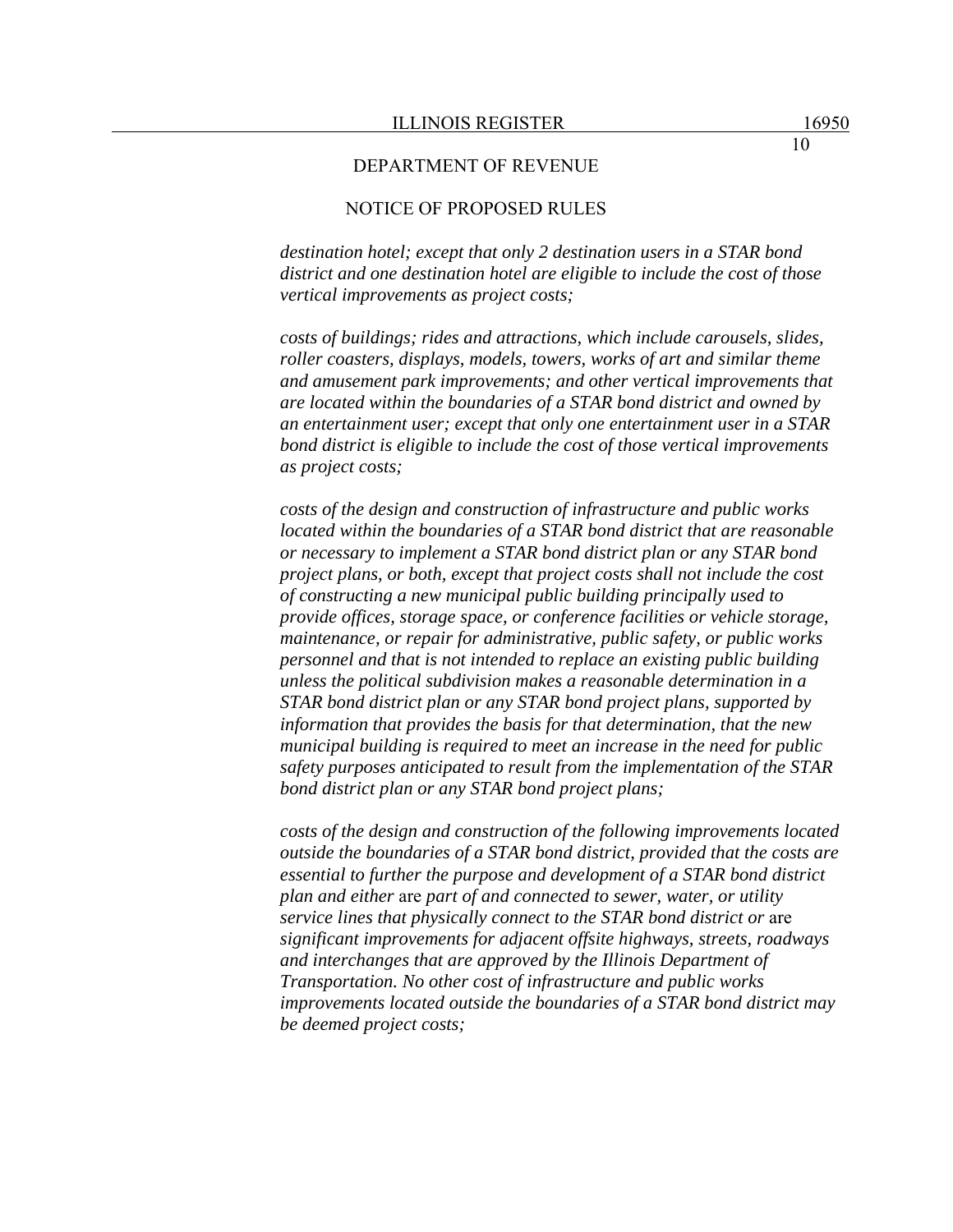## NOTICE OF PROPOSED RULES

*costs of job training and retraining projects, including the cost of "welfare to work" programs implemented by businesses located within a STAR bond district;* 

*financing costs, including, but not limited to, all necessary and incidental expenses related to the issuance of obligations and* that *may include payment of interest on any obligations issued including interest accruing during the estimated period of construction of any improvements in a STAR bond district or any STAR bond projects for which such obligations are issued and for not exceeding 36 months thereafter and including reasonable reserves related* to that financing*;* 

*to the extent the political subdivision by written agreement accepts and approves the same, all or a portion of a taxing district's capital costs resulting from a STAR bond district or STAR bond projects necessarily incurred or to be incurred within a taxing district in furtherance of the objectives of a STAR bond district plan or STAR bond project plans;* 

*interest cost incurred by a developer for project costs related to the acquisition, formation, implementation, development, construction and administration of a STAR bond district, STAR bond district plan, STAR bond projects or any STAR bond project plans provided that:* 

> *payment of interest costs in any one year may not exceed 30% of the annual interest costs incurred by the developer with regard to the STAR bond district or any STAR bond projects during that year; and*

> *the total of interest payments paid pursuant to* the *Act may not exceed 30% of the total cost paid or incurred by the developer for a STAR bond district or STAR bond projects, plus project costs, excluding any property assembly costs incurred by a political subdivision pursuant to* the *Act;*

*costs of common areas located within the boundaries of a STAR bond district;*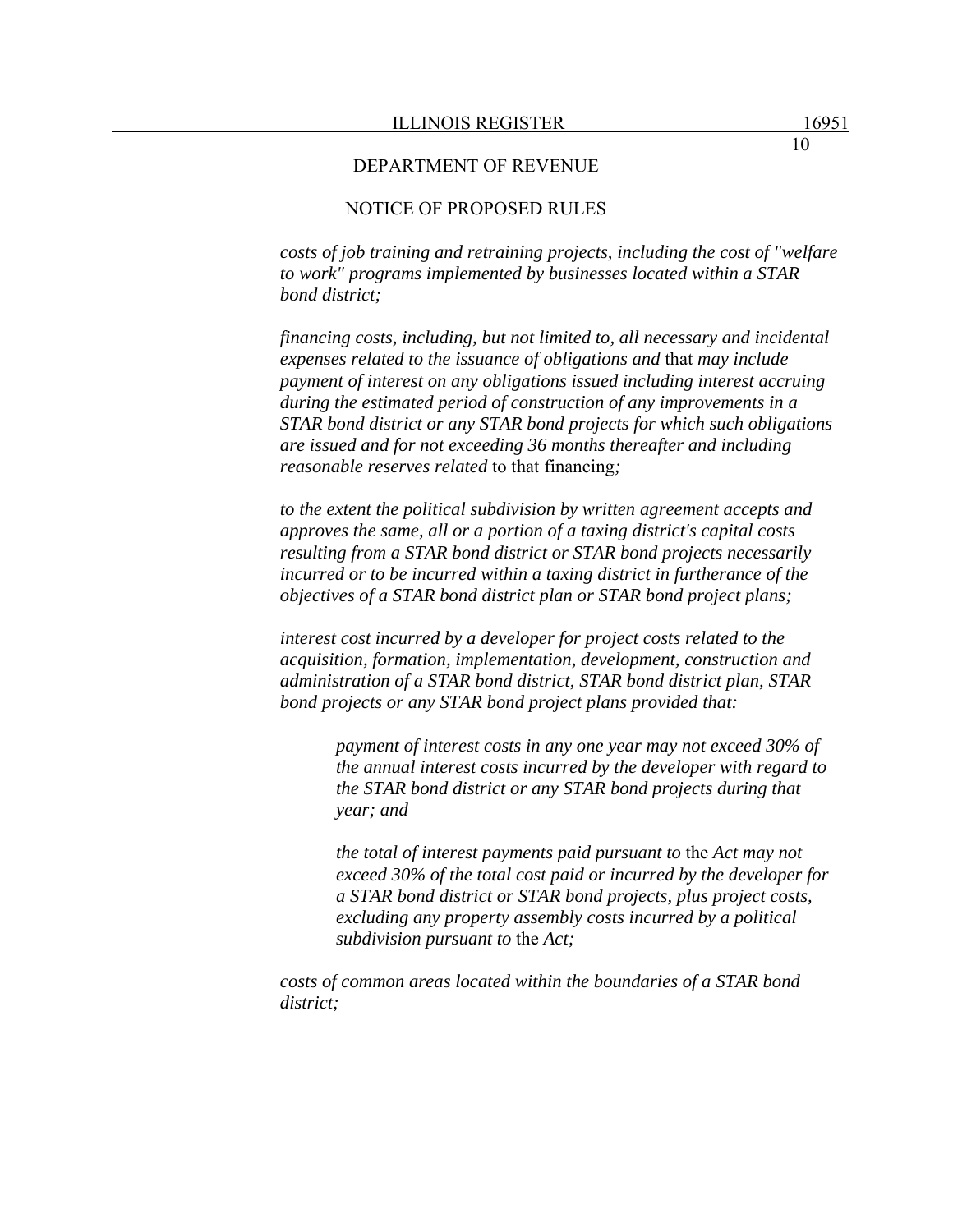## NOTICE OF PROPOSED RULES

*costs of landscaping and plantings, retaining walls and fences, man-made lakes and ponds, shelters, benches, lighting and similar amenities located within the boundaries of a STAR bond district;* 

*costs of mounted building signs, site monument and pylon signs located within the boundaries of a STAR bond district; or* 

*if included in the STAR bond district plan and approved in writing by the Director, salaries or a portion of salaries for local government employees to the extent the same are directly attributable to the work of* those *employees on the establishment and management of a STAR bond district or any STAR bond projects.* 

*Except as specified in* the preceding paragraphs, *"project costs" shall not include:* 

*the cost of construction of buildings that are privately owned or owned by a municipality and leased to a developer or retail user for nonentertainment retail uses;* 

*moving expenses for employees of the businesses locating within the STAR bond district;* 

*property taxes for property located in the STAR bond district;* 

*lobbying costs; and* 

*general overhead or administrative costs of the political subdivision that would still have been incurred by the political subdivision if the political subdivision had not established a STAR bond district.* 

*"Projected market area" means any area within the State in which a STAR bond district or STAR bond project is projected to have a significant fiscal or market impact as determined by the Director.* 

*"Regional economy"* means the market area surrounding the STAR bond district located within Illinois, as determined by the economist preparing the economic impact study and the feasibility consultants preparing the feasibility study.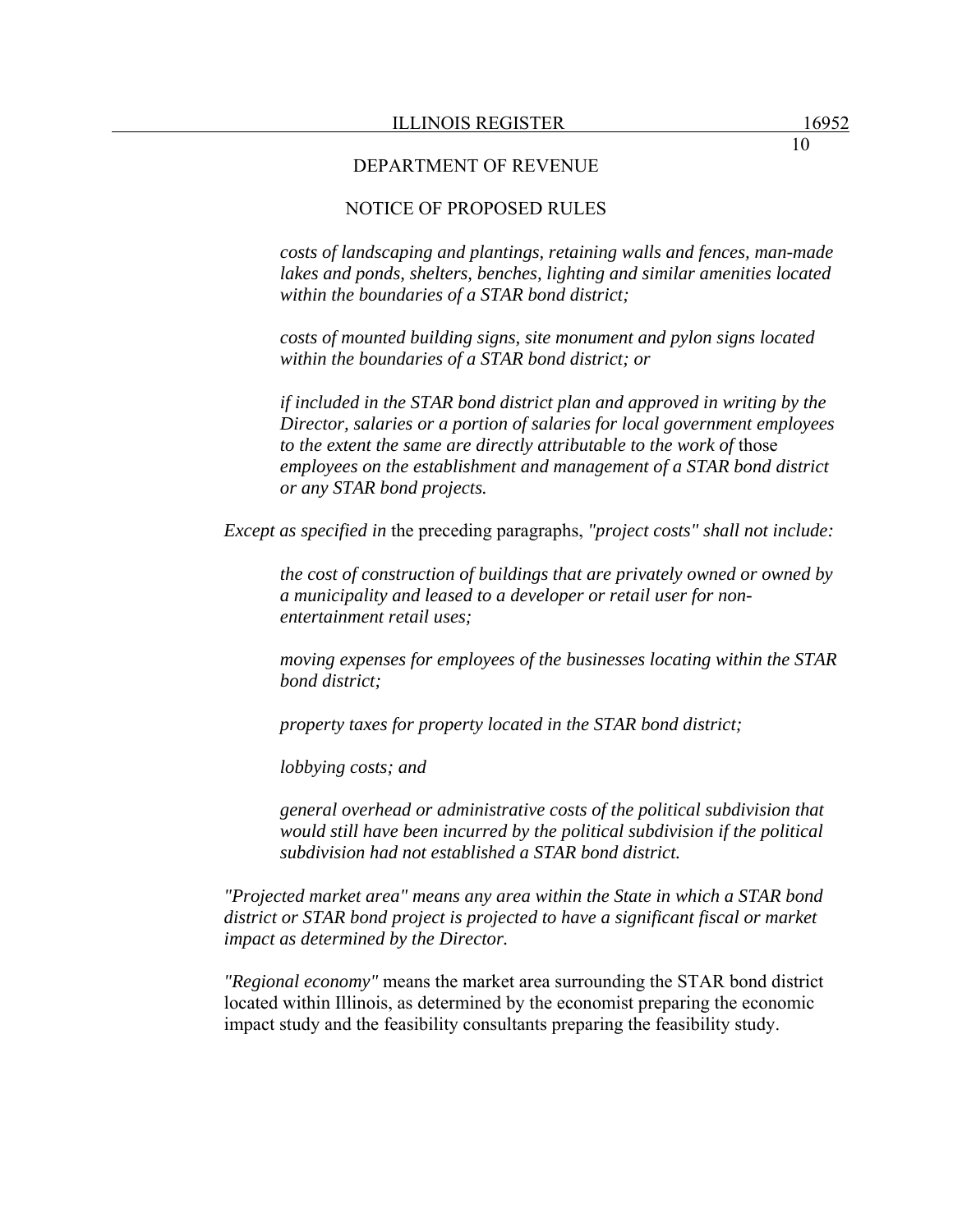## NOTICE OF PROPOSED RULES

*"STAR bond" means a sales tax and revenue bond, note, or other obligation payable from pledged STAR revenues and issued by a political subdivision, the proceeds of which shall be used only to pay project costs as defined in the Act.* 

*"STAR bond district" means the specific area declared to be an eligible area as determined by the political subdivision, and approved by the Director, in which the political subdivision may develop one or more STAR bond projects.* 

*"STAR bond district plan" means the preliminary or conceptual plan that generally identifies the proposed STAR bond project areas and identifies in a general manner the buildings, facilities, and improvements to be constructed or improved in each STAR bond project area.* 

*"STAR bond project" means a project within a STAR bond district* that *is approved pursuant to Section 20* of the Act*.* 

*"STAR bond project area" means the geographic area within a STAR bond district in which there may be one or more STAR bond projects.* 

"*STAR bond project plan*" *means the written plan adopted by a political subdivision for the development of a STAR bond project in a STAR bond district; the plan may include, but is not limited to, project costs incurred prior to the date of the STAR bond project plan and estimated future STAR bond project costs; proposed sources of funds to pay those costs; the nature and estimated term of any obligations to be issued by the political subdivision to pay those costs; the most recent equalized assessed valuation of the STAR bond project area; an estimate of the equalized assessed valuation of the STAR bond district or applicable project area after completion of a STAR bond project; a general description of the types of any known or proposed developers, users or tenants of the STAR bond project or projects included in the plan; a general description of the type, structure and character of the property or facilities to be developed or improved; a description of the general land uses to apply to the STAR bond project; and a general description or an estimate of the type, class and number of employees to be employed in the operation of the STAR bond project.* 

*"State sales tax" means all of the net revenue realized under the Retailers' Occupation Tax Act, the Use Tax Act, the Service Use Tax Act and the Service Occupation Tax Act from transactions at places of business located within a STAR bond district, excluding that portion of the net revenue realized under the*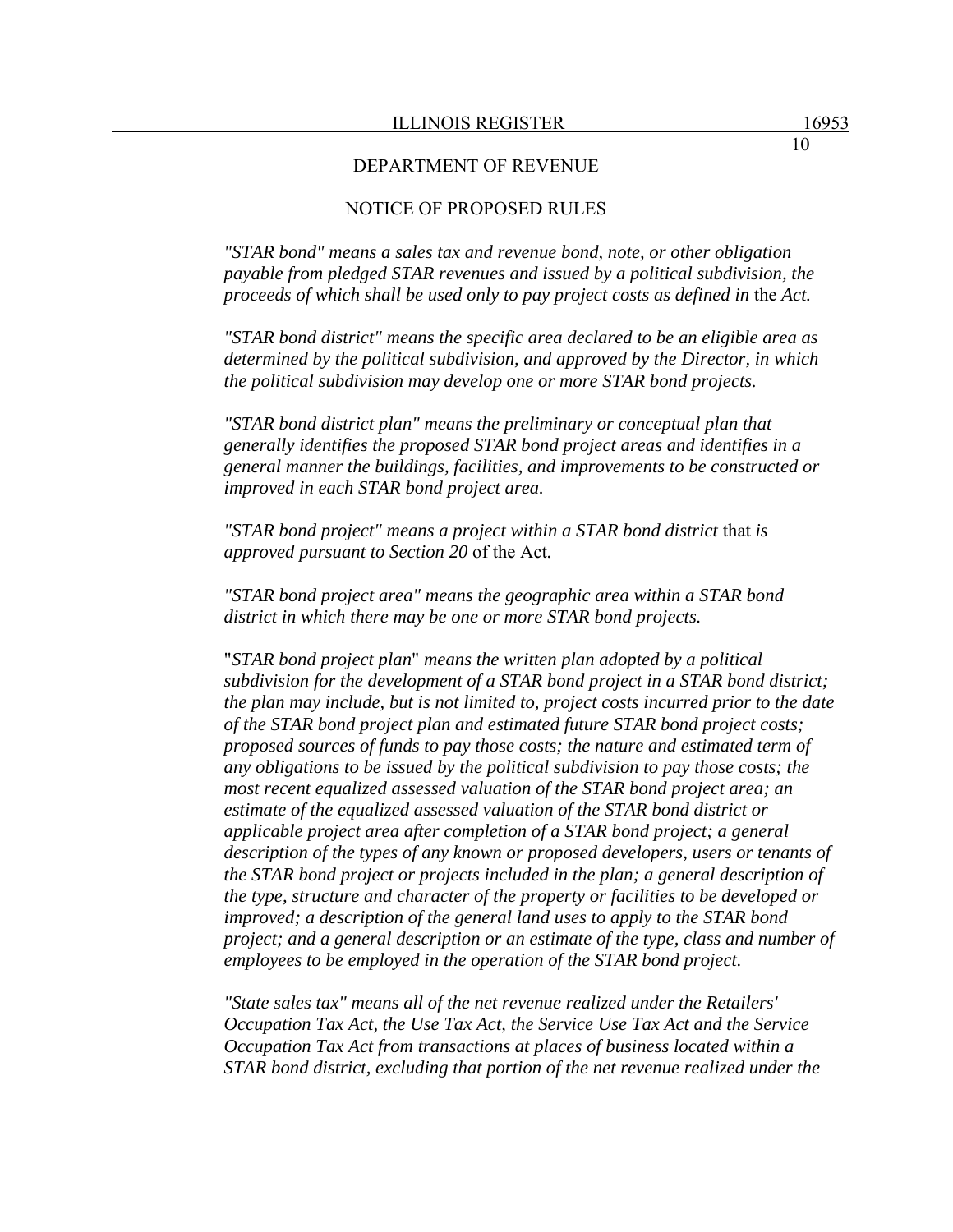## NOTICE OF PROPOSED RULES

*Retailers' Occupation Tax Act, the Use Tax Act, the Service Use Tax Act and the Service Occupation Tax Act from transactions at places of business located within a STAR bond district that is deposited into the Local Government Tax Fund and the County and Mass Transit District Fund.* 

*"State sales tax increment" means*:

*100% of the State sales tax that is in excess of the State sales tax for the same month in the base year from transactions at up to 2 destination users, one destination hotel and one entertainment user located within a STAR bond district, which destination users, destination hotel and entertainment user shall be designated by the master developer and approved by the political subdivision and the Director in conjunction with the applicable STAR bond project approval*; for example, if there were no destination users, destination hotels or entertainment users open in the base year in the area that becomes a STAR bond district, then the sales tax in the base year generated by these types of entities would be zero and the increment would equal the entire amount generated by these designated entities after the STAR bond district is created and these designated entities become operational; *and* 

*25% of the State sales tax that is in excess of the State sales tax for the same month in the base year from all other transactions within a STAR bond district.* 

*If any portion of State sales taxes are, at the time of formation of a STAR bond district, already subject to tax increment financing under the Tax Increment Allocation Redevelopment Act, then the State sales tax increment for* the *portion shall be frozen at the base year established in accordance with* the *Act, and all future incremental increases shall be included in the State sales tax increment under* the *Act. Any party otherwise entitled to receipt of incremental State sales tax revenues through an existing tax increment financing district shall be entitled to continue to receive* those *revenues up to the amount frozen in the base year. Nothing in* the *Act shall affect the prior qualification of existing redevelopment project costs incurred that are eligible for reimbursement under the Tax Increment Allocation Redevelopment Act. In* that *event, prior to approving a STAR bond district, the political subdivision forming the STAR bond district shall take such action as is necessary, including amending the existing tax increment financing district redevelopment plan, to carry out the provisions of the Act.*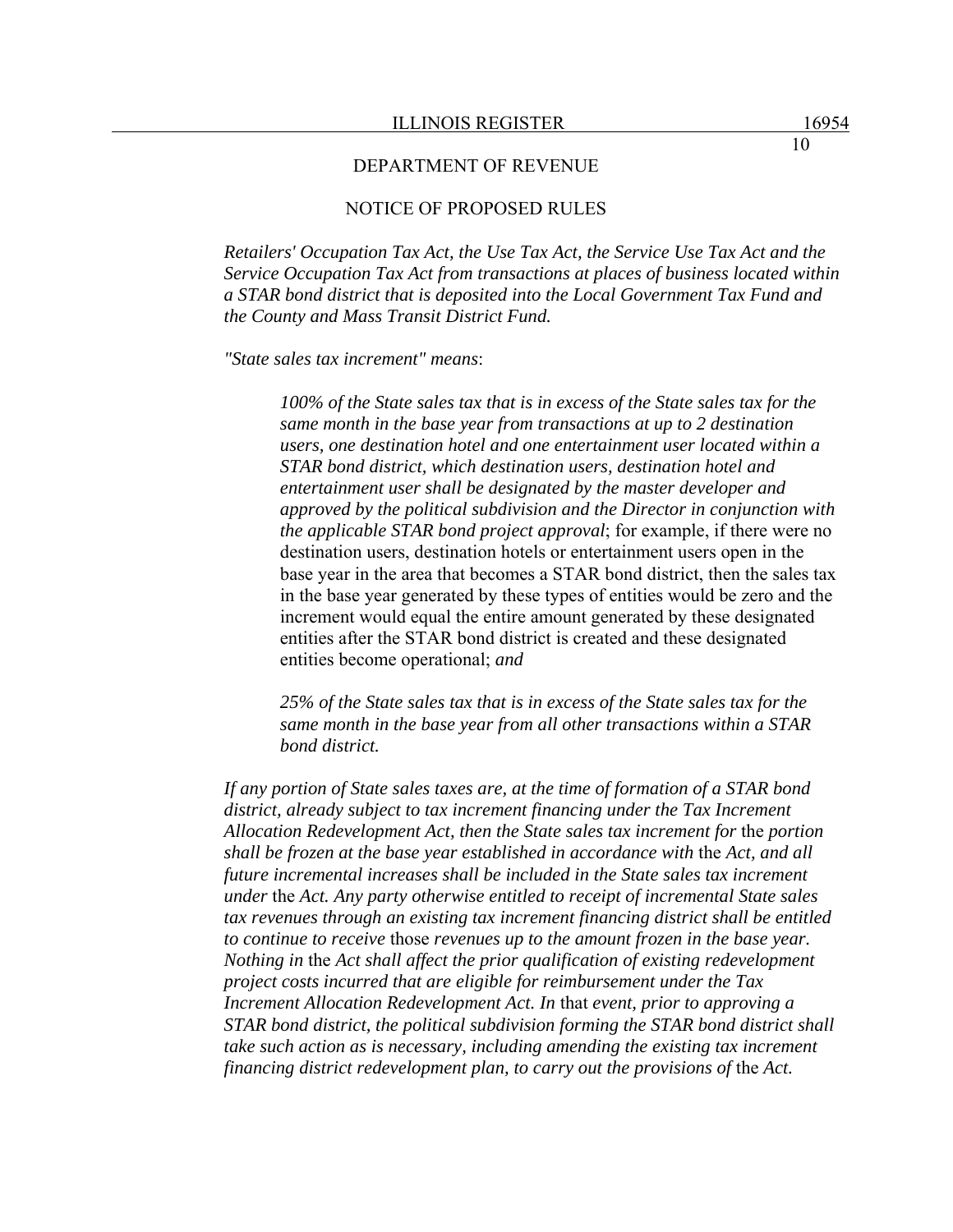### NOTICE OF PROPOSED RULES

*"Substantial change" means a change wherein the proposed STAR bond project plan differs substantially in size, scope or use from the approved STAR bond district plan or STAR bond project plan.* If a destination user, destination hotel or entertainment user has been approved as part of a district plan or project plan, then any proposal to change to a different destination user, destination hotel or entertainment user is a substantial change. *Any substantial changes to a STAR bond project plan as adopted shall be subject to a public hearing following publication of notice in a newspaper of general circulation in the political subdivision and approval by resolution of the governing body of the political subdivision.* [50 ILCS 470/20(i)] In accordance with the purpose of the Act, which includes encouraging true destination development, any proposal to change to a different destination user, destination hotel, or entertainment user must not take place unless it is also approved by the Director.

*"Total development costs" means the aggregate public and private investment in a STAR bond district, including project costs and other direct and indirect costs related to the development of the STAR bond district.* 

*"Traditional retail use" means the operation of a business that derives at least 90% of its annual gross revenue from sales at retail, as that phrase is defined by Section 1 of the Retailers' Occupation Tax Act, but does not include the operations of destination users, entertainment users, restaurants, hotels, retail uses within hotels or any other non-retail uses.* 

*"Vacant" means that portion of the land in a proposed STAR bond district that is not occupied by a building, facility or other vertical improvement.* 

#### **Section 4000.110 Confidentiality**

With respect to the application for approval by the Department of a STAR bond district or project, trade secrets and commercial or financial information obtained from a person or business by the Department, the feasibility consultant, the independent economist or any other consultant commissioned to perform the studies and other analysis under the Act shall be exempt from disclosure if the trade secrets or commercial or financial information are furnished under a claim that they are proprietary, privileged or confidential, and that disclosure of the trade secrets or commercial or financial information would cause competitive harm to the person or business.

SUBPART B: STAR BOND DISTRICT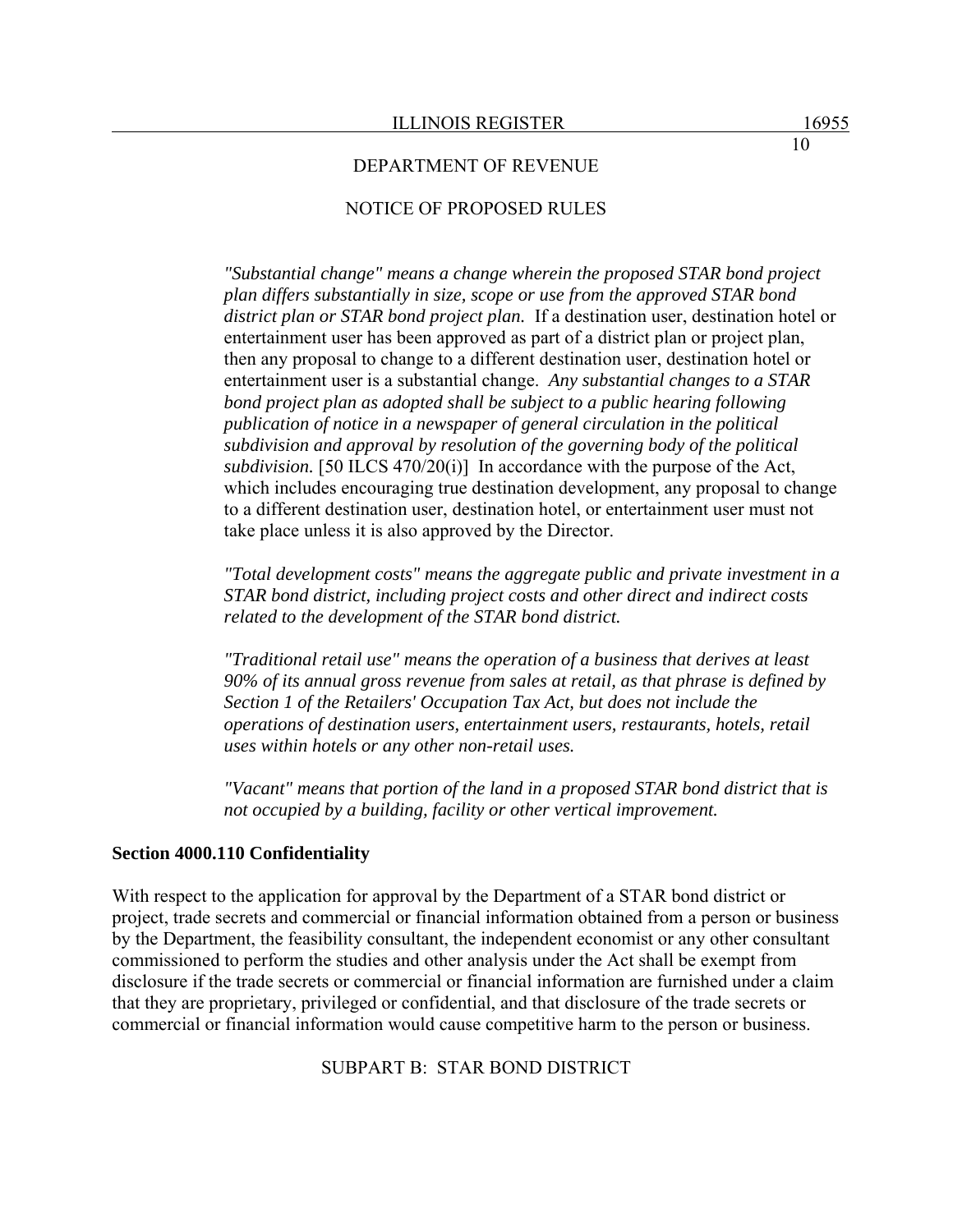## DEPARTMENT OF REVENUE

### NOTICE OF PROPOSED RULES

#### **Section 4000.201 Application for Approval of STAR Bond District**

- a) *Upon adoption of the resolution to establish a STAR bond district, the political subdivision shall submit the proposed STAR bond district to the Director for consideration.*
- b) The Director may only approve a STAR bond district if the Director makes all of the findings in this subsection (b).
	- 1) *The proposed STAR bond district is an eligible area.*
	- 2) *The STAR bond district plan includes a projected capital investment of at least \$100,000,000.* The projected capital investment identified to meet the requirements of this subsection  $(b)(2)$  must consist only of private capital investment*.*
	- 3) *The STAR bond district plan is reasonably projected to produce at least \$100,000,000 of annual gross sales revenues and 500 new jobs.* With respect to the annual gross sales revenues provision, the applicant must demonstrate that the plan is reasonably projected to produce at least \$100,000,000 in annual gross sales revenues from sales of tangible personal property, ticket sales, entry fees, hotel room rentals and other products or services sold within the district. Gross sales revenues generated from sales within the district that represent sales displaced from outside of the district do not count toward the \$100,000,000 gross sales revenues requirement.
	- 4) *The STAR bond district plan includes potential destination users and a potential entertainment user.* The applicant must generally identify such potential destination users and entertainment user and must include information that substantiates that the potential destination and entertainment users are anticipated to meet the requirements of the Act to be designated as destination or entertainment users.
	- 5) *The creation of the STAR bond district and STAR bond district plan are in accordance with the purpose of* the *Act and the public interest.*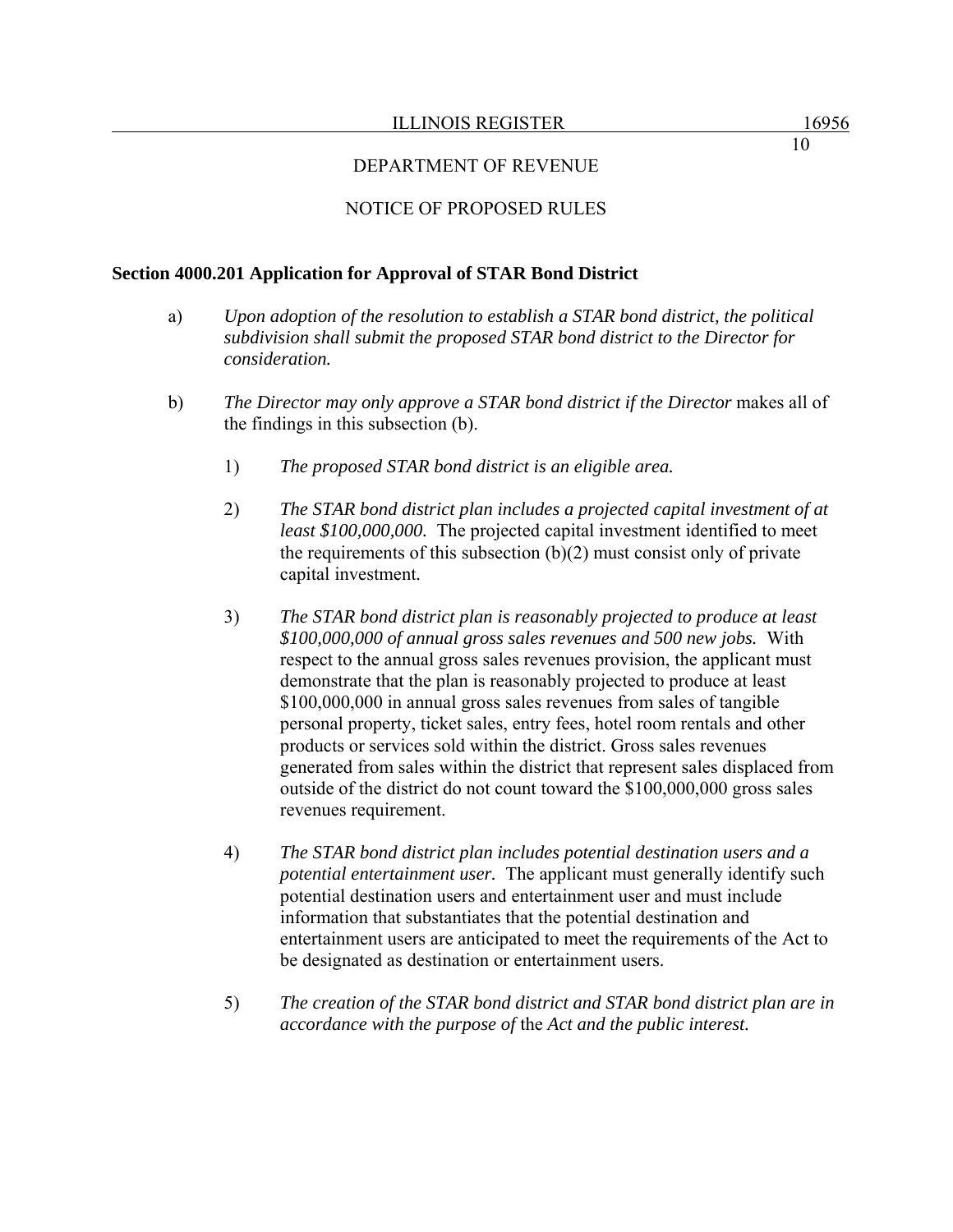#### ILLINOIS REGISTER 16957

### DEPARTMENT OF REVENUE

## NOTICE OF PROPOSED RULES

- 6) *The STAR bond district and STAR bond district plan meet any other requirement that the Director deems appropriate*, [50 ILCS 470/15(d)] including, but not limited to the items listed in this subsection (b)(6). The application must:
	- A) demonstrate that the district will satisfy the purpose of the Act by creating a true "destination" development;
	- B) include the proposed sources of financing for the district and any projects in the district;
	- C) identify any person or entity that holds at least a 5% financial interest in the appointed master developer for the STAR bond district;
	- D) identify any person or entity that holds at least a 5% financial interest in any parcel of real property within the STAR bond district, and identify how much real property in the district that person or entity holds and what percentage of all real property in the district that real property represents;
	- E) explain the relationship, if any, between the master developer and the owner of any parcel of real property in the district if they are not the same;
	- F) describe the extent of the benefit to the STAR bond district of any Tax Increment Financing (TIF) district in which the STAR bond district is located, if located in or partially in a TIF district, as well as any other government incentive being provided to or sought by the master developer;
	- G) provide proof that, except as otherwise provided in this subsection  $(b)(6)(G)$  and the Act, all of the local sales tax increment has been irrevocably pledged as pledged STAR revenues;
		- i) Exception: Any local sales tax revenues pledged to pay debt service on municipal bonds issued prior to the effective date of the Act are not required to be included as pledged STAR revenues;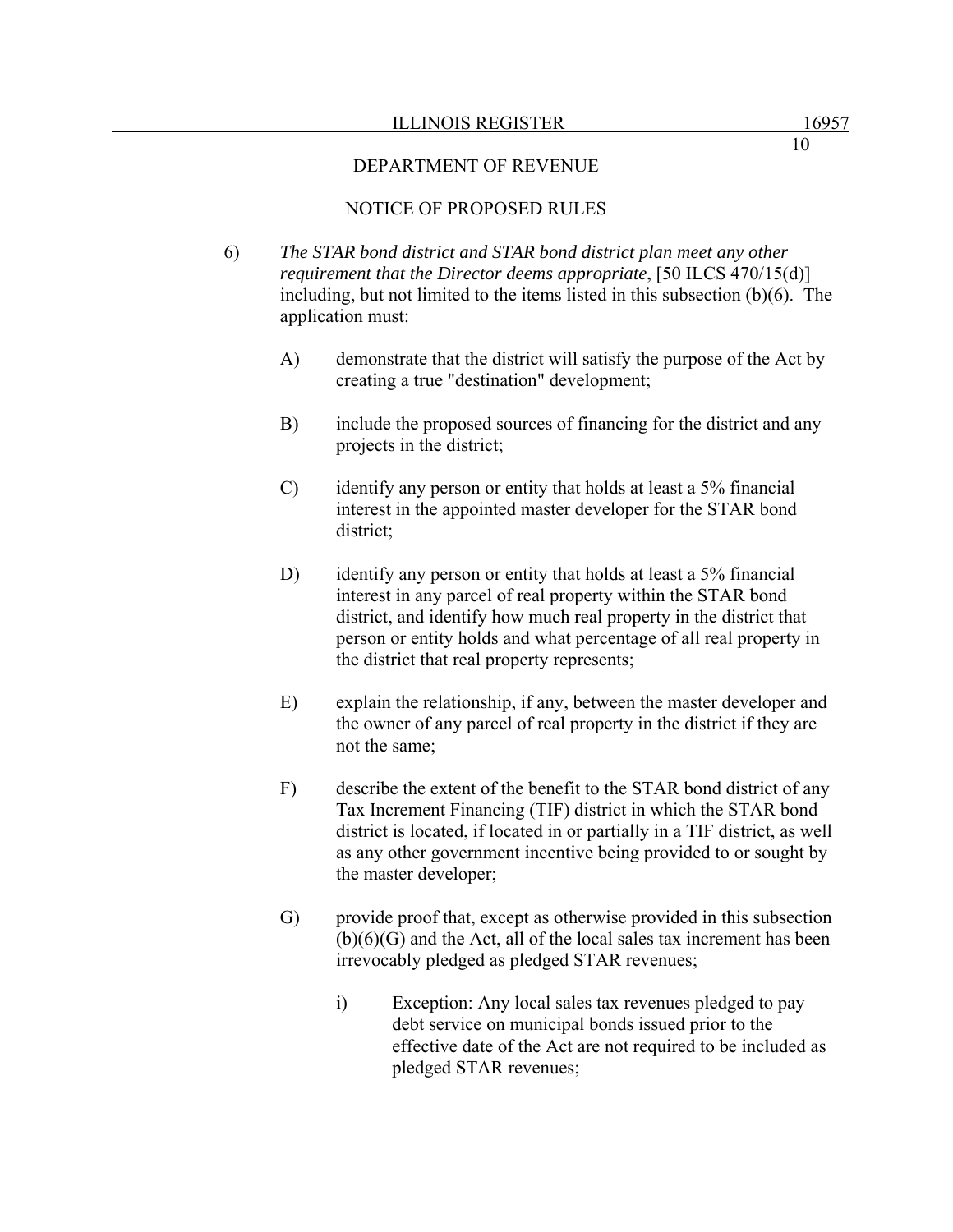## DEPARTMENT OF REVENUE

## NOTICE OF PROPOSED RULES

- ii) Exception: If a STAR bond district is formed that is wholly within the boundaries of a municipality, then in order for the proceeds of a county-imposed sales tax or a county's 0.25% share of the 6.25% State-imposed sales tax that is generated in the STAR bond district by taxpayers that are not destination users, destination hotels or entertainment users to be considered as pledged STAR revenues, the corporate authorities of the county must adopt an ordinance that designates these tax revenues as part of the local sales tax increment and file a certified copy of that ordinance with the Illinois Department of Revenue in accordance with the Act;
- iii) Exception: The pledge of STAR Bond occupation taxes imposed under Section 31 of the Act as pledged STAR revenues is subject to the specific provisions of the Act.

## **Section 4000.205 General Restrictions on STAR Bond Districts**

*STAR bond districts may lie within an enterprise zone, but no portion of a STAR bond project shall be financed with funds allocated pursuant to the Illinois Enterprise Zone Act. STAR bond districts may overlay and benefit from existing tax increment financing districts created pursuant to the Tax Increment Allocation Redevelopment Act, but no portion of a STAR bond project shall be financed with tax increment financing under* the *Act. During any period of time that STAR bonds are outstanding for a STAR bond district, a developer may not use any land located in the STAR bond district for any retail store whose primary business is the sale of automobiles, including trucks and other automotive vehicles with 4 wheels designed for passenger transportation on public streets and thoroughfares or multi-screen motion picture theater complexes containing more than 12 auditoriums for viewing motion pictures. No STAR bond district may contain more than 900,000 square feet of floor space devoted to traditional retail use.*[50 ILCS 470/45]

## SUBPART C: STAR BOND PROJECT

#### **Section 4000.301 Feasibility Study**

a) *Any political subdivision considering a STAR bond project within a STAR bond district shall notify the Department, which shall cause to be prepared an*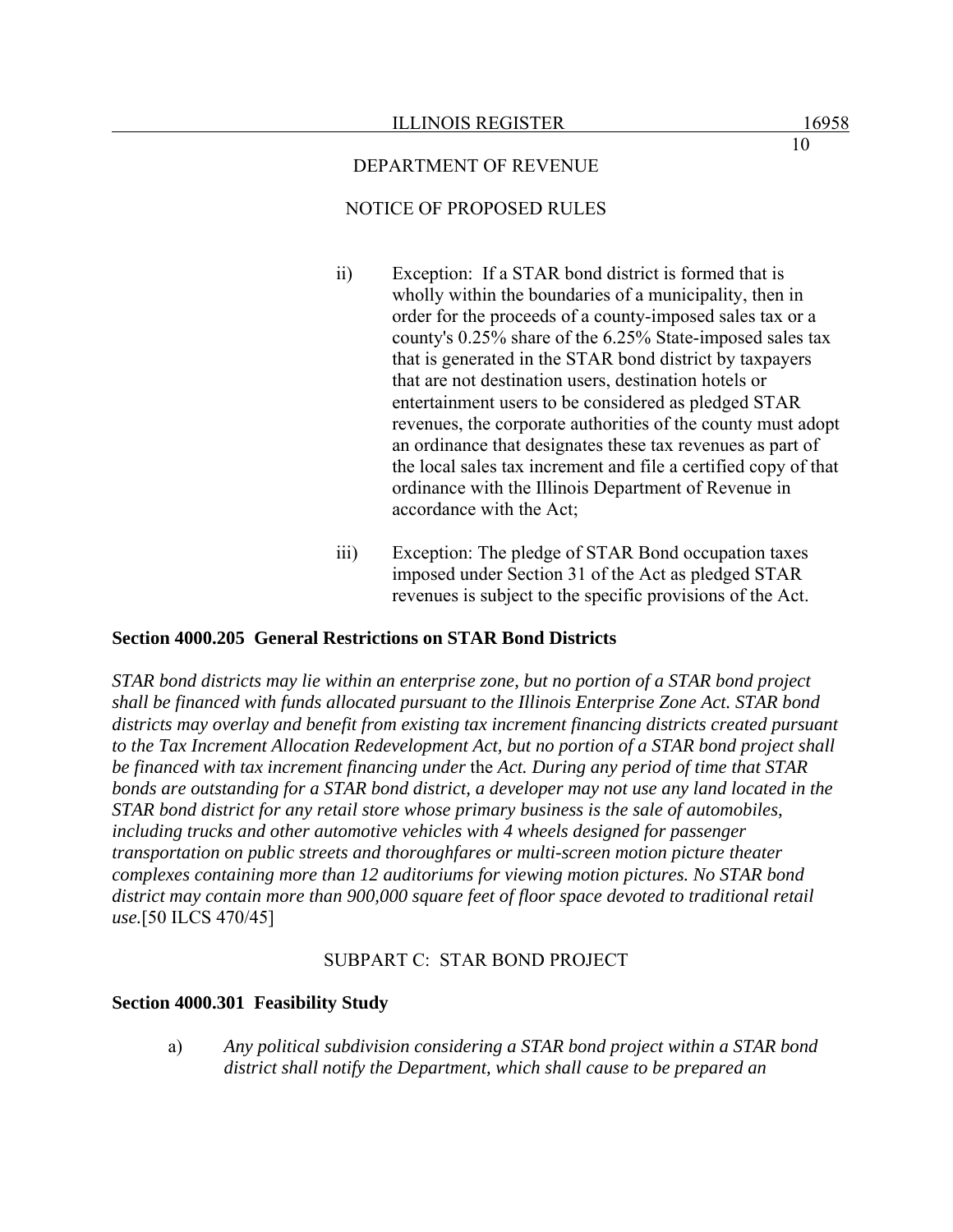#### DEPARTMENT OF REVENUE

## NOTICE OF PROPOSED RULES

*independent feasibility study by a feasibility consultant with certified copies provided to the political subdivision, the Director and the Department of Commerce and Economic Opportunity. The feasibility consultant, along with the independent economist and any other consultants commissioned to perform the studies and other analysis required by the feasibility study, shall be selected by the Director with the approval of the political subdivision. The consultants shall be retained by the Director and the Department shall be reimbursed by the master developer for the costs to retain the consultants.* The request for proposal issued under the Illinois Procurement Code by the Director shall provide that any consultant retained under this provision must be from a nationally recognized firm. *The feasibility study shall include* all of *the following:*

- 1) *the estimated amount of pledged STAR revenues expected to be collected in each year through the maturity date of the proposed STAR bonds*;
- 2) *a statement of how the jobs and taxes obtained from the STAR bond project will contribute significantly to the economic development of the State and region*;
- 3) *visitation expectations*;
- 4) *the unique quality of the project*;
- 5) *an economic impact study*;
- 6) *a market study*;
- 7) *integration and collaboration with other resources or businesses;*
- 8) *the quality of service and experience provided, as measured against national consumer standards for the specific target market;*
- 9) *project accountability, measured according to best industry practices;*
- 10) *the expected return on State and local investment that the STAR bond project is anticipated to produce,* and
- 11) *an anticipated principal and interest payment schedule on the STAR bonds.* [50 ILCS 470/20(b)]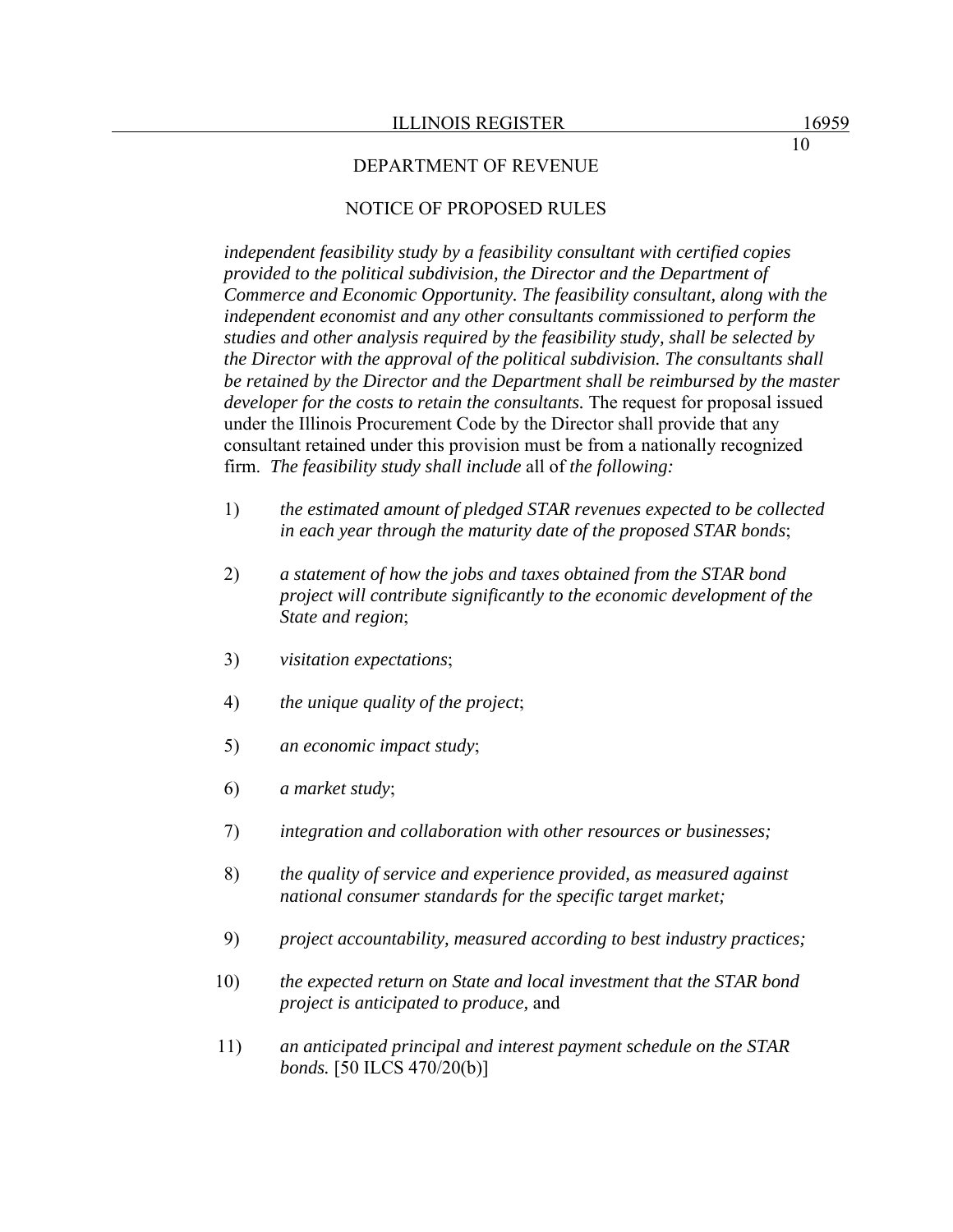### ILLINOIS REGISTER 16960

## DEPARTMENT OF REVENUE

## NOTICE OF PROPOSED RULES

b) In order to properly complete the feasibility study, the political subdivision and the master developer shall cooperate fully with the consultants so that they have full access to the necessary financial and other data of the political subdivision, the master developer and the proposed tenants of the STAR bond project.

## **Section 4000.305 STAR Bond Project Plan**

*After the establishment of a STAR bond district, the master developer may propose one or more STAR bond projects to a political subdivision and the master developer shall, in cooperation with the political subdivision, prepare a STAR bond project plan in consultation with the planning commission of the political subdivision, if any.* [50 ILCS 470/20(a)] *The STAR bond project plan may be implemented in separate development stages. If the political subdivision determines the STAR bond project is feasible, the STAR bond project plan shall include:*

- a) *a summary of the feasibility study;*
- b) *a reference to the STAR bond district plan that identifies the STAR bond project area that is set forth in the STAR bond project plan that is being considered;*
- c) *a legal description and map of the STAR bond project area to be developed or redeveloped;*
- d) *a description of the buildings and facilities proposed to be constructed or improved in* the *STAR bond project area, including destination users and an entertainment user, as applicable;* the plan must include cost information at a level of detail sufficient to conduct the studies required under the Act;
- e) *a copy of letters of intent to locate within the STAR bond district signed by both the master developer and the appropriate corporate officer of at least one destination user for the first STAR bond project proposed within the district;* 
	- 1) If the first STAR bond project includes more than one destination user, or includes a destination hotel or entertainment user, a letter of intent must be secured for each destination user as well as the proposed destination hotel and entertainment user;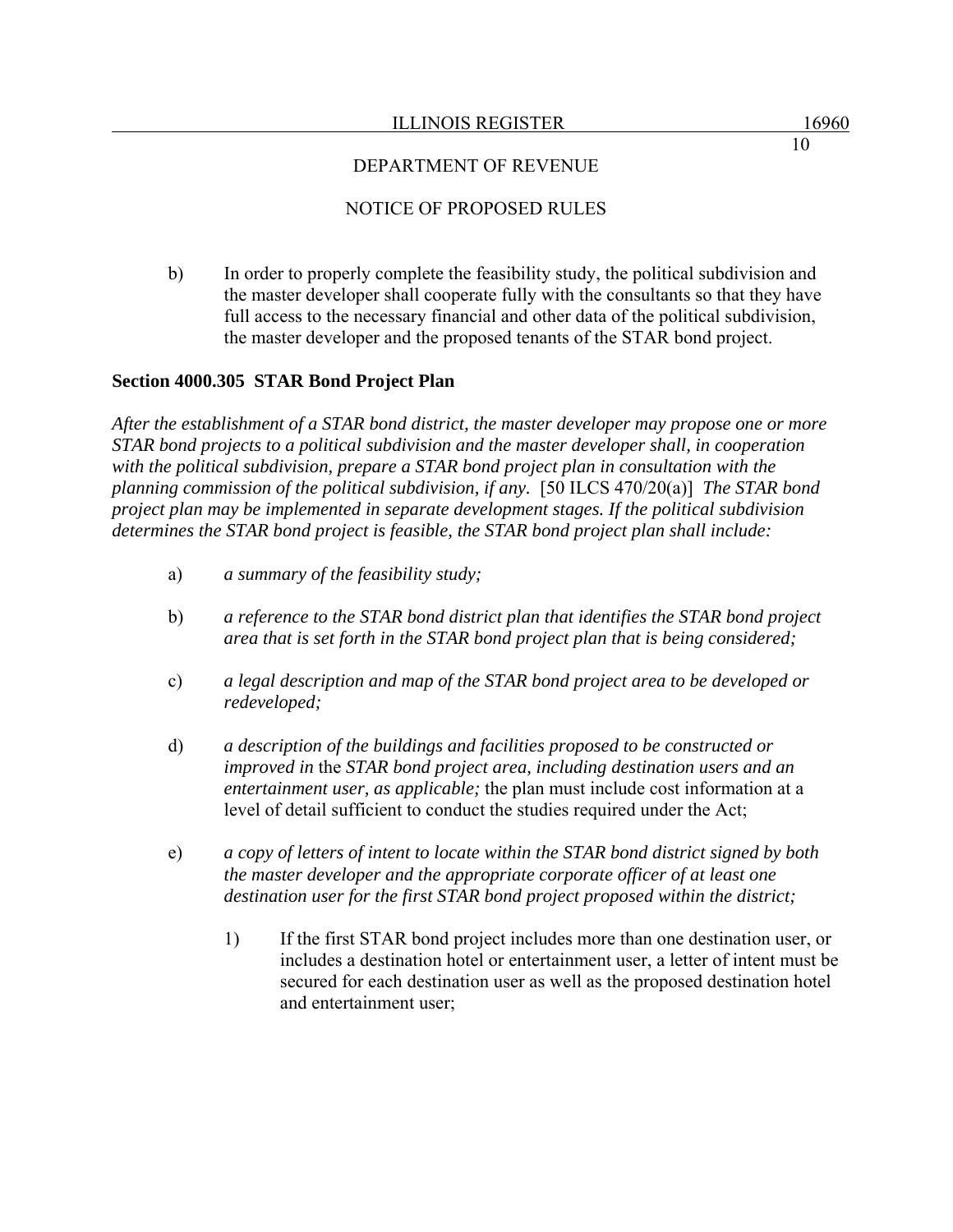# DEPARTMENT OF REVENUE

## NOTICE OF PROPOSED RULES

- 2) To meet the requirements of this provision, the letter of intent must evidence a binding commitment to enter into good faith negotiations to locate within the STAR bond district;
- f) *any other information the governing body of the political subdivision deems reasonable and necessary to advise the public of the intent of the STAR bond project plan.* [50 ILCS 470/20(c)]

# **Section 4000.310 Application for Approval of STAR Bond Project**

*Before a political subdivision may hold a public hearing to consider a STAR bond project plan, the political subdivision must apply to the Department for approval of the STAR bond project plan. The Director shall either approve or deny the STAR bond project plan based on the criteria in this* Section*.*

- a) *An application for approval of a STAR bond project plan must not be approved unless all of the components of the feasibility study set forth in* Section 4000.301(a)(1) − (11) *have been completed and submitted to the Department for review.*
- b) *The Director must review all of the elements of the STAR bond project plan required under* Section 4000.305*, which must be included in the application (which plan must include a letter or letters of intent as required under* Section 4000.305(e) *in order to receive Director approval).*
- c) *The Director must review the feasibility study and consider all of the components of the feasibility study set forth in* Section 4000.301(a)(1) − (11)*, including without limitation the economic impact study and the financial benefit of the proposed STAR bond project to the local, regional and State economies, the proposed adverse impacts on similar businesses and projects as well as municipalities within the market area, and the net effect of the proposed STAR bond project on the local, regional and State economies.*
- d) *In addition to the economic impact study, the political subdivision must also submit to the Department, as part of its application, the financial and other information that substantiates the basis for the conclusion of the economic impact study, in the form and manner as required by the Department, so that the Department can verify the results of the study.* All documentation submitted as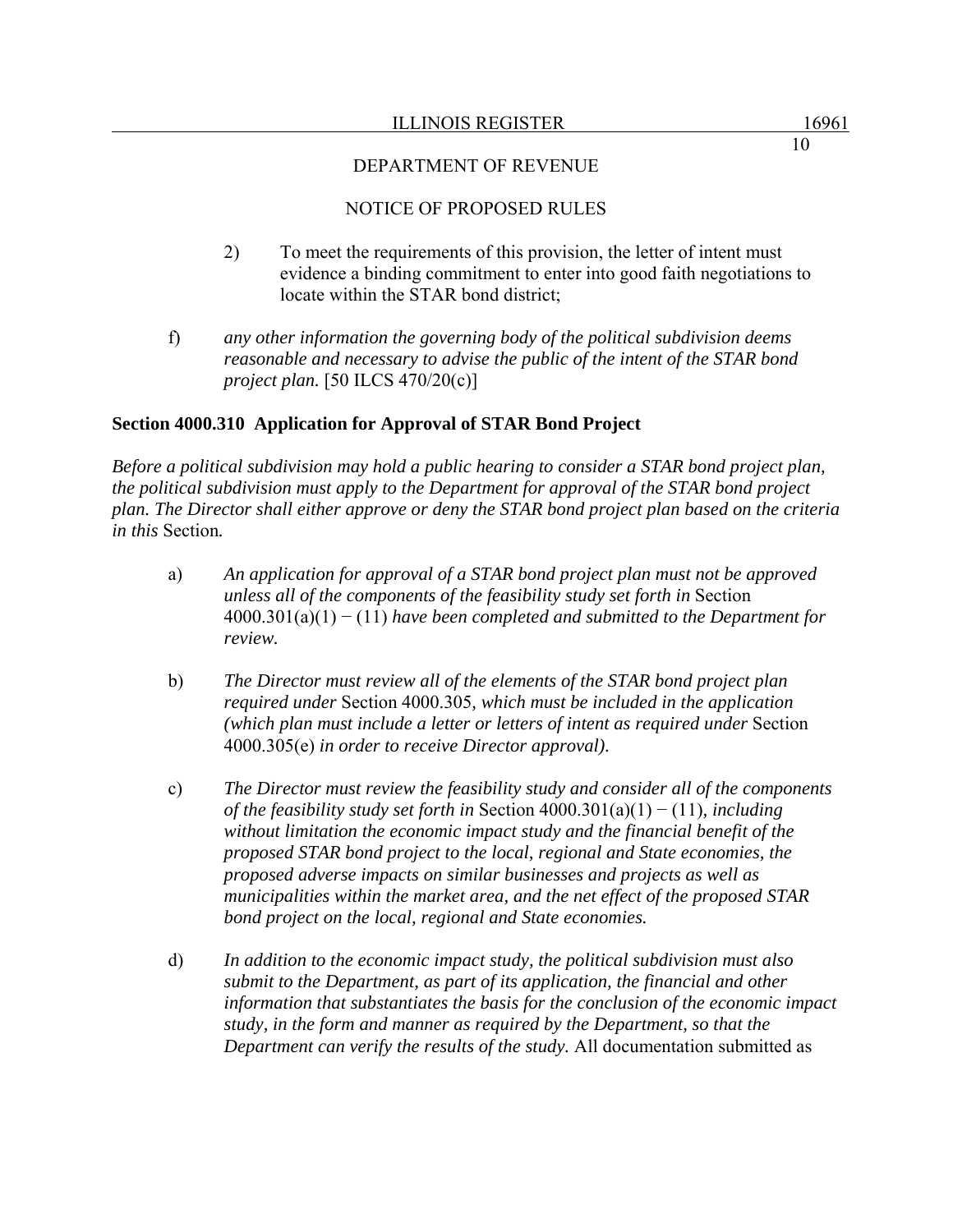10

### DEPARTMENT OF REVENUE

### NOTICE OF PROPOSED RULES

part of or in support of the application must be submitted in electronic format, if applicable.

- e) *In addition to any other criteria in this subsection, to approve the STAR bond project plan, the Director must be satisfied that the proposed destination user is in fact a true destination user.*
- f) *The Director must also find that the STAR bond project plan is in accordance with the purpose of this Act and the public interest.* [50 ILCS 470/20(d)] In the interest of full disclosure and to ensure protection of the public interest, the applicant must also submit the following as part of the application:
	- 1) The corporate name and address of each destination user, destination hotel and entertainment user;
	- 2) The owners of each destination user, destination hotel and entertainment user that hold at least a 5% ownership interest, and the name and address of the officers of each destination user, destination hotel and entertainment user;
	- 3) The corporate name and address of any other proposed tenant in the STAR bond project;
	- 4) Disclosure of any interest held by the master developer or any codeveloper or subdeveloper or an affiliate of the master developer or any co-developer or subdeveloper that may create a conflict of interest with respect to contracting for the development; and
	- 5) Explanation of the procedures the applicant has in place to help prevent development costs from exceeding cost estimates, as well as the procedures in place to address any cost overruns that might occur.
- g) The applicant must provide a copy of the rules and procedures it has in place governing the procurement process the master developer or any co-developer or subdeveloper must use to complete the STAR bond project in a cost effective, fair and equitable manner.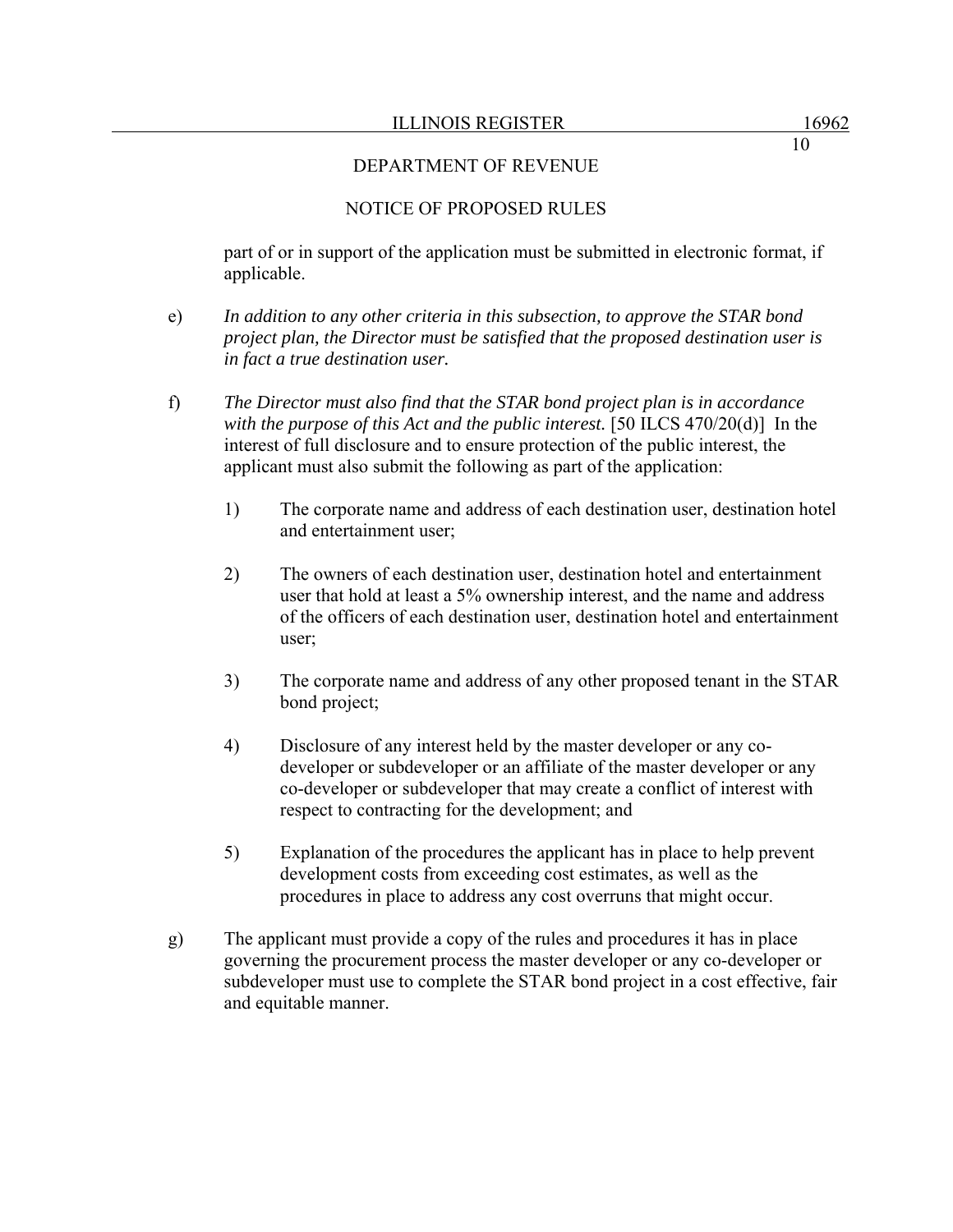### ILLINOIS REGISTER 16963

10

## DEPARTMENT OF REVENUE

## NOTICE OF PROPOSED RULES

- h) The applicant must provide proof that all of the local sales tax increment has been irrevocably pledged as pledged STAR revenues as provided in the Act and Section 4000.201(b)(6)(G).
- i) Supplemental information. If information or documentation is missing or insufficient, the Director shall notify the applicant that the information or documentation must be submitted before an approval or denial will be issued.

### **Section 4000.315 Bond Issuance**

The feasibility study performed as part of the Act must be included as part of the prospectus for the issuance of any STAR bonds.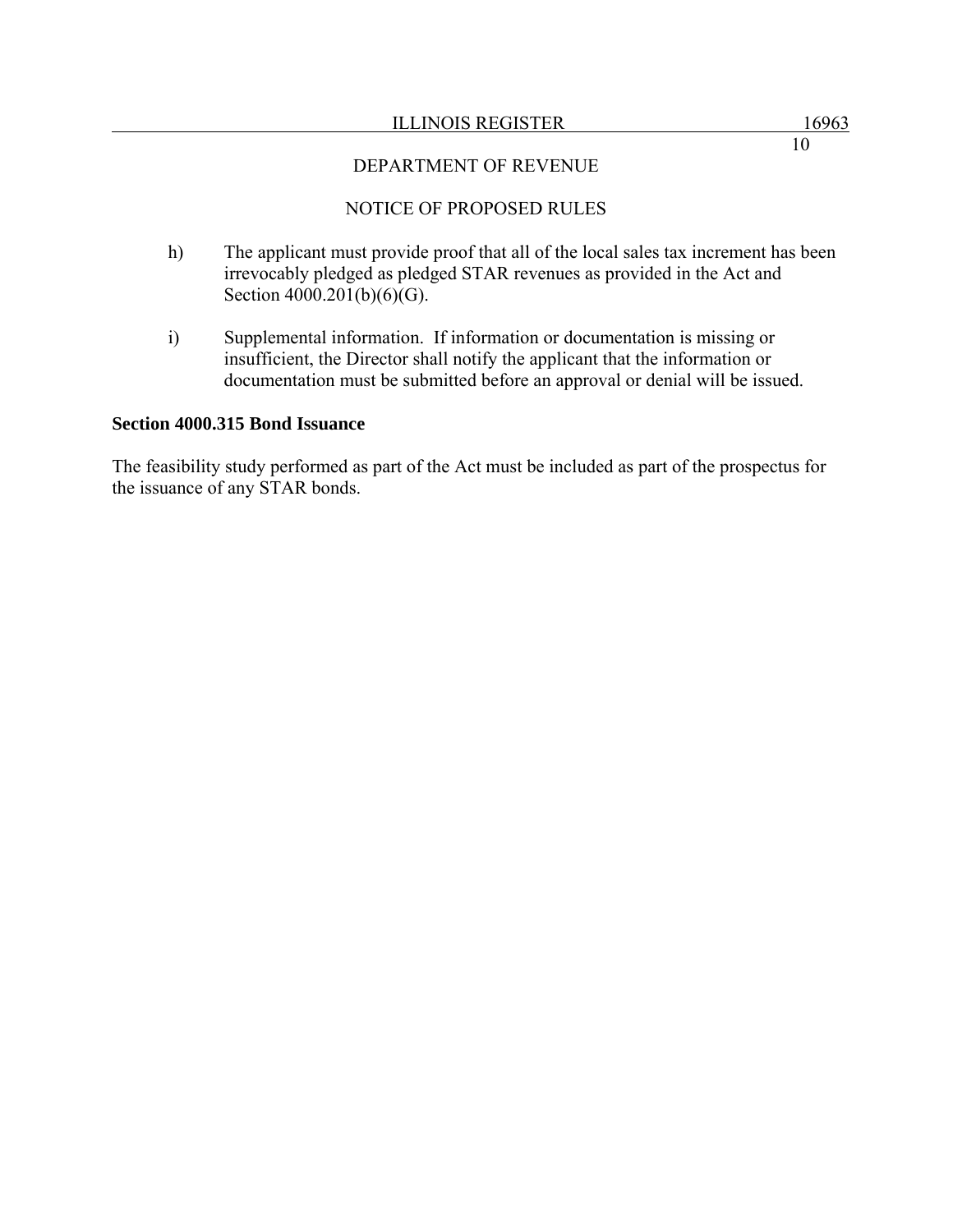# NOTICE OF ADOPTED AMENDMENTS

# 1) Heading of the Part: Electrologist Licensing Act

- 2) Code Citation: 68 Ill. Adm. Code 1246
- 3) Section Numbers: Adopted Action: 1246.40 Amendment 1246.50 Amendment 1246.70 Amendment 1246.80 Amendment
- 4) Statutory Authority: Electrologist Licensing Act [225 ILCS 412]
- 5) Effective Date of Amendments: October 25, 2010
- 6) Does this rulemaking contain an automatic repeal date? No
- 7) Do these amendments contain incorporations by reference? No
- 8) A copy of the adopted amendments, including any material incorporated by reference, is on file in the agency's principal office and is available for public inspection.
- 9) Date Notice of Proposal Published in Illinois Register: July 30, 2010; 34 Ill. Reg. 10624
- 10) Has JCAR issued a Statement of Objection to these amendments? No
- 11) Differences between proposal and final version: None
- 12) Have all the changes agreed upon by the agency and JCAR been made as indicated in the agreement letter issued by JCAR? No changes were necessary.
- 13) Will these amendments replace any emergency amendments currently in effect? No
- 14) Are there any amendments pending on this Part? No
- 15) Summary and Purpose of Amendments: Provides that licensees are not required to complete continuing education (CE) for the first license renewal after issuance of the original license. Previous rule language only addressed the 2008 license renewals and not subsequent renewals. This rulemaking clarifies that all licensees are exempt from CE requirements for their first license renewal. The fee for restoring a lapsed license is also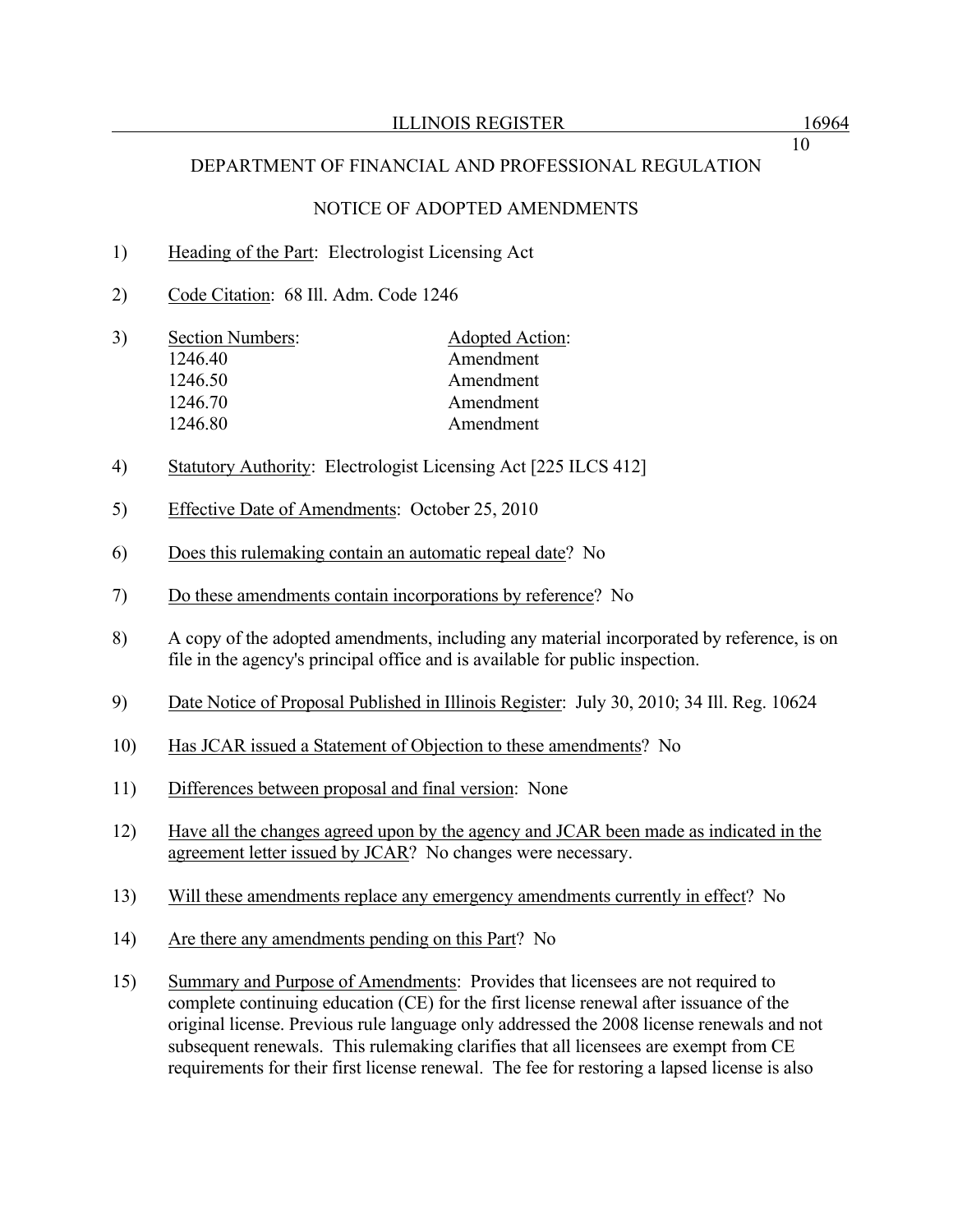## NOTICE OF ADOPTED AMENDMENTS

increased due to the considerable time and resources involved in processing licensure restoration applications.

## 16) Information and questions regarding this adopted rulemaking shall be directed to:

 Department of Financial and Professional Regulation Attention: Craig Cellini 320 West Washington, 3rd Floor Springfield, Illinois 62786

217/785-0813 Fax: 217/557-4451

The full text of the Adopted Amendments begins on the next page: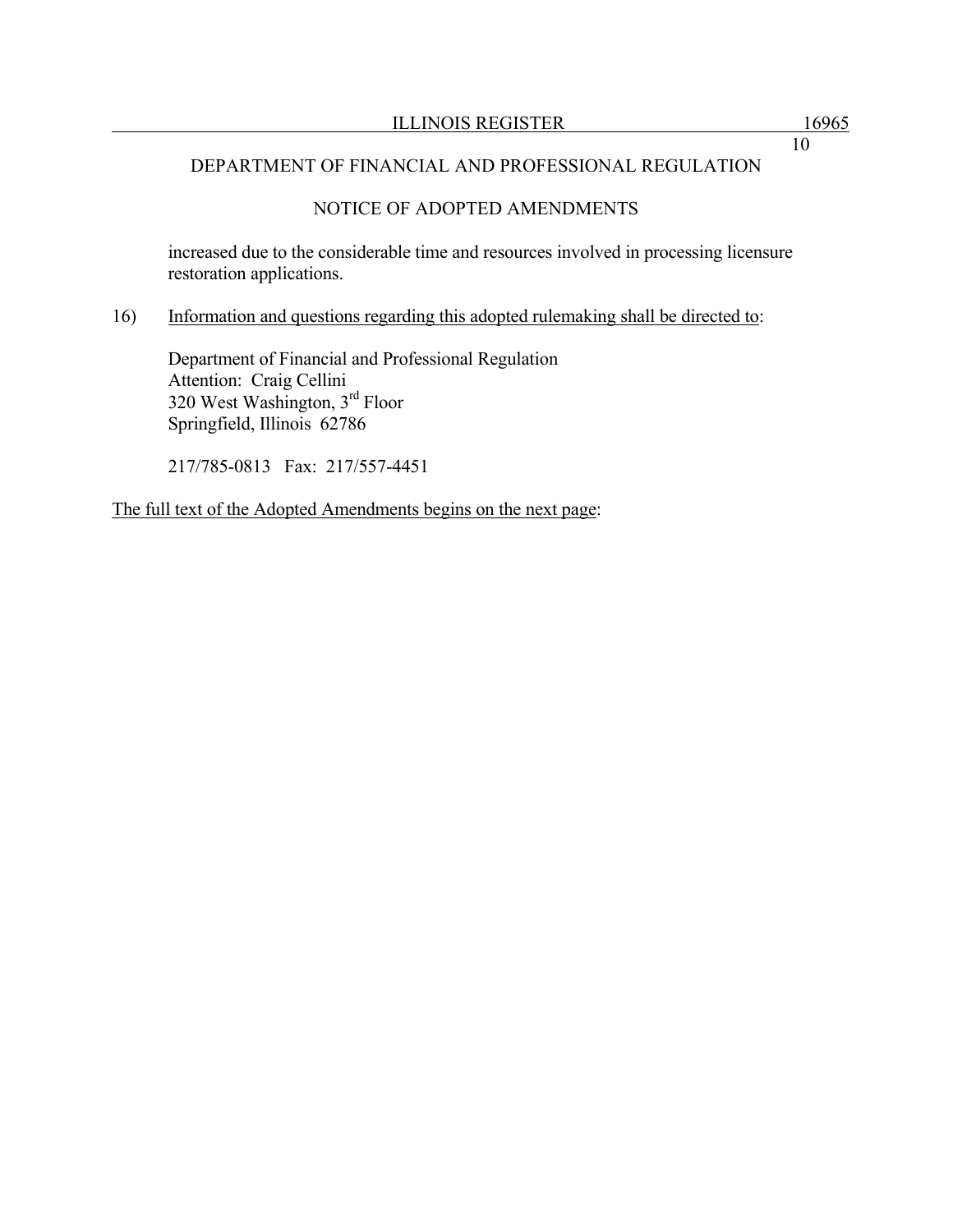## NOTICE OF ADOPTED AMENDMENTS

## TITLE 68: PROFESSIONS AND OCCUPATIONS CHAPTER VII: DEPARTMENT OF FINANCIAL AND PROFESSIONAL REGULATION SUBCHAPTER b: PROFESSIONS AND OCCUPATIONS

## PART 1246 ELECTROLOGIST LICENSING ACT

## Section

- 1246.10 **Qualifications for Licensure**
- 1246.20 Examination
- 1246.30 Application for Licensure by Acceptance of Examination
- 1246.40 Fees
- 1246.50 Endorsement
- 1246.60 Standards of Sterilization and Sanitation
- 1245.70 Continuing Education
- 1246.80 Renewals
- 1246.90 Restoration
- 1246.100 Inactive Status
- 1246.105 Granting Variances
- 1246.110 Dishonorable, Unethical or Unprofessional Conduct

AUTHORITY: Implementing the Electrologist Licensing Act [225 ILCS 412] and authorized by Section 2105-15(7) of the Civil Administrative Code of Illinois [20 ILCS 2105/2105-15(7)].

SOURCE: Adopted at 29 Ill. Reg. 3873, effective February 22, 2005; amended at 29 Ill. Reg. 18815, effective November 4, 2005; amended at 34 Ill. Reg. 16964, effective October 25, 2010.

## **Section 1246.40 Fees**

The following fees shall be paid to the Division and are not refundable:

- a) Application Fees. The fee for application for a license as an electrologist is calculated at \$125.
- b) Renewal Fees. The fee for the renewal of a license as an electrologist shall be calculated at \$62.50 per year.
- c) Examination.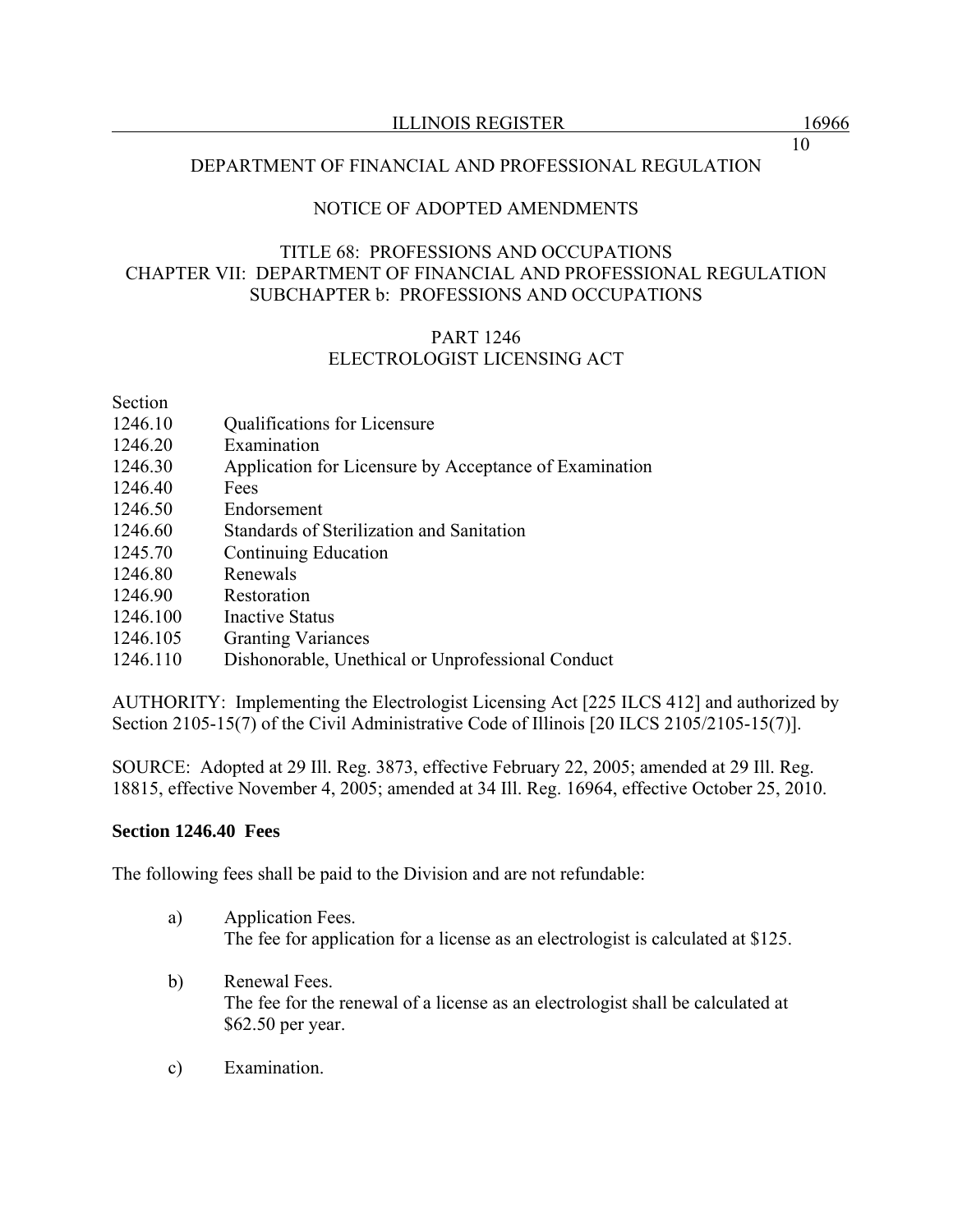## NOTICE OF ADOPTED AMENDMENTS

Applicants for examination shall be required to pay, either to the Division or to the designated testing service, a fee covering the cost of the examination. Failure to appear for the examination on the scheduled date, at the time and place specified, after the applicant's application for examination has been received and acknowledged by the Division or the designated testing service, shall result in the forfeiture of the examination fee.

- d) General Fees.
	- 1) The fee for the restoration of a license other than from inactive status is \$50\$20 plus payment of all lapsed renewal fees not to exceed \$500.
	- 2) The fee for the issuance of a duplicate license, for the issuance of a replacement license, for a license that has been lost or destroyed, or for the issuance of a license with a change of name or address other than during the renewal period is \$20. No fee is required for name and address changes on Division records when no duplicate license is issued.
	- 3) The fee for a certification of a licensee's record for any purpose is \$20.
	- 4) The fee for a wall certificate showing licensure shall be the actual cost of producing the certificate.
	- 5) The fee for a roster of persons licensed as electrologists in this State shall be the actual cost of producing the roster.

(Source: Amended at 34 Ill. Reg. 16964, effective October 25, 2010)

## **Section 1246.50 Endorsement**

- a) An applicant for licensure as an electrologist who is licensed under the laws of another state shall file an application with the Division that shall include:
	- 1) Documentation certifying that applicant meets the education requirements set forth in Section 1246.10(b);
	- 2) Documentation from the jurisdiction of original licensure and the state by which the applicant is currently licensed, stating whether the file on the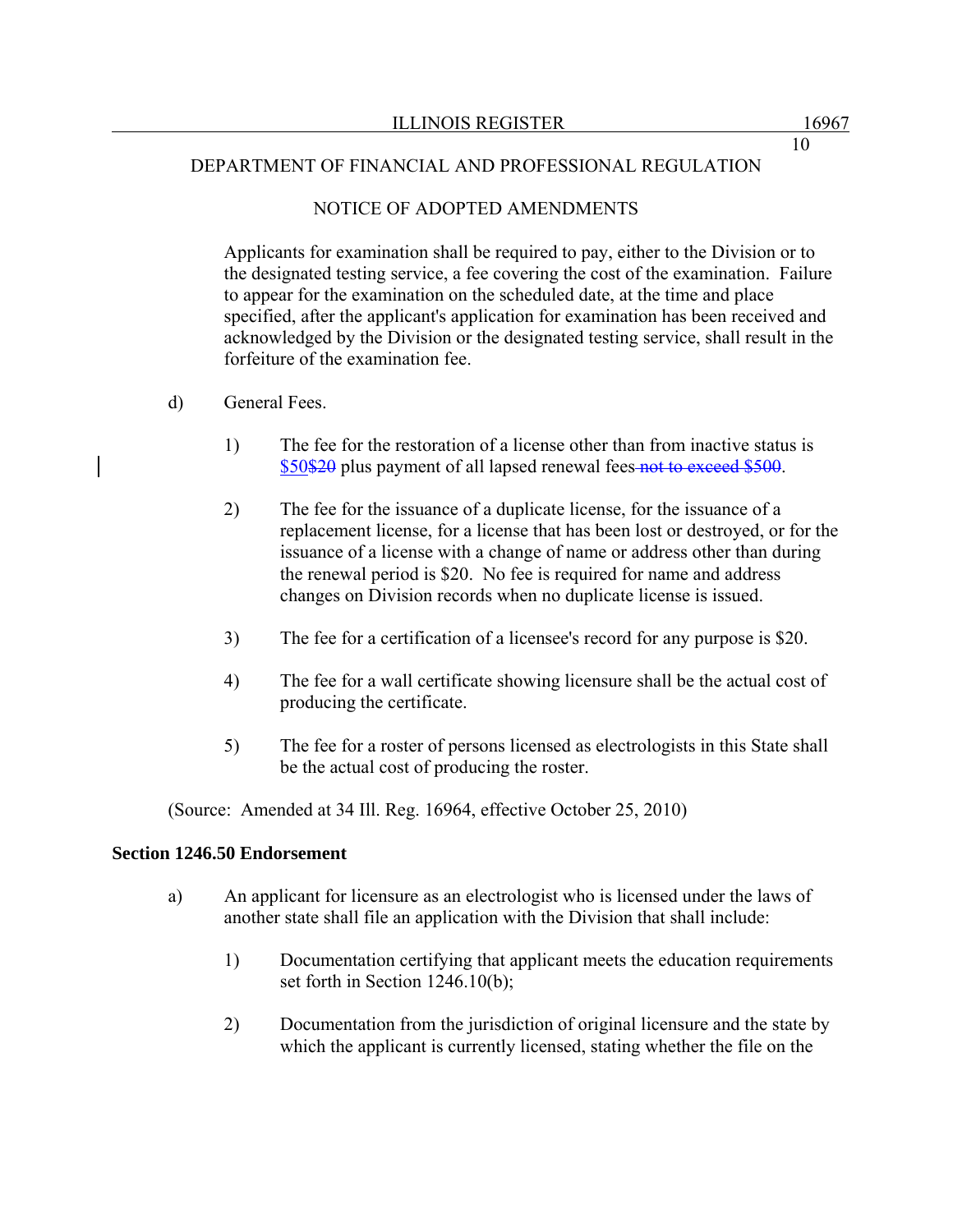# NOTICE OF ADOPTED AMENDMENTS

applicant contains any disciplinary actions taken or pending, and the applicant's license number;

- 3) Proof of successful completion of the examination; and
- 4) Complete work history; and 5) The required fee.
- b) The Division shall examine each endorsement application to determine whether the requirements and examination in the jurisdiction at the date of licensing were substantially equivalent to the requirements and examination then in force in this State and whether the applicant has otherwise complied with the Act.
- c) The Division shall either issue a license by endorsement to the applicant or notify the applicant in writing of the reasons for the denial of the application.

(Source: Amended at 34 Ill. Reg. 16964, effective October 25, 2010)

# **Section 1246.70 Continuing Education**

For the April 2010 renewal and every renewal thereafter, in order to renew a license, the licensee shall be required to complete 30 hours of continuing education. One Continuing Education Unit (CEU) is defined as 10 contact hours of participation in a qualifyingan organized continuing education activity experience.

- a) Qualifying continuing education activities are the following:
	- 1) courses offered or approved by the American Electrology Association or its affiliates;
	- 2) courses offered or approved by the Society for Clinical & Medical Hair Removal, Inc.;hospital or medical school sponsored educational offerings, provided the coursework is related to health issues of practitioners; and
	- 3) credit-bearing college courses and other post-graduate classes for continuing education credit offered at a regionally accredited academic institution, provided the coursework is in a subject area relevant to elearly related to electrology theory, technical and clinical aspects of electrolysis; , electrology research, ethical or legal aspects of practicing electrolysis or health issues of electrologists.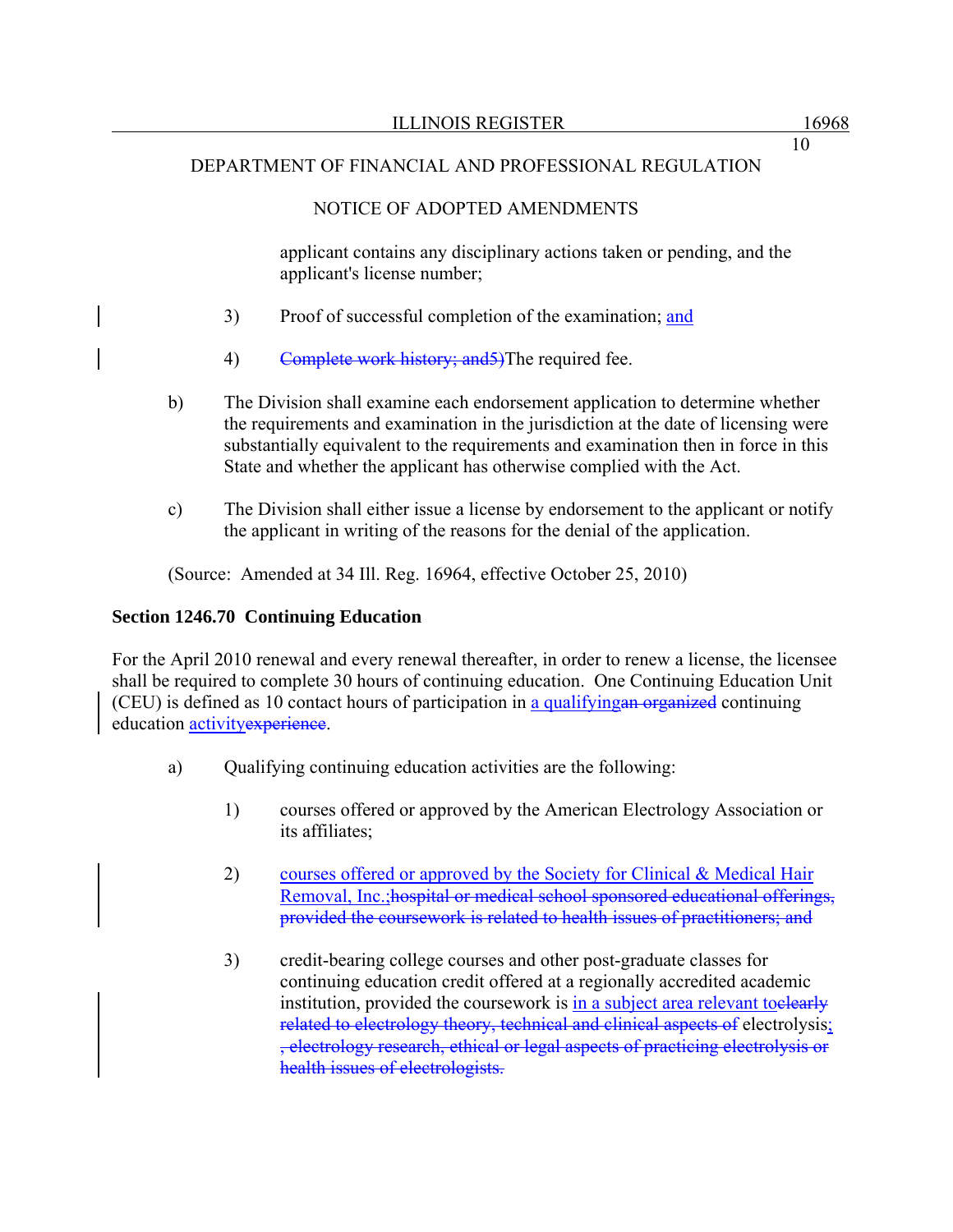# NOTICE OF ADOPTED AMENDMENTS

- 4) hospital or medical school sponsored educational offerings, provided the subject area is relevant to electrolysis; and
- 5) courses from another state that are approved by that state's licensing agency or professional electrology organization, provided the coursework is in a subject area relevant to electrolysis.
- b) Continuing education activities shall meet the following requirements:
	- 1) the activity involves face-to-face instruction or a home study program;
	- 2) the provider implements a mechanism to monitor and document physical attendance at such instruction or to verify licensee completion in the case of a home study program;
	- 3) the provider retains written records for a period of 3 years from the participant's actual successful completion of the activity, including but not limited to: content description; instructor; date of activity; location of activity; list of participants; participant's evaluation of instruction presented; and number of contact hours; and
	- 4) the provider issues a certificate of completion after the participant's successful completion of the activity. The certificate shall include the participant's name, provider's name, title or subject area of the activity, date and location of attendance, and number of contact hours completed.
- c) Certification of CE Requirements
	- 1) Each renewal applicant shall certify on the renewal application full compliance with CE requirements as stated in subsections (a) and (b)above.
	- 2) A renewal applicant is not required to complete continuing education for the first renewal following the issuance of the original license.
	- 3) The Division may require additional evidence demonstrating compliance with the CE requirements. It is the responsibility of each renewal applicant to retain or otherwise produce evidence of compliance (e.g.,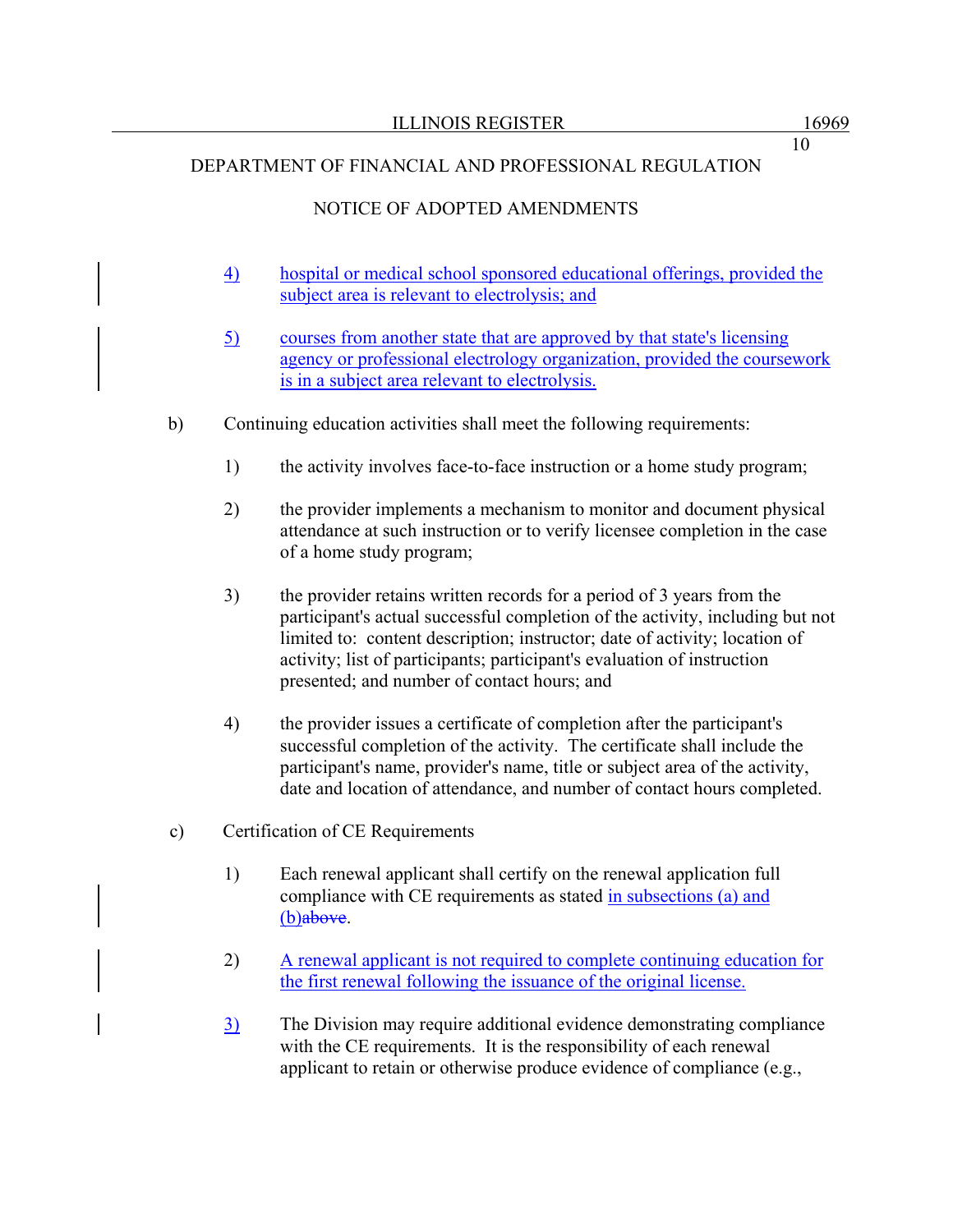## NOTICE OF ADOPTED AMENDMENTS

certificate of attendance or completion). Evidence shall be required in the context of the Division's Department's random audit in accordance with Section 60 of the Act.

## d) Waiver of CE Requirements

- 1) Any renewal applicant seeking renewal of a license without having fully complied with these CE requirements shall file with the Division a renewal application along with the required fee, a statement setting forth the facts concerning non-compliance and a request for waiver of the CE requirements on the basis of these facts. A request for waiver shall be made prior to the renewal date. If the Division finds, from such affidavit or any other evidence submitted, that extreme good cause has been shown for granting a waiver, the Division shall waive enforcement of CE requirements for the renewal period for which the applicant has applied.
- 2) Extreme hardship shall be determined on an individual basis and be defined as an inability to devote sufficient hours to fulfilling the CE requirements during the applicable prerenewal period because of:
	- A) Full-time service in the armed forces of the United States of America during a substantial part of the prerenewal period;
	- B) An incapacitating illness documented by a statement from a currently licensed physician;
	- C) A physical inability to travel to the sites of approved programs documented by a currently licensed physician; and
	- D) Any other similar extenuating circumstance.
- 3) Any renewal applicant who, prior to the expiration date of the license, submits a request for a waiver, in whole or in part, pursuant to the provisions of this Section shall be deemed to be in good standing until the final decision on the application is made by the Division.

(Source: Amended at 34 Ill. Reg. 16964, effective October 25, 2010)

## **Section 1246.80 Renewals**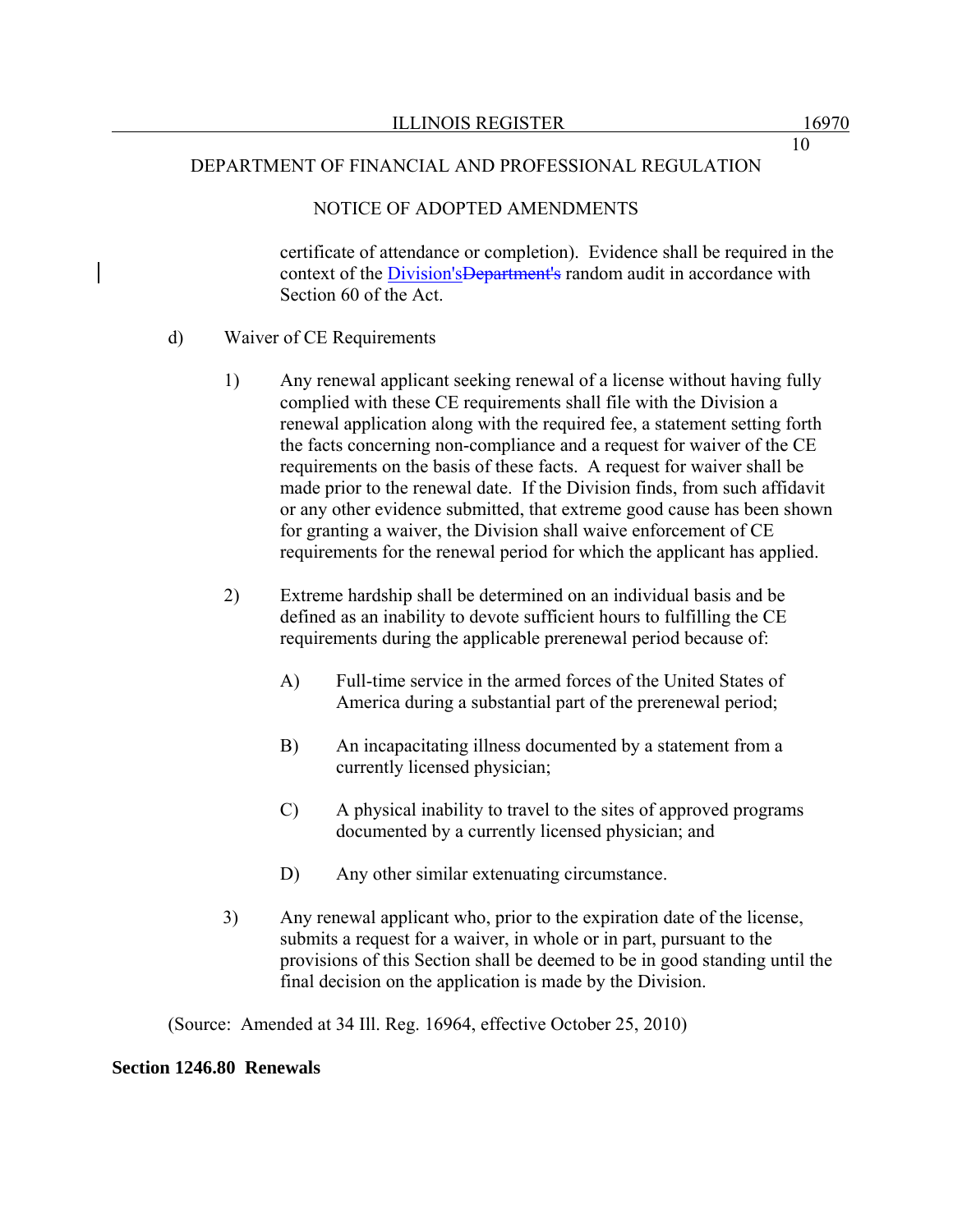## NOTICE OF ADOPTED AMENDMENTS

- a) The first renewal date for licensure under the Electrologist Licensing Act [225 ILCS 412] (Act) shall be April 30, 2008. Thereafter, every license issued under the Act shall expire on April 30 of even numbered years. The holder of the license may renew the license during the month preceding the expiration date by paying the required fee and proof of 30 hours of continuing education in accordance with Section 1245.70.
- b) It is the responsibility of each license holder to notify the Division of any change of address. Failure to receive a renewal form from the Division shall not constitute an excuse for failure to pay the renewal fee.
- c) Practice on an expired license shall be considered the unlicensed practice of electrology and subject to discipline or other penalties set forth in Section 75 of the Act.
- d) A renewal applicant is not required to complete continuing education for the first renewal following the issuance of the original license.

(Source: Amended at 34 Ill. Reg. 16964, effective October 25, 2010)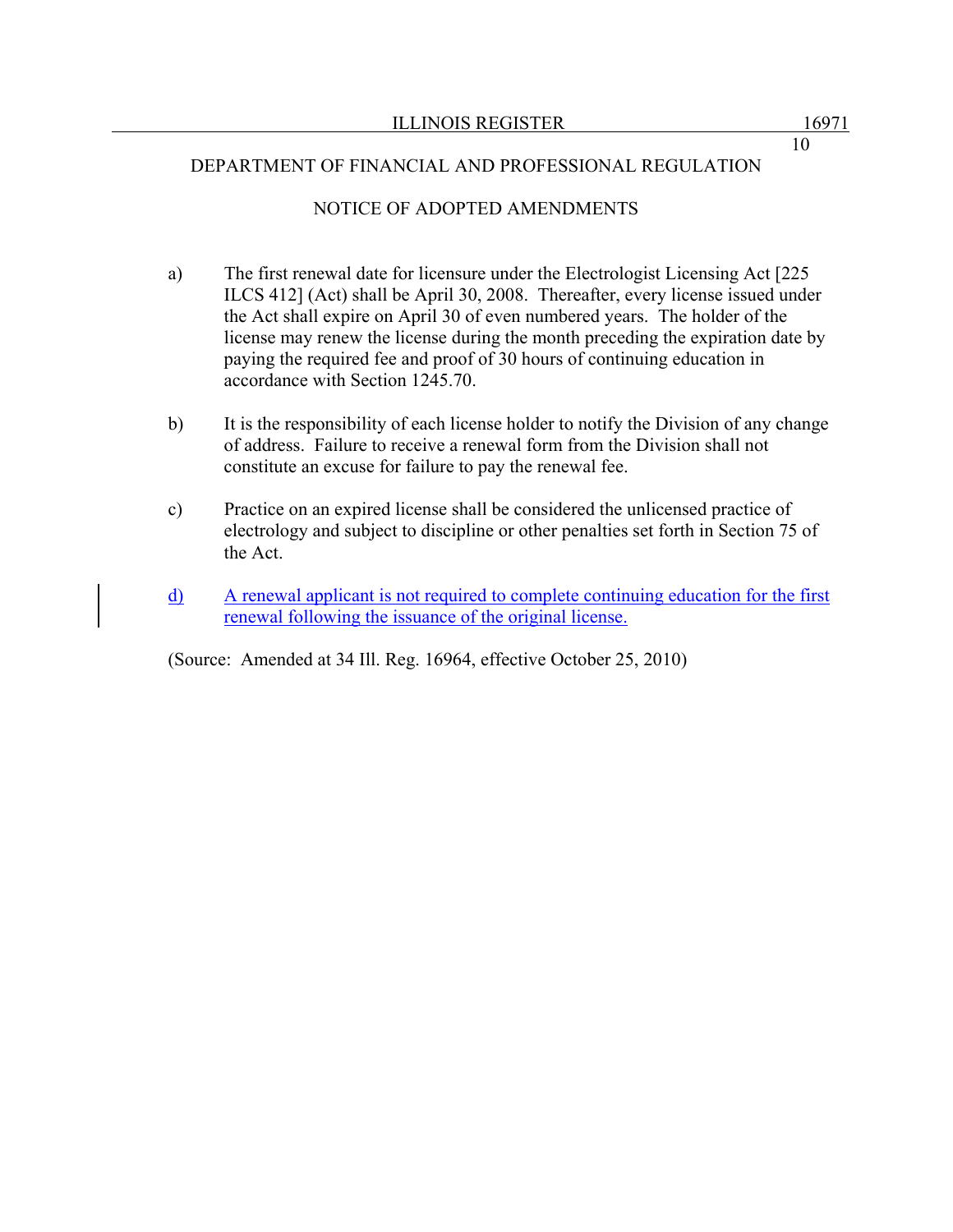### NOTICE OF ADOPTED AMENDMENTS

### 1) Heading of the Part: Podiatric Medical Practice Act of 1987

2) Code Citation: 68 Ill. Adm. Code 1360

| 3) | Section Numbers: | Adopted Action: |  |
|----|------------------|-----------------|--|
|    | 1360.60          | Amendment       |  |
|    | 1360.70          | Amendment       |  |

- 4) Statutory Authority: Podiatric Medical Practice Act of 1987 [225 ILCS 100]
- 5) Effective Date of Amendments: October 25, 2010
- 6) Does this rulemaking contain an automatic repeal date? No
- 7) Do these amendments contain incorporations by reference? No
- 8) A copy of the adopted amendments, including any material incorporated by reference, is on file in the agency's principal office and is available for public inspection.
- 9) Date Notice of Proposal Published in Illinois Register: July 30, 2010; 34 Ill. Reg. 10632
- 10) Has JCAR issued a Statement of Objection to these amendments? No
- 11) Differences between proposal and final version: None
- 12) Have all the changes agreed upon by the agency and JCAR been made as indicated in the agreement letter issued by JCAR? No changes were necessary.
- 13) Will these amendments replace any emergency amendments currently in effect? No
- 14) Are there any amendments pending on this Part? No
- 15) Summary and Purpose of Amendments: Public Act 95-235 was the sunset reauthorization of the Podiatric Medical Practice Act of 1987. A previous rulemaking implemented its provisions, including an increase in the number of continuing education (CE) hours required for license renewal. However, the CE change was not made in the requirements for the restoration of a license (1360.60). This adopted rulemaking corrects that oversight. In addition, changes are being made concerning CE hours that may be earned through non-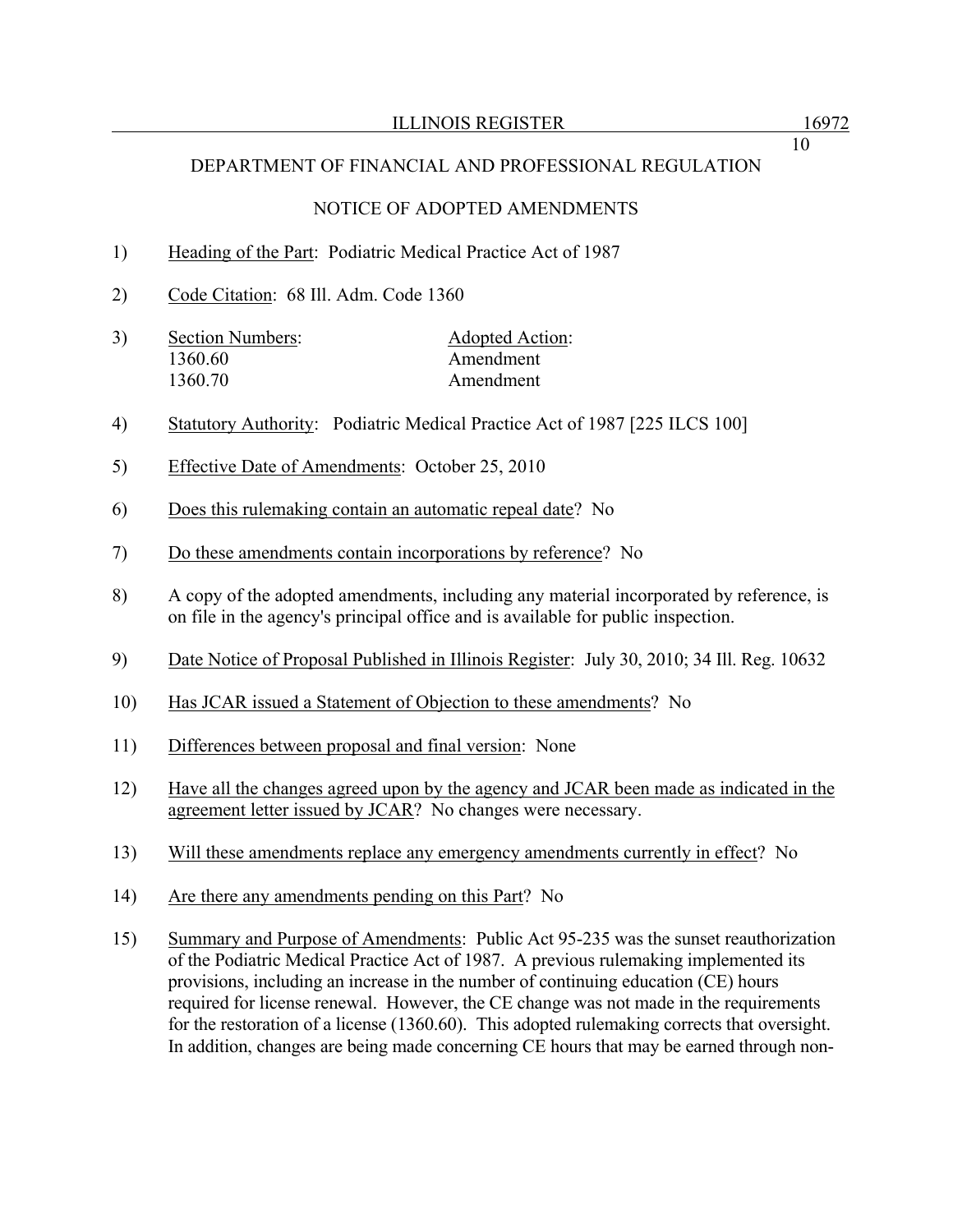# NOTICE OF ADOPTED AMENDMENTS

supervised individual activities to greatly increase the options available to licensees for meeting the CE requirement.

## 16) Information and questions regarding these adopted amendments shall be directed to:

 Department of Financial and Professional Regulation Attention: Craig Cellini 320 West Washington, 3rd Floor Springfield, Illinois 62786

217/785-0813 Fax: 217/557-4451

The full text of the Adopted Amendments begins on the next page: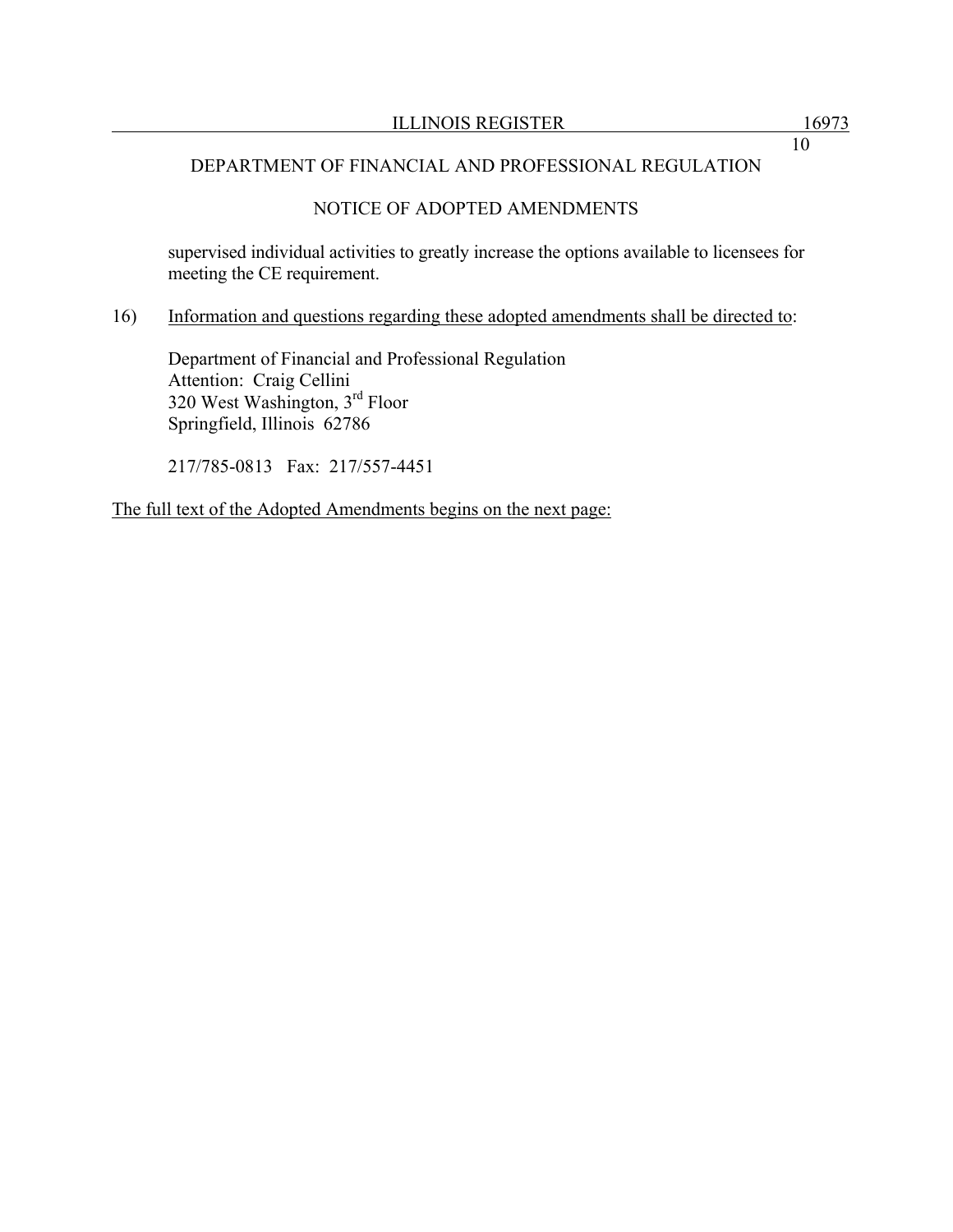#### NOTICE OF ADOPTED AMENDMENTS

## TITLE 68: PROFESSIONS AND OCCUPATIONS CHAPTER VII: DEPARTMENT OF FINANCIAL AND PROFESSIONAL REGULATION SUBCHAPTER b: PROFESSIONS AND OCCUPATIONS

## PART 1360 PODIATRIC MEDICAL PRACTICE ACT OF 1987

Section

- 1360.10 Statutory Authority (Repealed)
- 1360.20 Approved Colleges of Podiatry
- 1360.30 Application for Examination
- 1360.40 Examination
- 1360.45 Application for Licensure on the Basis of Examination
- 1360.50 Endorsement
- 1360.55 Renewals
- 1360.60 Restoration
- 1360.65 Temporary Licenses
- 1360.70 Continuing Education
- 1360.75 Visiting Professor Permits
- 1360.80 Definition of "Human Foot" (Repealed)
- 1360.85 Advertising
- 1360.86 Mandatory Reporting of Impaired Podiatric Physicians by Health Care Institutions
- 1360.90 Granting Variances
- 1360.95 Dishonorable, Unprofessional and Unethical Conduct Standards
- 1360.APPENDIX A Curriculum Requirements (Repealed)

1360.APPENDIX B Clinical Training Requirements (Repealed)

AUTHORITY: Implementing the Podiatric Medical Practice Act of 1987 [225 ILCS 100] and authorized by Section 2105-15(7) of the Civil Administrative Code of Illinois [20 ILCS 2105/2105-15(7)].

SOURCE: Adopted at 4 Ill. Reg. 50, p. 58, effective December 3, 1980; codified at 5 Ill. Reg. 11053; amended at 5 Ill. Reg. 14171, effective December 3, 1981; emergency amendment at 6 Ill. Reg. 915, effective January 6, 1982, for a maximum of 150 days; amended at 6 Ill. Reg. 7448, effective June 15, 1982; amended at 6 Ill. Reg. 8402, effective July 2, 1982; amended at 7 Ill. Reg. 7668, effective June 15, 1983; amended at 9 Ill. Reg. 5377, effective April 4, 1985; transferred from Chapter I, 68 Ill. Adm. Code 360 (Department of Registration and Education) to Chapter VII, 68 Ill. Adm. Code 1360 (Department of Professional Regulation) pursuant to P.A.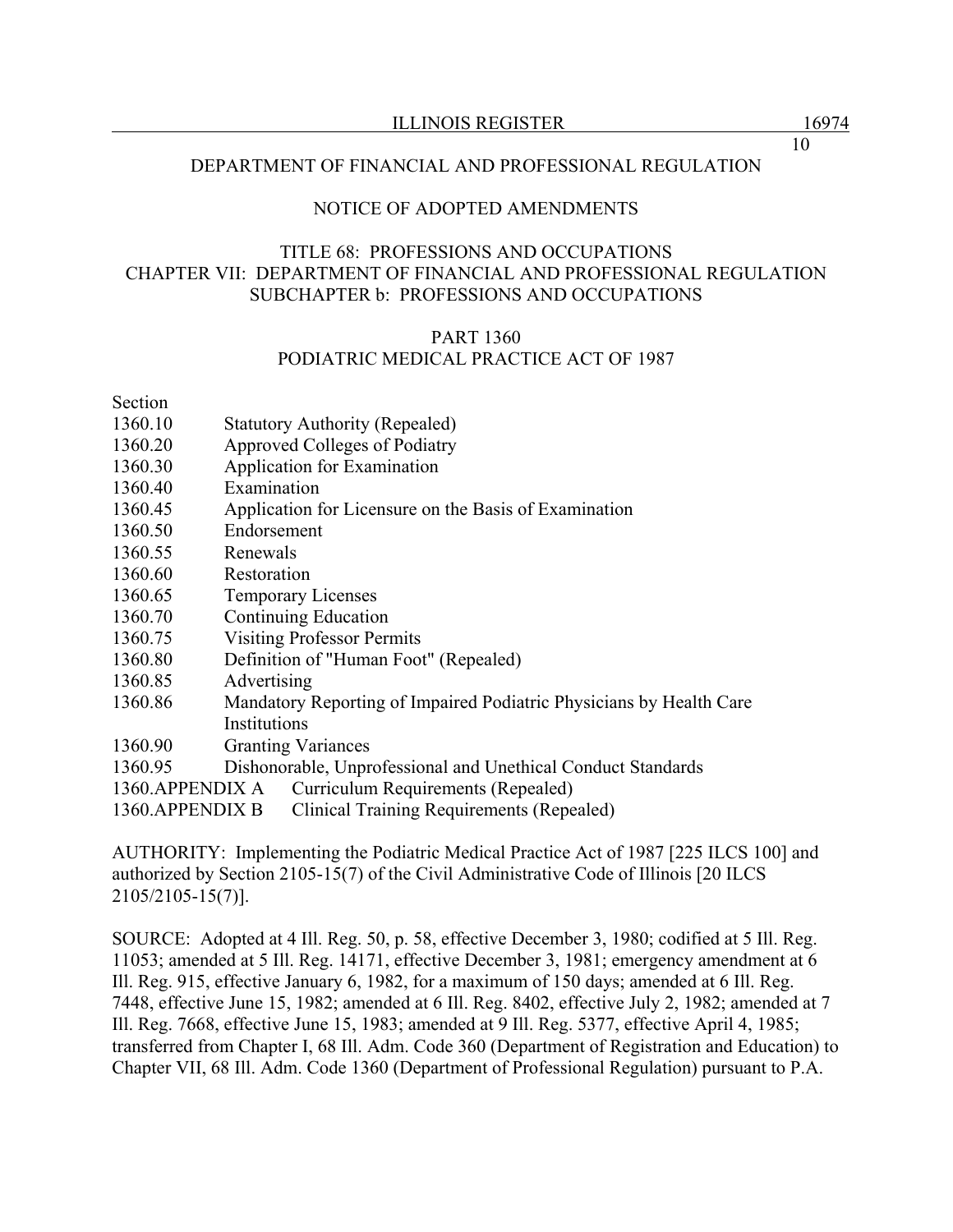## NOTICE OF ADOPTED AMENDMENTS

85-225, effective January 1, 1988, at 12 Ill. Reg. 2962; amended at 13 Ill. Reg. 4234, effective March 21, 1989; amended at 14 Ill. Reg. 701, effective December 28, 1989; amended at 16 Ill. Reg. 13281, effective August 18, 1992; amended at 18 Ill. Reg. 16433, effective October 21, 1994; amended at 20 Ill. Reg. 10692, effective July 26, 1996; amended at 23 Ill. Reg. 12681, effective October 5, 1999; amended at 30 Ill. Reg. 4704, effective March 1, 2006; amended at 33 Ill. Reg. 14111, effective September 28, 2009; amended at 34 Ill. Reg. 16972, effective October 25, 2010.

## **Section 1360.60 Restoration**

- a) A person seeking restoration of a license that has expired for 5 years or less shall have the license restored upon payment of \$100 plus all lapsed renewal fees required by Section 18(a)(4) of the Act and proof of  $100\overline{50}$  hours of continuing education, as defined in Section 1360.70 of this Part, earned within the 2 years preceding restoration of the license.
- b) A person seeking restoration of a license that has been placed on inactive status for 5 years or less shall have the license restored upon payment of the current renewal fee and proof of 10050 hours of continuing education, as defined in Section 1360.70 of this Part, earned within 2 years preceding the restoration of the license.
- c) A person seeking restoration of a license after it has expired or been placed on inactive status for more than 5 years shall file an application, on forms supplied by the Division, together with the fee required by Section 18(a)(4) of the Act, and be scheduled for an interview before the Board. The person shall also submit either:
	- 1) Certification of active practice in another jurisdiction and proof of 10050 hours continuing education as defined in Section 1360.70 of this Part during the 2 years prior to restoration. Such evidence shall include a statement from the appropriate board or licensing authority in the other jurisdiction that the applicant was authorized to practice during the term of active practice; or
	- 2) Proof of successful completion of the PM Lexis examination in accordance with Section 1360.40 within one year before applying for restoration.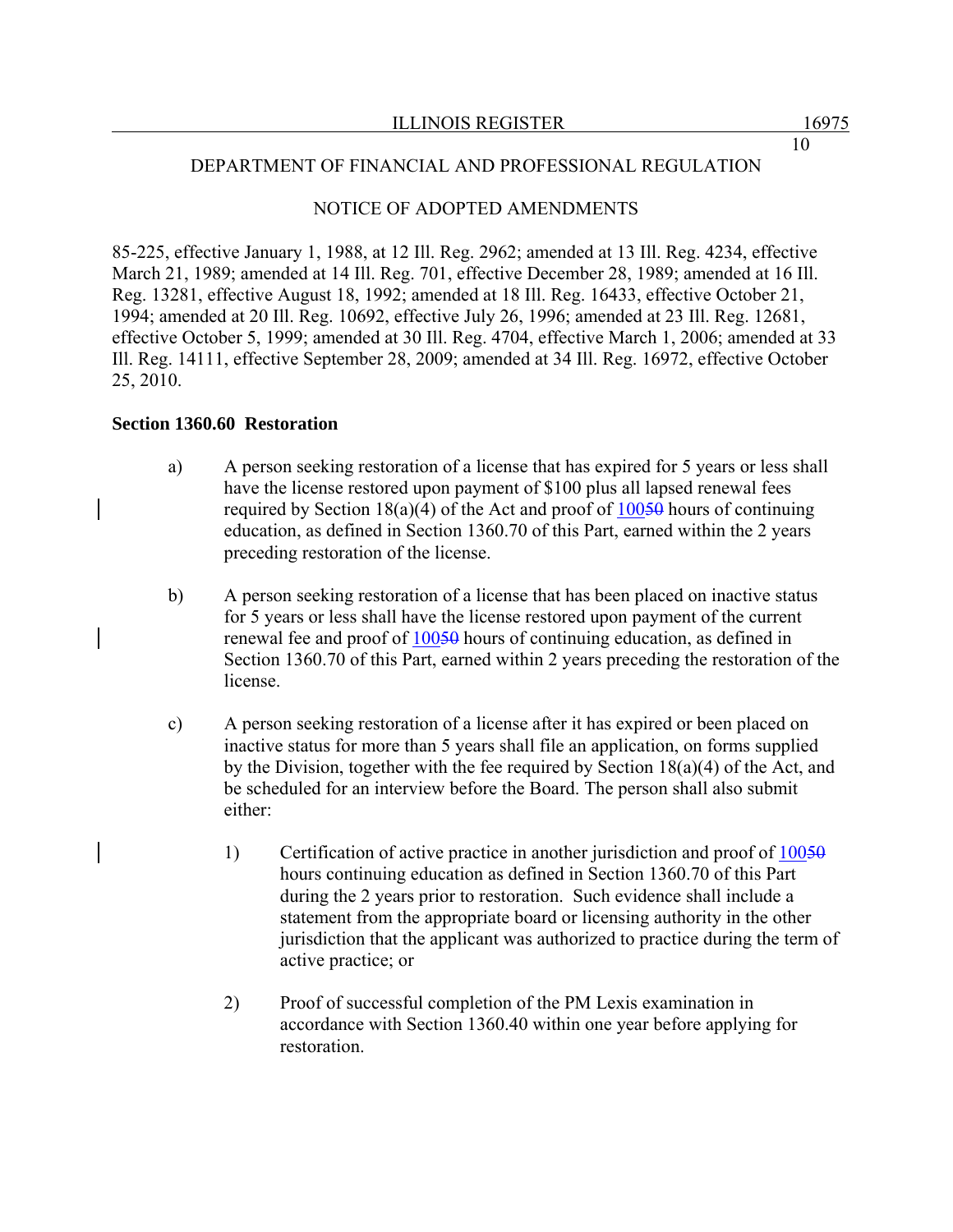## NOTICE OF ADOPTED AMENDMENTS

- d) Pursuant to Section 15(D) of the Act, anyone applying for restoration of a license that has expired or been placed on inactive status while in military service shall submit an affidavit attesting to that service. If the application is made within 2 years after discharge and if all other provisions of Section 15(D) are met, the applicant will only be required to pay the current renewal fee and will not be required to submit proof of continuing education.
- e) When the accuracy of any submitted documentation or the relevance or sufficiency of the course work or experience is questioned by the Division because of lack of information, discrepancies or conflicts in information given, or a need for clarification, the licensee seeking restoration of a license shall be requested to:
	- 1) Provide such information as may be necessary; and/or
	- 2) Appear for an interview before the Board to explain such relevance or sufficiency, clarify information or clear up any discrepancies or conflicts in information. Upon the recommendation of the Board and approval by the Division, an applicant's license shall be restored.

(Source: Amended at 34 Ill. Reg. 16972, effective October 25, 2010)

## **Section 1360.70 Continuing Education**

- a) Continuing Education Hour Requirements
	- 1) Every renewal applicant who applies for renewal of a license as a podiatric physician must complete 100 hours of continuing education (CE) relevant to the practice of podiatric medicine.
	- 2) A prerenewal period is the 24 months preceding January 31 of each oddnumbered year.
	- 3) A renewal applicant is not required to comply with CE requirements for the first renewal.
	- 4) Podiatric physicians licensed in Illinois but residing and practicing in other states must comply with the CE requirements set forth in this Section.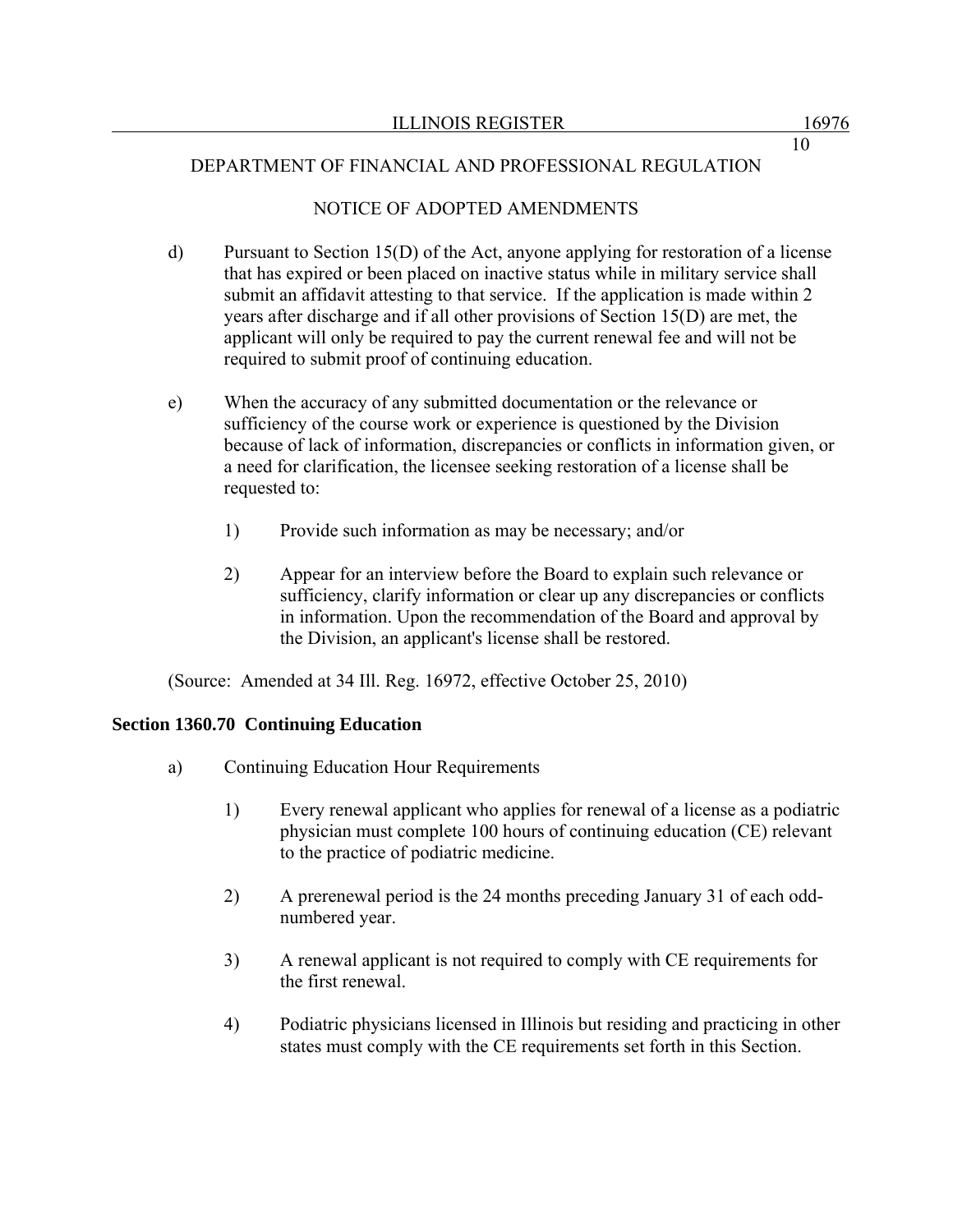# NOTICE OF ADOPTED AMENDMENTS

# b) Approved Continuing Education

- 1) All continuing education hours must be earned by verified attendance at or participation in a program or course sponsored, approved or given by a sponsor approved by the Council on Podiatric Medical Education; sponsored by the Illinois Podiatric Medical Association; or which is offered or sponsored by an approved continuing education sponsor who meets the requirements set forth in subsection (c), except for those activities provided in subsections  $(b)(2)$ ,  $(3)$ ,  $(4)$ ,  $(5)$ , and  $(6)$ .
- 2) A maximum of 18 hours of credit per prerenewal period may be earned through postgraduate training programs (i.e., extern, residency, or fellowship programs) approved by the Council on Podiatric Medical Education of the American Podiatric Medical Association as provided for in Section 5(G) of the Act.
- 3) A maximum of 18 hours per prerenewal period may be earned for verified teaching in an approved podiatric medical college which meets the standards set forth in Section 1360.20 and/or as an instructor of continuing education through an approved sponsor. One hour of credit will be granted for actual presentation, plus actual preparation time of up to 2 hours for each hour of presentation. Preparation time shall not be allowed for presentations of the same course, and will only be allowed for additional study or research.
- 4) Up to 15 total credit hours per prerenewal period may be claimed for papers, publications, books, presentations and exhibits. The preparation of each published paper, book chapter or audio-visual presentation dealing with Podiatric Medicine which is made available to health professionals may be claimed as 5 hours of credit. A presentation or exhibit must be before a professional audience of podiatrists or other health professionals. Five credit hours may be claimed for only the first time the information is published or presented.
- 5) Up to  $\frac{5045}{5045}$  total credit hours per prerenewal period may be earned through nonsupervised individual activities in the following areas:
	- A) Self-Instruction  $\overline{Up}$  to 3 hours of credit may be claimed for the use of audio-visual materials, programmed education materials,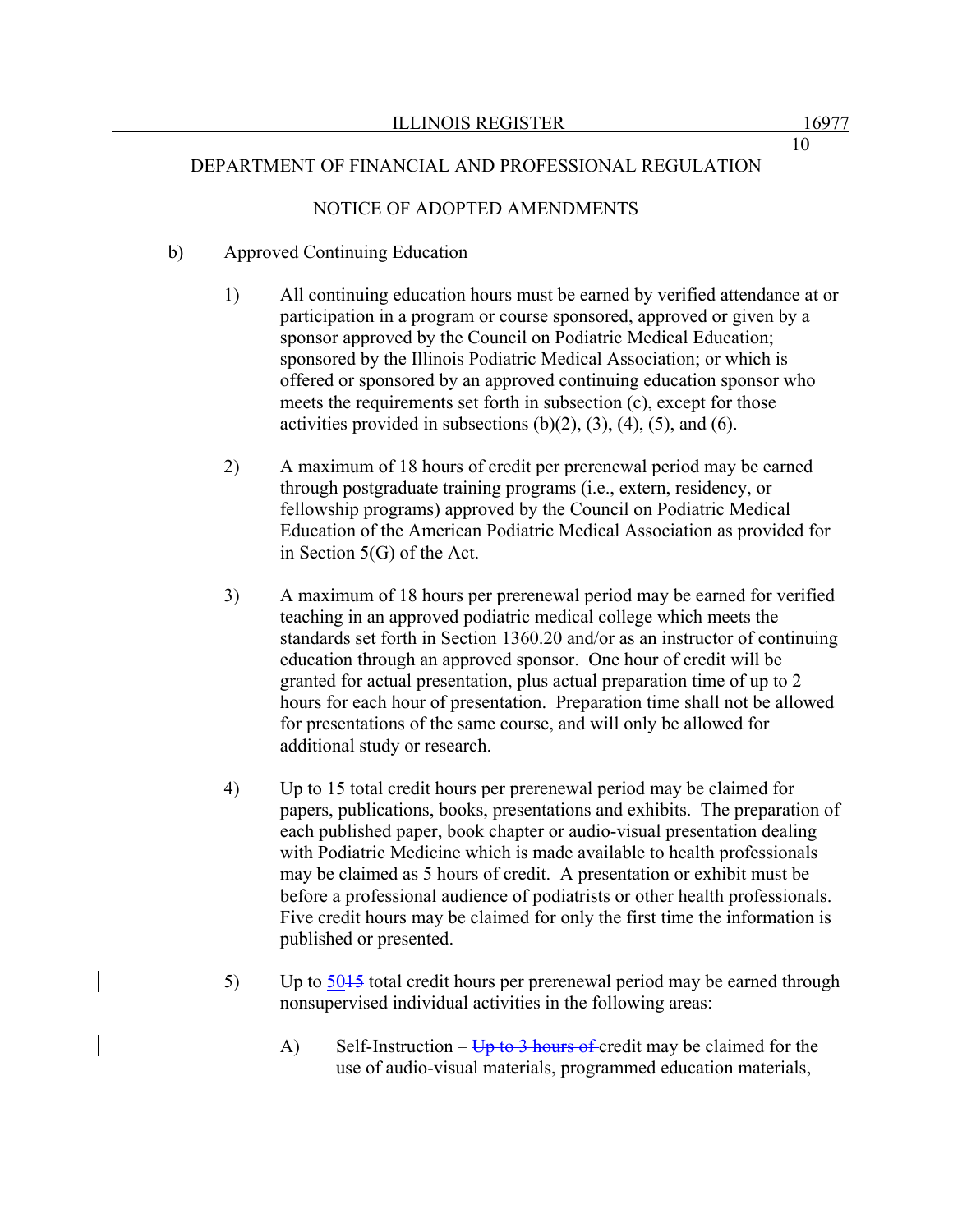## NOTICE OF ADOPTED AMENDMENTS

electronic teaching devices and the individual reading of podiatric medical literature.

- B) Patient Care Review credit  $Up$  to 3 hours may be claimed for time spent in programs concerned with the review and evaluation of patient care. This includes such activities as peer review.
- C) Self-assessment  $\overline{Up}$  to 3 hours of credit may be claimed for time spent in self-assessment programs. These would include, for example, quizzes completed by the podiatrist after reading professional publications of a scientific or patient-care oriented nature, or completion of aptitude questionnaires provided by various organizations and societies.
- D) Specialty Board or Specialty Organization Preparation credit  $\overline{U}_{p}$ to 6 hours may be claimed for nonsupervised individual activities carried out in preparation for an examination or to satisfy other requirements for membership in a specialty organization. No additional credit may be claimed for taking and/or passing an examination given by the board or organization.
- 6) Up to 10 hours of credit per prerenewal period may be claimed for verified formal learning experiences sponsored by hospitals, agencies, organizations or other institutions which are not approved continuing education sponsors, in subjects that facilitate the podiatrist's performance, such as courses in computerized patient-record systems, practice management, risk management or training – including advanced degree programs in education, health administration, and similar subjects.
- c) Approved CE Sponsors and Programs
	- 1) Sponsor, as used in this Section, shall mean the Council on Podiatric Medical Education and its approved sponsors, the Illinois Podiatric Medical Association, or a person, firm, association, corporation, or any other group which has been approved and authorized by the Board and validated by the Illinois Podiatric Medical Association Continuing Education Committee to coordinate and present continuing education courses or programs.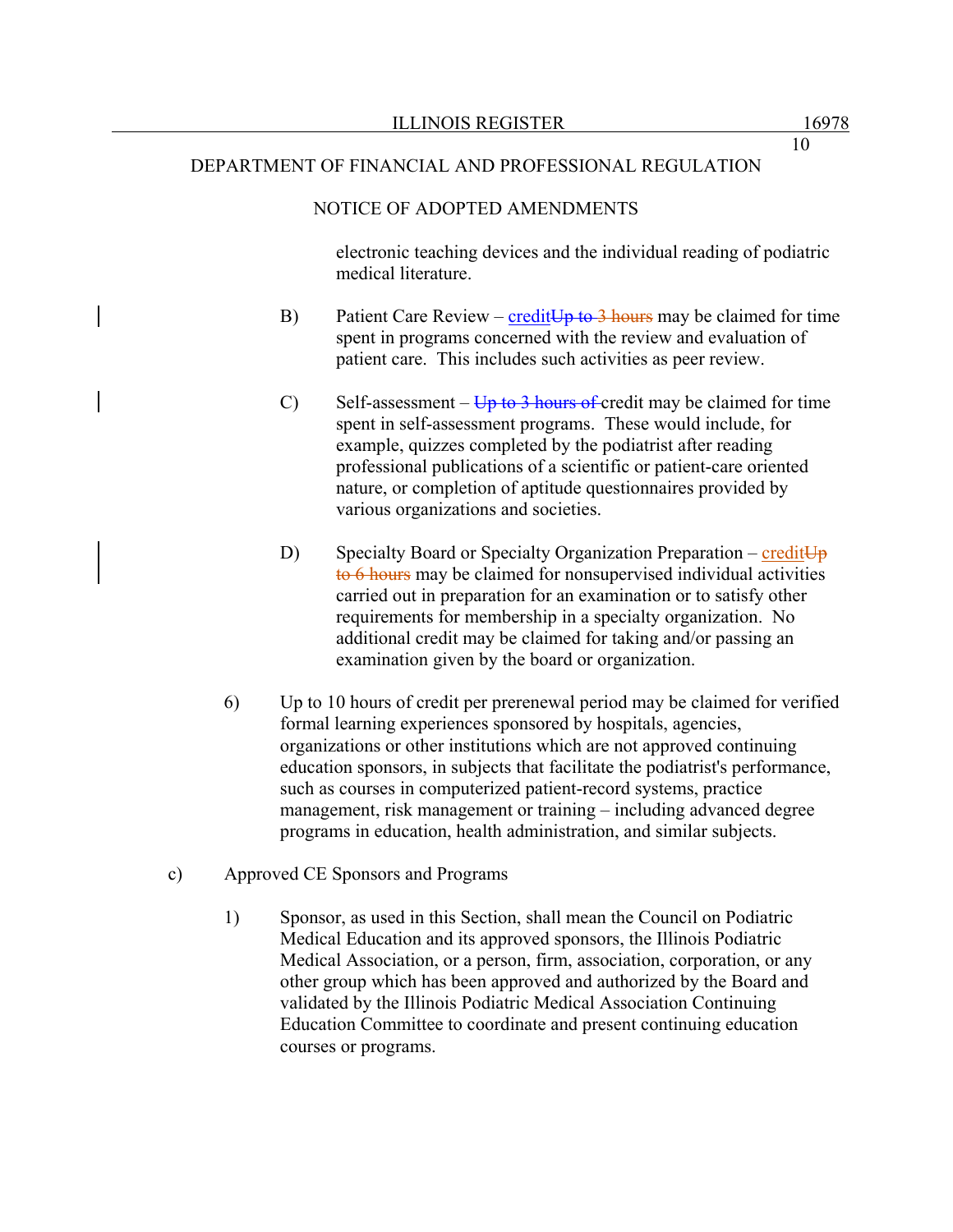## NOTICE OF ADOPTED AMENDMENTS

- 2) A sponsor shall submit the fee set forth in Section 18(a)(10) of the Act, along with a sponsor application that certifies:
	- A) That all courses and programs offered by the sponsor for CE credit will comply with the criteria in subsection (c)(3) and all other criteria in this Section;
	- B) That the sponsor will be responsible for verifying attendance at each course or program, and provide a certificate of attendance as set forth in subsection (d);
	- C) That, upon request by the Division, the sponsor will submit such evidence (e.g., certificate of attendance or course materials) as is necessary to establish compliance with this Section. Such evidence shall be required when the Division has reason to believe that there is not full compliance with the statute and this Part and that this information is necessary to ensure compliance.
- 3) All courses and programs shall:
	- A) Contribute to the advancement, extension and enhancement of professional clinical skills and scientific knowledge in the practice of podiatric medicine;
	- B) Provide experiences which contain scientific integrity, and subject matter and course material relevant to podiatric medicine;
	- C) Be developed and presented by persons with education and/or experience in the subject matter of the program;
	- D) Specify the course objectives, course content and teaching methods to be used; and
	- E) Specify the number of CE hours that may be applied to fulfilling the Illinois CE requirements for license renewal.
- 4) All programs given by approved sponsors shall be open to all licensed podiatric physicians and not be limited to members of a single organization or group.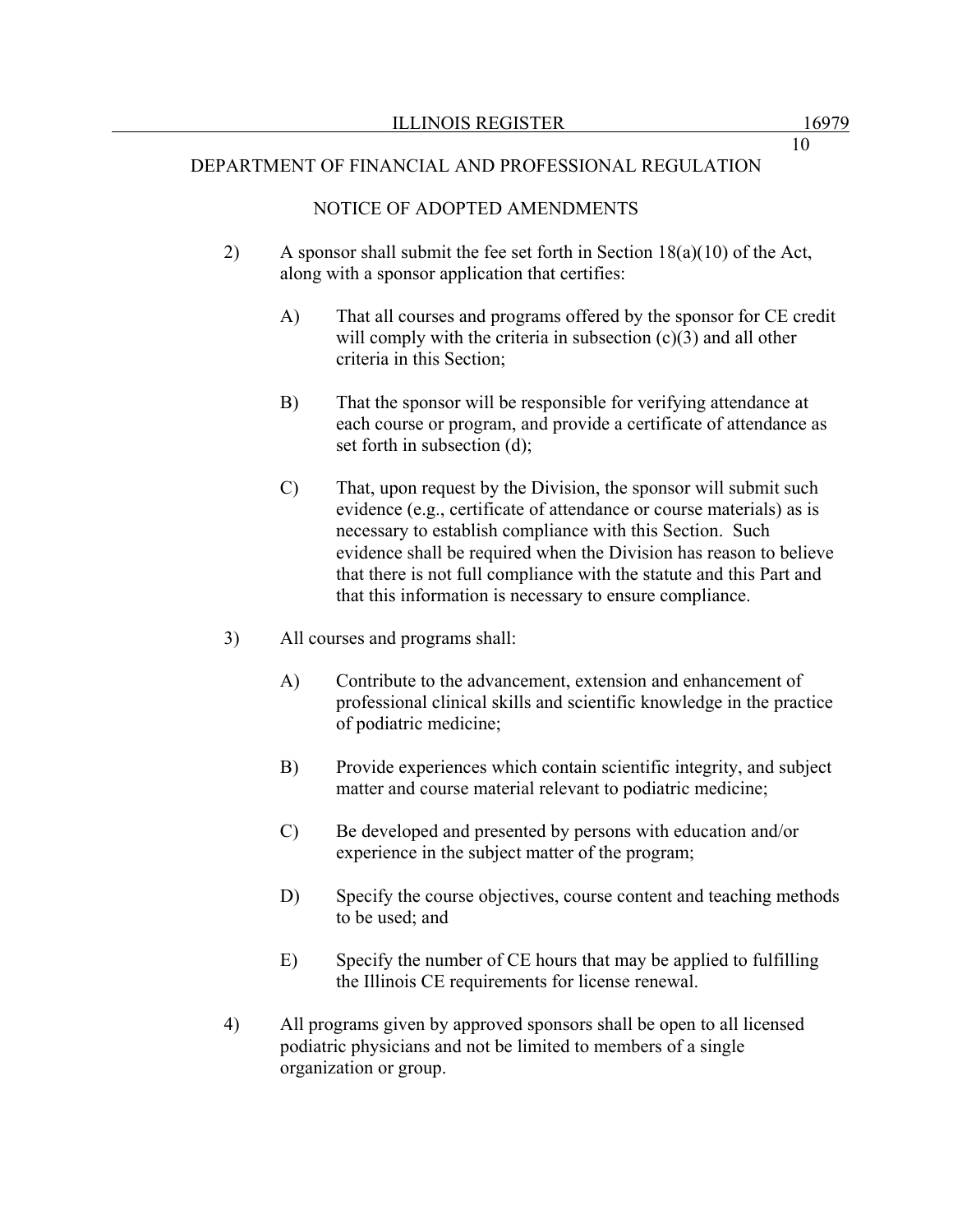## NOTICE OF ADOPTED AMENDMENTS

- 5) Continuing education credit hours used to satisfy the CE requirements of another jurisdiction may be applied to fulfill the CE requirements of the State of Illinois.
- 6) Each sponsor shall reapply by January 31 of each year. The sponsor shall submit to the Division, along with the completed sponsor application and the fee set forth in Section 18(a)(10) of the Act, a list of courses and programs offered within the last 12 months, which includes a brief description, location, date and time of the course.
- 7) Certification of Attendance. It shall be the responsibility of a sponsor to provide each participant in an approved program or course with a certificate of attendance or participation. The sponsor's certificate of attendance shall contain:
	- A) The name and address of the sponsor;
	- B) The name and address of the participant;
	- C) A brief statement of the subject matter;
	- D) The number of hours attended in each program;
	- E) The date and place of the program; and
	- F) The signature of the sponsor.
- 8) The sponsor shall maintain attendance records for not less than five years.
- 9) The sponsor shall be responsible for assuring that no renewal applicant shall receive CE credit for time not actually spent attending the program.
- 10) Upon the failure of any sponsor to comply with any of the foregoing requirements, the Division, after notice to the sponsor and hearing before and recommendation by the Board (see 68 Ill. Adm. Code 1110), shall thereafter refuse to accept for CE credit attendance at or participation in any of such sponsor's CE activities until such time as the Division receives assurances of compliance with this Section.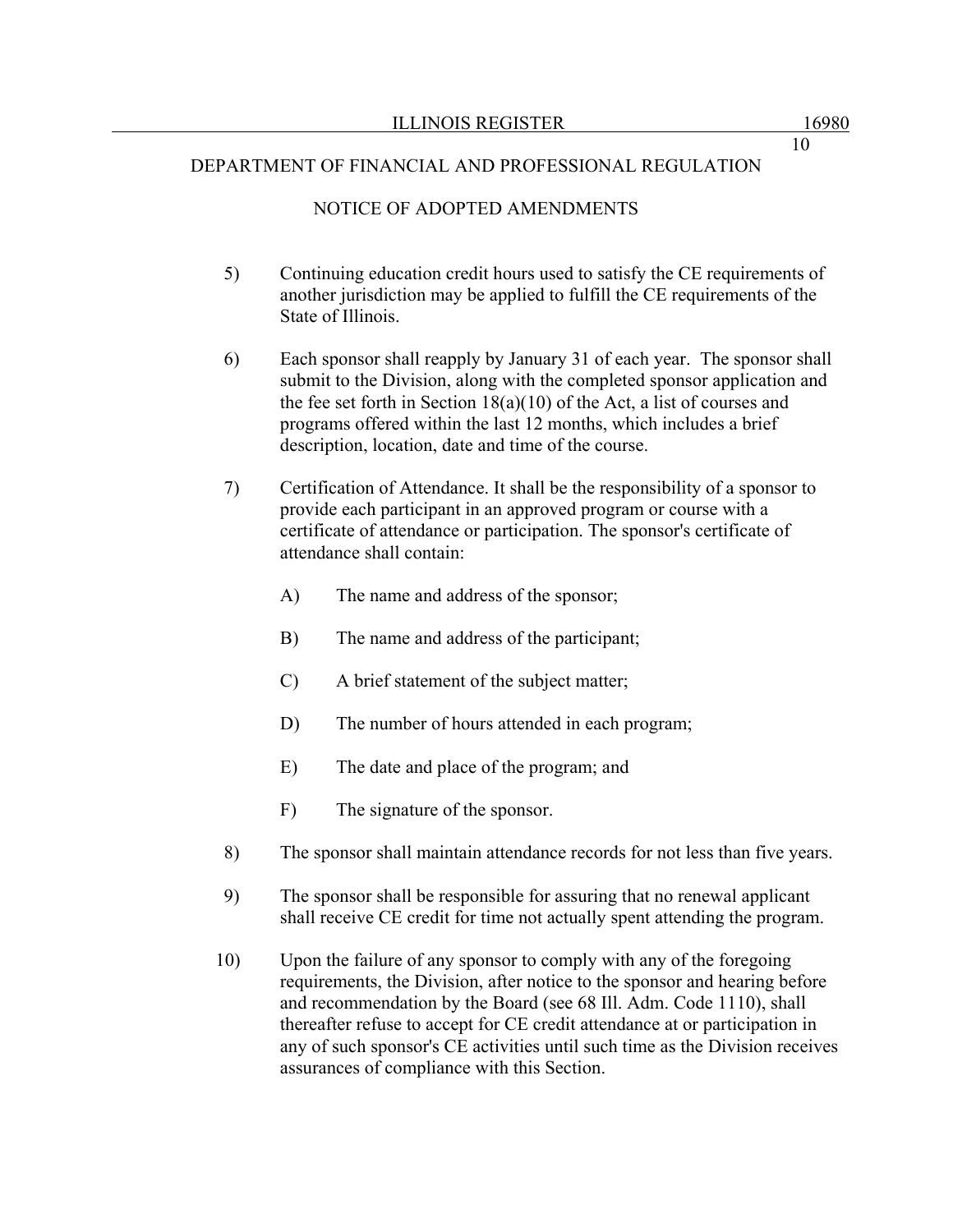## NOTICE OF ADOPTED AMENDMENTS

- 11) Notwithstanding any other provision of this Section, the Division or Board may evaluate any sponsor of any approved continuing education program at any time to ensure compliance with the requirements of this Section.
- d) Certification of Compliance with CE Requirements
	- 1) Each renewal applicant shall certify, on the renewal application, full compliance with the CE requirements set forth in subsections (a) and (b).
	- 2) The Division may require additional evidence demonstrating compliance with the CE requirements. It is the responsibility of each renewal applicant to retain or otherwise produce evidence of such compliance. Such additional evidence will be required in the context of the Division's random audit.
	- 3) When there appears to be a lack of compliance with CE requirements, an applicant will be notified in writing and may request an interview with the Board.
- e) Continuing Education Earned in Other Jurisdictions
	- 1) If a renewal applicant will be earning or has earned CE hours in another jurisdiction, but is not licensed in that jurisdiction and the course is not presented by an approved sponsor, the applicant shall submit an individual program approval request form, along with a \$20 processing fee, to have the program reviewed. The Board shall review and recommend approval or disapproval of the program using the criteria set forth in subsection (c)(5) of this Section. Applicants may seek individual program approval prior to the participation in the course or program. All individual program approval requests shall be submitted 90 days prior to the expiration date of the license.
	- 2) If a licensee fails to submit an out of state CE approval form within the required time frame, late approval may be obtained by submitting the approval request form with the \$20 processing fee plus a \$50 per credit hour late fee not to exceed \$300. The Board shall review and recommend approval and disapproval of the program using the criteria set forth in subsection (b) of this Section.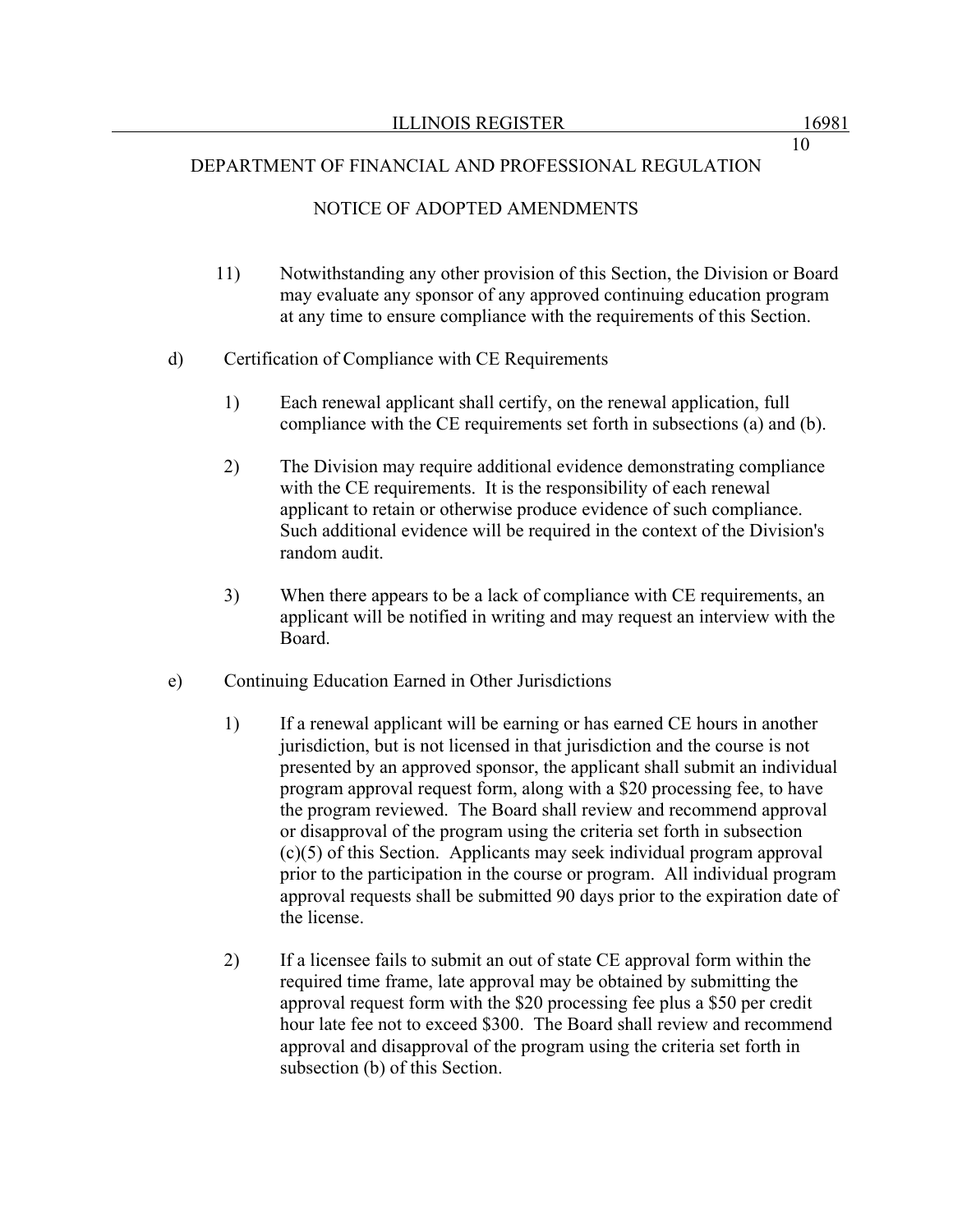# NOTICE OF ADOPTED AMENDMENTS

## f) Waiver of CE Requirements

- 1) Any renewal applicant seeking renewal of a license without having fully complied with these CE requirements shall file with the Division a renewal application along with the required fee set forth in Section  $18(a)(3)$  of the Act, a statement setting forth the facts concerning such non-compliance, and request for waiver of the CE requirements on the basis of such facts. The request for waiver shall be made prior to the renewal date. If the Division, upon the written recommendation of the Board, finds from such affidavit or any other evidence submitted, that extreme hardship has been shown for granting a waiver, the Division shall waive enforcement of the requirements for the renewal period for which the applicant has applied.
- 2) Extreme hardship shall be determined on an individual basis by the Board and be defined as an inability to devote sufficient hours to fulfilling the CE requirements during the applicable prerenewal period because of:
	- A) Full time service in the Armed Forces of the United States of America during a substantial part of such period;
	- B) An incapacitating illness documented by a statement from a currently licensed physician;
	- C) A physical inability to travel to the sites of approved programs documented by a currently licensed physician; or
	- D) Any other similar extenuating circumstances.
- 3) Any renewal applicant who, prior to the expiration date of a license, submits a request for a waiver, in whole or in part, pursuant to the provisions of this Section shall be deemed to be in good standing until the final Division decision on the application has been made.

(Source: Amended at 34 Ill. Reg. 16972, effective October 25, 2010)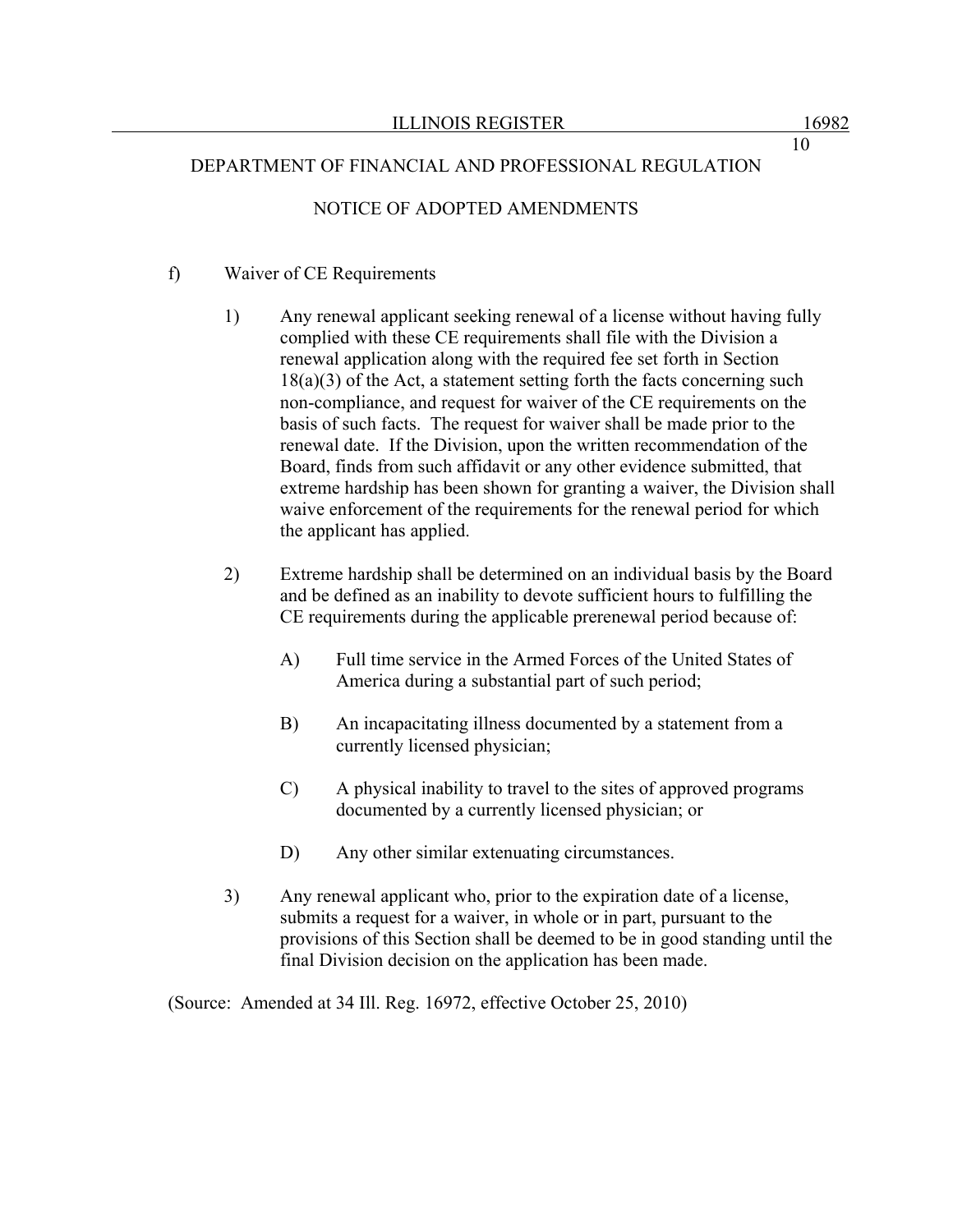# NOTICE OF EMERGENCY AMENDMENT

- 1) Heading of the Part: Developmental Disabilities Services
- 2) Code Citation: 89 Ill. Adm. Code 144
- 3) Section Number: Emergency Action: 144.102 New Section
- 4) Statutory Authority: Implementing Section 18.2 of the Mental Health and Developmental Disabilities Administrative Act [20 ILCS 1705/18.2] and authorized by Section 5-104 of the Mental Health and Developmental Disabilities Code [405 ILCS 5/5- 104] and Section 5 of the Mental Health and Developmental Disabilities Administrative Act [20 ILCS 1705/5]
- 5) Effective date of amendment: November 1, 2010
- 6) If these emergency amendments are to expire before the end of the 150-day period, please specify the date on which they are to expire: This rulemaking will not expire before the 150 day period.
- 7) Date filed with the Index Department: October 22, 2010
- 8) A copy of the emergency amendment, including any material incorporated by reference, is on file in the agency's principal office and is available for public inspection.
- 9) Reason for Emergency: Non-Medicaid funding to support ICFs/DD that serve people with exceptional care needs has been cut in past years and due to the financial situation of the State, will end on October 31, 2010. The lack of this funding could result in the closure of two facilities that serve a high percentage of people with developmental disabilities and high medical needs. This rulemaking will allow these facilities to continue providing this service and will increase the amount of funding eligible for federal, Medicaid matching funds. Therefore, the agency finds that the threat to the public interest, safety and welfare of the people served by these facilities will be addressed by this rulemaking.
- 10) A complete description of the subject and issues: The basis of this rulemaking is to allow Intermediate Care Facilities for people with Developmental Disabilities (ICFs/DD) that serve a high number of people with exceptional care needs to have an adjustment in their rate to cover these vital services. The addition of the exceptional care criteria to the rate methodology will allow this portion of funding to garner new federal matching funds.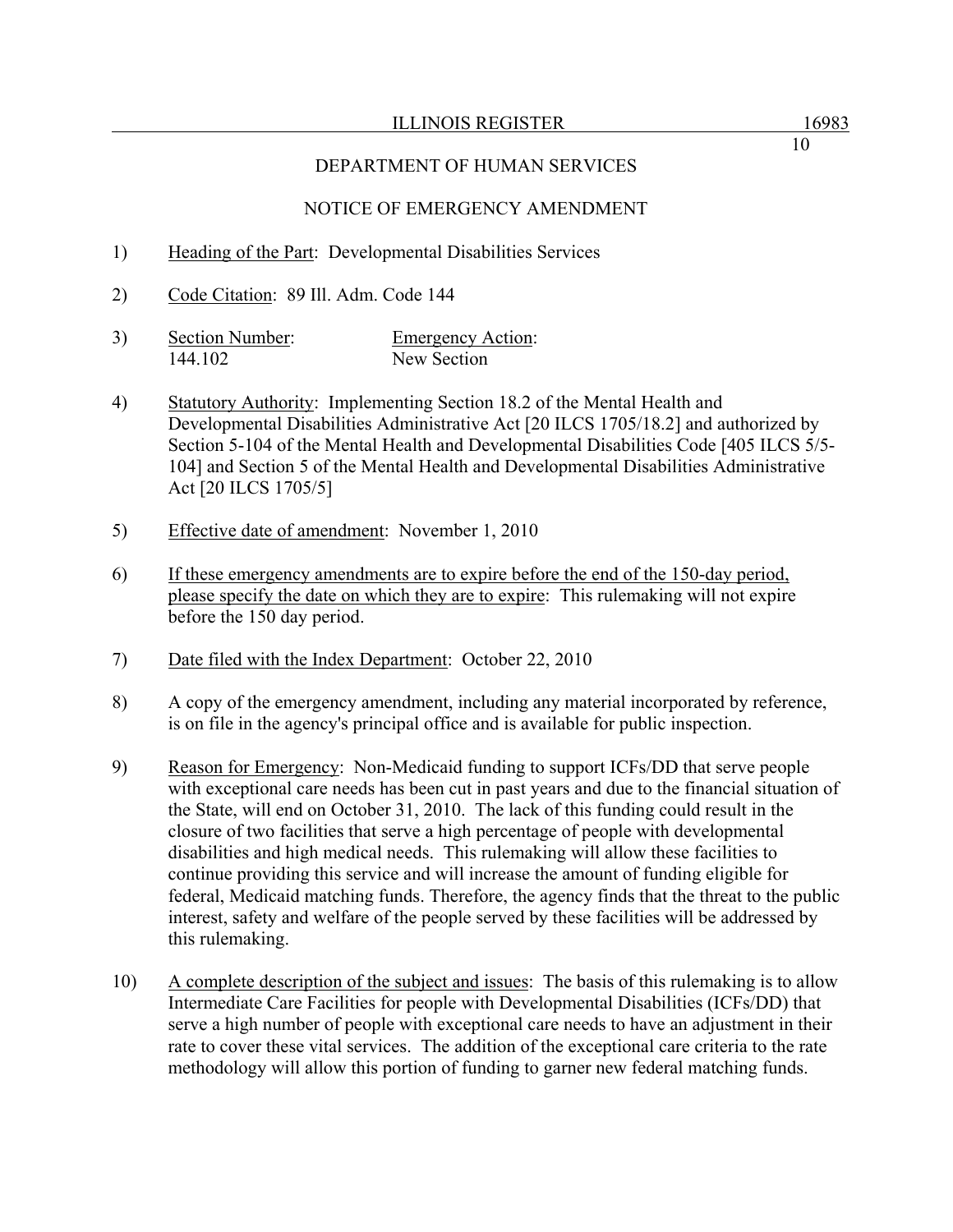### ILLINOIS REGISTER 16984

10

## DEPARTMENT OF HUMAN SERVICES

# NOTICE OF EMERGENCY AMENDMENT

### 11) Are there any other proposed rulemakings pending on this Part? Yes

| Section Number: | Proposed Action: | <b>Register Citation:</b>           |
|-----------------|------------------|-------------------------------------|
| 144.102         | Amendment        | 34 Ill. Reg. 13742; October 1, 2010 |

- 12) Statement of statewide policy objectives: This rulemaking does not create or expand a State mandate.
- 13) Information and questions regarding this emergency rulemaking shall be directed to:

 Tracie Drew, Bureau Chief Bureau of Administrative Rules and Procedures Department of Human Services 100 South Grand Avenue East Harris Bldg., 3rd Floor Springfield, Illinois 62762

217/785-9772

The full text of the Emergency Amendment begins on the next page: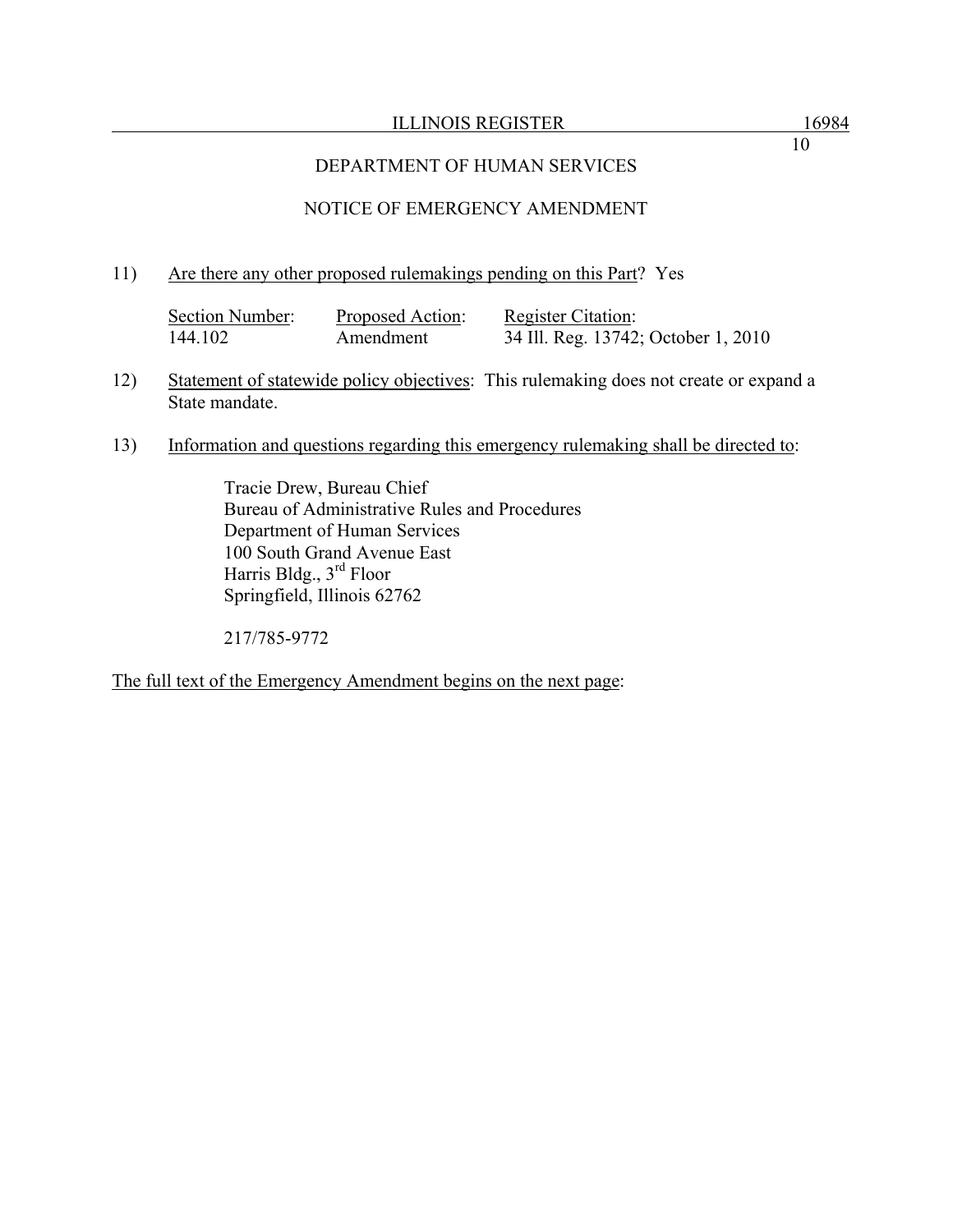## NOTICE OF EMERGENCY AMENDMENT

## TITLE 89: SOCIAL SERVICES CHAPTER IV: DEPARTMENT OF HUMAN SERVICES SUBCHAPTER d: MEDICAL PROGRAMS

### PART 144

## DEVELOPMENTAL DISABILITIES SERVICES

#### Section

- 144.1 Incorporation By Reference
- 144.5 Determination of Program (Active Treatment) Costs
- 144.25 ICF/MR Service Criteria
- 144.50 Inspection of Care and Rate Setting Appeal Process
- 144.75 Comprehensive Functional Assessments and Reassessments (Repealed)
- 144.100 Exceptional Care Needs of Clients with Developmental Disabilities
- 144.102 High Medical/High Personal Care Needs of Individuals with Developmental **Disabilities**

## **EMERGENCY**

- 144.105 Individual Program Plan (IPP) (Repealed)
- 144.125 Specialized Care Behavior Development Programs
- 144.150 Specialized Care Health and Sensory Disabilities
- 144.160 Base Nursing in Facilities Licensed as ICF/DD-16s including Small Scale (4 and 6 bed) ICF/DD-16s
- 144.165 Medication Administration in Facilities Licensed as ICF/DD-16s including Small Scale Residential Facilities (4 and 6 beds) ICF/DD-16s
- 144.175 Functional Needs
- 144.200 Service Needs Medical Care (Repealed)
- 144.205 Service Needs Medical and Therapy Services (Repealed)
- 144.225 Individual Rights (Repealed)
- 144.230 Reconciliation of Resident Funds
- 144.250 Discharge Planning/Maximum Growth Potential Plan (Repealed)
- 144.275 Reimbursement for Program (Active Treatment) Costs in Residential Facilities for Clients with Developmental Disabilities
- 144.300 Reimbursement for Program (Active Treatment) Costs in Small Scale Residential Facilities (4 and 6 bed) ICF/DD-16s
- 144.325 Capital Rate Calculation
- 144.TABLE A Overview of Staff Intensity Scale of Maladaptive Behaviors
- 144.TABLE B Staff Intensity Scale
- 144.TABLE C **IPP Outcomes (Repealed)**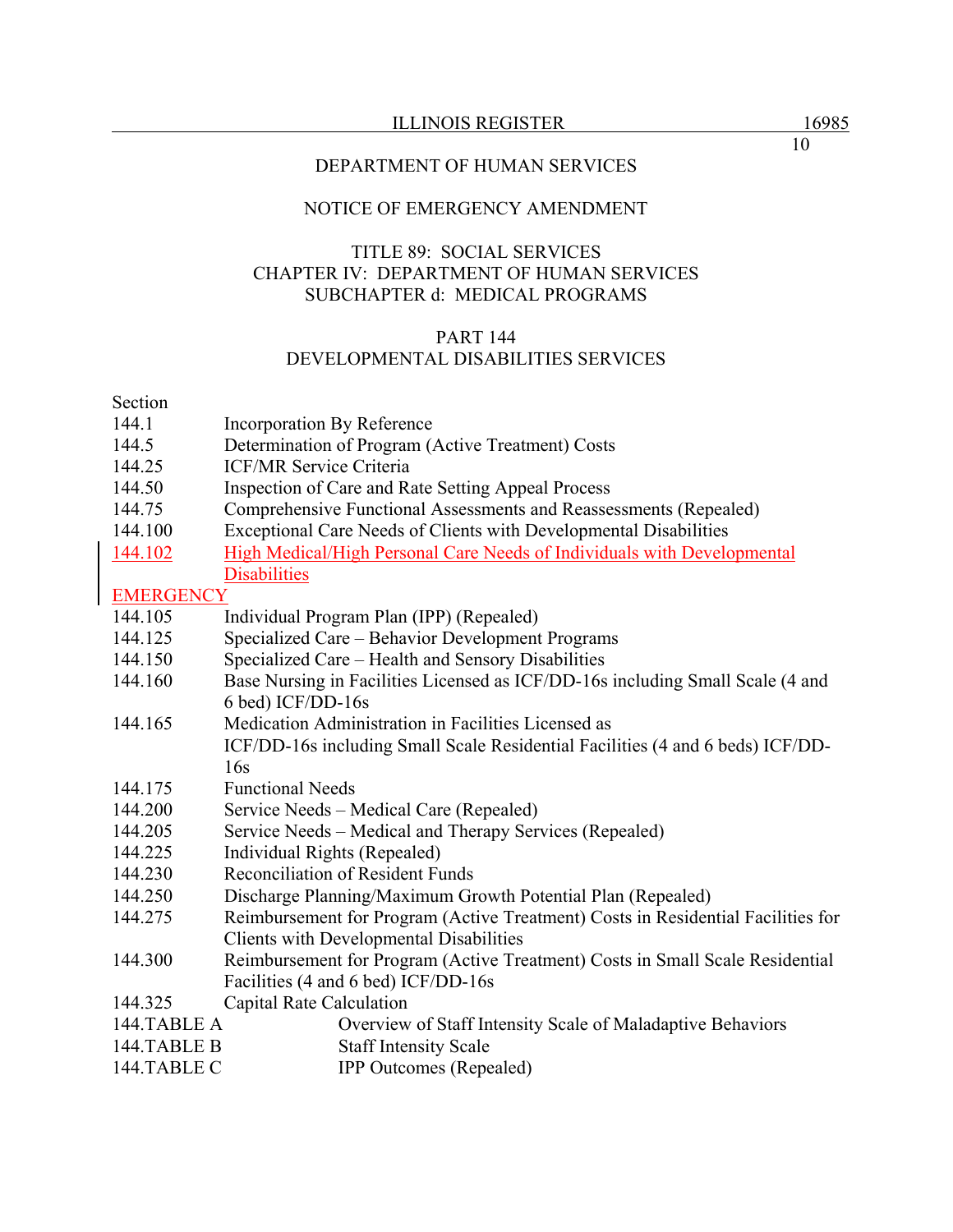## DEPARTMENT OF HUMAN SERVICES

## NOTICE OF EMERGENCY AMENDMENT

# 144.TABLE D Guidelines for Determining Levels of Functioning 144.TABLE E Standardized Adaptive Functional Assessment

AUTHORITY: Implementing Section 18.2 of the Mental Health and Developmental Disabilities Administrative Act [20 ILCS 1705/18.2] and authorized by Section 5-104 of the Mental Health and Developmental Disabilities Code [405 ILCS 5/5-104] and Section 5 of the Mental Health and Developmental Disabilities Administrative Act [20 ILCS 1705/5].

SOURCE: Adopted at 14 Ill. Reg. 4166, effective March 9, 1990; Section 144.275 recodified from 89 Ill. Adm. Code 146.225 at 14 Ill. Reg. 7651; amended at 14 Ill. Reg. 17988, effective October 29, 1990; amended at 15 Ill. Reg. 14084, effective September 24, 1991; emergency amendment at 15 Ill. Reg. 16148, effective October 22, 1991, for a maximum of 150 days; amended at 16 Ill. Reg. 3497, effective February 28, 1992; amended at 16 Ill. Reg. 5898, effective March 20, 1992; amended at 17 Ill. Reg. 8478, effective June 1, 1993; amended at 17 Ill. Reg. 11480, effective July 16, 1993; emergency amendment at 17 Ill. Reg. 15126, effective September 2, 1993, for a maximum of 150 days; emergency amendment suspended effective October 12, 1993; emergency amendment repealed at 17 Ill. Reg. 22582, effective December 20, 1993; emergency amendment at 18 Ill. Reg. 11314, effective July 1, 1994, for a maximum of 150 days; amended at 18 Ill. Reg. 16619, effective October 27, 1994; amended at 19 Ill. Reg. 2890, effective February 22, 1995; amended at 19 Ill. Reg. 7906, effective June 5, 1995; amended at 20 Ill. Reg. 6916, effective May 6, 1996; emergency amendment at 20 Ill. Reg. 7426, effective May 24, 1996, for a maximum of 150 days; amended at 20 Ill. Reg. 9072, effective June 28, 1996; amended at 20 Ill. Reg. 11326, effective August 1, 1996; amended at 20 Ill. Reg. 12465, effective August 30, 1996; recodified from the Department of Public Aid to the Department of Human Services at 21 Ill. Reg. 9322; amended at 22 Ill. Reg. 9287, effective May 15, 1998; amended at 23 Ill. Reg. 932, effective January 6, 1999; emergency amendment at 24 Ill. Reg. 6431, effective March 31, 2000, for a maximum of 150 days; amended at 24 Ill. Reg. 13404, effective August 18, 2000; emergency amendment at 34 Ill. Reg. 16983, effective November 1, 2010, for a maximum of 150 days.

## **Section 144.102 High Medical/High Personal Care Needs of Individuals with Developmental Disabilities EMERGENCY**

- a) For services provided on or after July 1, 2010, daily rates for qualifying ICFs/MR shall have their own reimbursement rates adjusted pursuant to this Section.
- b) Qualifying Criteria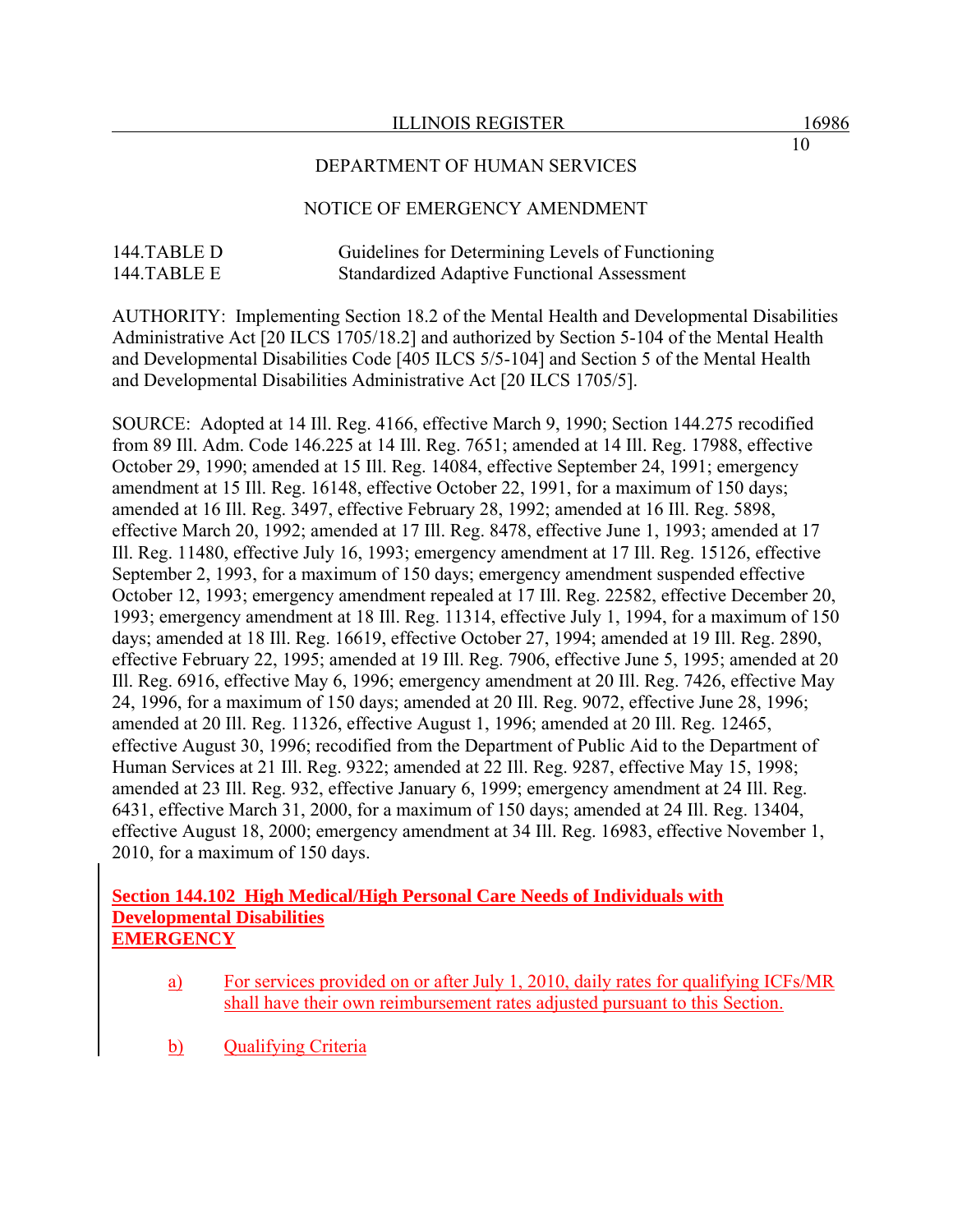# NOTICE OF EMERGENCY AMENDMENT

In order to receive rate adjustments under this Section, facilities must meet the criteria specified in this subsection (b). As of May 1, 2010, and on a continuing basis thereafter, the facility must:

- 1) Be a licensed ICF/MR, as defined in 77 Ill. Adm. Code 350, with more than 16 licensed beds and is not:
	- A) An SNF/PED, as defined in 77 Ill. Adm. Code 390; or
	- B) A dually-licensed facility with one or more portions of the facility licensed under different Parts of Title 77 of the Illinois Administrative Code; or
	- C) A campus facility, as defined under 89 Ill. Adm. Code 140.583.
- 2) For the immediately preceding month, as documented in the remittance advice report, have:
	- A) An occupancy level of at least 93 percent of licensed bed capacity; and
	- B) At least 93 percent of the facility residents eligible for, and enrolled in, medical assistance under 89 Ill. Adm. Code 120.
- 3) Based on the most recently conducted annual inspection of care survey, at least 60 percent of the residents of the facility must qualify as Medical Level III.
- c) Adjustment Methodology The program and support components of the per diem rate for qualifying facilities shall be replaced with the adjusted program and support components, determined as follows:
	- 1) Adjustment Factor The adjustment factor for a facility shall be the product of the difference between the Medical Level III percentage and 60 percent and:
		- A) For facilities with a Medical Level III percentage less than 80 percent -0.600; or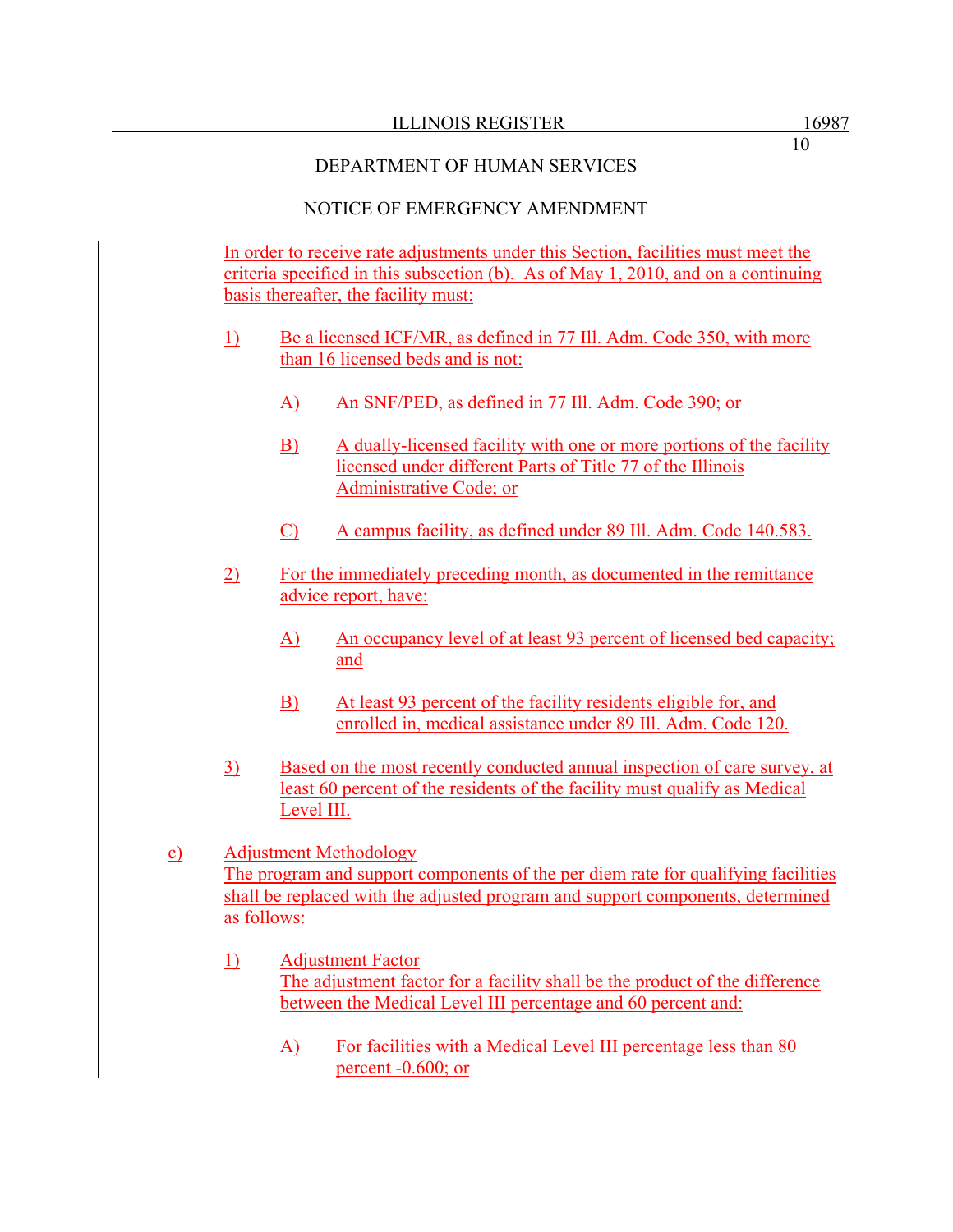10

# DEPARTMENT OF HUMAN SERVICES

# NOTICE OF EMERGENCY AMENDMENT

- B) For all other facilities -1.700.
- 2) Adjusted Program Component The adjusted program component shall equal the product of the following:
	- A) The program component of the per diem rate, as determined under Section 144.275; and
	- B) The sum of 1.000 plus the adjustment factor for the facility, as determined in subsection (c) (1).
- 3) Adjusted Support Component The adjusted support component shall equal the SNF/PED ceiling for the geographic area in which the facility is located.
- 4) Subsequent Adjustments Adjusted program and support components shall be redetermined when:
	- A) Changes to the program or support rate components are required in accordance with 89 Ill. Adm. Code 153; and
	- B) The percentage of the residents who are classified as Medical Level III changes as a result of the facility's annual inspection of care survey. The adjusted program component shall be recalculated and effective the first day of the month following the Medical Level III determinations.

(Source: Added by emergency rulemaking at 34 Ill. Reg. 16983, effective November 1, 2010, for a maximum of 150 days)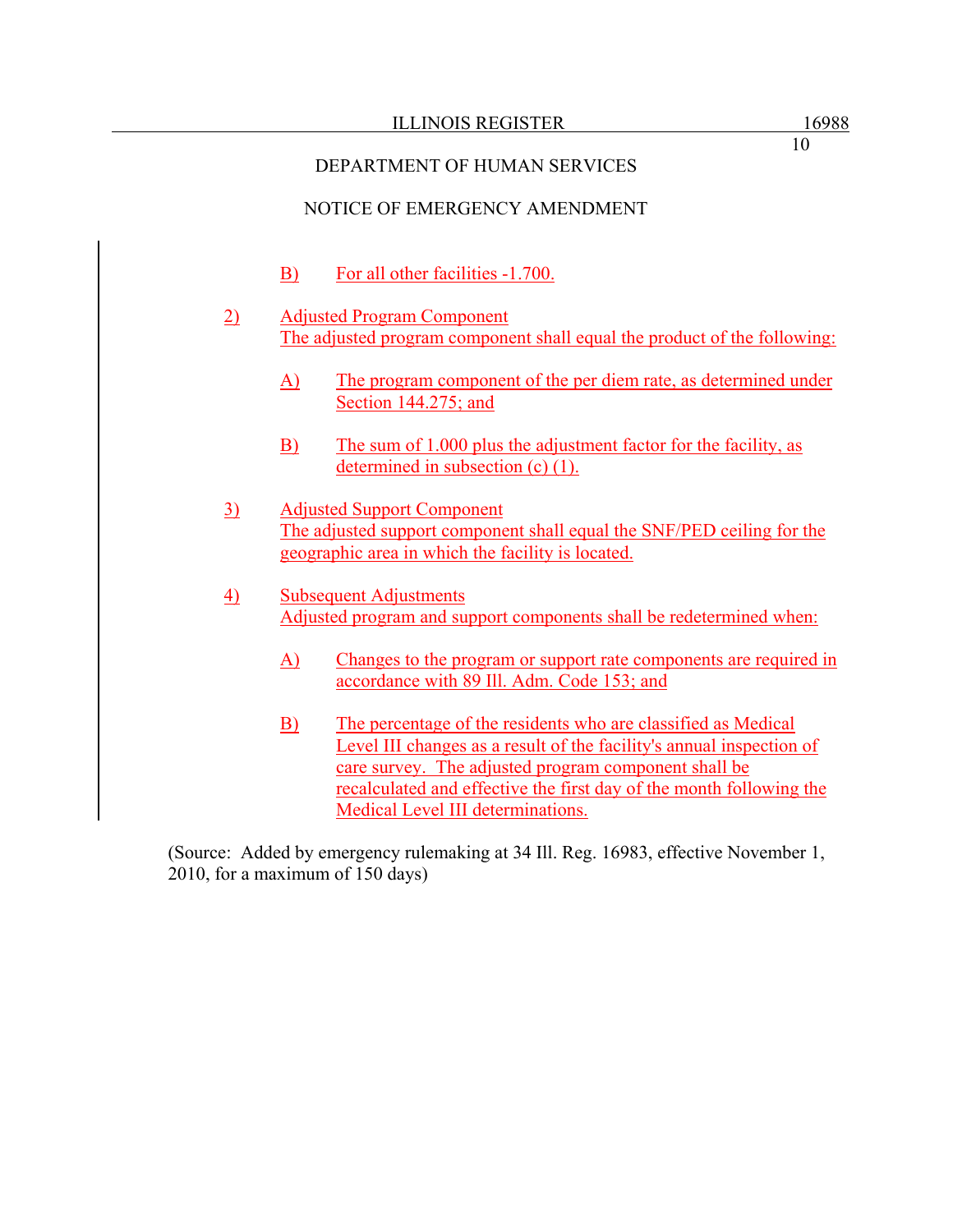# OFFICE OF THE STATE FIRE MARSHAL

# NOTICE OF CORRECTION TO NOTICE ONLY

- 1) Heading of the Part: Pyrotechnic Distributor and Operator Licensing Rules
- 2) Code Citation: 41 Ill. Adm. Code 230
- 3) The Notice of Adopted Amendments being corrected appears at:

34 Ill. Reg. 16524; October 22, 2010

# 4) The information being corrected is as follows:

14) Are there any amendments pending? Yes

| <b>Section Numbers:</b> | Proposed Action: | Illinois Register Citation:            |
|-------------------------|------------------|----------------------------------------|
| 230.140                 | Amend            | 34 Ill. Reg. 13612; September 24, 2010 |
| 230.150                 | Amend            | 34 Ill. Reg. 13612; September 24, 2010 |
| 230.2300                | Amend            | 34 Ill. Reg. 13612; September 24, 2010 |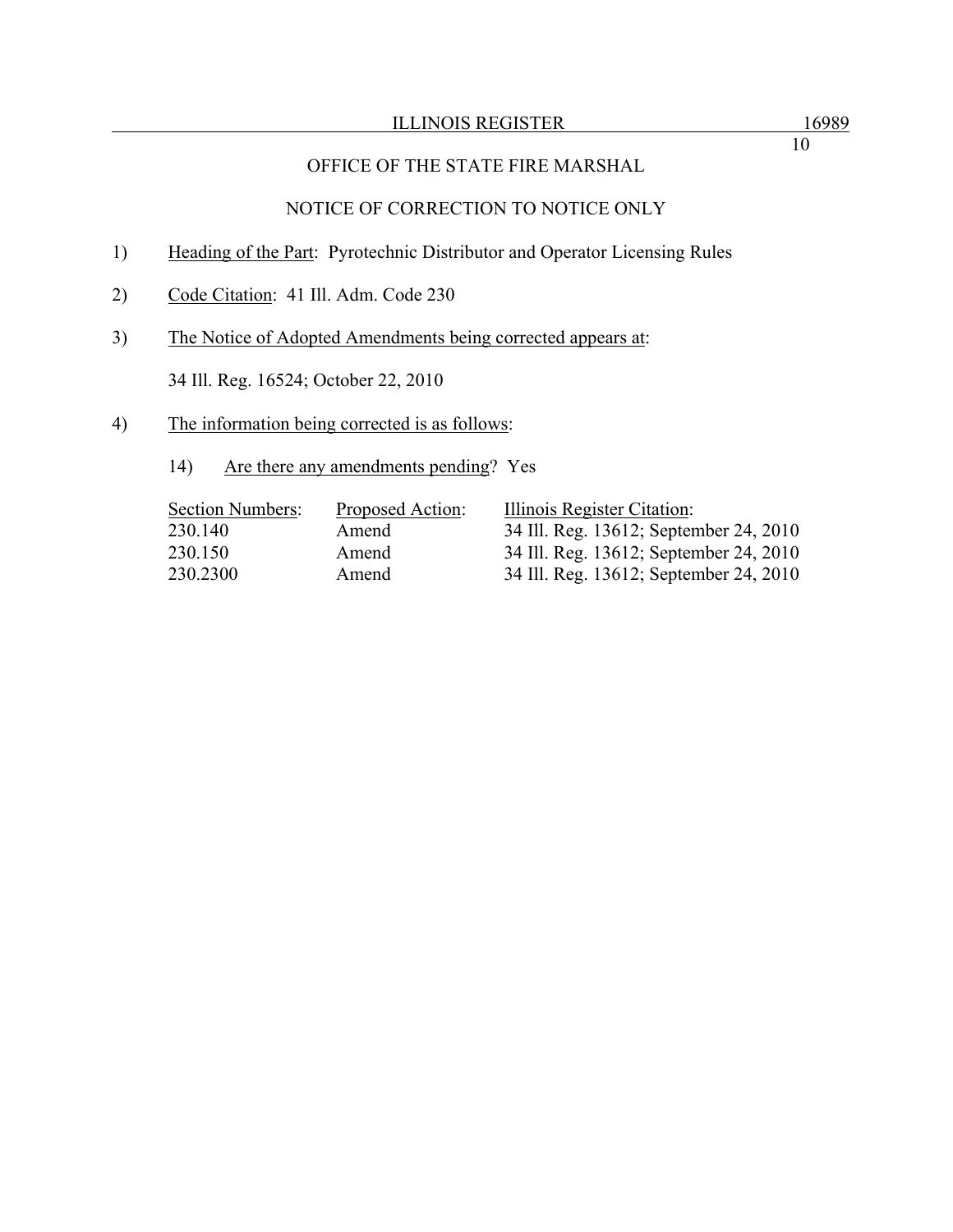## JOINT COMMITTEE ON ADMINISTRATIVE RULES ILLINOIS GENERAL ASSEMBLY

### STATEMENT OF OBJECTION TO EMERGENCY RULEMAKING

## ILLINOIS WORKERS' COMPENSATION COMMISSION

Heading of the Part: Miscellaneous

Code Citation: 50 Ill Adm Code 7110

Section Numbers: 7110.90

Date Originally Published in the Illinois Register: 7/16/10

34 Ill. Reg. 10222

At its meeting on October 19, 2010, the Joint Committee on Administrative Rules objected to the Illinois Workers' Compensation Commission's emergency rule titled (50 Ill Adm Code 7110; 34 Ill. Reg. 10222) because the cost-plus pricing model used in the rulemaking is contrary to Section 8.2 of the Workers' Compensation Act's requirement that the fee schedule be based on medical service provider fees and charges, not cost. JCAR additionally objects to the use of emergency rulemaking, as no grounds have been adequately shown that mandated adoption of these amendments in a shorter time frame than would have been required for the proposed rulemaking process and its incumbent opportunity for public participation.

Failure of the agency to respond within 90 days after receipt of the Statement of Objection shall be deemed a refusal. The agency's response will be placed on the JCAR agenda for further consideration.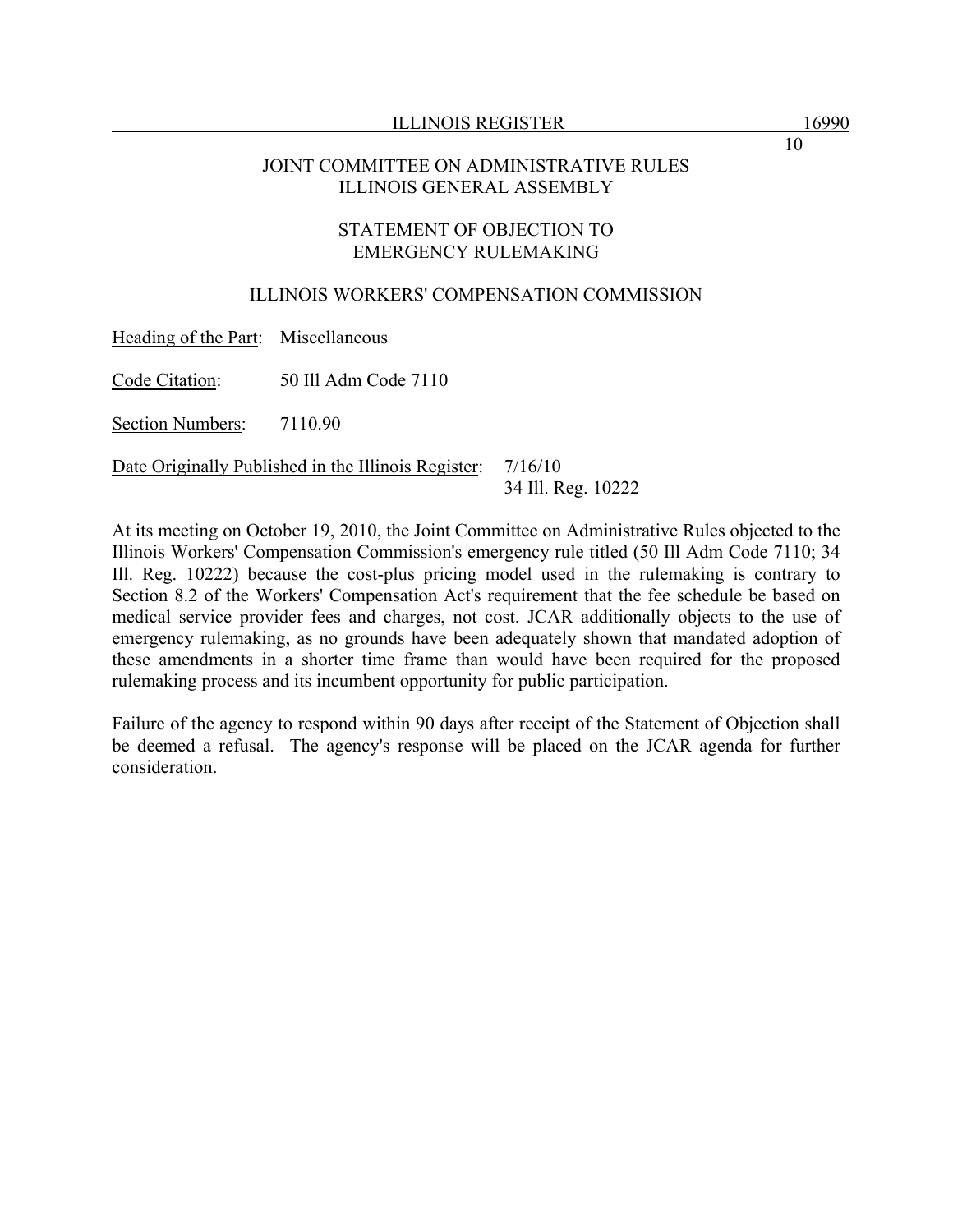## JOINT COMMITTEE ON ADMINISTRATIVE RULES ILLINOIS GENERAL ASSEMBLY

### STATEMENT OF OBJECTION TO AND FILING PROHIBITION OF PROPOSED RULEMAKING

### DEPARTMENT OF FINANCIAL AND PROFESSIONAL REGULATION

|                                                     | Heading of the Part: Cemetery Oversight Act                                           |                                                                                              |                                                                                              |                                                                                              |  |  |
|-----------------------------------------------------|---------------------------------------------------------------------------------------|----------------------------------------------------------------------------------------------|----------------------------------------------------------------------------------------------|----------------------------------------------------------------------------------------------|--|--|
| Code Citation:                                      | 68 Ill Adm Code 1249                                                                  |                                                                                              |                                                                                              |                                                                                              |  |  |
| Section Numbers:                                    | 1249.10<br>1249.20<br>1249.30<br>1249.40<br>1249.50<br>1249.60<br>1249.70<br>1249.100 | 1249.110<br>1249.120<br>1249.130<br>1249.140<br>1249.150<br>1249.160<br>1249.170<br>1249.180 | 1249.200<br>1249.210<br>1249.220<br>1249.230<br>1249.300<br>1249.310<br>1249.320<br>1249.330 | 1249.400<br>1249.410<br>1249.420<br>1249.430<br>1249.440<br>1249.450<br>1249.460<br>1249.470 |  |  |
| Date Originally Published in the Illinois Register: |                                                                                       |                                                                                              | 4/9/10                                                                                       |                                                                                              |  |  |

At its meeting on October 19, 2010, the Joint Committee on Administrative Rules voted to object to the above proposed rulemaking and prohibit its filing with the Secretary of State. The Committee found that the adoption of this rulemaking would constitute a serious threat to the public interest, safety or welfare. The reason for the Objection and Prohibition is as follows:

34 Ill. Reg. 5047

JCAR objects to, and prohibits filing of, the Department of Financial and Professional Regulation's rulemaking titled Cemetery Oversight Act (68 Ill. Adm. Code 1249; 34 Ill. Reg. 5047) because licensure fees, indemnification costs and continuing education requirements, as well as cemetery maintenance standards that are not differentiated based on the size and financial strength of the cemetery as is required by the statute, will cause serious financial hardship for some cemeteries. Implementing this rulemaking is likely to cause some small cemeteries to go into receivership or abandonment, especially those that are operated by volunteers, which would create a serious threat to the public interest and welfare.

The proposed rulemaking may not be filed with the Secretary of State or enforced by the Department of Financial and Professional Regulation for any reason following receipt of this certification and statement by the Secretary of State for as long as the Filing Prohibition remains in effect.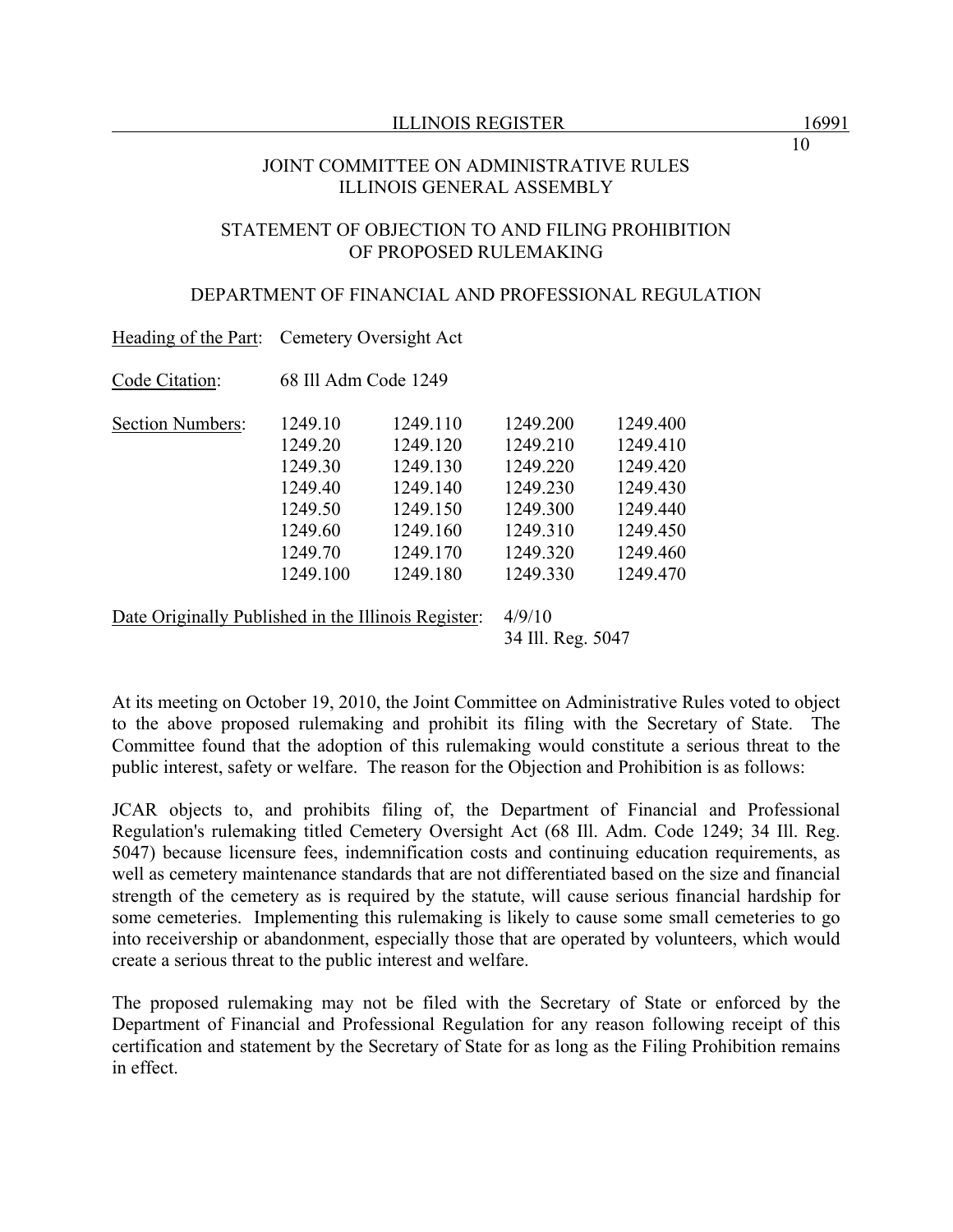#### JOINT COMMITTEE ON ADMINISTRATIVE RULES ILLINOIS GENERAL ASSEMBLY

# SECOND NOTICES RECEIVED

The following second notices were received by the Joint Committee on Administrative Rules during the period of October 19, 2010 through October 25, 2010 and have been scheduled for review by the Committee at its November 16, 2010 meeting. Other items not contained in this published list may also be considered. Members of the public wishing to express their views with respect to a rulemaking should submit written comments to the Committee at the following address: Joint Committee on Administrative Rules, 700 Stratton Bldg., Springfield IL 62706. Second Start

| ovvona<br>Notice<br>Expires | Agency and Rule                                                                             | ∟ດເ⊥ະ<br>Of First<br>Notice      | <b>JCAR</b><br>Meeting |
|-----------------------------|---------------------------------------------------------------------------------------------|----------------------------------|------------------------|
| 12/1/10                     | Department of Agriculture, Motor Fuel and<br>Petroleum Standards Act (8 Ill. Adm. Code 850) | 7/23/10<br>34 Ill. Reg.<br>10486 | 11/16/10               |
| 12/1/10                     | Department of Agriculture, Bovine Brucellosis<br>(8 Ill. Adm. Code 75)                      | 7/23/10<br>34 Ill. Reg.<br>10433 | 11/16/10               |
| 12/8/10                     | Pollution Control Board, General Provisions (35)<br>Ill. Adm. Code $101$ )                  | 7/2/10<br>34 Ill. Reg.<br>8500   | 11/16/10               |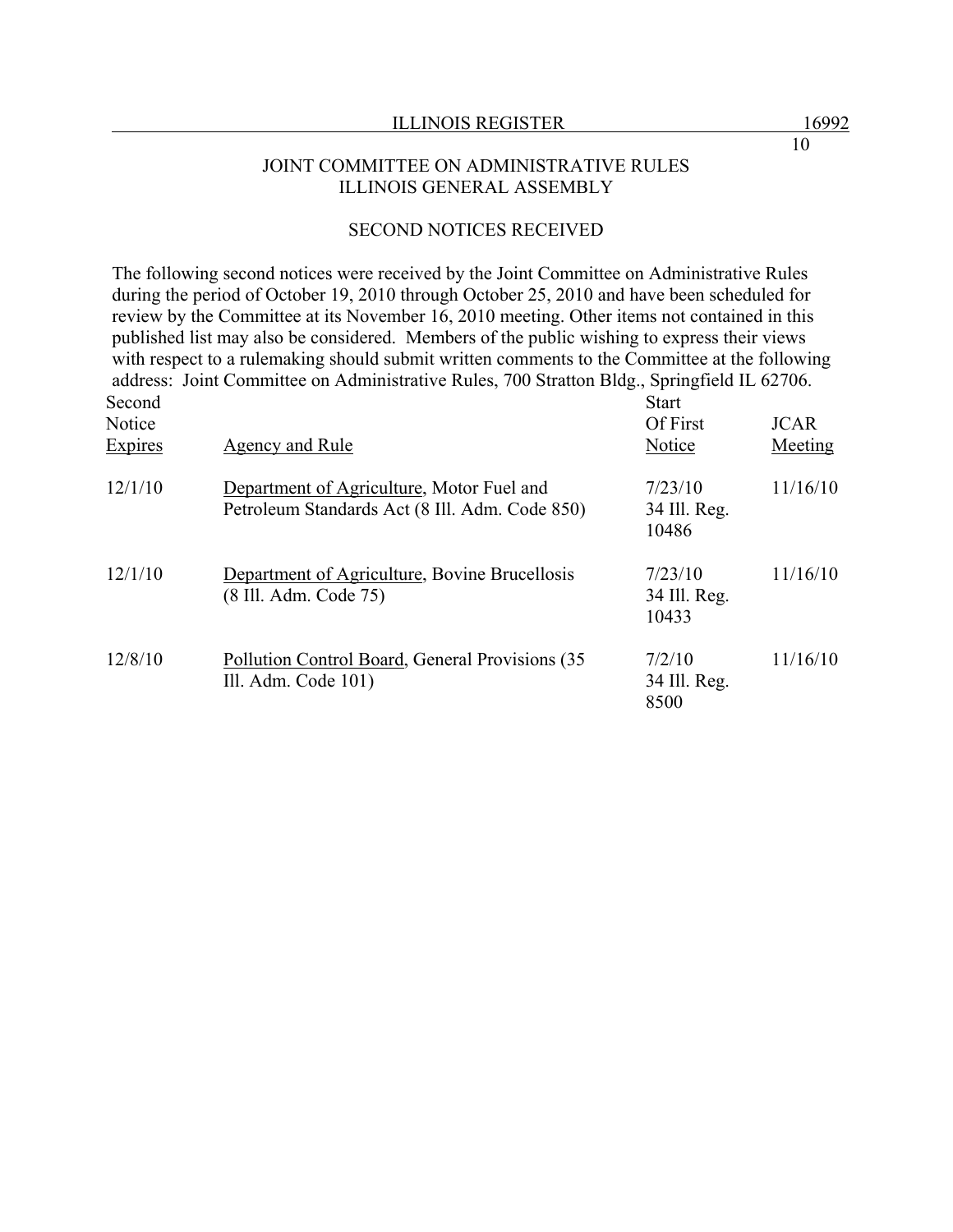# **2010-293 Le Chapeau Nationale Day (Revised)**

WHEREAS, 786 children suffer from Tuberculosis, 30,000 children suffer from Cystic Fibrosis and thousands of children suffer from other respiratory diseases nationwide each year; and,

WHEREAS, by providing grants to non-profit agencies and scholarships to nursing students who plan on working with children with tuberculosis, the Eight and Forty organization has enabled countless individuals to contribute to the quality of life of our state and our nation's youth; and,

WHEREAS, the Eight and Forty Organization has improved research and hospital maintenance to better treat these children for 89 years; and,

WHEREAS, the fulfillment of this mission could not be achieved without the leadership and motivation of the Le Chapeau Nationale; and,

WHEREAS, Milwaukee, Wisconsin is host to this year's annual La Marche convention for Le Chapeau Nationale Janet Christiansen:

THEREFORE, I, Pat Quinn, Governor of the State of Illinois, do hereby commend Le Chapeau Nationale Janet Christiansen and the Eight and Forty for its devotion to protecting the health of children with respiratory diseases and hereby proclaim September 2, 2010 as **LE CHAPEAU NATIONALE DAY** in Illinois, in honor of their dedication to this mission.

Issued by the Governor August 30, 2010 Filed by the Secretary of State October 25, 2010

## **2010-355 S.T.A.T.I.C. Now Illinois Day**

WHEREAS, on August 6, 2009 legislation was passed in Illinois that prohibits motorists from texting on cell phones while driving; and,

WHEREAS, on October  $12<sup>th</sup>$ , 2010, S.T.A.T.I.C. Now Illinois is holding an Illinois Media Launch Event at Regina Dominican High School; and,

WHEREAS, the mission of S.T.A.T.I.C. Now Illinois is to raise awareness among teens and adults of all ages about the dangers of texting and talking on cell phones while driving; and,

WHEREAS, S.T.A.T.I.C. Now Illinois will achieve its mission through using virtual simulators as a tool for demonstrating to teens the dangers of texting and talking while driving, distributing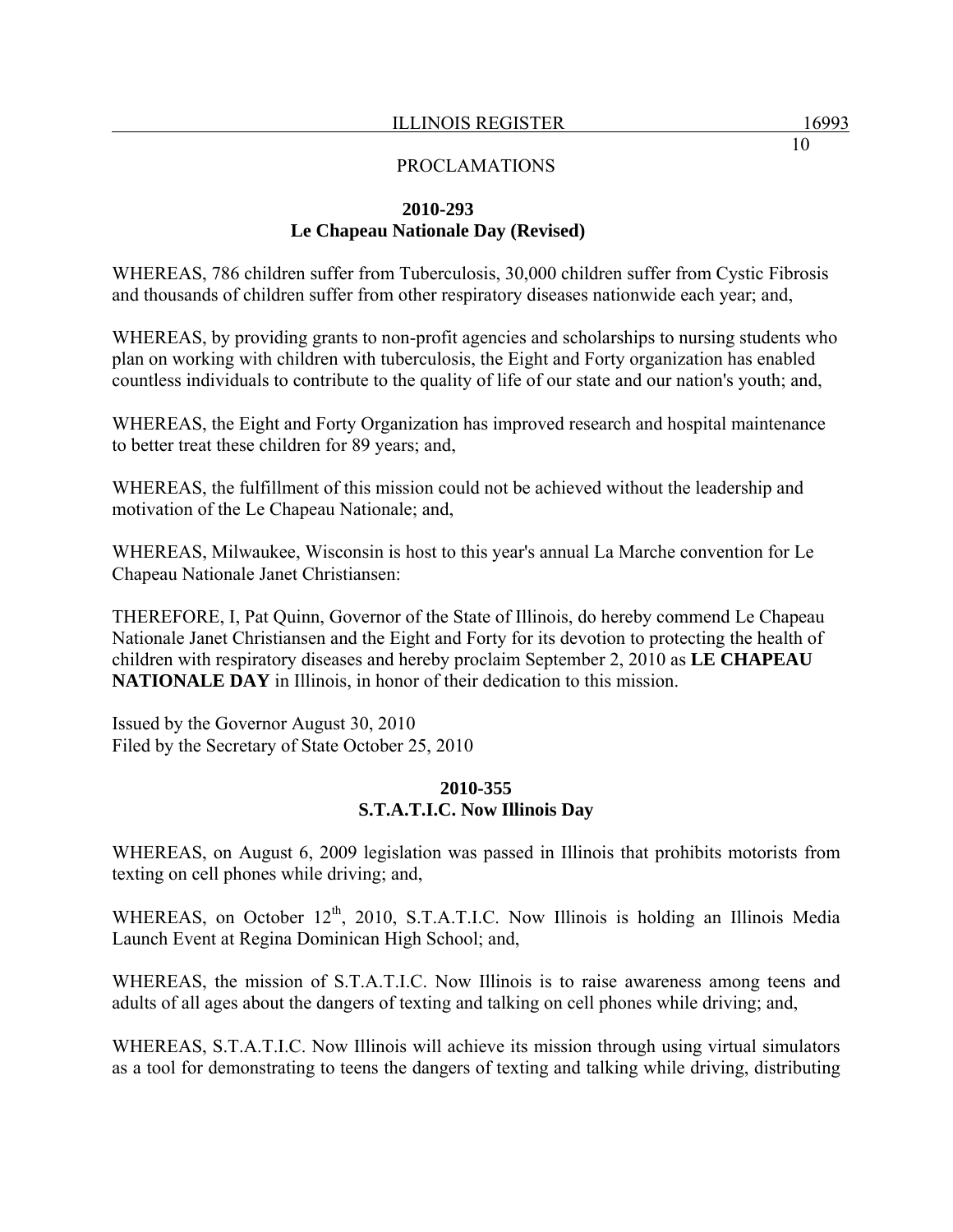# PROCLAMATIONS

informational materials at community events, and providing information about the dangers of texting and talking while driving on its website, www.staticnowillinois.webs.com; and,

WHEREAS, the State of Illinois affirms its commitment to aggressively working towards the reduction of texting and talking on cell phones by collaborating with S.T.AT.I.C. Now Illinois, community organizations, and local, state, and federal agencies; and,

WHEREAS, numerous studies have documented that using a cell phone while driving is dangerous; and,

WHEREAS, the use of a cell phone while driving increases your chance of getting into a car crash by 400 percent; and,

WHEREAS, one in four teens of driving age say they have texted while driving, and half of all teens ages 12 to 17 say they have been a passenger while a driver was texting behind the wheel; and,

WHEREAS, at any moment during daylight hours, over 800,000 vehicles are being driven by someone using a hand-held cell phone:

THEREFORE, I, Pat Quinn, Governor of the State of Illinois, do hereby proclaim October 12, 2010 as **S.TA.T.I.C. NOW ILLINOIS DAY** to promote the importance of ending cell phone use while driving and to affirm the continued commitment of Illinois in ensuring that motorists travel safely in the Land of Lincoln.

Issued by the Governor October 12, 2010 Filed by the Secretary of State October 25, 2010

## **2010-356 Infection Prevention Week**

WHEREAS, protecting the health of Americans includes providing every citizen with access to safe and effective healthcare; and,

WHEREAS, the prevention of healthcare-associated infections is instrumental in achieving this goal; and,

WHEREAS, Infection Preventionists are devoted to patient and healthcare worker safety and are committed to reducing the risk and occurrence of healthcare-associated infections; and,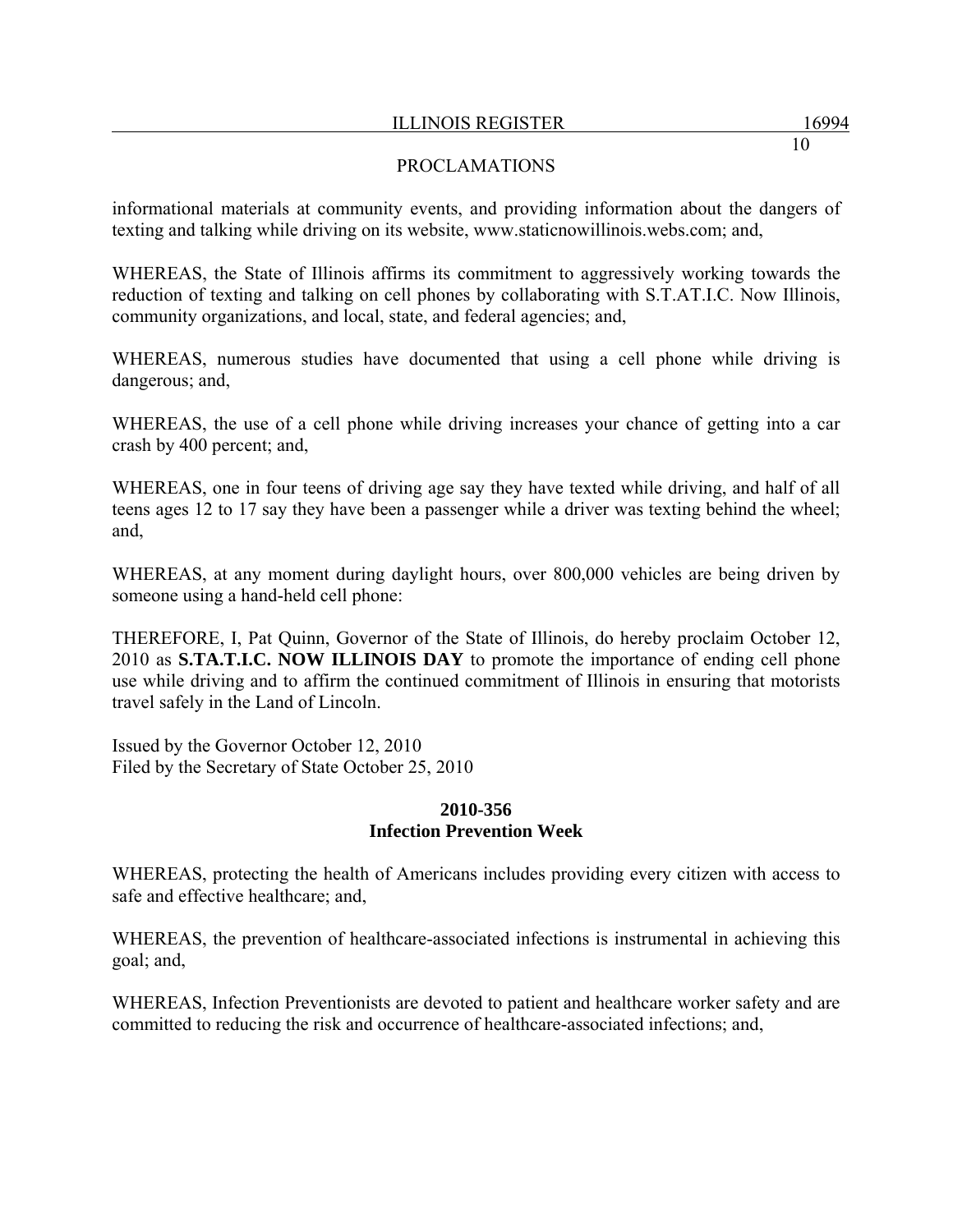# PROCLAMATIONS

WHEREAS, every year Americans make more than 1 billion visits to their doctors' offices, emergency rooms, and hospital outpatient departments and more than 37 million are admitted to hospitals, with many undergoing medical procedures that have a risk of infectious complications; and,

WHEREAS, healthcare-associated infections increase morbidity and mortality and add a significant financial burden to the cost of healthcare; and,

WHEREAS, each year, healthcare-associated infections are among the leading causes of death in the United States, accounting for an estimated 1.7 million infections and 99,000 associated deaths in 2002; and,

WHEREAS, the financial burden attributed to healthcare-associated infections is staggering, representing an estimated \$28 billion to \$33 billion in excess healthcare costs each year - \$6.5 billion in the United States alone; and,

WHEREAS, according to the World Health Organization (WHO) it is estimated that at any time over 1.4 million people worldwide suffer from infectious complications acquired in hospitals, with hospital-wide prevalence rates ranging from 5 percent to 19 percent in developing countries; and,

WHEREAS, the Association for Professionals in Infection Control and Epidemiology (APIC), representing more than 13,000 Infection Prevention and Control Professionals, sponsors International Infection Prevention Week – an awareness campaign to make the public aware of the importance of preventing healthcare-associated infections, thereby reducing the burden on human suffering and disease:

THEREFORE, I, Pat Quinn, Governor of the State of Illinois, do hereby proclaim October 17 - 23, 2010 as **INFECTION PREVENTION WEEK** in Illinois, and encourage all citizens to join in this worthy effort to prevent healthcare-associated infections.

Issued by the Governor October 12, 2010 Filed by the Secretary of State October 25, 2010

# **2010-357 Lilly Ledbetter Day**

WHEREAS, Lilly Ledbetter is one the most recognized and respected spokeswoman for the issue of pay equity today because she has battled corporations, courts, and legislators to ensure equal work results in equal pay for women across the country; and,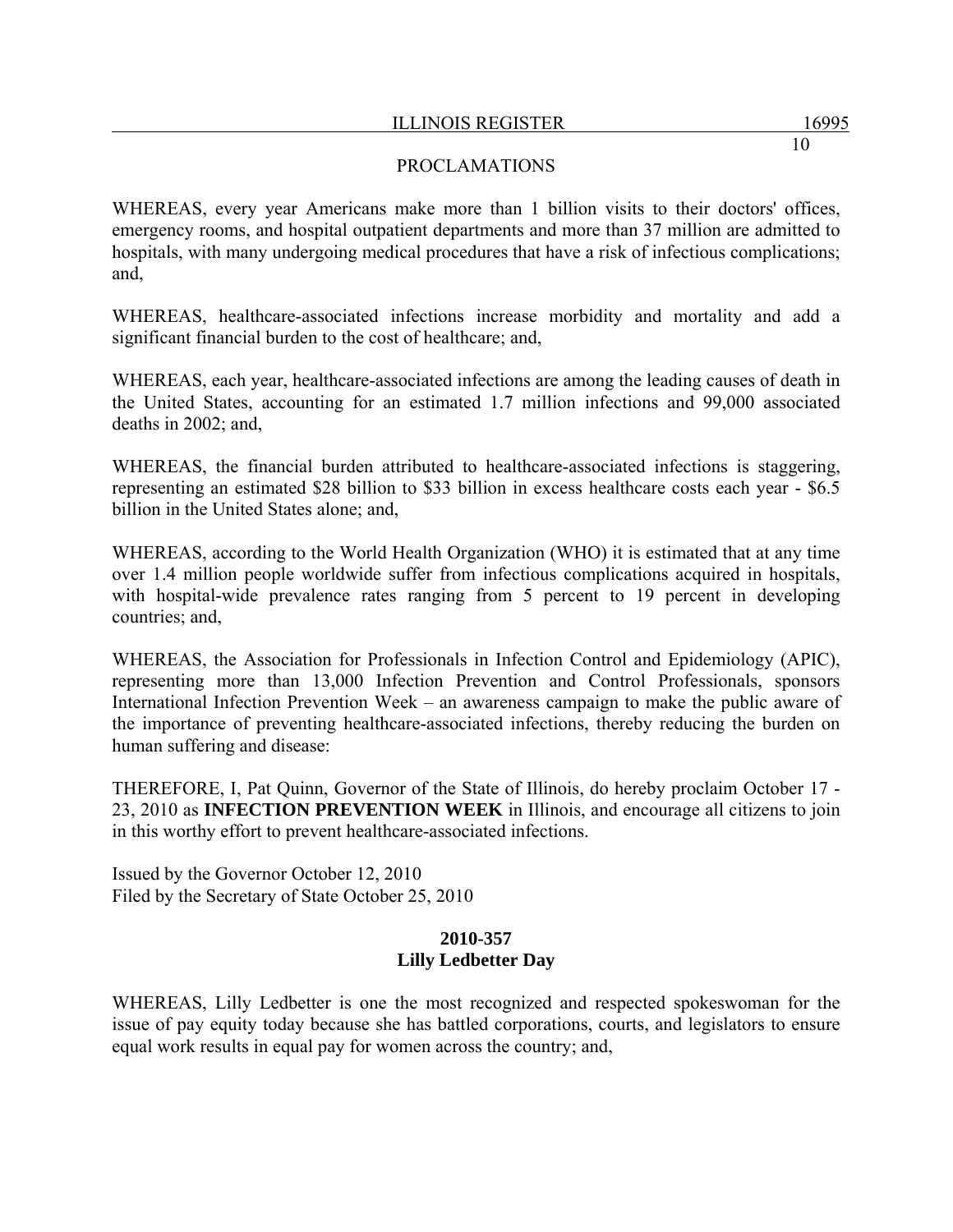## PROCLAMATIONS

WHEREAS, the only woman hired for her position, Ms. Ledbetter worked as an overnight supervisor for Goodyear Tire and Rubber Company for almost two decades, where she trained and oversaw new hires, who were all men. Building a reputation for high-quality work and her no nonsense demeanor, Ms. Ledbetter received the company's Top Performance Award in 1996; and,

WHEREAS, despite her outstanding quality of work and numerous accomplishments, Ms. Ledbetter eventually came to learn that she was being paid significantly less than her male counterparts, which resulted in less income for her family and a smaller pension for her retirement, simply because she was a woman; and,

WHEREAS, although she faced threats and harassment, Ms. Ledbetter courageously filed formal charges with the Equal Employment Opportunity Commission against her employer for genderpay discrimination. Soon thereafter, Ms. Ledbetter took her case to court, where she protested pay discrimination under Title VII of the Civil Rights Act and Equal Pay Act; and,

WHEREAS, while Ms. Ledbetter resolutely fought her case all the way to the Supreme Court, ultimately the Court did not rule on the plausibility of sex discrimination but instead on the statue of limitations. However, Ms. Ledbetter refused to give up, and her fight for equal pay for equal work struck a chord with many legislators across America; and,

WHEREAS, as the first piece of legislation he authorized in office, President Barack Obama signed the Lilly Ledbetter Fair Pay Act into law on January 29, 2009, ensuring that all workers will have 180 days after any discriminatory paycheck to file a complaint, so that they will not have to face the circumstances Ms. Ledbetter did as a mother, provider, and retiree; and,

WHEREAS, on October 14<sup>th</sup>, 2010, the Illinois Department of Human Rights, in partnership with the Women's Bureau, U.S. Department of Labor, Equal Employment Opportunity Commission, Chicago District Office, Advisory Council on Women, Chicago Commission on Human Relations, Illinois Department of Labor, and Cook County Commission on Women's Issues will honor Ms. Ledbetter as she shares her remarkable story at the Chicago Cultural Center:

THEREFORE, I, Pat Quinn, Governor of the State of Illinois, do hereby proclaim October 14<sup>th</sup>, 2010 as **LILLY LEDBETTER DAY** in Illinois, in recognition of the tremendous perseverance, dedication, and sense of justice Ms. Ledbetter exhibited in her fight for equal pay for equal work, for which our State will be forever grateful.

Issued by the Governor October 12, 2010 Filed by the Secretary of State October 25, 2010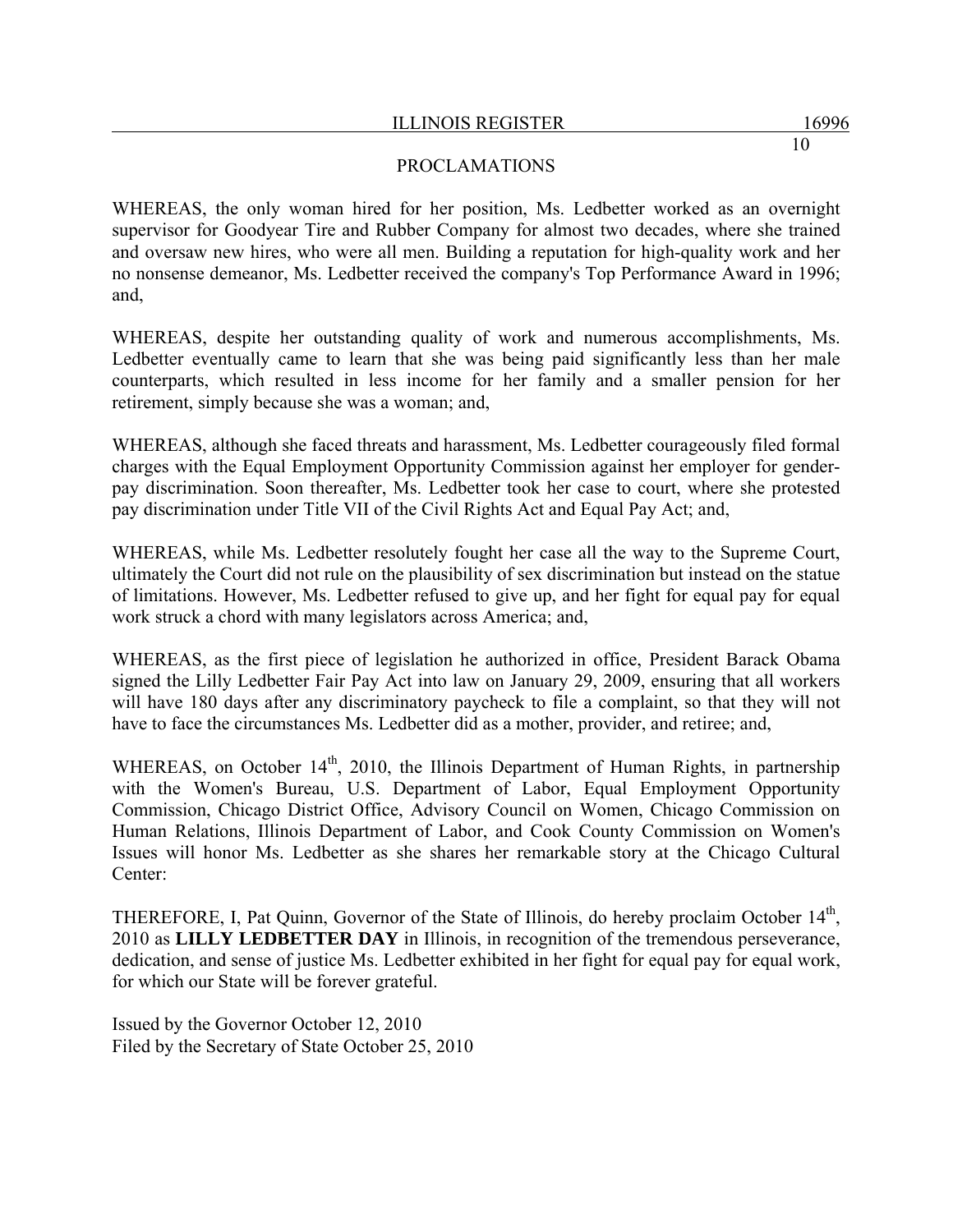## **2010-358 National Service Recognition Day**

WHEREAS, more than 78,000 people of all ages and backgrounds are serving in 159 national service projects across Illinois; and,

WHEREAS, National Service Members serve their communities by improving education, protecting public safety, improving health care, safeguarding the environment, providing disaster relief and promoting civic engagement; and,

WHEREAS, more than 2,700 AmeriCorps Members serving in Illinois will take a pledge today to promise to carry this commitment to service throughout their lives; and,

WHEREAS, over 18,000 Senior Corps Members are currently contributing their time and talents through the Foster Grandparent, Senior Companion, and Retired and Senior Volunteer Program (RSVP) programs; and,

WHEREAS, the Learn and Serve America program provides grants to schools, colleges, and nonprofits to engage more than 57,000 Illinois students in community service, civic learning and community service each year; and,

WHEREAS, the Serve Illinois Commission is charged with enhancing and supporting community volunteerism in all its forms and in the administration of the AmeriCorps State Program in Illinois:

THEREFORE, I, Pat Quinn, Governor of the State of Illinois, do hereby proclaim October 21, 2010, as **NATIONAL SERVICE RECOGNITION DAY** in Illinois, and congratulate members of Illinois' AmeriCorps and the National Service family of programs, both past and present, on their service in strengthening communities through volunteerism in the State of Illinois.

Issued by the Governor October 12, 2010 Filed by the Secretary of State October 25, 2010

# **2010-359 Polish American Heritage Month**

WHEREAS, since 1608, when the first Polish settlers arrived at Jamestown, Virginia, Polish people have been an important part of America's history and culture; and,

WHEREAS, in October, 2010, Polish Americans will mark the  $29<sup>th</sup>$  Anniversary of the founding of Polish American Heritage Month, a national celebration of Polish history, culture and pride; and,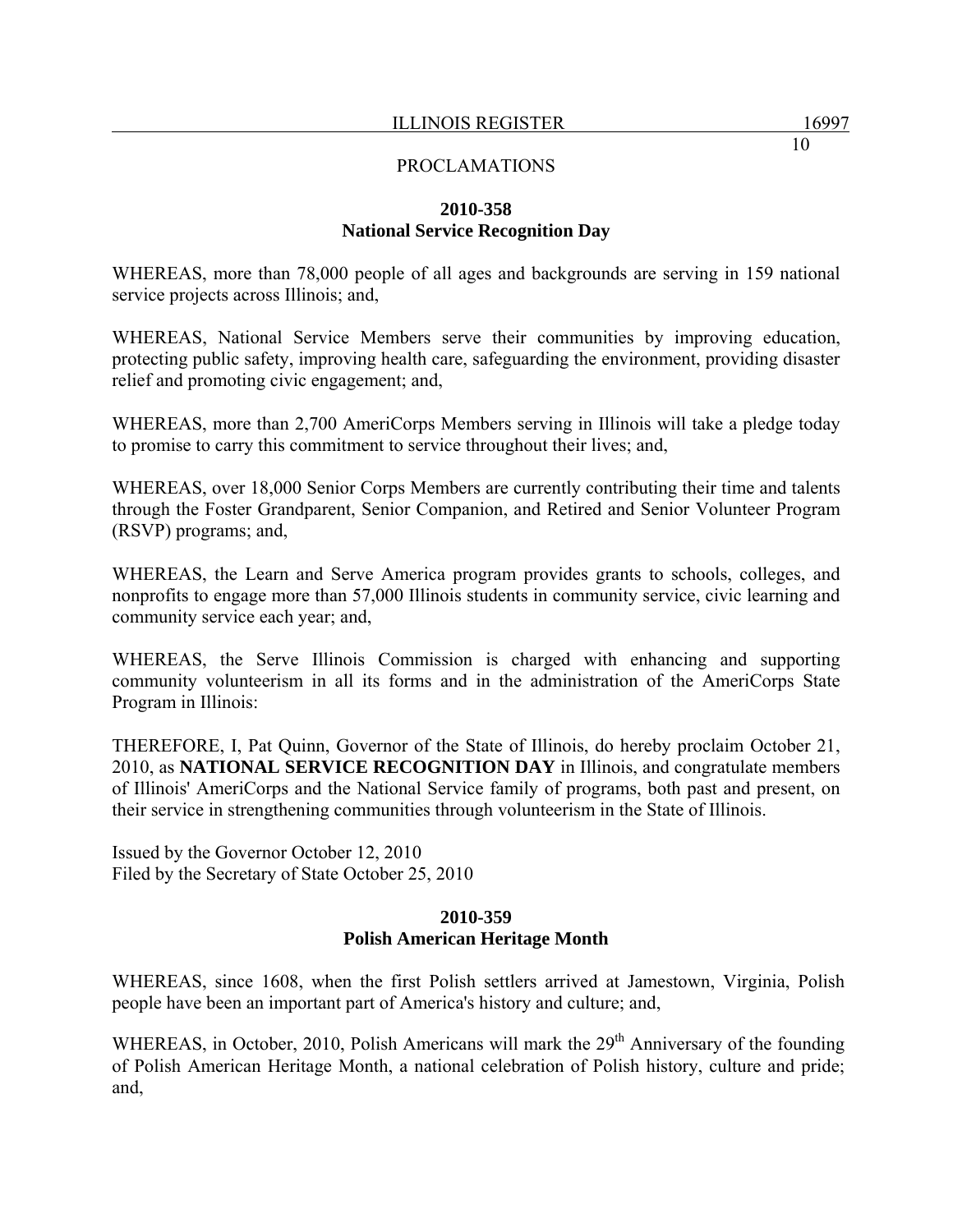# PROCLAMATIONS

WHEREAS, during 2010, the Polish American Community, together with the World, celebrates the 200<sup>th</sup> Anniversary of the birth of Polish composer and pianist, Fryderyk Chopin; and,

WHEREAS, in 2010 we celebrate the  $30<sup>th</sup>$  Anniversary of the formation of SOLIDARITY, the Polish labor movement which led to the overthrow of Communism- thus ultimately changing the political structure of the entire World; and,

WHEREAS, 2010 also marks the  $70<sup>th</sup>$  Anniversary of the Katyn Forest Massacre, the premeditated execution of 22,000 Polish officers and intellectuals by the Soviet secret police in April – May, 1940; and,

WHEREAS, Polish Americans continue to mourn the death of Poland's President, Lech Kaczynski, First Lady, Maria Kaczynska, last President-in-Exile, Ryszard Kaczorowski, parliamentarians and many notables who died in a tragic plane crash en-route to Russia for a memorial for the victims of the Katyn Massacre; and,

WHEREAS, among the 96 victims of the tragic plane crash in Smolensk, Russia was, ironically, the only Polish American, Illinois resident Wojciech Seweryn, whose father was massacred in Katyn and who designed the Katyn Monument in Niles, Illinois; and,

WHEREAS, there are about 10 million Americans of Polish descent, with more than 1 million living in Illinois; and,

WHEREAS, the City of Chicago boasts the largest metropolitan Polish population of any city outside of Poland, with approximately 185,000 Polish language speakers; and,

WHEREAS, it is essential that we, as Illinoisans and Americans, learn about the great history and culture of Poland and Polish Americans which is woven into the rich tapestry that makes up our nation's diverse population:

THEREFORE, I, Pat Quinn, Governor of the State of Illinois, do hereby proclaim October 2010 as **POLISH AMERICAN HERITAGE MONTH** in Illinois, in recognition of the contributions Polish Americans have made and continue to make to the history, economy and culture of our state.

Issued by the Governor October 12, 2010 Filed by the Secretary of State October 25, 2010

## **2010-360 Allen Chapel African Methodist Episcopal Church Day**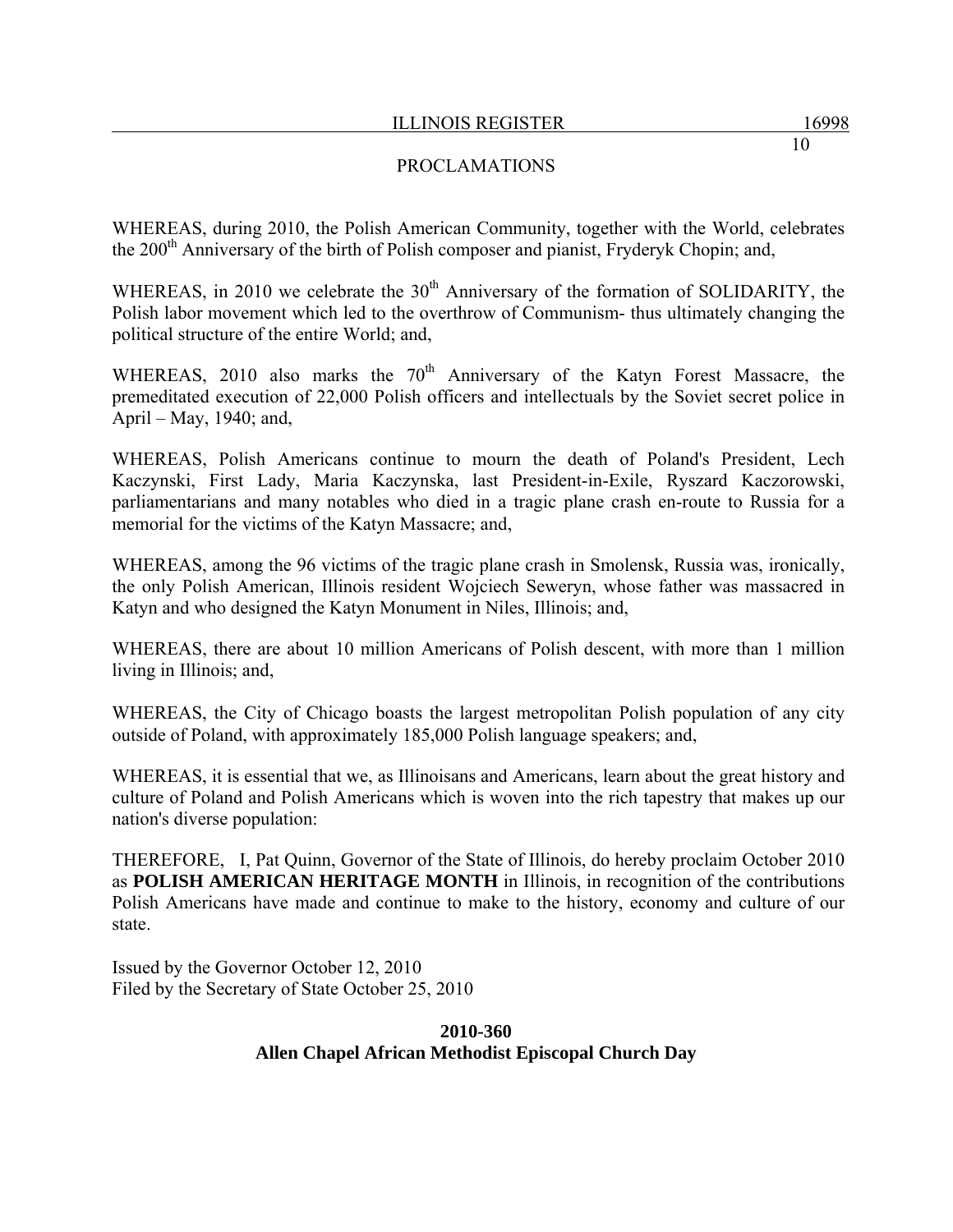## PROCLAMATIONS

WHEREAS, Allen Chapel African Methodist Episcopal Church, the first religious institution for African Americans in the City of Danville, was organized in 1865 by the first pastor of Allen Chapel, Reverend Payne; and,

WHEREAS, religious services for Allen Chapel AME Church were first held in the home of William Bass; and,

WHEREAS, from 1866 to 1958, Allen Chapel AME Church members endured relocations and fires before settling at the church's current location, 503 North Jackson Street in Danville; and,

WHEREAS, this year, Allen Chapel African Methodist Episcopal Church celebrates its 145<sup>th</sup> anniversary; and,

WHEREAS, for the last 145 years, Allen Chapel AME Church has been a wonderful spiritual sanctuary in the City of Danville, and an important and historical community institution for the African American community; and,

WHEREAS, Allen Chapel AME Church has served as a site of worship, charity, education, and community involvement for the past 145 years. Its leaders and founders have played important roles in both the civic and religious life of the City of Danville; and,

WHEREAS, on October 17, 2010, Allen Chapel AME Church will be celebrating its 145<sup>th</sup> anniversary with a special service to include participation from local ministers, as well as Allen Chapel's sister church, Bethel AME Church of Champaign; and,

WHEREAS, this special 145<sup>th</sup> Anniversary celebration also commemorates and honors the leadership of all the past and present pastors and members of Allen Chapel African Methodist Episcopal Church who have contributed so greatly to the community over the years:

THEREFORE, I, Pat Quinn, Governor of the State of Illinois, do hereby proclaim October 17, 2010 as **ALLEN CHAPEL AMERICAN METHODIST EPISCOPAL CHURCH DAY** in Illinois, in recognition of their  $145<sup>th</sup>$  anniversary of serving the local community and the State of Illinois.

Issued by the Governor October 12, 2010 Filed by the Secretary of State October 25, 2010

# **2010-361 Project Fit America Day**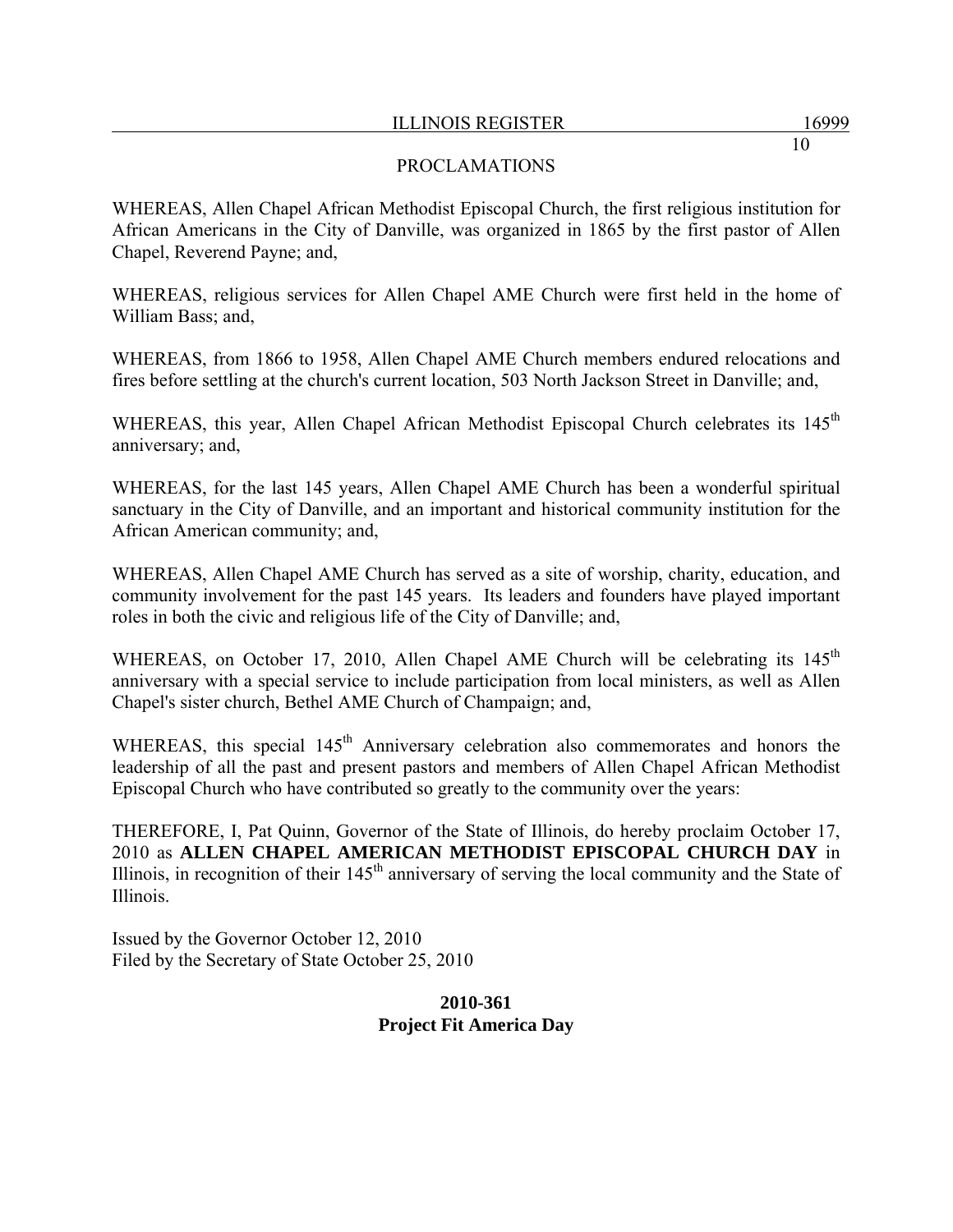## PROCLAMATIONS

WHEREAS, Project Fit America is a non-profit organization whose mission is to establish exemplary academic programs in schools to get children physically fit; and,

WHEREAS, the program, now in its  $20<sup>th</sup>$  year, has helped schools in over 750 cities and 40 states nationwide; and,

WHEREAS, studies show that children who exercise on a regular basis perform higher academically at the elementary and middle school levels because they are keener, less tired, and in better control of aggression; and,

WHEREAS, on Tuesday, October 19, 2010 at Washington Elementary School in Schiller Park, Loyola University Medical Center/Gottlieb Memorial Hospital will kick off Project Fit America in Illinois; and

WHEREAS, Loyola University Medical Center/Gottlieb Memorial Hospital has done a magnificent job of gathering an impressive group of teachers, parents and community members to create model programs; and,

WHEREAS, eleven exemplary model and pilot schools in Illinois are participating in Project Fit America, which impacts over 6,000 children, hundreds of teachers and countless community members, creating an exemplary state model school fitness initiative:

THEREFORE, I, Pat Quinn, Governor of the State of Illinois, do hereby proclaim October 19, 2010 as **PROJECT FIT AMERICA DAY** in Illinois, in support of the efforts of Project Fit America.

Issued by the Governor October 12, 2010 Filed by the Secretary of State October 25, 2010

#### **2010-362 Diversity Employment Day**

WHEREAS, a diverse workplace, where all employees are ensured equal opportunities for success, is an economic necessity; and,

WHEREAS, the success of a company in the 21<sup>st</sup> century is dependent in part on its ability to maintain a workforce that mirrors the diverse community it serves; and,

WHEREAS, the Diversity Employment Day Career Fair for Chicago and Illinois will bring together Illinois' major employers with thousands of qualified diversity professionals; and,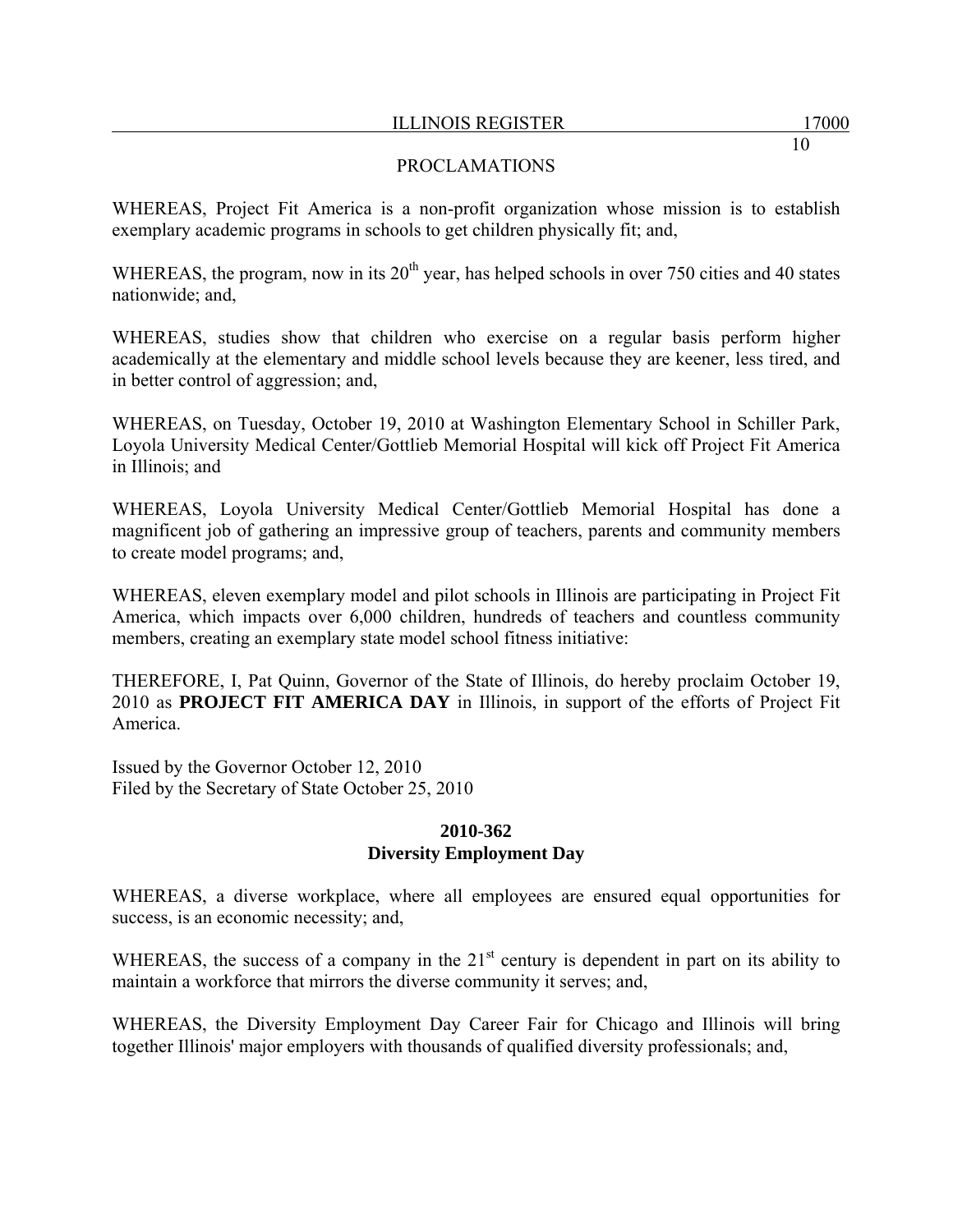## PROCLAMATIONS

WHEREAS, the Diversity Employment Day Career Fair will offer employment opportunities and career guidance for professionals in accounting, administration, healthcare, hardware and software engineering, finance, information technology, law enforcement, management, marketing, sales, network, data and telecommunications; and,

WHEREAS, the Diversity Employment Day Career Fair will be held at the Embassy Suites Chicago – Downtown/Lakefront on Wednesday, November 10, 2010:

THEREFORE, I, Pat Quinn, Governor of the State of Illinois, do hereby proclaim November 10, 2010 as **DIVERSITY EMPLOYMENT DAY** in Illinois, and congratulate all participants for recognizing the economic and social value in employing a diverse workforce.

Issued by the Governor October 12, 2010 Filed by the Secretary of State October 25, 2010

# **2010-363**

# **Marine Week**

# **WHEREAS, the United States Marine Corps has guarded our country and protected American freedom and liberty for the past 235 years; and,**

WHEREAS, ever since the creation of the Marine Corps in 1775, Marines have served and fought in every American conflict, from the Revolutionary War in the  $18<sup>th</sup>$  century, to the War on Terrorism today; and,

WHEREAS, Marines are trained to always be faithful to "God, Country, and Corps," to stand ready to fight anytime and anywhere the President or Congress may designate, and to hold their ground against all odds; and,

WHEREAS, thanks to that training, the Marine Corps is one of the most elite and capable fighting forces in the world; and the devotion of Marines to duty has helped keep us and our country safe and free; and,

WHEREAS, for those reasons, Marines have rightfully earned a reputation for courage and military efficiency. They have a rich tradition of excellence, and this year they celebrate 235 years of commitment and dedication to service; and,

WHEREAS, Marine Week was established to recognize the contributions of local Marine heroes, their families, and the cities from which they came, while also showcasing the rich history and traditions of the Marine Corps; and,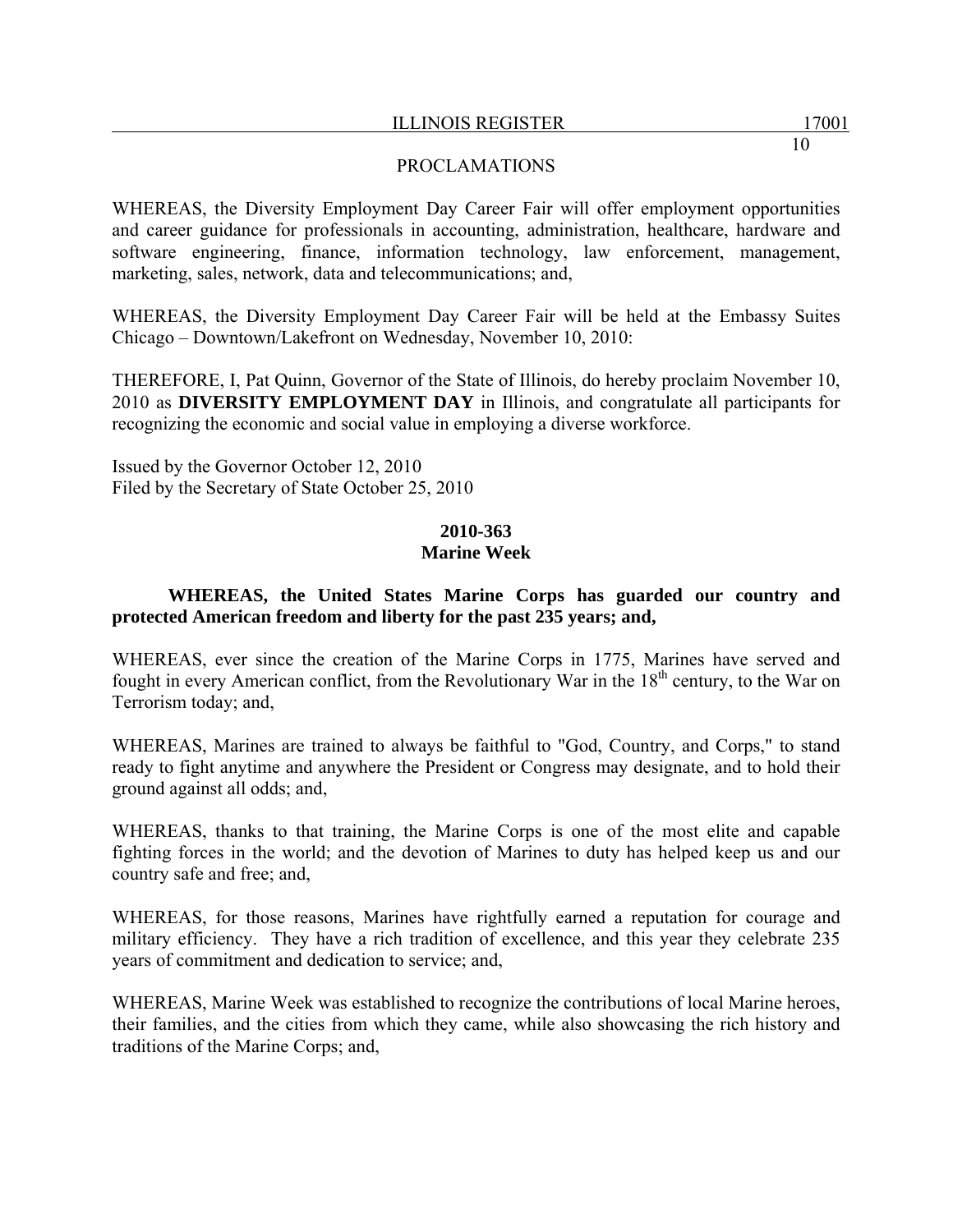WHEREAS, during Marine Week, to be observed this year from November 7-13 which includes the anniversary of the formation of the Marine on November 10, Marines undertake a variety of activities to raise awareness of the Marine Corps and their role in our communities and in protecting and preserving our Nation and its citizens; and

THEREFORE, I, Pat Quinn, Governor of the State of Illinois, do hereby proclaim November 7- 13, 2010 as **MARINE WEEK** in Illinois, in recognition of the Marine Corps, and to thank the loyal Marines of our state who have served and sacrificed to protect our liberty and freedom.

Issued by the Governor October 12, 2010 Filed by the Secretary of State October 25, 2010

# **2010-364 Extra Mile Day**

WHEREAS, the State of Illinois acknowledges that a special vibrancy exists within the entire community when its individual citizens collectively "go the extra mile" in personal effort, volunteerism, and service; and,

WHEREAS, the State of Illinois encourages its citizens to maximize their personal contribution to their community by giving of themselves wholeheartedly and with total effort, commitment, and conviction to their individual ambitions, family, friends, and community; and,

WHEREAS, the State of Illinois chooses to shine a light on and celebrate individuals and organizations within its community who "go the extra mile" in order to make a difference and lift up fellow members of their community; and,

WHEREAS, the State of Illinois acknowledges the mission of the Extra Mile America Foundation to create 100 Extra Mile cities in America and is proud to support "Extra Mile Day" on November 1, 2010:

THEREFORE, I, Pat Quinn, Governor of the State of Illinois, do hereby proclaim November 1, 2010 as **EXTRA MILE DAY** in Illinois, and urge each individual in our great state to take time on this day to not only "go the extra mile" in his or her own life, but to also acknowledge all those around who are inspirational in their efforts and commitment to make their organizations, families, community, country, or world a better place.

Issued by the Governor October 12, 2010 Filed by the Secretary of State October 25, 2010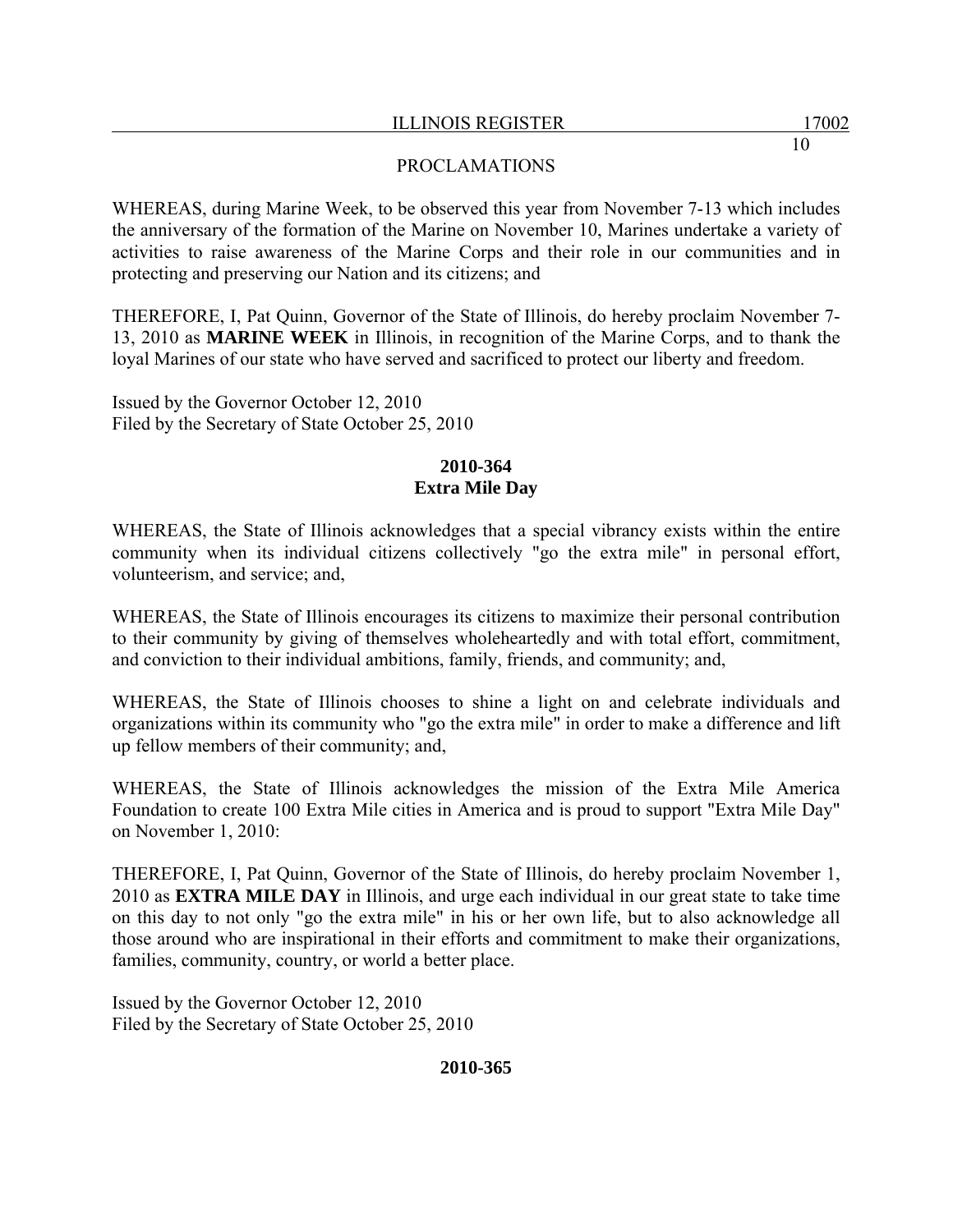#### **Goya Day**

WHEREAS, Goya Foods, Inc. is launching the celebration of its 75th anniversary this year; and,

WHEREAS, as the premier source for authentic Latino cuisine, Goya Foods is the largest, Hispanic-owned food company in the United States, founded in 1936 by don Prudencio Unanue and his wife Carolina, both from Spain. The Goya story is as much about the importance of family as it is about achieving the American dream; and,

WHEREAS, the Unanues infused their personal philosophy with the company through a commitment to excellence that became the cornerstone of Goya's popular credo, "If it's Goya, it has to be good;" and,

WHEREAS, the result of this simple, yet deeply resonant pledge has been the evolution of Goya Foods into a leader in the Latin American food industry, with operations spanning the globe with a full host of over 1,600 products ranging from condiments, pantry items, beverages and frozen foods representing all of Latin America; and,

WHEREAS, the company has undergone the most extensive facilities expansion in its history, adding over one million square feet to its manufacturing and packaging capacity, building stateof-the-art manufacturing and distribution centers, one of which was recently built in Bolingbrook- creating new jobs in Illinois; and,

WHEREAS, throughout its history, Goya Foods' dedicated employees have helped to build the company's solid reputation as the leading authority on Hispanic food. Whether presenting consumers with the finest products from the Caribbean, Mexico, Spain or Central and South America, the Goya brand has insured quality for multiple generations of satisfied consumers; and,

WHEREAS, Goya Foods has been a proud supporter of programs and activities that benefit families and children throughout the world. They have taken the lead in numerous disaster relief efforts, providing food donations in times of crisis and consistently working with local food banks to assist those less fortunate. Goya Foods actively engages with social, civic and nonprofit organizations for charitable endeavors that promote and sustain community wellness and the advancement of the Hispanic culture; and,

WHEREAS, Goya Foods remains firm in its goal of being the brand of choice for authentic Latino cuisine while retaining its family-oriented approach to its consumers, all of whom comprise La Gran Familia Goya; and

THEREFORE, I, Pat Quinn, Governor of the State of Illinois, do hereby proclaim November 1, 2010 as **GOYA DAY** in Illinois, in honor of the cultural richness and traditions of the different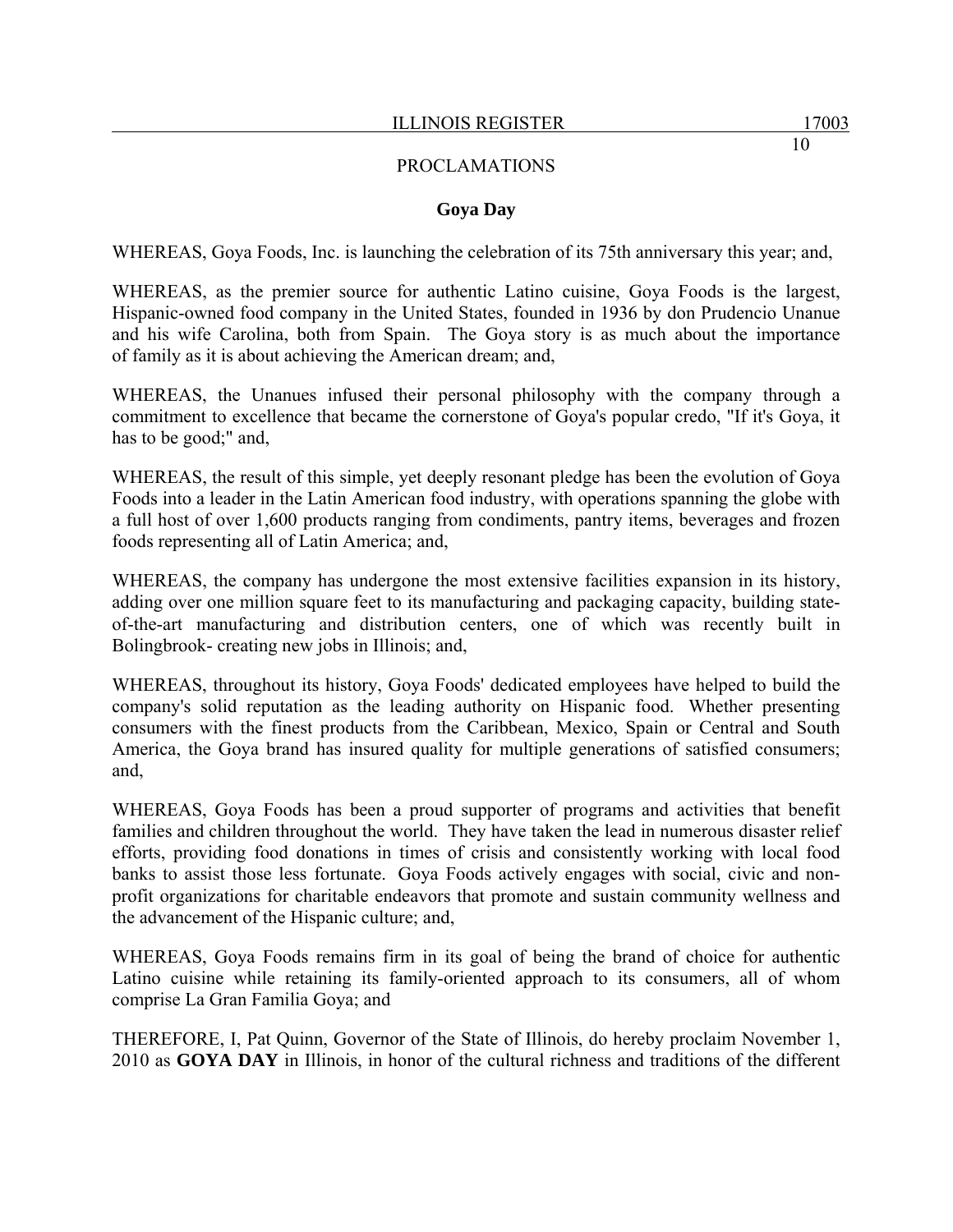Hispanic peoples that constitute this country, and in recognition of the Unanues and the entire Goya family on the occasion of their  $75<sup>th</sup>$  anniversary.

Issued by the Governor October 12, 2010 Filed by the Secretary of State October 25, 2010

# **2010-366 Flag Honors – Senior Airman Daniel J. Johnson**

WHEREAS, on Tuesday, October 5, United States Air Force Senior Airman Daniel J. Johnson of Schiller Park, Illinois died at age 23 of wounds suffered when insurgents attacked his unit with an improvised explosive device in Kandahar, Afghanistan, where Senior Airman Johnson was serving in support of Operation Enduring Freedom; and,

WHEREAS, Senior Airman Johnson was assigned to the  $30<sup>th</sup>$  Civil Engineer Squadron, based at Vandenberg Air Force Base, California; and,

WHEREAS, Senior Airman Johnson had one of the toughest assignments in the military explosive ordinance disposal - commonly known as the bomb squad. But his family says he loved it; and,

WHEREAS, this was Senior Airman Johnson's second tour of duty for the Air Force, this time in Afghanistan after earlier serving in Iraq; and,

WHEREAS, Senior Airman Johnson was a three sport athlete in high school and he worked at a Christian youth camp every summer; and,

WHEREAS, Senior Airman Johnson studied for a time at Triton College. But his desire to fight for his country drew him to the Air Force; and,

WHEREAS, a funeral will be held on Thursday, October 14 for Senior Airman Johnson, who is survived by his wife, his parents, and three brothers:

THEREFORE, I, Pat Quinn, Governor of the State of Illinois, do hereby order all persons or entities governed by the Illinois Flag Display Act to fly their flags at half-staff immediately until sunset on October 14, 2010 in honor and remembrance of Senior Airman Johnson, whose selfless service and sacrifice is an inspiration.

Issued by the Governor October 13, 2010 Filed by the Secretary of State October 25, 2010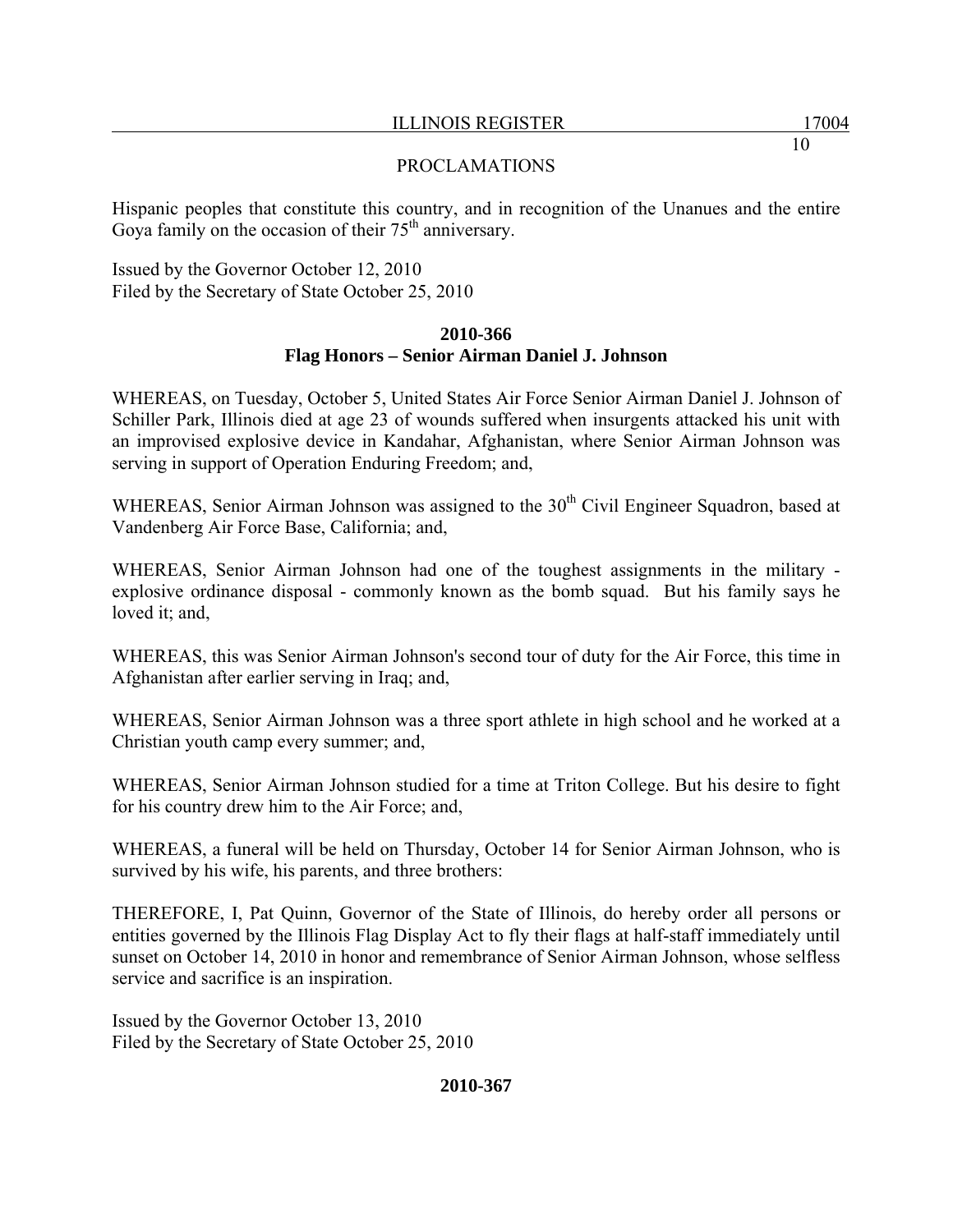#### **Fisher House Day**

WHEREAS, the Fisher House Foundation is a non-for-profit organization that honors the sacrifices of service members and their family and offers humanitarian assistance in their time of need; and,

WHEREAS, Fisher House provides a *"home away from home"* for military families to be close to a loved one during hospitalization for an illness, disease or injury; and,

WHEREAS, Fisher House strives to make easier the hospitalization of veterans, by providing these comfort homes on 18 major military installations and 15 VA medical centers to shelter and offer support for family members while their loved ones recuperate; and,

WHEREAS, the Fisher House Foundation has constructed forty-five homes in its twenty-year history and plans to increase this number by nearly 50 percent in the upcoming years; and,

WHEREAS, the growing numbers of homes has enabled the organization to assist over 130,000 families, 11,000 of which were helped in 2009 alone; and,

WHEREAS, Illinois is proud to have been involved in this commendable feat since March of 2010 when the state's first Fisher House opened its doors; and,

WHEREAS, the State of Illinois has also been proud to partner with the Fisher House Foundation on the Hero Miles Program, through which they have granted over 20,000 airplane tickets to injured service members and their families; and,

WHEREAS, the Fisher House Foundation has also awarded over \$8.3 million to both military children and, more recently, military spouses to help them realize their educational dreams; and,

WHEREAS, Stadium Entertainment Holding Corporation, a record company and advertising firm that strongly supports the Fisher House Foundation, has released a country music compilation record to benefit the Foundation and assist it in fulfilling its mission:

THEREFORE, I, Pat Quinn, Governor of the State of Illinois, do hereby proclaim November 9, 2010 as **FISHER HOUSE DAY** in Illinois, in recognition of the foundation's commitment to our men and women in uniform and their families and the services this organization has provided on their behalf.

Issued by the Governor October 15, 2010 Filed by the Secretary of State October 25, 2010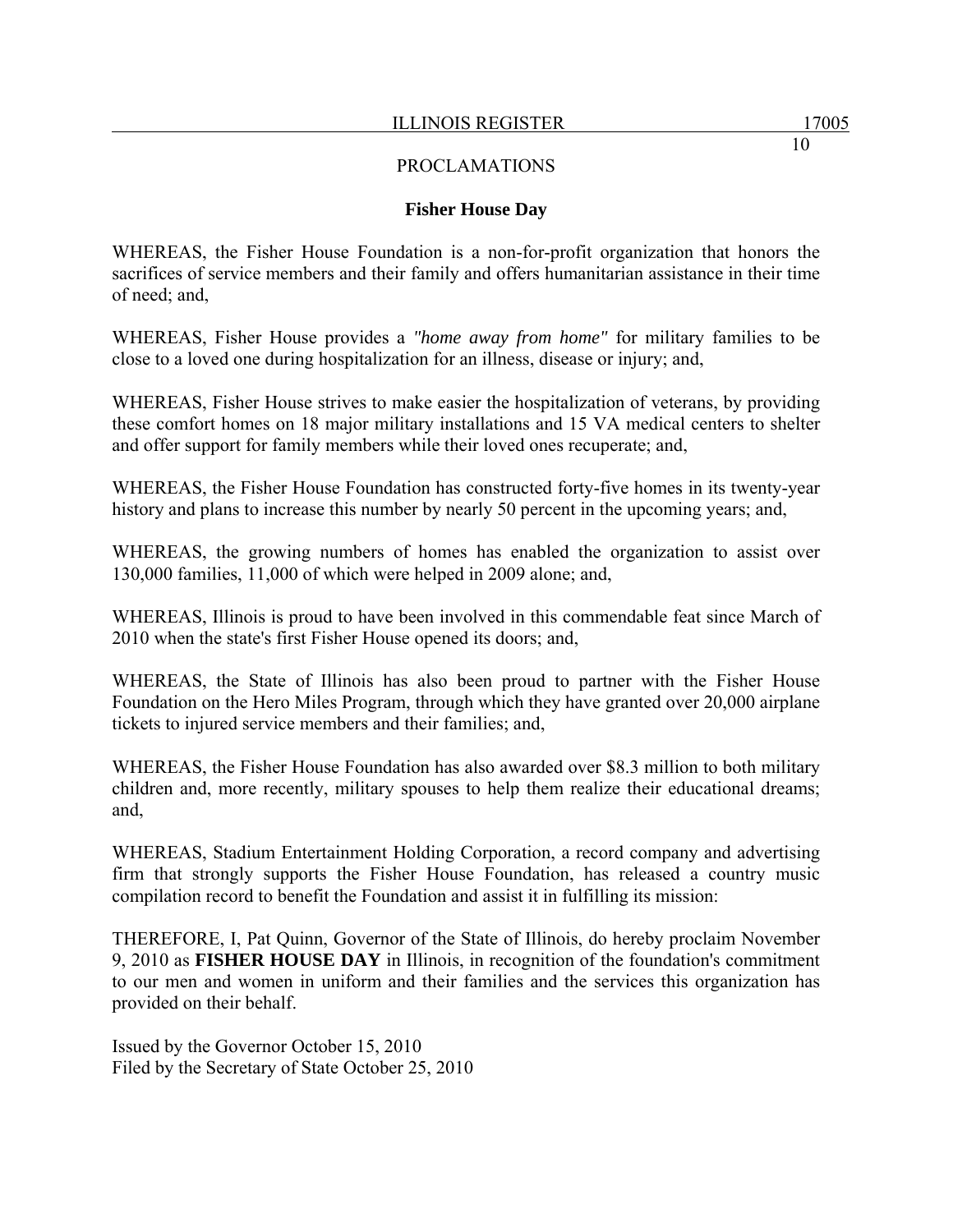## **2010-368 Illinois School Breakfast Week**

WHEREAS, the School Breakfast Program has served Illinois admirably since it was established in 1975; and,

WHEREAS, the School Breakfast Program is dedicated to the health and well-being of our nation's children; and,

WHEREAS, students participating in the School Breakfast Program have lower rates of absence and tardiness which can increase the General Revenue dollars received by the district; and,

WHEREAS, participation in the School Breakfast Program can increase academic performance for Illinois schools and students, improving math grades, vocabulary skills and memory; and,

WHEREAS, students in the School Breakfast Program have demonstrated that when offered breakfast closer to class and test-taking time, they perform better on standardized tests; and,

WHEREAS, the School Breakfast Program is an entitlement program, providing reimbursement for each additional meal served that can be used to improve the quality of all school nutrition programs; and,

WHEREAS, the School Breakfast Program plays a role in fighting the childhood and adolescent obesity epidemic. Students who participated in the School Breakfast Program eat more fruits, drink more milk, and consume a wider variety of nutritious foods; and,

WHEREAS, the School Breakfast Program is a key player in eliminating childhood hunger – the September 16, 2010 release of the U.S. Census Bureau Data reported 15.5 million children, or 20.7 percent of all children under age 18, were poor – a larger percentage than any other age group; and,

WHEREAS, there is evidence of continued need for nutrition education and awareness of the value of school nutrition programs, specifically the School Breakfast Program:

THEREFORE, I Pat Quinn, Governor of the State of Illinois, do hereby proclaim November 15 - 19, 2010 as **ILLINOIS SCHOOL BREAKFAST WEEK** and I encourage all Illinois schools to become aware of the benefits of the School Breakfast Program, thereby implementing the School Breakfast Program and increasing the participation of their students in the program.

Issued by the Governor October 15, 2010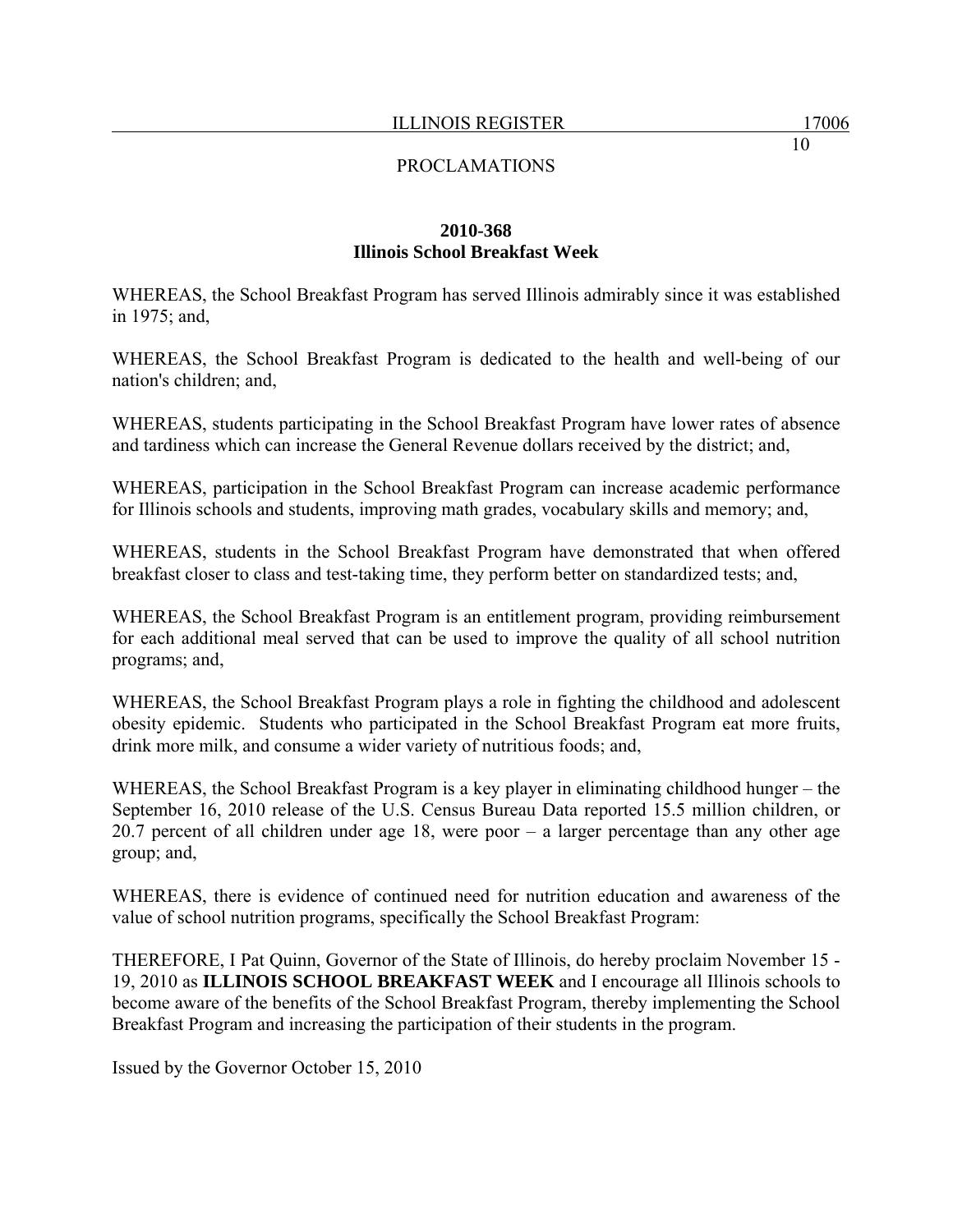Filed by the Secretary of State October 25, 2010

# **2010-369 International Education Week**

WHEREAS, international education and exchanges include thousands of programs that promote the sharing of ideas and experiences across borders. These include study abroad programs, citizen and scholarly exchanges, foreign students on U.S. campuses, area and foreign language studies, and global approaches to U.S. education; and,

WHEREAS, by participating in such programs, our young people develop a greater appreciation and respect for other people and their cultures, and are more prepared for a global environment; and,

WHEREAS, we live in an increasingly interconnected world, and improving global literacy among our citizens contributes significantly to our nation's foreign policy, economic competitiveness, and national security; and,

WHEREAS, through international education, the United States can establish a foundation for dialogue and partnership with the rest of the world and create the conditions for lasting global peace, security and wellbeing; and,

WHEREAS, the United States Departments of State and Education have declared November 15- 19, 2010 as International Education Week in observance of the many important contributions of international education to our nation's peace and prosperity:

THEREFORE, I, Pat Quinn, Governor of the State of Illinois, do hereby proclaim November 15- 19, 2010 as **INTERNATIONAL EDUCATION WEEK** in Illinois, in recognition of the importance of international education in our lives and communities.

Issued by the Governor October 15, 2010 Filed by the Secretary of State October 25, 2010

# **2010-370 National Elevator Escalator Safety Awareness Week**

WHEREAS, the week of November 14 – 20, 2010 has been declared National Elevator Escalator Safety Awareness Week; and,

WHEREAS, the purpose of this week is to increase public awareness of the safe and proper use of elevators, escalators, and moving walkways; and,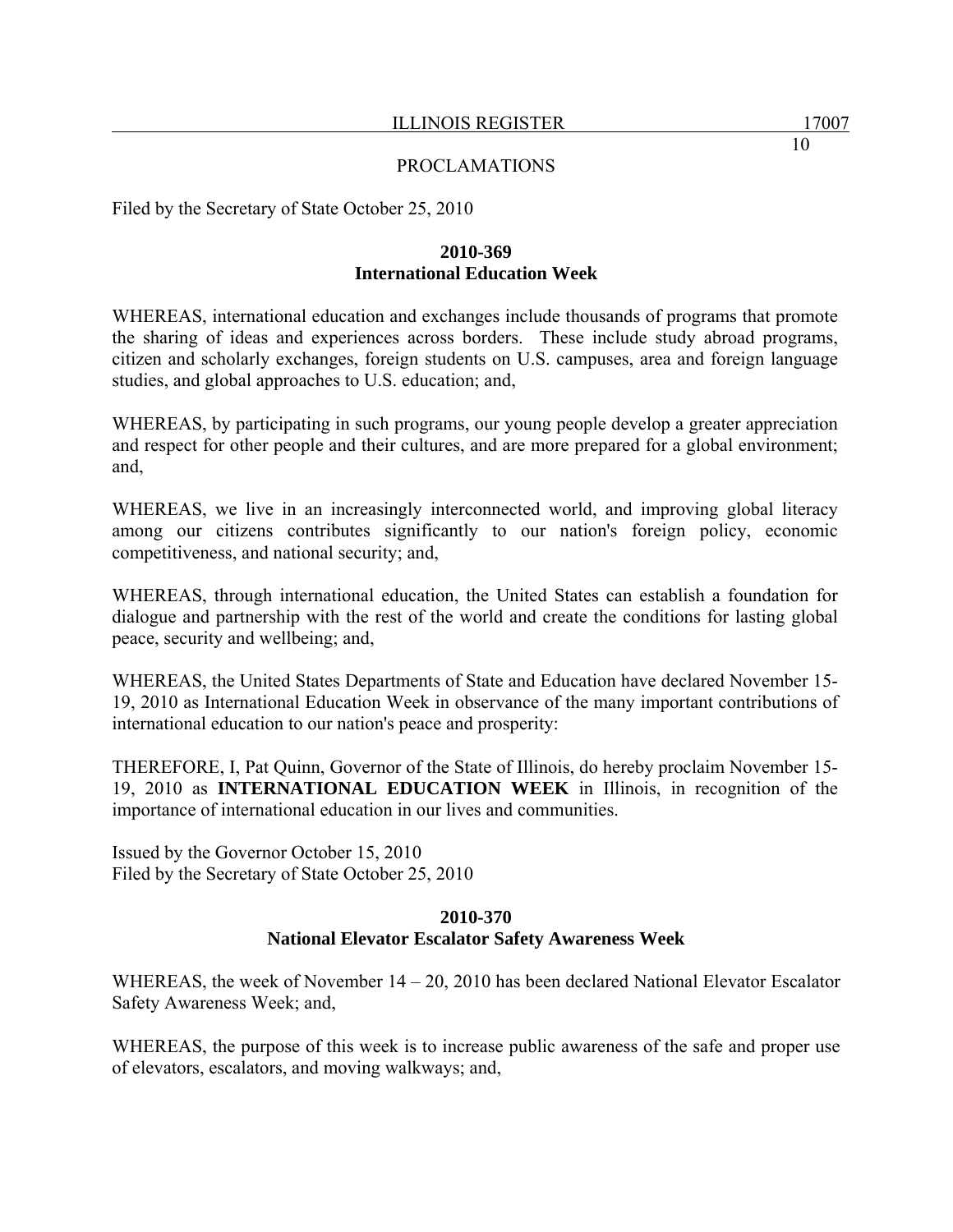# PROCLAMATIONS

WHEREAS, the goal of this week is to reduce avoidable accidents through education and awareness; and,

WHEREAS, the elevator industry greatly contributes to the quality of life; and,

WHEREAS, the observance of National Elevator Escalator Safety Awareness Week is worthy of support and cooperation to benefit citizens, the general public, and the short range vertical transportation industry:

THEREFORE, I, Pat Quinn, Governor of the State of Illinois, do hereby proclaim November 14 – 20, 2010 as **NATIONAL ELEVATOR ESCALATOR SAFETY AWARENESS WEEK** in Illinois.

Issued by the Governor October 15, 2010 Filed by the Secretary of State October 25, 2010

#### **2010-371 Neuroendocrine Cancer Awareness Day**

WHEREAS, neuroendocrine tumors (NETs) often develop into cancer and, if left untreated, can result in serious illness and death; and,

WHEREAS, all too often, healthcare professionals underestimate the malignant and metastatic potential of neuroendocrine tumors; and,

WHEREAS, NET cancer patients are often misdiagnosed or receive a delayed diagnosis, which can have a negative impact on their chance of survival and quality of life; and,

WHEREAS, survival for NET cancer patients is further compromised by fragmented care and lack of access to treatment by networks of specialists; and,

WHEREAS, although there have been advances in the detection and treatment of NET cancers, not all patients are benefiting quickly enough from scientific and medical progress in the field; and,

WHEREAS, with timely diagnosis and proper treatment, NET cancer patients can have significantly improved outcomes and quality of life:

THEREFORE, I, Pat Quinn, Governor of the State of Illinois, do hereby proclaim November 10, 2010 as **NEUROENDOCRINE CANCER AWARENESS DAY** in Illinois, in order to raise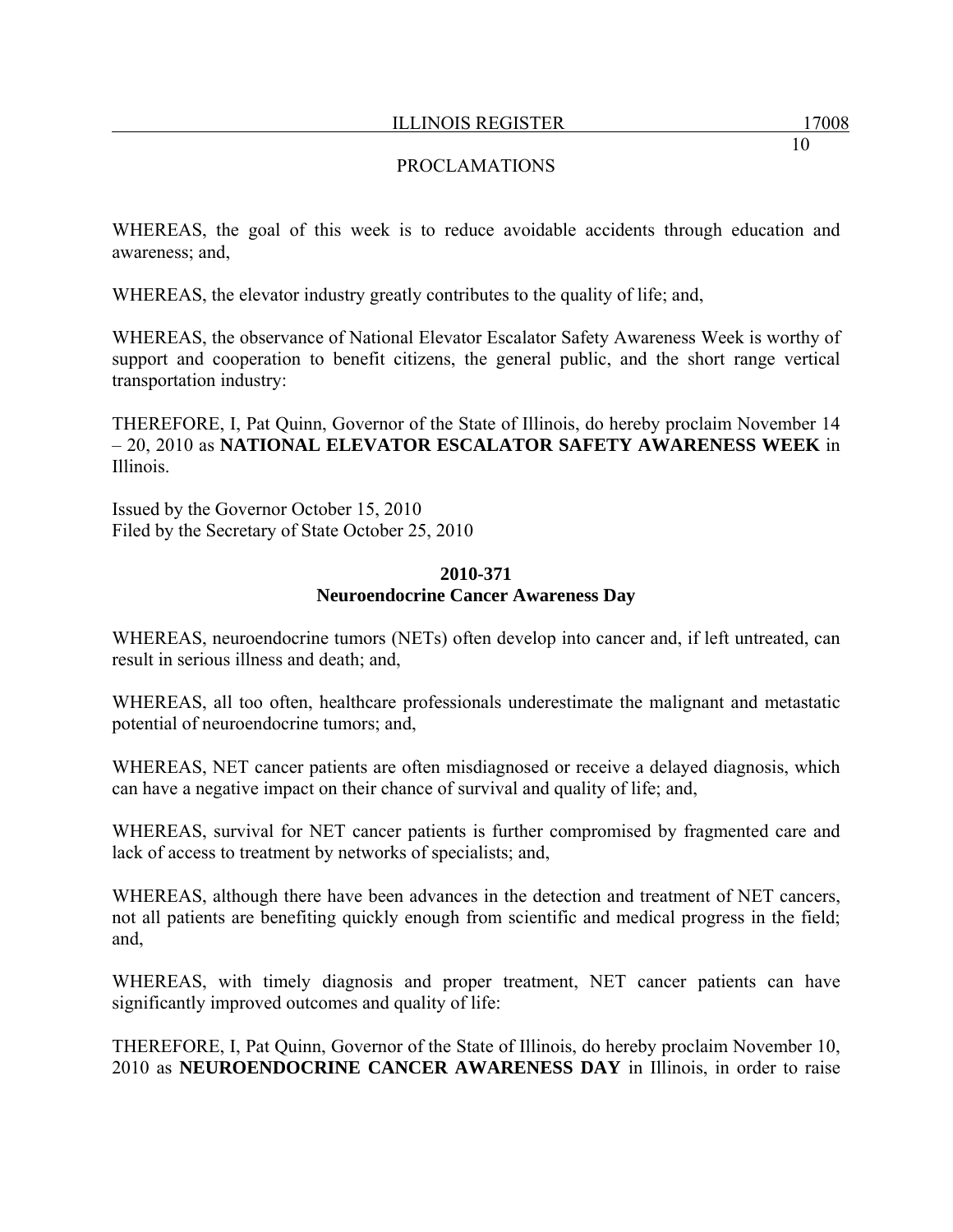awareness about NET cancers and the need for timely diagnosis and access to optimal treatment and care.

Issued by the Governor October 15, 2010 Filed by the Secretary of State October 25, 2010

# **2010-372 Paralegal Day**

WHEREAS, paralegals provide essential and vital legal support for many organizations including law firms, corporate legal departments, and government offices; and,

WHEREAS, to meet the increasing demands for legal services in the United States, the skilled work of paralegals will grow in importance and significance for the operation of American organizations and the application of American law. According to the United States Bureau of Labor Statistics, the paralegal profession will experience greater than average growth through the year 2012; and,

WHEREAS, created in 1972, the Illinois Paralegal Association represents more than 1,400 paralegals in our state. The association is one of the oldest and largest statewide organizations that supports paralegals, and is celebrating its  $38<sup>th</sup>$  anniversary this year; and,

WHEREAS, the purpose of the Illinois Paralegal Association is to promote the paralegal profession and communication among paralegals, the legal community, and civic and professional organizations, as well as encourage the continuing education of paralegals:

THEREFORE, I, Pat Quinn, Governor of the State of Illinois, do hereby proclaim November 4, 2010 as **PARALEGAL DAY** in Illinois, as the Illinois Paralegal Association meets for an annual conference, and to commend paralegals in our state for their contributions to our communities.

Issued by the Governor October 15, 2010 Filed by the Secretary of State October 25, 2010

## **2010-373 School Psychology Awareness Week**

WHEREAS, all children and youth learn best when they are healthy, supported and receive an education that meets their individualized needs; and,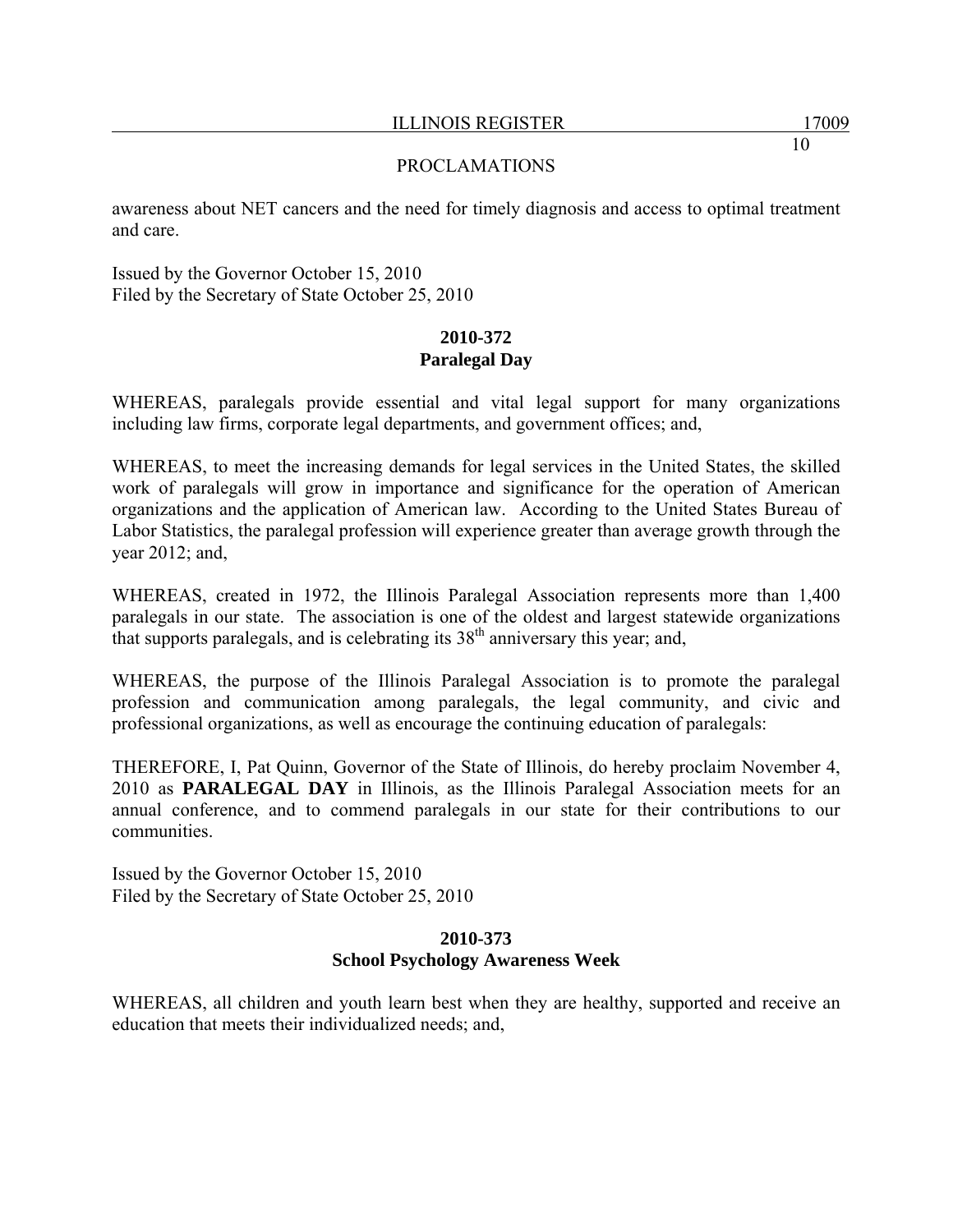# PROCLAMATIONS

WHEREAS, schools can more effectively ensure that all students are ready and able to learn when they meet the needs of the whole child; and,

WHEREAS, children's mental health is directly linked to their learning and development, and the learning environment provides an optimal context to promote good mental health; and,

WHEREAS, sound psychological principles are integral to instruction and learning, social and emotional development, prevention and early intervention, and supporting culturally diverse student populations; and,

WHEREAS, school psychologists are specially trained to deliver a continuum of mental health services and academic supports that lower barriers to learning, enabling teachers to teach and students to learn; and,

WHEREAS, school psychologists facilitate collaboration to help parents and educators to identify and reduce risk factors, promote protective factors, create safe, caring schools, and access community resources; and,

WHEREAS, school psychologists are trained to assess student and school-based barriers to learning, utilize data-based decision-making, implement research-driven prevention and intervention strategies, and evaluate outcomes and improve accountability; and,

WHEREAS, the Illinois School Psychologists Association, an affiliate of the National Association of School Psychologists, is a not-for-profit professional association representing school psychologists in the State of Illinois. This year, they will recognize school psychologists in our state for their valuable service during the week of November 8-12:

THEREFORE, I, Pat Quinn, Governor of the State of Illinois, do hereby proclaim November 8- 12, 2010 as **SCHOOL PSYCHOLOGY AWARENESS WEEK** in Illinois, in recognition of the vital role that school psychologists play in the personal and academic development of our state's children.

Issued by the Governor October 15, 2010 Filed by the Secretary of State October 25, 2010

# **2010-374 Sudden Infant Death Syndrome Awareness Month**

WHEREAS, Sudden Infant Death Syndrome (SIDS) is the leading cause of death among infants from one to twelve months of age. Approximately 2,200 infants die from SIDS every year; and,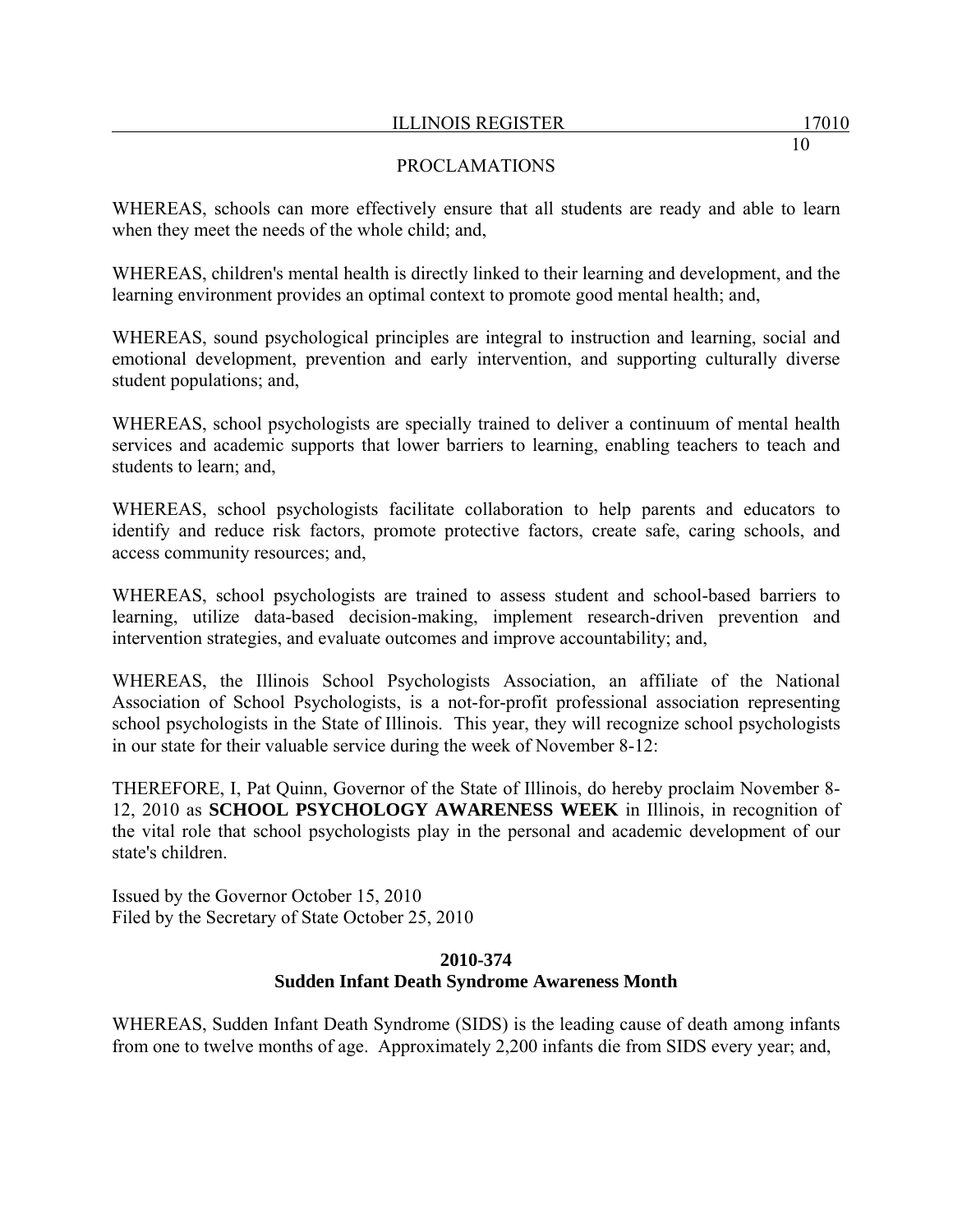# PROCLAMATIONS

WHEREAS, SIDS is the unexpected death of an infant under the age of one that remains unexplained after a complete examination is performed, including an autopsy, death scene investigation and review of case history; and,

WHEREAS, most victims of SIDS are under the age of six months. Furthermore, African-American infants are among the greatest at-risk group of infants; and,

WHEREAS, although there is currently no way to predict or prevent SIDS, many scientists agree that it is triggered when infants sleep on their stomachs; and,

WHEREAS, for that reason, the Back to Sleep campaign was launched in 1994 to encourage placing sleeping infants on their backs. By following the recommendations from this campaign, the risk of SIDS can be dramatically reduced and accidental infant suffocation deaths can be prevented; and,

WHEREAS, the death rate of SIDS has declined more than 60 percent since the inception of this campaign; and,

WHEREAS, in July of this year, House Bill 5930 was signed into law to help protect Illinois' newborn children from preventable injury and death. The new law, which goes into effect on January 1, 2011, requires hospitals to provide free SIDS educational materials to parents or guardians of newborns; and,

WHEREAS, the materials provided by hospitals will include information to help parents understand SIDS and lower their child's risk for it. Hospital staff will be required to review the materials with new parents and discuss ways to reduce the likelihood of SIDS prior to their discharge from the hospital; and,

WHEREAS, throughout the month of October, Sudden Infant Death Services of Illinois will hold events to distribute information and educate parents and families about SIDS in order to reduce the incidence of SIDS and prevent all accidental infant deaths:

THEREFORE, I, Pat Quinn, Governor of the State of Illinois, do hereby proclaim October 2010 as **SUDDEN INFANT DEATH SYNDROME AWARENESS MONTH** in Illinois, to raise awareness about sudden unexplained infant death and to encourage infant safe sleep practices so that no parent will have to endure the tragedy of infant death.

Issued by the Governor October 15, 2010 Filed by the Secretary of State October 25, 2010

**2010-375**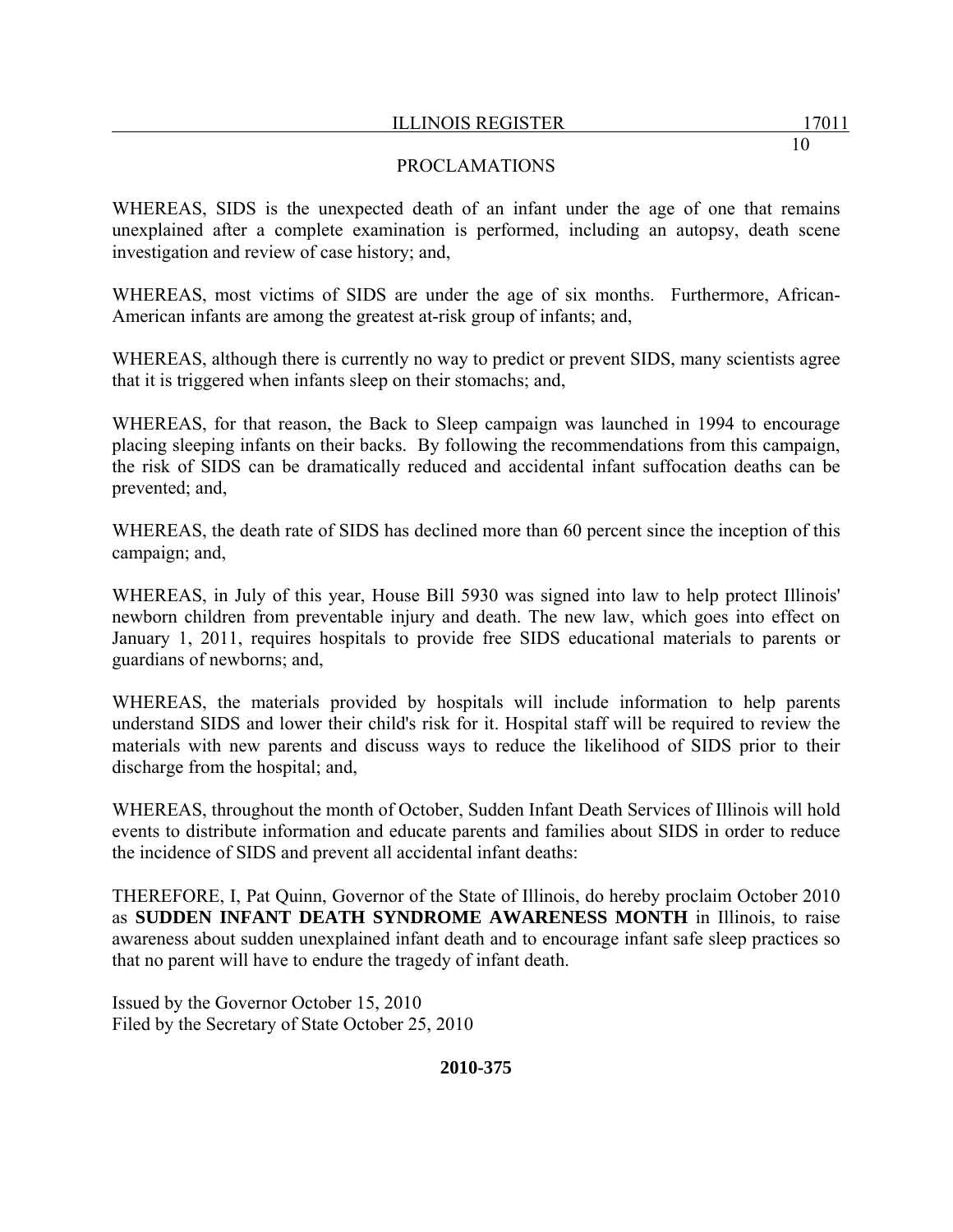## **Flag Honors – Lance Corporal John T. Sparks**

WHEREAS, on Friday, October 8, United States Marine Corps Lance Corporal John T. Sparks of Chicago, Illinois died at age 23 while conducting combat operations in Helmand province, Afghanistan, where Lance Corporal Sparks was serving in support of Operation Enduring Freedom; and,

WHEREAS, Lance Corporal Sparks was assigned to the 3rd Battalion, 5th Marine Regiment, 1st Marine Division, based at Camp Pendleton, California; and,

WHEREAS, Lance Corporal Sparks attended Paul Robeson High School in Chicago, where he played football and wrestled; and,

WHEREAS, upon graduation from high school, Lance Corporal Sparks attended Westwood College where he received an associate's degree in criminal justice; and,

WHEREAS, Lance Corporal Sparks enlisted in the Marine Corps in February 2008. This was his second deployment; and,

WHEREAS, Lance Corporal Sparks earned a number of honors as a Marine, including the National Defense Service Medal and the Global War on Terrorism Service Medal. He has been posthumously awarded the Purple Heart and Combat Action Ribbon; and,

WHEREAS, a funeral will be held on Thursday, October 21 for Lance Corporal Sparks, who is survived by his mother:

THEREFORE, I, Pat Quinn, Governor of the State of Illinois, do hereby order all persons or entities governed by the Illinois Flag Display Act to fly their flags at half-staff from sunrise on October 19, 2010 until sunset on October 21, 2010 in honor and remembrance of Lance Corporal Sparks, whose selfless service and sacrifice is an inspiration.

Issued by the Governor October 18, 2010 Filed by the Secretary of State October 25, 2010

#### **2010-376 National Family Week**

WHEREAS, Illinois is blessed with a multitude of families - an essential part of the cultural, social, and spiritual fabric that makes up our state; and,

WHEREAS, strong families are the basis for strong communities; and,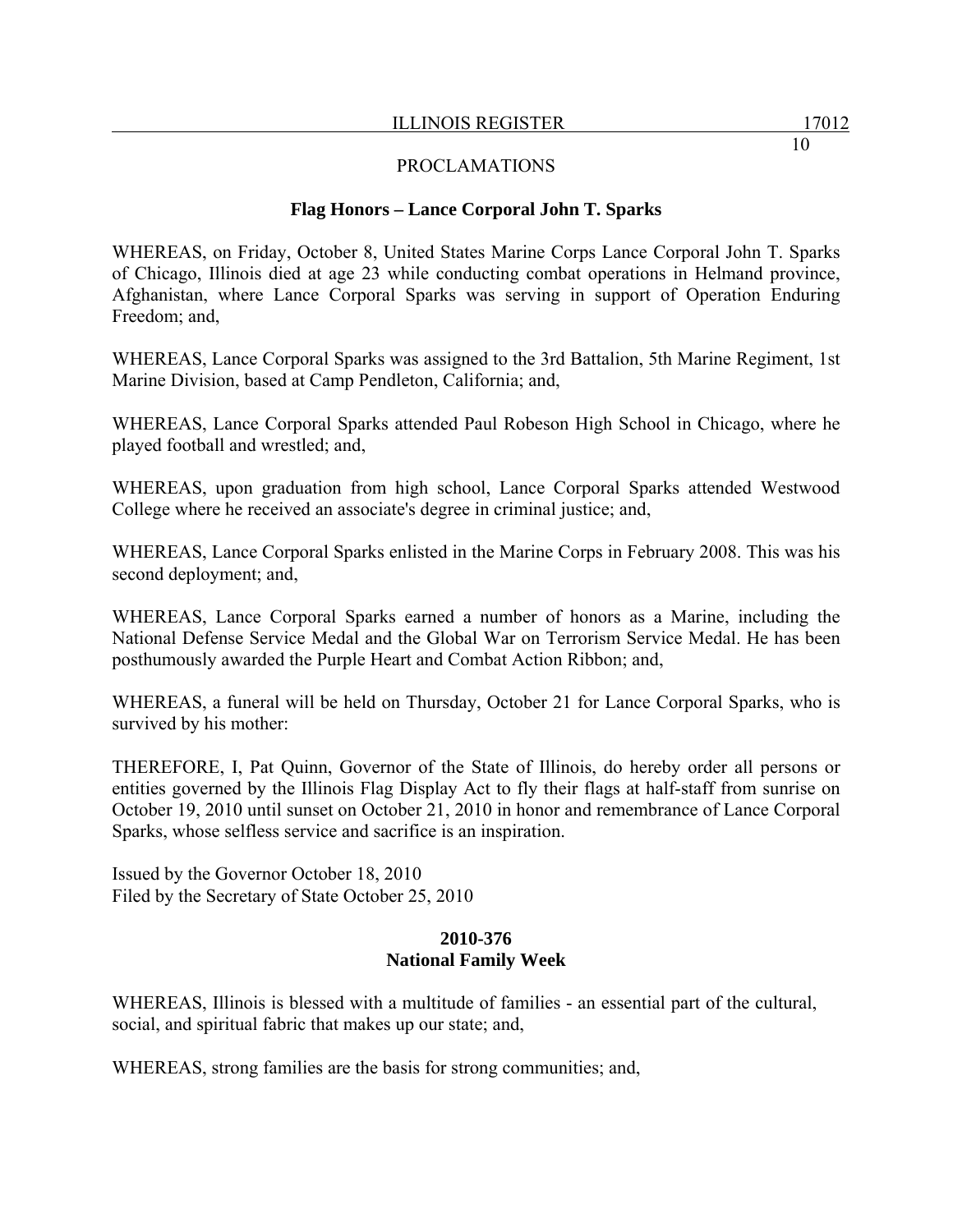# PROCLAMATIONS

WHEREAS, everyone has a role to play in making families successful, including neighborhood organizations, businesses, nonprofit agencies, policymakers, and of course the members of the families themselves; and,

WHEREAS, during Thanksgiving week, which is traditionally a time to gather with family to celebrate with one another, hundreds of communities across the country will celebrate National Family Week, with this year's theme "Connections Count"; and,

WHEREAS, it is fitting that we should take time to honor the importance of families, and recognize the special connections that support and strengthen families year-round; and,

WHEREAS, National Family Week: Connections Count embraces the premise that children live better lives when their families are strong, and families are strong when they live in communities that connect them to economic opportunities, social networks and services; and,

WHEREAS, the connections celebrated during National Family Week include access to reliable transportation, employment opportunities, education, child care, housing, health care, and support from community networks and institutions; and,

WHEREAS, for more than thirty years, the Alliance for Children and Families, along with state affiliate family service agencies, has recognized the week of Thanksgiving as National Family Week. In Illinois the effort is being led by the Child Care Association of Illinois; and,

WHEREAS, National Family Week is a time to recommit to enhancing and extending all of the connections that strengthen and enrich families; and,

WHEREAS, with the assistance and resources of family service agencies, we can help families of all shapes and sizes create a better future for all of Illinois:

THEREFORE, I, Pat Quinn, Governor of the State of Illinois, do hereby proclaim November 21-27, 2010 as **NATIONAL FAMILY WEEK** in Illinois, in recognition of the importance of families to our communities.

Issued by the Governor October 22, 2010 Filed by the Secretary of State October 25, 2010

# **2010-377 Flag Honors – Lance Corporal Alec E. Catherwood**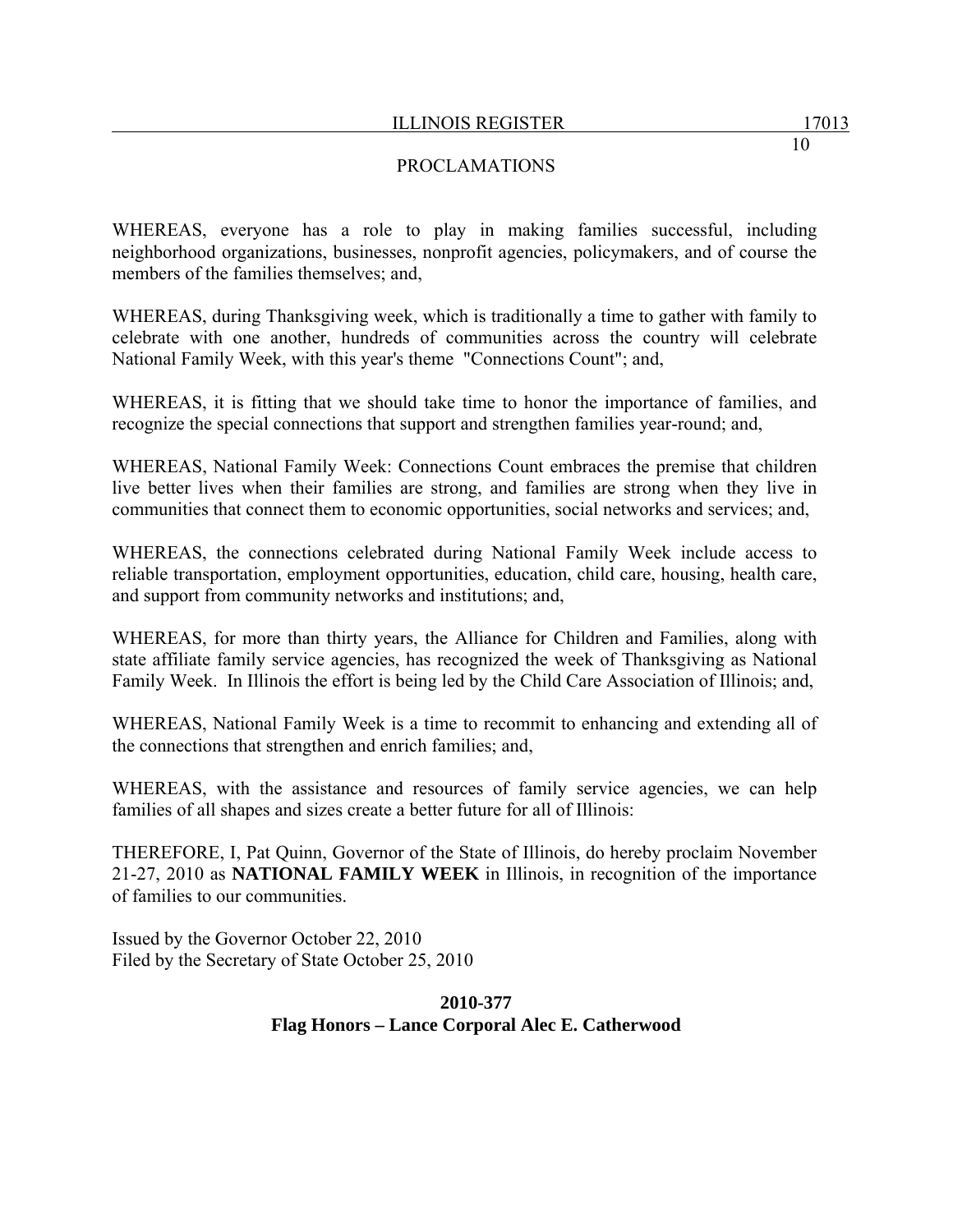## PROCLAMATIONS

WHEREAS, on Thursday, October 14, United States Marine Corps Lance Corporal Alec E. Catherwood of Byron, Illinois died at age 19 while conducting combat operations in Helmand province, Afghanistan, where Lance Corporal Catherwood was serving in support of Operation Enduring Freedom; and,

WHEREAS, Lance Corporal Catherwood was assigned to the 3rd Battalion, 5th Marine Regiment, 1st Marine Division, I Marine Expeditionary Force based at Camp Pendleton, California; and,

WHEREAS, Lance Corporal Catherwood graduated from Byron High School in 2009 and enlisted in the Marine Corps on June 1, 2009. This was his first combat deployment; and,

WHEREAS, Lance Corporal Catherwood earned a number of honors as a Marine, including the Purple Heart, Combat Action Ribbon, National Defense Service Medal, Global War on Terrorism Service Medal and Korean Defense Service Medal; and,

WHEREAS, a funeral will be held on Saturday, October 23, 2010 for Lance Corporal Catherwood, who is survived by his parents and his fiancé:

THEREFORE, I, Pat Quinn, Governor of the State of Illinois, do hereby order all persons or entities governed by the Illinois Flag Display Act to fly their flags at half-staff immediately until sunset on October 23, 2010 in honor and remembrance of Lance Corporal Catherwood, whose selfless service and sacrifice is an inspiration.

Issued by the Governor October 22, 2010 Filed by the Secretary of State October 25, 2010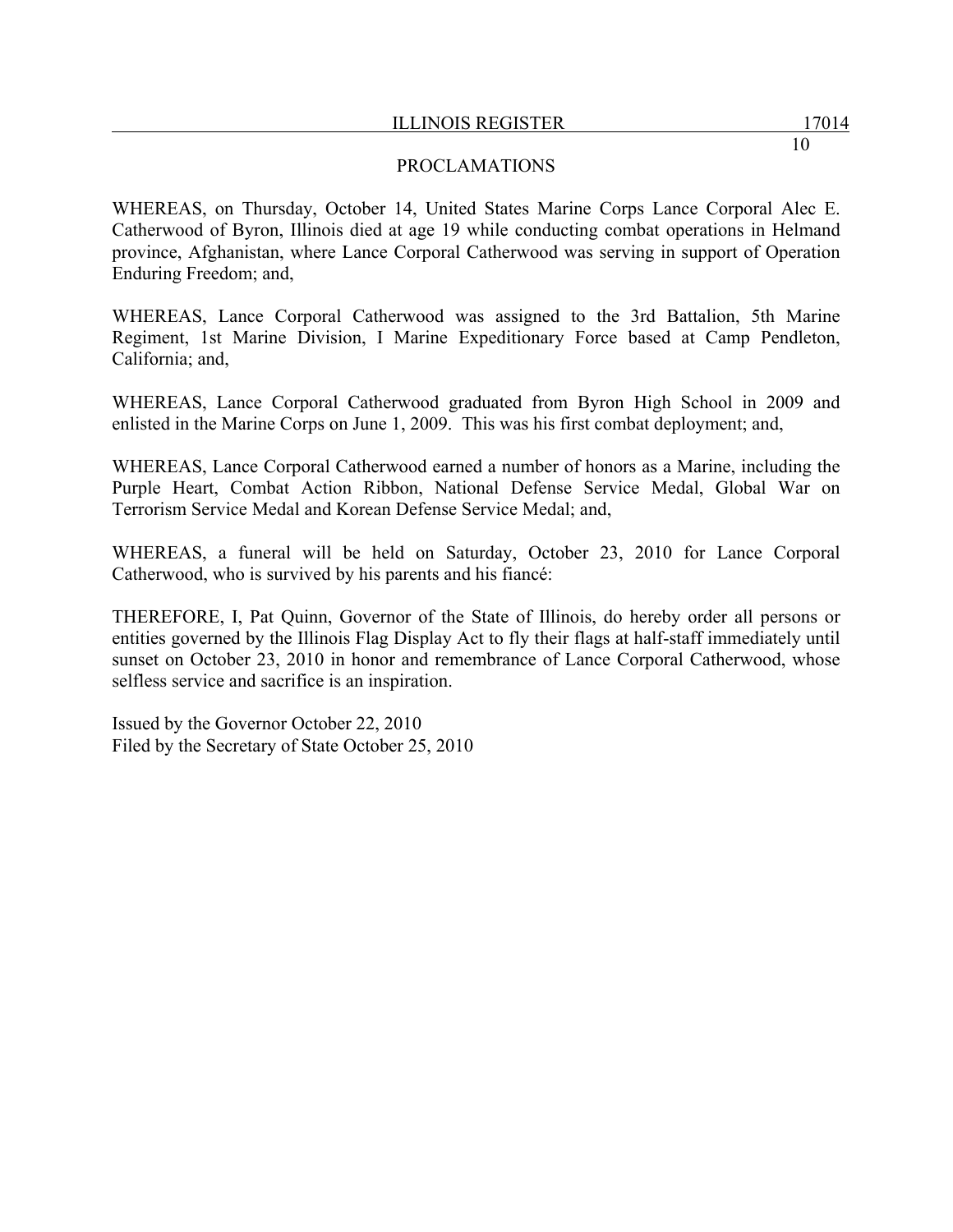# **ILLINOIS ADMINISTRATIVE CODE Issue Index - With Effective Dates**

Rules acted upon in Volume 34, Issue 45 are listed in the Issues Index by Title number, Part number, Volume and Issue. Inquiries about the Issue Index may be directed to the Administrative Code Division at (217) 782-7017/18.

#### **PROPOSED RULES**

| $89 - 104$  | $\ldots$ 16890 |
|-------------|----------------|
| $89 - 160$  |                |
| $86 - 4000$ |                |

#### **ADOPTED RULES**

| 68 - 1246   |  |
|-------------|--|
| $68 - 1360$ |  |

#### **EMERGENCY RULES**

| 89 - 144 |  |
|----------|--|
|          |  |

#### **JOINT COMMITTEE ON ADMINISTRATIVE RULES**

#### **STATEMENTS OF OBJECTION**

| 50 - 7110 |  |
|-----------|--|
|           |  |

#### **JOINT COMMITTEE ON ADMINISTRATIVE RULES STATEMENTS OF PROHIBITED FILINGS** 68 - 1249 ..................... 16991

#### **EXECUTIVE ORDERS AND PROCLAMATIONS**

| $10 - 293$ |  |
|------------|--|
| $10 - 355$ |  |
| $10 - 356$ |  |
| $10 - 357$ |  |
| $10 - 358$ |  |
| $10 - 359$ |  |
| $10 - 360$ |  |
| $10 - 361$ |  |
| $10 - 362$ |  |
| $10 - 363$ |  |
| $10 - 364$ |  |

| $10 - 365$ |  |
|------------|--|
| $10 - 366$ |  |
| $10 - 367$ |  |
| $10 - 368$ |  |
| $10 - 369$ |  |
| $10 - 370$ |  |
| $10 - 371$ |  |
| $10 - 372$ |  |
| $10 - 373$ |  |
| $10 - 374$ |  |
| $10 - 375$ |  |
| $10 - 376$ |  |
| $10 - 377$ |  |